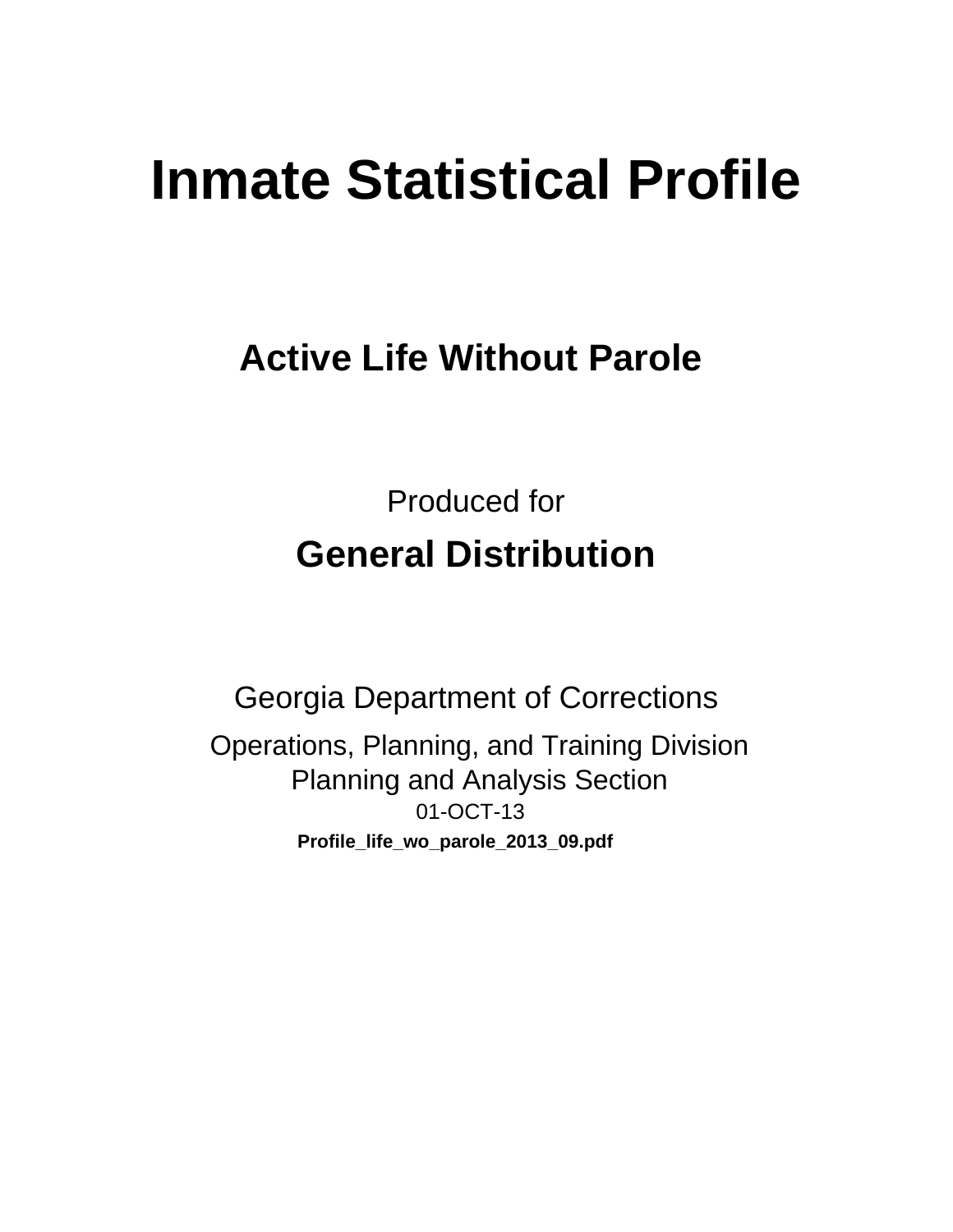#### **Inmate Statistical Profile 01-OCT-13** Contents

**Active Life Without Parole** 

Produced for General Distribution

## **Table of Contents**

| <b>Demographic information</b>                                       |
|----------------------------------------------------------------------|
| 5 Current age, broken out in ten year age groups                     |
| 6 Race group                                                         |
| 7 Marital status, self-reported at entry to prison                   |
| 8 Number of children, self-reported at entry to prison               |
| 9 Religious affiliation, self-reported at entry to prison            |
| 10 Home county - self-reported at entry to prison                    |
| 14 Socioeconomic class, self-reported at entry to prison             |
| 15 Environment to age 16, self-reported at entry to prison           |
| 16 Guardian status to age 16, self-reported at entry to prison       |
| 17 Employment status before prison, self-reported at entry to prison |
| 18 Age at admission                                                  |
| 20 Height, measured at entry to prison                               |
| 21 Weight, measured at entry to prison                               |
| 22 Military service                                                  |
| <b>Correctional information</b>                                      |
| 23 Type of admission to prison                                       |
| 24 Current / last security status                                    |
| 25 Current / last institution type                                   |
| 26 Institution type - transitional centers                           |
| 27 Institution type - county prisons                                 |
| 28 Institution type - state prisons                                  |
| 29 Institution type - private prisons                                |
| 30 Institution type - pre-release centers                            |
| 31 Institution type - inmate boot camp                               |
| 32 Number of disciplinary reports                                    |
| 33 Number of transfers                                               |
| 34 Number of escapes                                                 |
| 35 Time served in current (or last) institution                      |
| Educational, psychological and physical information                  |
| 36 Highest grade level attained                                      |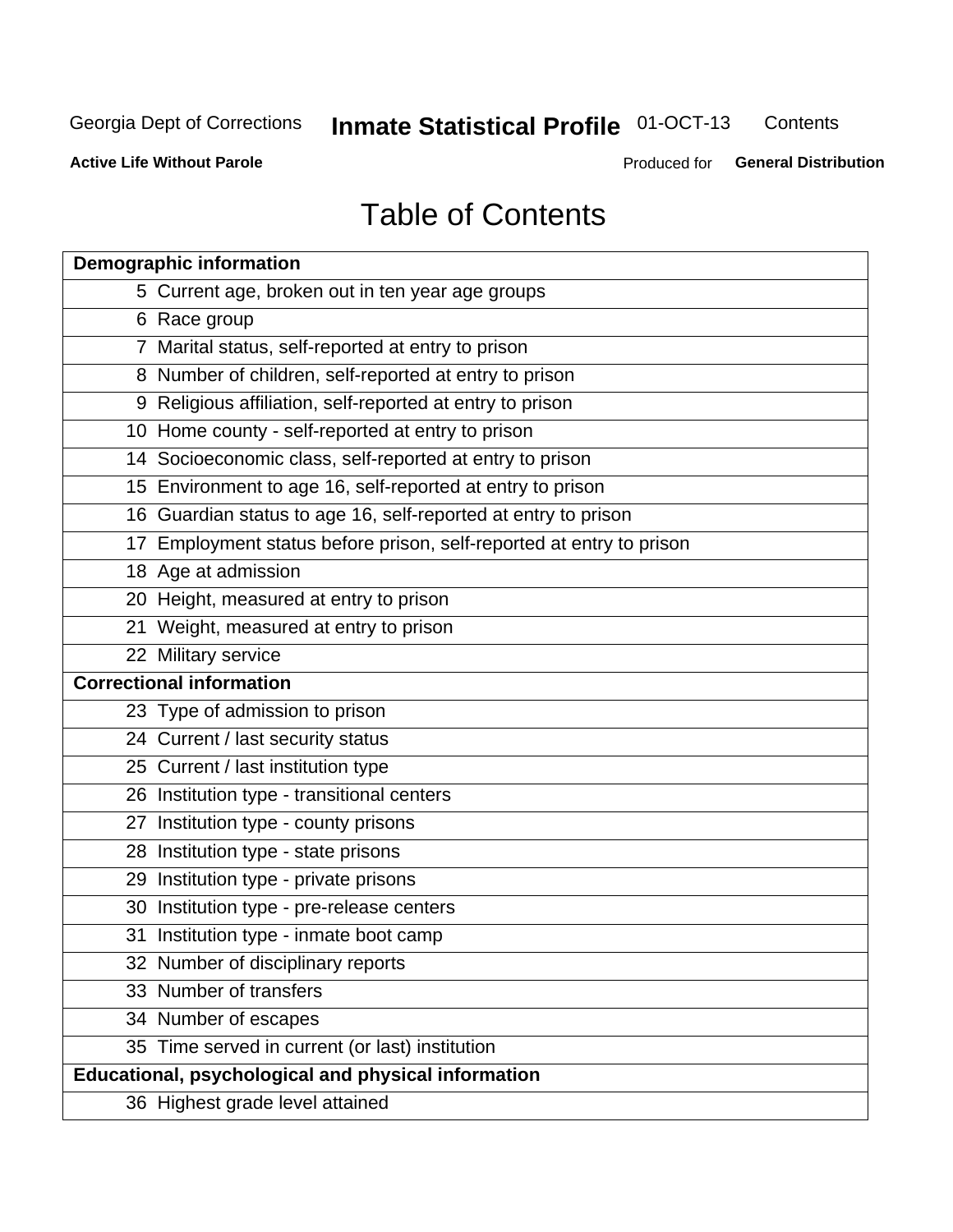#### **Inmate Statistical Profile 01-OCT-13** Contents

**Active Life Without Parole** 

Produced for General Distribution

## **Table of Contents**

| <b>Educational, psychological and physical information</b>       |
|------------------------------------------------------------------|
| 37 Culture fair IQ scores                                        |
| 38 Wide Range Achievement Test (WRAT) reading score              |
| 39 Wide Range Achievement Test (WRAT) math score                 |
| 40 Wide Range Achievement Test (WRAT) spelling score             |
| 41 Scope of substance abuse - summary                            |
| 42 Scope of substance abuse - detail                             |
| 43 Current / last mental health treatment level                  |
| 44 PULHESDWIT medical scale - 'P' overall condition ('P'hysical) |
| 45 PULHESDWIT medical scale - 'U' upper body                     |
| 46 PULHESDWIT medical scale - 'L' lower body                     |
| 47 PULHESDWIT medical scale - 'H' hearing                        |
| 48 PULHESDWIT medical scale - 'E' vision                         |
| 49 PULHESDWIT medical scale -'S' psychiatric                     |
| 50 PULHESDWIT medical scale - 'D' dental                         |
| 51 PULHESDWIT medical scale - 'W' work ability                   |
| 52 PULHESDWIT medical scale - 'I' impairment                     |
| 53 PULHESDWIT medical scale - 'T' transportability               |
| 54 Criminality in family, self-reported                          |
| 55 Alcoholism in family, self-reported                           |
| 56 Drug abuse in family, self-reported                           |
| 57 Subjected to frequent beatings, self-reported                 |
| 58 Father absent during inmate's childhood                       |
| 59 Mother absent during inmate's childhood                       |
| 60 Inmate diagnosed as manipulative                              |
| 61 Inmate diagnosed as assaultive                                |
| <b>Crimes and criminal history information</b>                   |
| 62 Number of prior Georgia incarcerations                        |
| 63 Prison sentence in years                                      |
| 64 Primary offense, broken out into felonies vs misdemeanors     |
| 65 Primary offense, broken out into six broad crime categories   |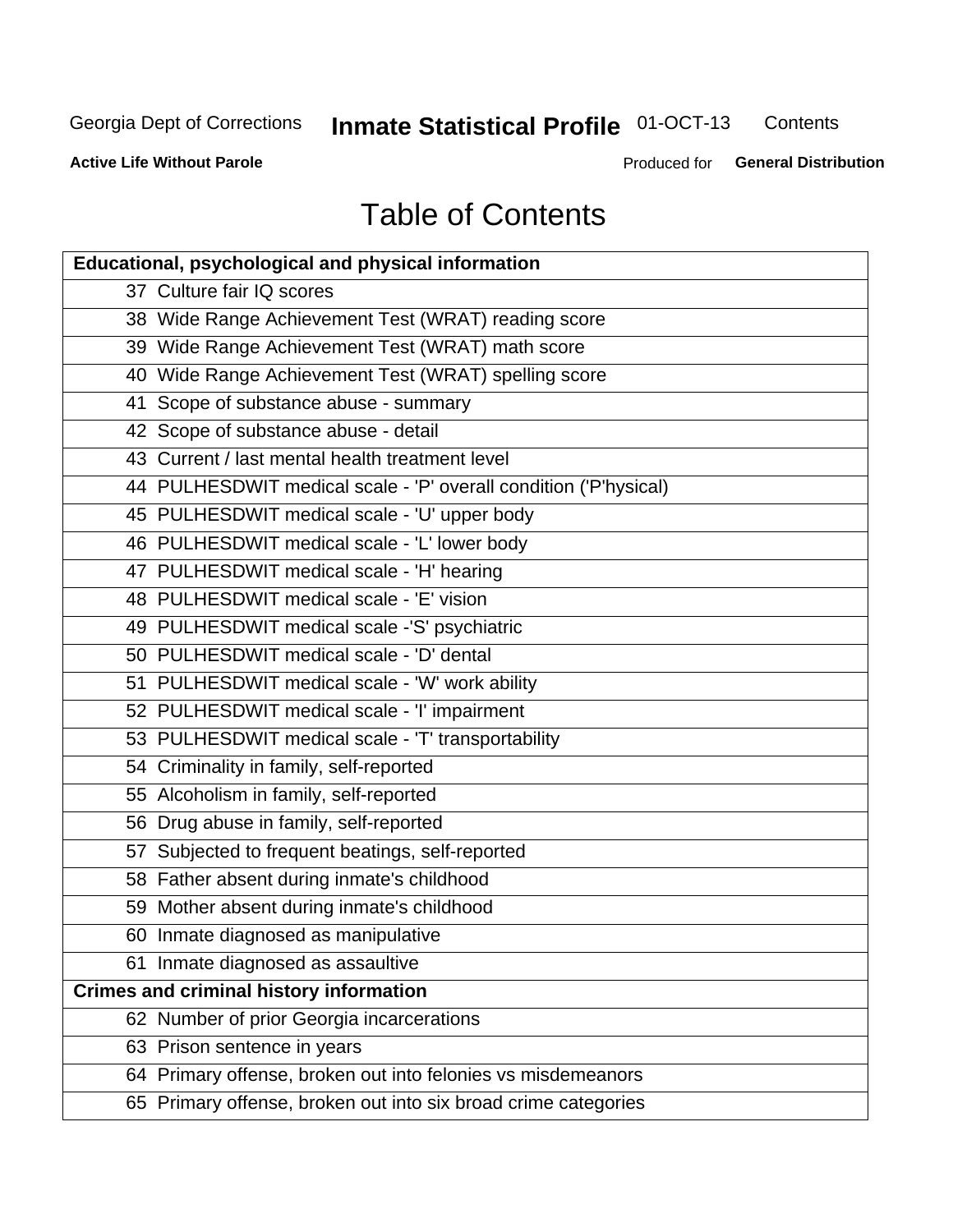#### **Inmate Statistical Profile 01-OCT-13** Contents

**Active Life Without Parole** 

Produced for General Distribution

## **Table of Contents**

| <b>Crimes and criminal history information</b>        |
|-------------------------------------------------------|
| 66 Primary offense, detailed offense code             |
| 67 County of conviction of primary offense            |
| 71 Circuit of conviction of primary offense           |
| 73 Years served (jail + prison) in this incarceration |
| <b>Medical information</b>                            |
| 74 Results of most recent HIV test                    |
| 75 Results of most recent tuberculosis test           |
| 76 Results of most recent syphilis test               |
| 77 Results of most recent Hepatitis-C test            |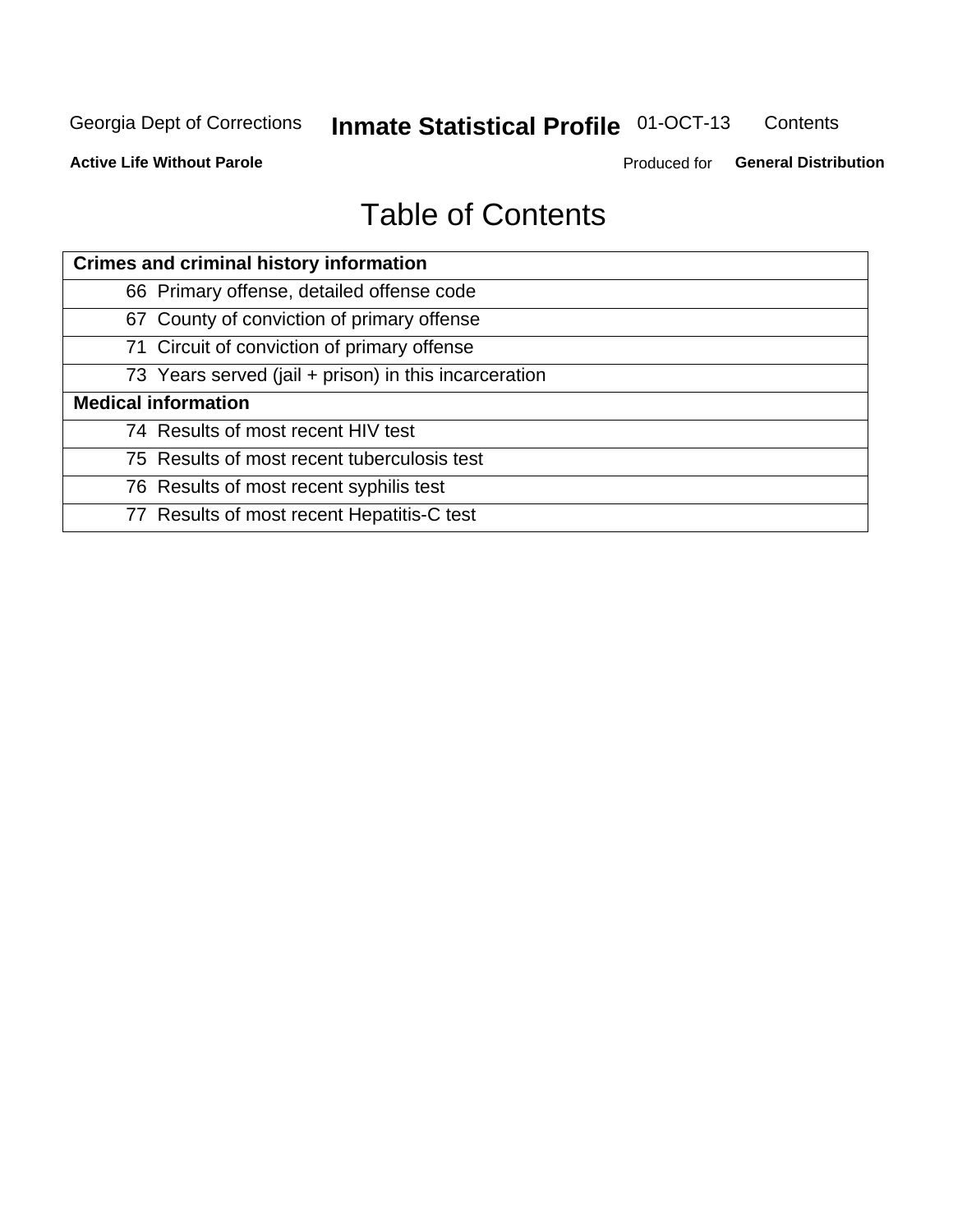## Inmate Statistical Profile 01-OCT-13 Page 5

### **Active Life Without Parole**

### Produced for General Distribution

## Current age, broken out in ten-year age groups

COL % - percent each COUNT is of its particular column

|                          |              | <b>Male</b> |         |              | <b>Female</b> |       |              | <b>Total</b> |
|--------------------------|--------------|-------------|---------|--------------|---------------|-------|--------------|--------------|
| <b>Current Age</b>       | <b>Count</b> | Col %       | Row %   | <b>Count</b> | Col %         | Row % | <b>Total</b> | Col %        |
| <b>Teens (1-19)</b>      | 8            | 0.91%       | 100.00% |              |               |       | 8            | 0.89%        |
| <b>Twenties (20-29)</b>  | 116          | 13.26%      | 95.08%  | 6            | 23.08%        | 4.92% | 122          | 13.54%       |
| <b>Thirties (30-39)</b>  | 244          | 27.89%      | 97.21%  |              | 26.92%        | 2.79% | 251          | 27.86%       |
| <b>Forties (40-49)</b>   | 259          | 29.60%      | 97.37%  |              | 26.92%        | 2.63% |              | 266 29.52%   |
| <b>Fifties (50-59)</b>   | 179          | 20.46%      | 96.76%  | 6            | 23.08%        | 3.24% |              | 185 20.53%   |
| <b>Sixties (60-69)</b>   | 50           | 5.71%       | 100.00% |              |               |       | 50           | 5.55%        |
| Seventy + (70 and above) | 19           | 2.17%       | 100.00% |              |               |       | 19           | 2.11%        |
| <b>Total Reported</b>    | 875          | 100%        | 97.11%  | 26           | 100%          | 2.89% | 901          | 100%         |

| m.                         |        |    |     |
|----------------------------|--------|----|-----|
| $\mathcal{L} = 4 \times 1$ | $\sim$ | or | --- |
| ______                     | $ -$   | ΔU | JV. |

| <b>Mean</b><br>(average) | 42.47 | 39.81 | 42.39 |
|--------------------------|-------|-------|-------|
| Median (middle)          |       | 39.5  |       |
| Mode<br>(most frequent)  | 43    | 28    | 4.    |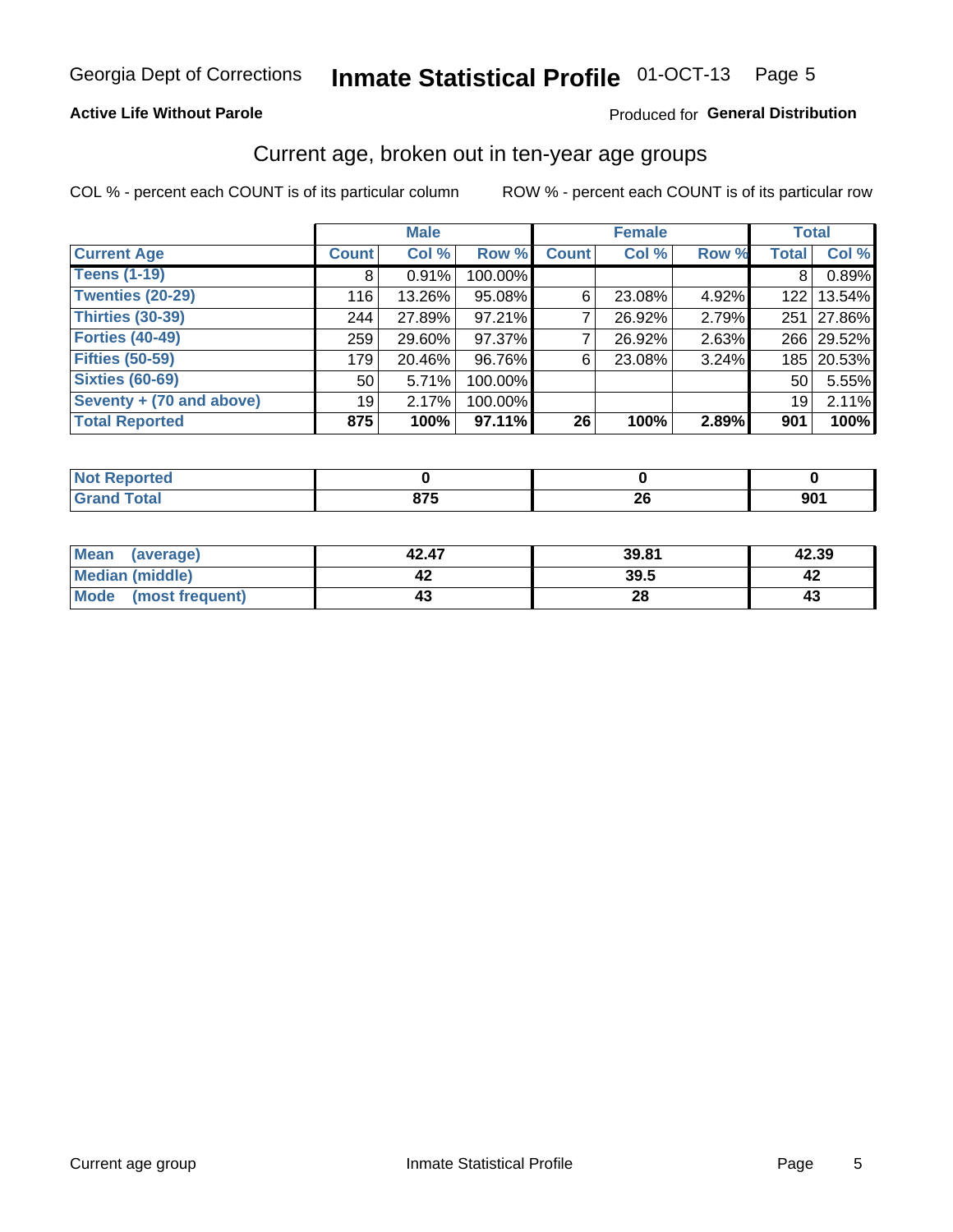#### Inmate Statistical Profile 01-OCT-13 Page 6

### **Active Life Without Parole**

**Produced for General Distribution** 

## Race group

COL % - percent each COUNT is of its particular column

|                              |              | <b>Male</b> |                    |    | <b>Female</b> |       |              | <b>Total</b> |
|------------------------------|--------------|-------------|--------------------|----|---------------|-------|--------------|--------------|
| <b>Race Group</b>            | <b>Count</b> | Col %       | <b>Row % Count</b> |    | Col %         | Row % | <b>Total</b> | Col %        |
| <b>White</b>                 | 203          | 23.20%      | 95.31%             | 10 | 38.46%        | 4.69% | 213          | 23.64%       |
| <b>Black</b><br>$\mathbf{2}$ | 646          | 73.83%      | 97.73%             | 15 | 57.69%        | 2.27% | 661          | 73.36%       |
| <b>Other</b><br>5.           |              | $.11\%$     | 100.00%            |    |               |       |              | .11%         |
| <b>Asian</b><br>6            | 4            | .46%        | 100.00%            |    |               |       | 4            | .44%         |
| <b>Hispanic</b><br>10        | 21           | $2.40\%$    | 95.45%             |    | 3.85%         | 4.55% | 22           | 2.44%        |
| <b>Total Reported</b>        | 875          | 100%        | $97.11\%$          | 26 | 100%          | 2.89% | 901          | 100%         |

| <b>rted</b>            |                    |          |                      |
|------------------------|--------------------|----------|----------------------|
| <b>Total</b><br>______ | $\sim$<br>.<br>$-$ | ኅር<br>ΔV | ഹ⊿<br>່ ວບ ເ<br>$ -$ |

| M | - - - | Piavn |
|---|-------|-------|
|   |       |       |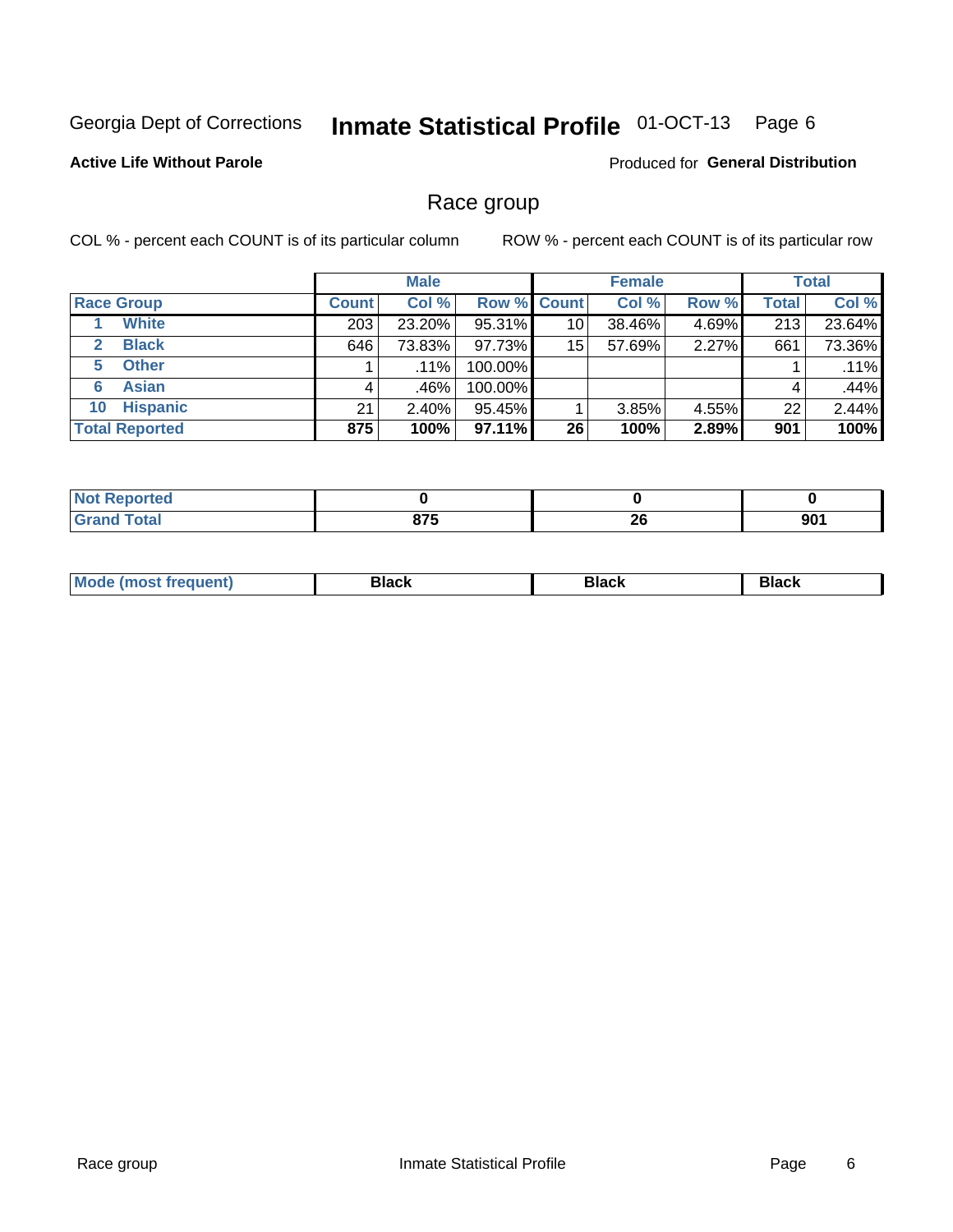## Inmate Statistical Profile 01-OCT-13 Page 7

#### **Active Life Without Parole**

#### Produced for General Distribution

## Marital status, self-reported at entry to prison

COL % - percent each COUNT is of its particular column

|                            |                 | <b>Male</b> |         |              | <b>Female</b> |        |              | <b>Total</b> |
|----------------------------|-----------------|-------------|---------|--------------|---------------|--------|--------------|--------------|
| <b>Marital Status</b>      | <b>Count</b>    | Col %       | Row %   | <b>Count</b> | Col %         | Row %  | <b>Total</b> | Col %        |
| <b>Unknown</b><br>$\bf{0}$ | 5               | $.57\%$     | 100.00% |              |               |        | 5            | .55%         |
| <b>Divorced</b><br>D       | 69              | 7.89%       | 98.57%  |              | 3.85%         | 1.43%  | 70           | 7.77%        |
| <b>Married</b><br>М        | 129             | 14.74%      | 95.56%  | 6            | 23.08%        | 4.44%  | 135          | 14.98%       |
| <b>Separated</b><br>S      | 19              | 2.17%       | 90.48%  | 2            | 7.69%         | 9.52%  | 21           | 2.33%        |
| <b>Unmarried</b><br>U      | 634             | 72.46%      | 97.84%  | 14           | 53.85%        | 2.16%  | 648          | 71.92%       |
| <b>Widow</b><br>W          | 19 <sup>°</sup> | 2.17%       | 86.36%  | 3            | 11.54%        | 13.64% | 22           | 2.44%        |
| <b>Total Reported</b>      | 875             | 100%        | 97.11%  | 26           | 100%          | 2.89%  | 901          | 100%         |

| <b><i><u>A</u></i></b><br>πεα<br>NO |     |                                            |          |
|-------------------------------------|-----|--------------------------------------------|----------|
|                                     | 07E | ົ<br>LV<br>the contract of the contract of | ωr<br>JU |

|--|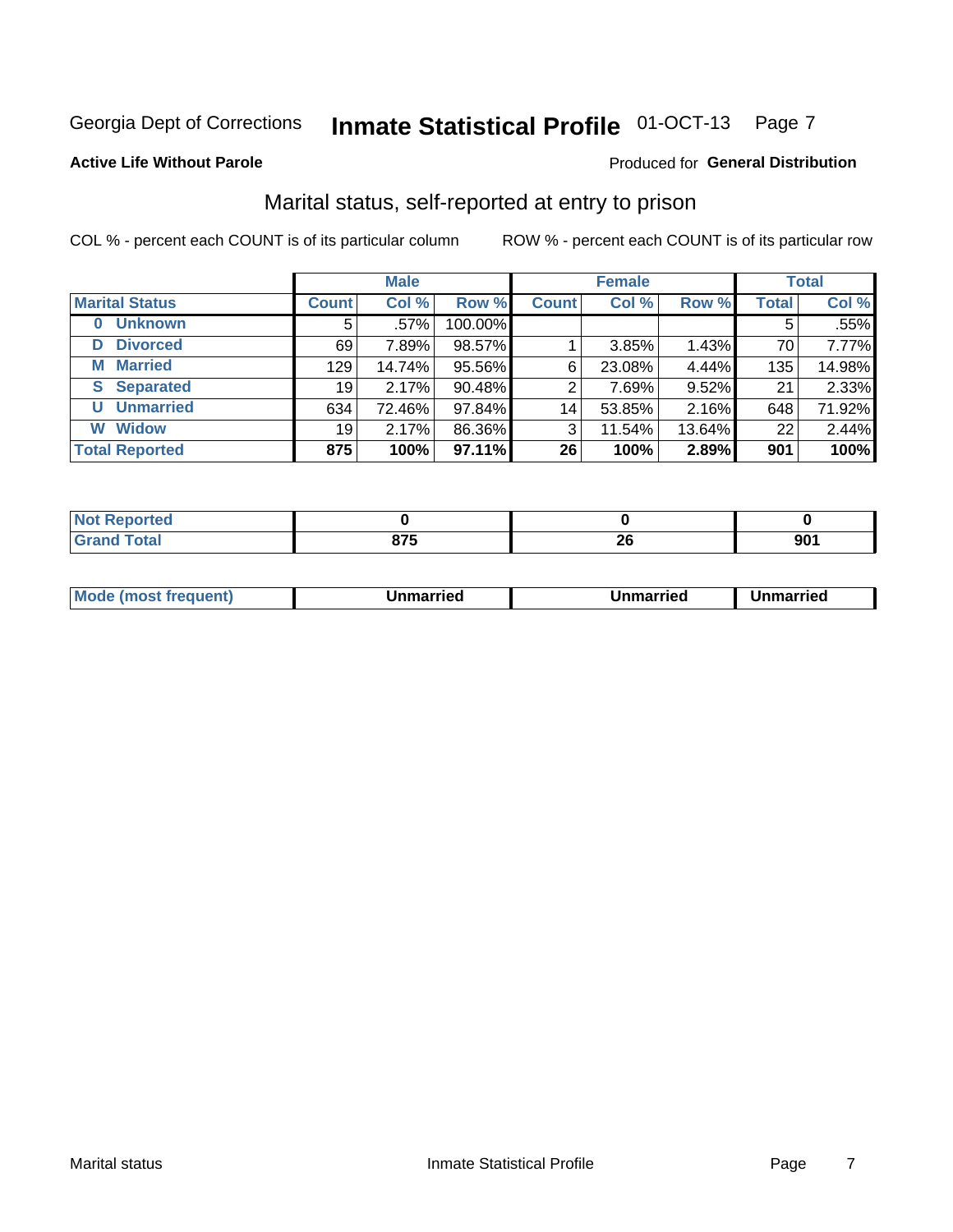#### Inmate Statistical Profile 01-OCT-13 Page 8

#### **Active Life Without Parole**

### **Produced for General Distribution**

## Number of children, self reported at entry to prison

COL % - percent each COUNT is of its particular column

|                           |              | <b>Male</b> |         |              | <b>Female</b> |        |                | <b>Total</b> |
|---------------------------|--------------|-------------|---------|--------------|---------------|--------|----------------|--------------|
| <b>Number of Children</b> | <b>Count</b> | Col %       | Row %   | <b>Count</b> | Col %         | Row %  | <b>Total</b>   | Col %        |
| $\overline{\mathbf{0}}$   | 330          | 38.02%      | 97.06%  | 10           | 38.46%        | 2.94%  | 340            | 38.03%       |
|                           | 204          | 23.50%      | 97.14%  | 6            | 23.08%        | 2.86%  | 210            | 23.49%       |
| $\overline{2}$            | 146          | 16.82%      | 97.99%  | 3            | 11.54%        | 2.01%  | 149            | 16.67%       |
| 3                         | 86           | 9.91%       | 96.63%  | 3            | 11.54%        | 3.37%  | 89             | 9.96%        |
| 4                         | 61           | 7.03%       | 98.39%  |              | 3.85%         | 1.61%  | 62             | 6.94%        |
| 5                         | 25           | 2.88%       | 89.29%  | 3            | 11.54%        | 10.71% | 28             | 3.13%        |
| 6                         | 5            | 0.58%       | 100.00% |              |               |        | 5              | 0.56%        |
| 7                         | 3            | 0.35%       | 100.00% |              |               |        | 3              | 0.34%        |
| 8                         |              | 0.12%       | 100.00% |              |               |        |                | 0.11%        |
| 9                         | 2            | 0.23%       | 100.00% |              |               |        | $\overline{2}$ | 0.22%        |
| 10                        | 2            | 0.23%       | 100.00% |              |               |        | 2              | 0.22%        |
| Over 10                   | 3            | 0.35%       | 100.00% |              |               |        | 3              | 0.34%        |
| <b>Total Reported</b>     | 868          | 100%        | 97.09%  | 26           | 100%          | 2.91%  | 894            | 100.0%       |

| neo    |         |           |                   |
|--------|---------|-----------|-------------------|
| $\sim$ | $- - -$ | oc.<br>Δv | <b>001</b><br>ึงเ |

| <b>Mean</b><br>(average) | 1.45 | 1.54 | 1.45 |
|--------------------------|------|------|------|
| <b>Median (middle)</b>   |      |      |      |
| Mode (most frequent)     |      |      |      |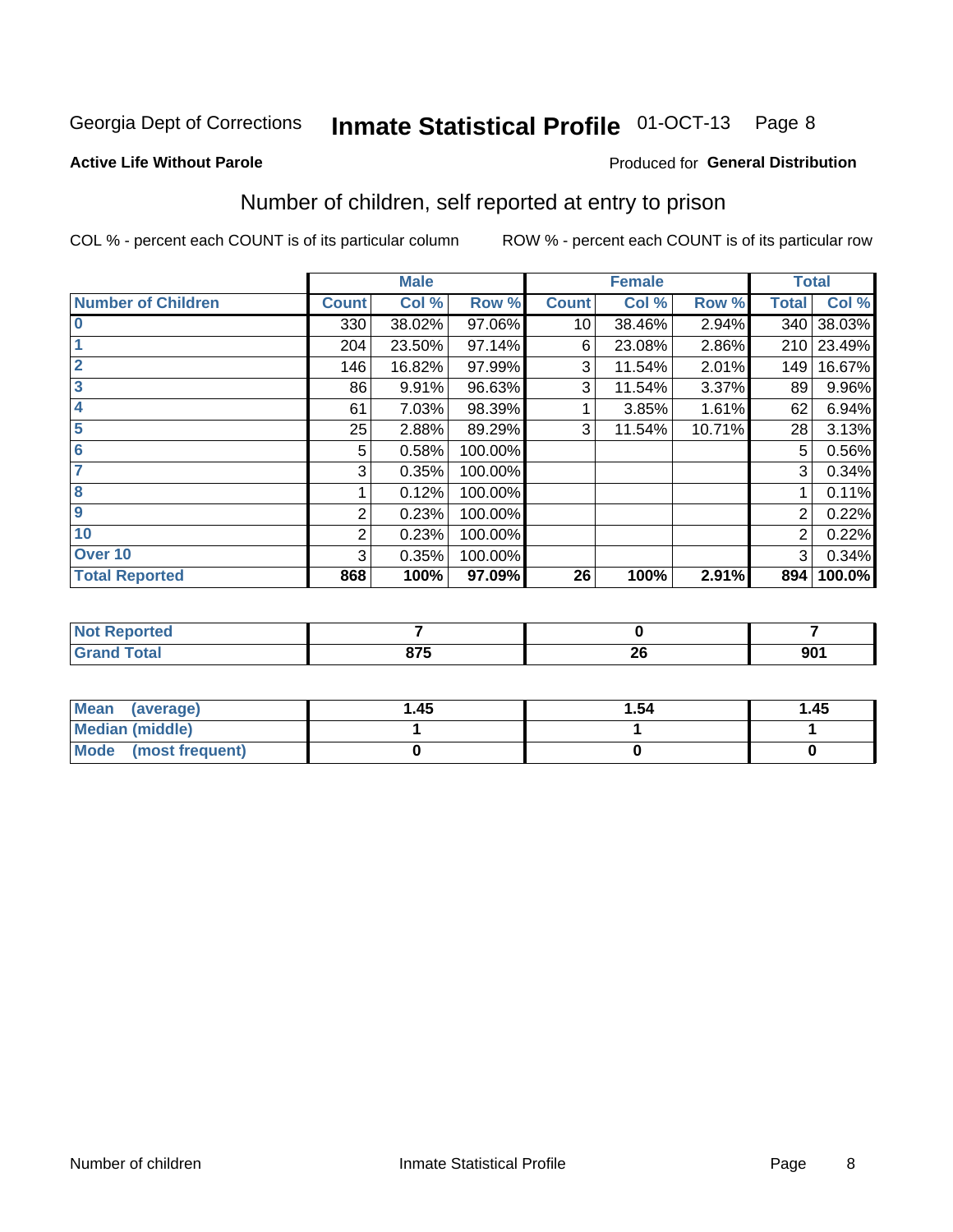#### Inmate Statistical Profile 01-OCT-13 Page 9

#### **Active Life Without Parole**

#### Produced for General Distribution

## Religious affiliation, self-reported at entry to prison

COL % - percent each COUNT is of its particular column

|              |                              |              | <b>Male</b> |         |              | <b>Female</b> |       |              | <b>Total</b> |
|--------------|------------------------------|--------------|-------------|---------|--------------|---------------|-------|--------------|--------------|
|              | <b>Religious Affiliation</b> | <b>Count</b> | Col %       | Row %   | <b>Count</b> | Col %         | Row % | <b>Total</b> | Col %        |
|              | <b>Islam</b>                 | 45           | 8.23%       | 95.74%  | 2            | 11.76%        | 4.26% | 47           | 8.33%        |
| $\mathbf{2}$ | <b>Catholic</b>              | 21           | 3.84%       | 95.45%  |              | 5.88%         | 4.55% | 22           | 3.90%        |
| 3            | <b>Baptist</b>               | 245          | 44.79%      | 95.70%  | 11           | 64.71%        | 4.30% | 256          | 45.39%       |
| 4            | <b>Methodist</b>             | 10           | 1.83%       | 100.00% |              |               |       | 10           | 1.77%        |
| 7            | <b>Chc Of God</b>            |              | .18%        | 100.00% |              |               |       |              | .18%         |
| 8            | <b>Holiness</b>              | 19           | 3.47%       | 95.00%  |              | 5.88%         | 5.00% | 20           | 3.55%        |
| 9            | <b>Jewish</b>                |              | .18%        | 100.00% |              |               |       |              | .18%         |
| 10           | <b>Anglican</b>              |              | .18%        | 100.00% |              |               |       |              | .18%         |
| 12           | <b>Hindu</b>                 | 2            | .37%        | 100.00% |              |               |       | 2            | .35%         |
| 16           | <b>Seven D Ad</b>            | 4            | .73%        | 100.00% |              |               |       | 4            | .71%         |
| 17           | <b>Jehovah Wt</b>            | 9            | 1.65%       | 100.00% |              |               |       | 9            | 1.60%        |
| 18           | <b>Latr Day S</b>            |              | .18%        | 100.00% |              |               |       |              | .18%         |
| 20           | <b>Other Prot</b>            | 80           | 14.63%      | 97.56%  | 2            | 11.76%        | 2.44% | 82           | 14.54%       |
| 96           | <b>None</b>                  | 108          | 19.74%      | 100.00% |              |               |       | 108          | 19.15%       |
|              | <b>Total Reported</b>        | 547          | 100%        | 96.99%  | 17           | 100%          | 3.01% | 564          | 100%         |

| rtea   | $\sim$     |    | 22         |
|--------|------------|----|------------|
| $\sim$ | JZU        |    | ່ ວວ.      |
|        | <b>075</b> | ZU | nn/<br>JV. |

| <b>Mode (most frequent)</b> | եaptist | 3aptisเ | aptist |
|-----------------------------|---------|---------|--------|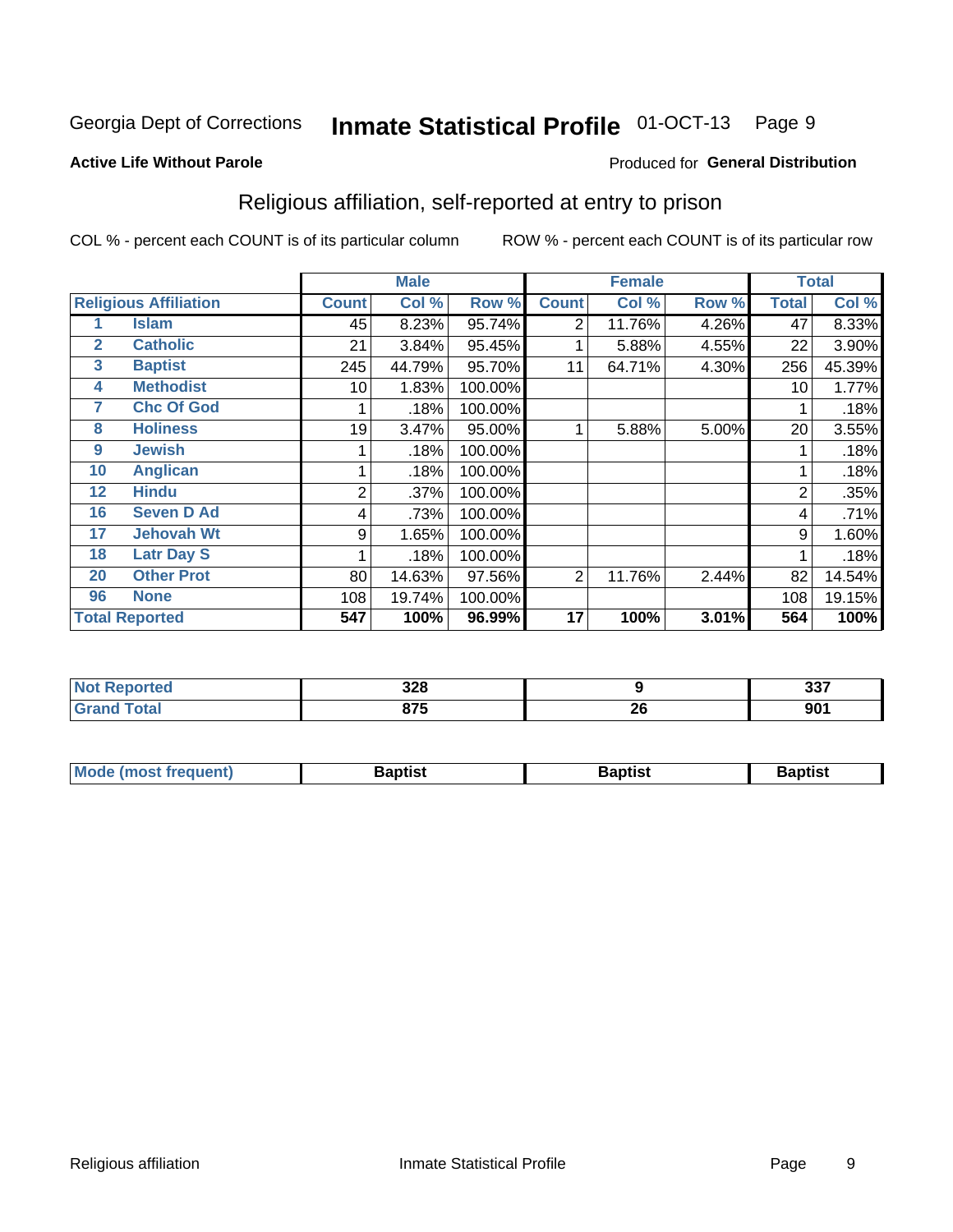#### Inmate Statistical Profile 01-OCT-13 Page 10

### **Active Life Without Parole**

#### Produced for General Distribution

## Home county, self-reported at entry to prison

COL % - percent each COUNT is of its particular column

|     |                             |                         | <b>Male</b> |         |              | <b>Female</b> |        | <b>Total</b>   |        |
|-----|-----------------------------|-------------------------|-------------|---------|--------------|---------------|--------|----------------|--------|
|     | <b>Home County</b>          | <b>Count</b>            | Col %       | Row %   | <b>Count</b> | Col %         | Row %  | <b>Total</b>   | Col %  |
| 000 | <b>Unknown</b>              | 150                     | 17.14%      | 96.15%  | 6            | 23.08%        | 3.85%  | 156            | 17.31% |
| 001 | <b>Appling County</b>       | 5                       | .57%        | 100.00% |              |               |        | 5              | .55%   |
| 002 | <b>Atkinson County</b>      | $\mathbf 1$             | .11%        | 100.00% |              |               |        | 1              | .11%   |
| 003 | <b>Bacon County</b>         | $\mathbf 1$             | .11%        | 100.00% |              |               |        | 1              | .11%   |
| 005 | <b>Baldwin County</b>       | 3                       | .34%        | 100.00% |              |               |        | 3              | .33%   |
| 007 | <b>Barrow County</b>        | 5                       | .57%        | 100.00% |              |               |        | 5              | .55%   |
| 008 | <b>Bartow County</b>        | $\overline{7}$          | .80%        | 100.00% |              |               |        | 7              | .78%   |
| 009 | <b>Ben Hill County</b>      | 4                       | .46%        | 100.00% |              |               |        | 4              | .44%   |
| 010 | <b>Berrien County</b>       | $\overline{2}$          | .23%        | 100.00% |              |               |        | $\overline{2}$ | .22%   |
| 011 | <b>Bibb County</b>          | 18                      | 2.06%       | 94.74%  | 1            | 3.85%         | 5.26%  | 19             | 2.11%  |
| 012 | <b>Bleckley County</b>      | $\overline{c}$          | .23%        | 100.00% |              |               |        | $\overline{2}$ | .22%   |
| 014 | <b>Brooks County</b>        | $\mathbf 1$             | .11%        | 100.00% |              |               |        | 1              | .11%   |
| 016 | <b>Bulloch County</b>       | 4                       | .46%        | 100.00% |              |               |        | 4              | .44%   |
| 017 | <b>Burke County</b>         | 8                       | .91%        | 100.00% |              |               |        | 8              | .89%   |
| 018 | <b>Butts County</b>         | $\overline{c}$          | .23%        | 100.00% |              |               |        | $\overline{2}$ | .22%   |
| 020 | <b>Camden County</b>        | 4                       | .46%        | 80.00%  | 1            | 3.85%         | 20.00% | 5              | .55%   |
| 021 | <b>Candler County</b>       | $\mathbf 1$             | .11%        | 100.00% |              |               |        | 1              | .11%   |
| 022 | <b>Carroll County</b>       | $\overline{\mathbf{c}}$ | .23%        | 100.00% |              |               |        | $\overline{2}$ | .22%   |
| 023 | <b>Catoosa County</b>       | 3                       | .34%        | 100.00% |              |               |        | 3              | .33%   |
| 025 | <b>Chatham County</b>       | 35                      | 4.00%       | 100.00% |              |               |        | 35             | 3.88%  |
| 026 | <b>Chattahoochee County</b> | $\mathbf 1$             | .11%        | 100.00% |              |               |        | 1              | .11%   |
| 027 | <b>Chattooga County</b>     | $\mathbf 1$             | .11%        | 100.00% |              |               |        | 1              | .11%   |
| 028 | <b>Cherokee County</b>      | $\mathbf 1$             | .11%        | 100.00% |              |               |        | 1              | .11%   |
| 029 | <b>Clarke County</b>        | 17                      | 1.94%       | 100.00% |              |               |        | 17             | 1.89%  |
| 031 | <b>Clayton County</b>       | 24                      | 2.74%       | 100.00% |              |               |        | 24             | 2.66%  |
| 033 | <b>Cobb County</b>          | 29                      | 3.31%       | 100.00% |              |               |        | 29             | 3.22%  |
| 034 | <b>Coffee County</b>        | 3                       | .34%        | 100.00% |              |               |        | 3              | .33%   |
| 035 | <b>Colquitt County</b>      | 4                       | .46%        | 100.00% |              |               |        | 4              | .44%   |
| 036 | <b>Columbia County</b>      | 4                       | .46%        | 80.00%  | 1            | 3.85%         | 20.00% | 5              | .55%   |
| 037 | <b>Cook County</b>          | 3                       | .34%        | 100.00% |              |               |        | 3              | .33%   |
| 038 | <b>Coweta County</b>        | 4                       | .46%        | 100.00% |              |               |        | 4              | .44%   |
| 040 | <b>Crisp County</b>         | 4                       | .46%        | 100.00% |              |               |        | 4              | .44%   |
| 043 | <b>Decatur County</b>       | $\overline{2}$          | .23%        | 100.00% |              |               |        | $\overline{2}$ | .22%   |
| 044 | <b>Dekalb County</b>        | 61                      | 6.97%       | 100.00% |              |               |        | 61             | 6.77%  |
| 045 | <b>Dodge County</b>         | 1                       | .11%        | 100.00% |              |               |        | 1              | .11%   |
| 046 | <b>Dooly County</b>         | 1                       | .11%        | 50.00%  | 1            | 3.85%         | 50.00% | $\overline{2}$ | .22%   |
| 047 | <b>Dougherty County</b>     | 25                      | 2.86%       | 96.15%  | 1            | 3.85%         | 3.85%  | 26             | 2.89%  |
| 048 | <b>Douglas County</b>       | 12                      | 1.37%       | 92.31%  | 1            | 3.85%         | 7.69%  | 13             | 1.44%  |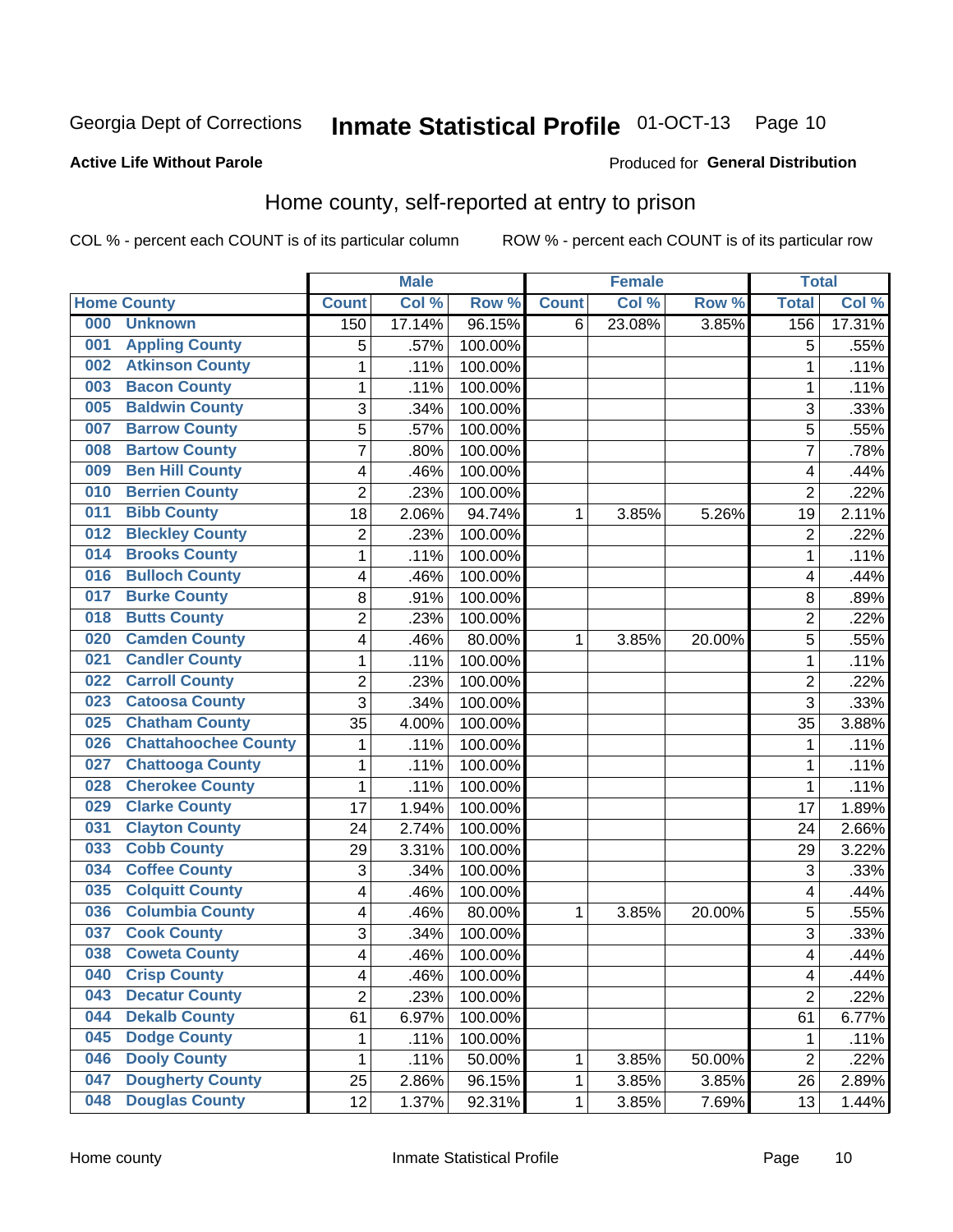## Inmate Statistical Profile 01-OCT-13 Page 11

### **Active Life Without Parole**

#### Produced for General Distribution

## Home county, self-reported at entry to prison

COL % - percent each COUNT is of its particular column

|     |                          |                          | <b>Male</b> |                  |                | <b>Female</b> |        | <b>Total</b>   |        |
|-----|--------------------------|--------------------------|-------------|------------------|----------------|---------------|--------|----------------|--------|
|     | <b>Home County</b>       | <b>Count</b>             | Col %       | Row <sup>%</sup> | <b>Count</b>   | Col %         | Row %  | <b>Total</b>   | Col %  |
| 049 | <b>Early County</b>      | 1                        | .11%        | 100.00%          |                |               |        | 1              | .11%   |
| 051 | <b>Effingham County</b>  | $\overline{2}$           | .23%        | 100.00%          |                |               |        | $\overline{2}$ | .22%   |
| 052 | <b>Elbert County</b>     | 3                        | .34%        | 100.00%          |                |               |        | 3              | .33%   |
| 053 | <b>Emanuel County</b>    | $\overline{\mathcal{A}}$ | .46%        | 100.00%          |                |               |        | 4              | .44%   |
| 056 | <b>Fayette County</b>    | 3                        | .34%        | 100.00%          |                |               |        | 3              | .33%   |
| 057 | <b>Floyd County</b>      | 11                       | 1.26%       | 100.00%          |                |               |        | 11             | 1.22%  |
| 058 | <b>Forsyth County</b>    | 3                        | .34%        | 100.00%          |                |               |        | 3              | .33%   |
| 059 | <b>Franklin County</b>   | $\overline{2}$           | .23%        | 66.67%           | 1              | 3.85%         | 33.33% | 3              | .33%   |
| 060 | <b>Fulton County</b>     | 121                      | 13.83%      | 98.37%           | $\overline{2}$ | 7.69%         | 1.63%  | 123            | 13.65% |
| 061 | <b>Gilmer County</b>     | 1                        | .11%        | 100.00%          |                |               |        | 1              | .11%   |
| 063 | <b>Glynn County</b>      | 8                        | .91%        | 100.00%          |                |               |        | 8              | .89%   |
| 064 | <b>Gordon County</b>     | $\overline{2}$           | .23%        | 100.00%          |                |               |        | $\overline{2}$ | .22%   |
| 066 | <b>Greene County</b>     | $\mathbf{1}$             | .11%        | 100.00%          |                |               |        | 1              | .11%   |
| 067 | <b>Gwinnett County</b>   | 19                       | 2.17%       | 95.00%           | 1              | 3.85%         | 5.00%  | 20             | 2.22%  |
| 068 | <b>Habersham County</b>  | 1                        | .11%        | 100.00%          |                |               |        | 1              | .11%   |
| 069 | <b>Hall County</b>       | 11                       | 1.26%       | 100.00%          |                |               |        | 11             | 1.22%  |
| 070 | <b>Hancock County</b>    | $\boldsymbol{2}$         | .23%        | 100.00%          |                |               |        | 2              | .22%   |
| 071 | <b>Haralson County</b>   | $\overline{2}$           | .23%        | 100.00%          |                |               |        | $\overline{2}$ | .22%   |
| 072 | <b>Harris County</b>     | $\overline{2}$           | .23%        | 100.00%          |                |               |        | $\overline{c}$ | .22%   |
| 073 | <b>Hart County</b>       | $\overline{2}$           | .23%        | 100.00%          |                |               |        | $\overline{2}$ | .22%   |
| 074 | <b>Heard County</b>      | 1                        | .11%        | 100.00%          |                |               |        | 1              | .11%   |
| 075 | <b>Henry County</b>      | 6                        | .69%        | 100.00%          |                |               |        | 6              | .67%   |
| 076 | <b>Houston County</b>    | 12                       | 1.37%       | 100.00%          |                |               |        | 12             | 1.33%  |
| 078 | <b>Jackson County</b>    | 3                        | .34%        | 100.00%          |                |               |        | 3              | .33%   |
| 080 | <b>Jeff Davis County</b> | 1                        | .11%        | 100.00%          |                |               |        | 1              | .11%   |
| 081 | <b>Jefferson County</b>  | 3                        | .34%        | 100.00%          |                |               |        | 3              | .33%   |
| 082 | <b>Jenkins County</b>    | $\overline{2}$           | .23%        | 100.00%          |                |               |        | $\overline{c}$ | .22%   |
| 087 | <b>Laurens County</b>    | 6                        | .69%        | 100.00%          |                |               |        | 6              | .67%   |
| 088 | <b>Lee County</b>        | $\mathbf{1}$             | .11%        | 100.00%          |                |               |        | 1              | .11%   |
| 089 | <b>Liberty County</b>    | $\overline{7}$           | .80%        | 87.50%           | 1              | 3.85%         | 12.50% | 8              | .89%   |
| 090 | <b>Lincoln County</b>    | $\mathbf{1}$             | .11%        | 100.00%          |                |               |        | 1              | .11%   |
| 091 | <b>Long County</b>       | 1                        | .11%        | 100.00%          |                |               |        | 1              | .11%   |
| 092 | <b>Lowndes County</b>    | $6\phantom{1}$           | .69%        | 100.00%          |                |               |        | 6              | .67%   |
| 093 | <b>Lumpkin County</b>    | $\mathbf 1$              | .11%        | 100.00%          |                |               |        | 1              | .11%   |
| 095 | <b>Madison County</b>    | 1                        | .11%        | 100.00%          |                |               |        | 1              | .11%   |
| 096 | <b>Marion County</b>     | 1                        | .11%        | 100.00%          |                |               |        | 1              | .11%   |
| 097 | <b>Mcduffie County</b>   | $\overline{2}$           | .23%        | 100.00%          |                |               |        | 2              | .22%   |
| 098 | <b>Mcintosh County</b>   | $\overline{2}$           | .23%        | 100.00%          |                |               |        | $\overline{2}$ | .22%   |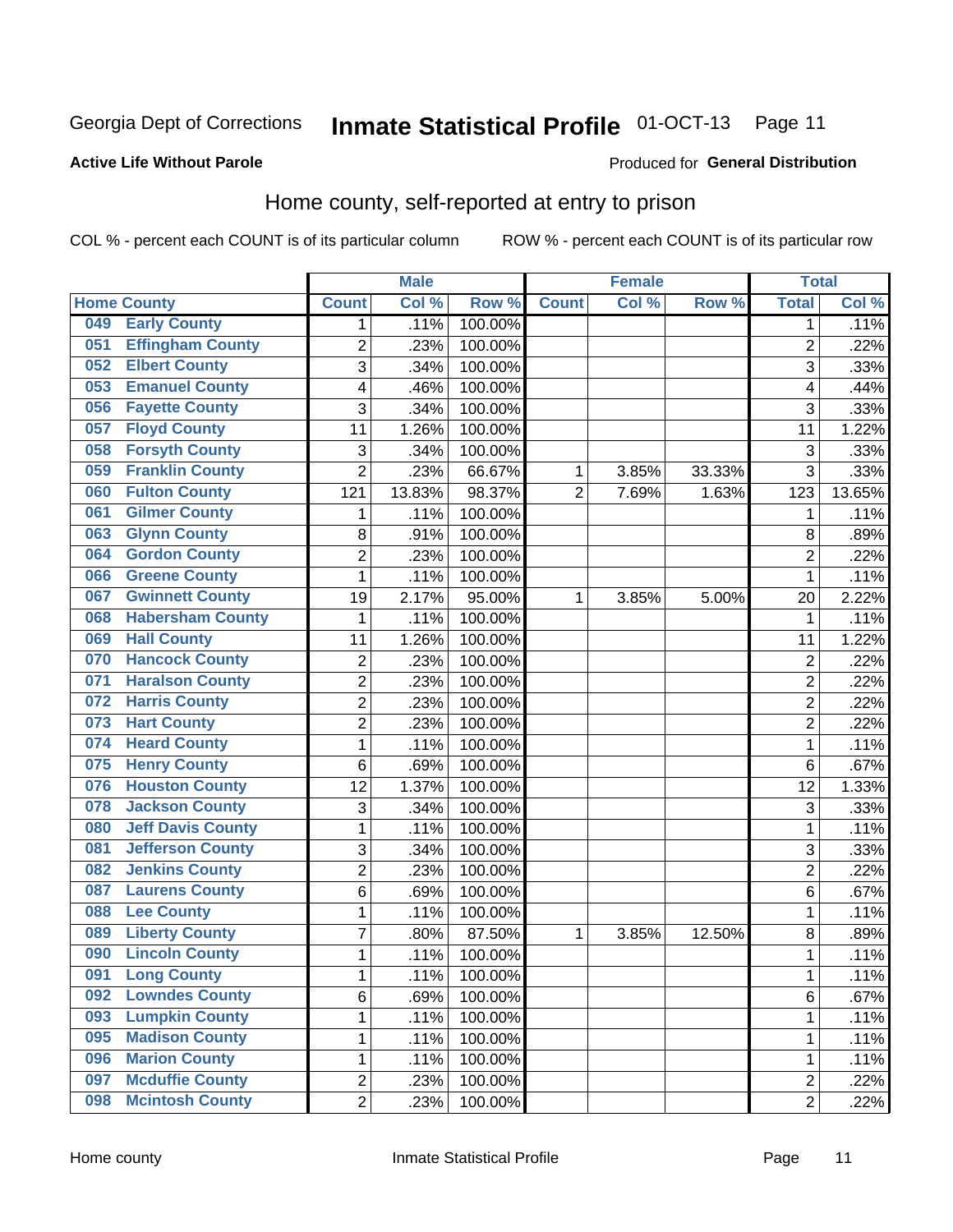## Inmate Statistical Profile 01-OCT-13 Page 12

### **Active Life Without Parole**

### **Produced for General Distribution**

## Home county, self-reported at entry to prison

COL % - percent each COUNT is of its particular column

|                  |                          |                         | <b>Male</b> |         |                | <b>Female</b> |        | <b>Total</b>   |         |
|------------------|--------------------------|-------------------------|-------------|---------|----------------|---------------|--------|----------------|---------|
|                  | <b>Home County</b>       | <b>Count</b>            | Col %       | Row %   | <b>Count</b>   | Col %         | Row %  | <b>Total</b>   | Col %   |
| 100              | <b>Miller County</b>     | 1                       | .11%        | 100.00% |                |               |        | 1              | .11%    |
| 102              | <b>Monroe County</b>     | 4                       | .46%        | 100.00% |                |               |        | 4              | .44%    |
| 103              | <b>Montgomery County</b> | $\mathbf 1$             | .11%        | 100.00% |                |               |        | 1              | .11%    |
| 104              | <b>Morgan County</b>     | 1                       | .11%        | 100.00% |                |               |        | 1              | .11%    |
| 106              | <b>Muscogee County</b>   | 26                      | 2.97%       | 100.00% |                |               |        | 26             | 2.89%   |
| 107              | <b>Newton County</b>     | 1                       | .11%        | 33.33%  | $\overline{2}$ | 7.69%         | 66.67% | 3              | .33%    |
| 109              | <b>Oglethorpe County</b> | 4                       | .46%        | 100.00% |                |               |        | 4              | .44%    |
| 110              | <b>Paulding County</b>   | 3                       | .34%        | 100.00% |                |               |        | 3              | .33%    |
| 111              | <b>Peach County</b>      | $\mathbf 1$             | .11%        | 100.00% |                |               |        | 1              | .11%    |
| $\overline{113}$ | <b>Pierce County</b>     | $\overline{c}$          | .23%        | 100.00% |                |               |        | $\overline{2}$ | .22%    |
| 114              | <b>Pike County</b>       | $\overline{c}$          | .23%        | 66.67%  | 1              | 3.85%         | 33.33% | 3              | .33%    |
| $\overline{115}$ | <b>Polk County</b>       | $\overline{2}$          | .23%        | 100.00% |                |               |        | $\overline{2}$ | .22%    |
| 117              | <b>Putnam County</b>     | 5                       | .57%        | 100.00% |                |               |        | 5              | .55%    |
| 119              | <b>Rabun County</b>      | 1                       | .11%        | 100.00% |                |               |        | 1              | .11%    |
| 120              | <b>Randolph County</b>   | $\overline{2}$          | .23%        | 100.00% |                |               |        | $\overline{2}$ | .22%    |
| 121              | <b>Richmond County</b>   | 29                      | 3.31%       | 90.63%  | 3              | 11.54%        | 9.38%  | 32             | 3.55%   |
| 122              | <b>Rockdale County</b>   | 5                       | .57%        | 100.00% |                |               |        | 5              | .55%    |
| 125              | <b>Seminole County</b>   | $\overline{c}$          | .23%        | 100.00% |                |               |        | $\overline{2}$ | .22%    |
| 126              | <b>Spalding County</b>   | 8                       | .91%        | 100.00% |                |               |        | 8              | .89%    |
| 127              | <b>Stephens County</b>   | 1                       | .11%        | 50.00%  | 1              | 3.85%         | 50.00% | $\overline{2}$ | .22%    |
| 128              | <b>Stewart County</b>    | $\mathbf 1$             | .11%        | 100.00% |                |               |        | 1              | .11%    |
| 129              | <b>Sumter County</b>     | $\mathbf 1$             | .11%        | 100.00% |                |               |        | 1              | .11%    |
| 132              | <b>Tattnall County</b>   | $\mathbf 1$             | .11%        | 100.00% |                |               |        | 1              | .11%    |
| 134              | <b>Telfair County</b>    | $\mathbf 1$             | .11%        | 100.00% |                |               |        | 1              | .11%    |
| 136              | <b>Thomas County</b>     | 5                       | .57%        | 100.00% |                |               |        | 5              | .55%    |
| 137              | <b>Tift County</b>       | 5                       | .57%        | 100.00% |                |               |        | 5              | .55%    |
| 138              | <b>Toombs County</b>     | 9                       | 1.03%       | 100.00% |                |               |        | 9              | 1.00%   |
| 140              | <b>Treutlen County</b>   | 1                       | .11%        | 100.00% |                |               |        | 1              | .11%    |
| 145              | <b>Upson County</b>      | 3                       | .34%        | 100.00% |                |               |        | 3              | .33%    |
| 146              | <b>Walker County</b>     | 4                       | .46%        | 80.00%  | 1              | 3.85%         | 20.00% | 5              | .55%    |
| 147              | <b>Walton County</b>     | 4                       | .46%        | 100.00% |                |               |        | 4              | .44%    |
| 148              | <b>Ware County</b>       | 6                       | .69%        | 100.00% |                |               |        | 6              | $.67\%$ |
| 149              | <b>Warren County</b>     | $\mathbf{1}$            | .11%        | 100.00% |                |               |        | 1              | .11%    |
| 150              | <b>Washington County</b> | $\overline{\mathbf{4}}$ | .46%        | 100.00% |                |               |        | 4              | .44%    |
| 151              | <b>Wayne County</b>      | $\overline{3}$          | .34%        | 100.00% |                |               |        | 3              | .33%    |
| 154              | <b>White County</b>      | $\mathbf{1}$            | .11%        | 100.00% |                |               |        | 1              | .11%    |
| 155              | <b>Whitfield County</b>  | $\overline{\mathbf{4}}$ | .46%        | 100.00% |                |               |        | 4              | .44%    |
| 157              | <b>Wilkes County</b>     | 1                       | .11%        | 100.00% |                |               |        | 1              | .11%    |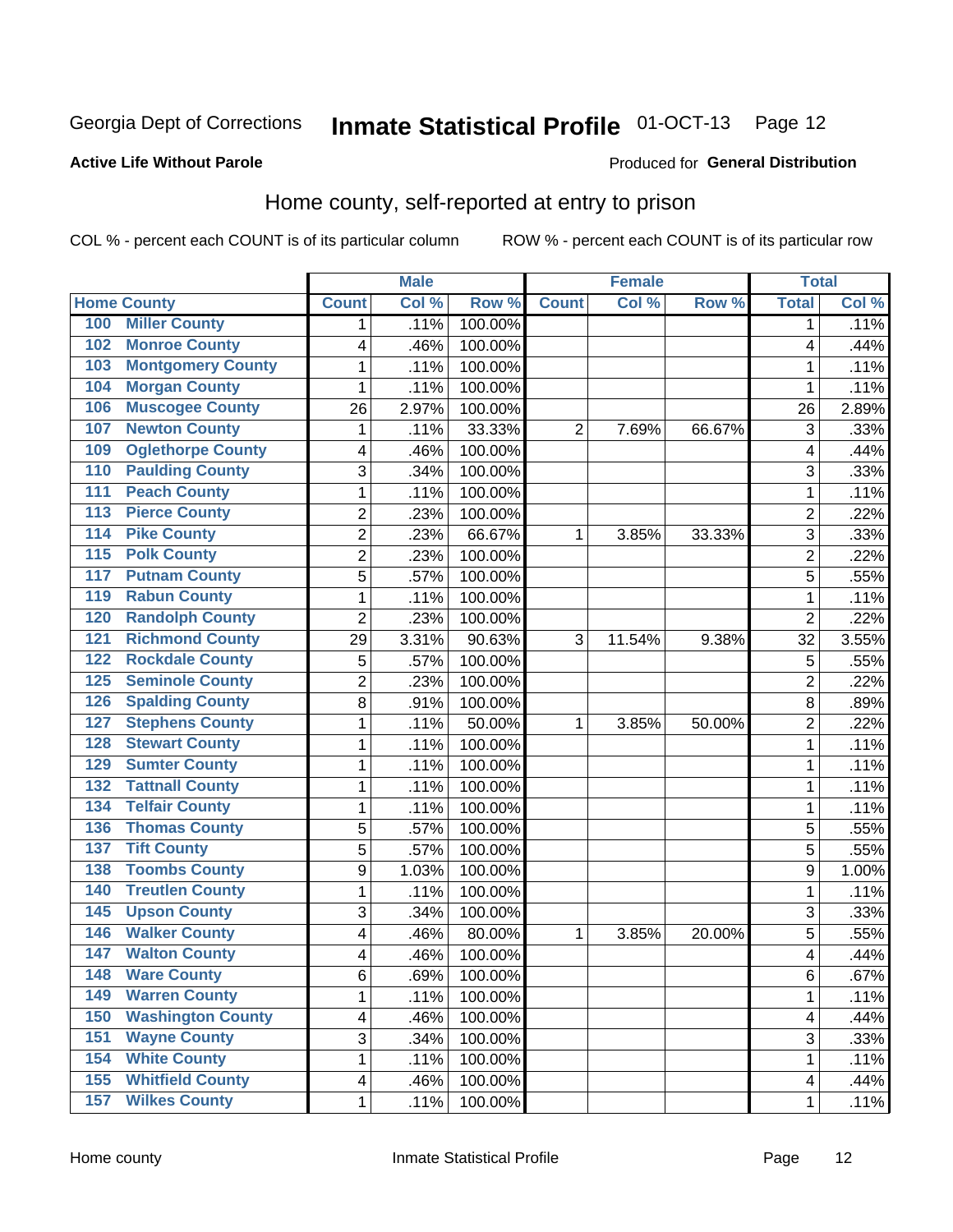## Inmate Statistical Profile 01-OCT-13 Page 13

#### **Active Life Without Parole**

### **Produced for General Distribution**

## Home county, self-reported at entry to prison

COL % - percent each COUNT is of its particular column

|                                    |              | <b>Male</b> |         |              | <b>Female</b> |        | <b>Total</b> |         |
|------------------------------------|--------------|-------------|---------|--------------|---------------|--------|--------------|---------|
| <b>Home County</b>                 | <b>Count</b> | Col%        | Row %   | <b>Count</b> | Col %         | Row %  | <b>Total</b> | Col %   |
| <b>Wilkinson County</b><br>158     | ⌒            | .23%        | 100.00% |              |               |        |              | .22%    |
| <b>Worth County</b><br>159         |              | $.11\%$     | 100.00% |              |               |        |              | $.11\%$ |
| <b>Other Custody/Out Of</b><br>999 | 3            | $.34\%$     | 75.00%  |              | 3.85%         | 25.00% |              | .44%    |
| <b>State</b>                       |              |             |         |              |               |        |              |         |
| <b>Total Rported</b>               | 875          | 100%        | 97.11%  | 26           | 100%          | 2.89%  | 901          | 100%    |

| <b>rted</b>  |            |    |     |
|--------------|------------|----|-----|
| <b>Total</b> | <b>07E</b> | Zv | 001 |
| $\sim$       |            | __ | งบ  |

| Mode<br>known<br>nown<br>nowr<br>reguent)<br>os<br>. |
|------------------------------------------------------|
|------------------------------------------------------|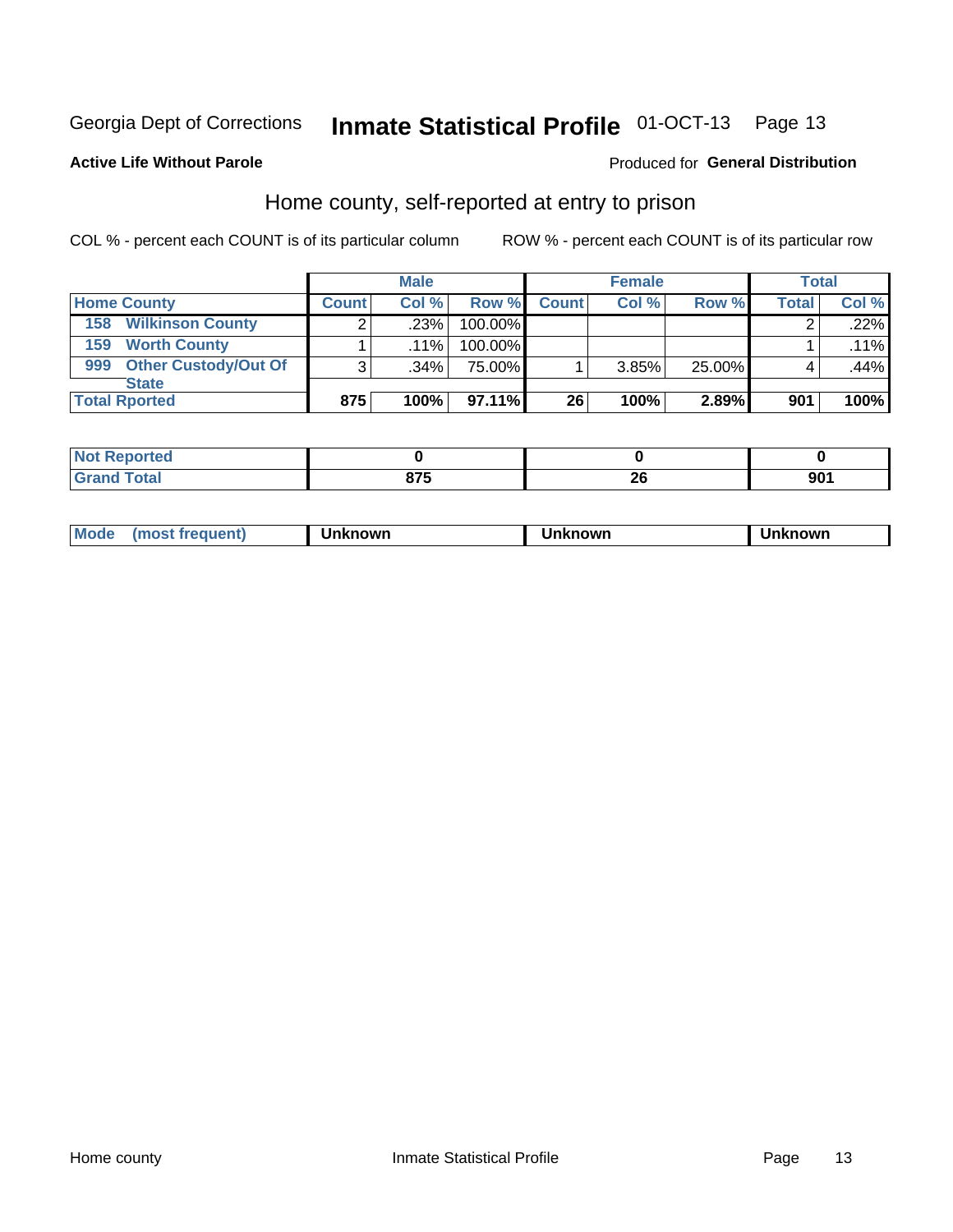## Inmate Statistical Profile 01-OCT-13 Page 14

#### **Active Life Without Parole**

### **Produced for General Distribution**

## Socioeconomic class, self-reported at entry to prison

COL % - percent each COUNT is of its particular column

|                       |        | <b>Male</b> |         |              | <b>Female</b> |       |        | <b>Total</b> |
|-----------------------|--------|-------------|---------|--------------|---------------|-------|--------|--------------|
| Socioeconomic Class   | Count⊺ | Col %       | Row %   | <b>Count</b> | Col %         | Row % | Total, | Col %        |
| <b>Welfare</b>        | 40     | 7.29%       | 100.00% |              |               |       | 40     | 7.16%        |
| <b>Occ Employ</b>     | 25     | 4.55%       | 100.00% |              |               |       | 25     | 4.47%        |
| <b>Minimum Std</b>    | 275    | 50.09%      | 99.28%  |              | $20.00\%$     | .72%  | 277    | 49.55%       |
| <b>Middle</b>         | 209    | 38.07%      | 96.31%  | 8            | 80.00%        | 3.69% | 217    | 38.82%       |
| <b>Total Reported</b> | 549    | 100%        | 98.21%  | 10           | 100%          | 1.79% | 559    | 100%         |

| <b>220</b><br>ט∡כ<br>__ | 10<br>__ | 312<br>---         |
|-------------------------|----------|--------------------|
| 07F<br>91 J<br>- -      | n,<br>ΔV | <b>001</b><br>ו טע |

|  | M | Min<br>- - - -<br>οια<br>___ | Middle<br>____ | Min<br>Std<br>.<br>. |
|--|---|------------------------------|----------------|----------------------|
|--|---|------------------------------|----------------|----------------------|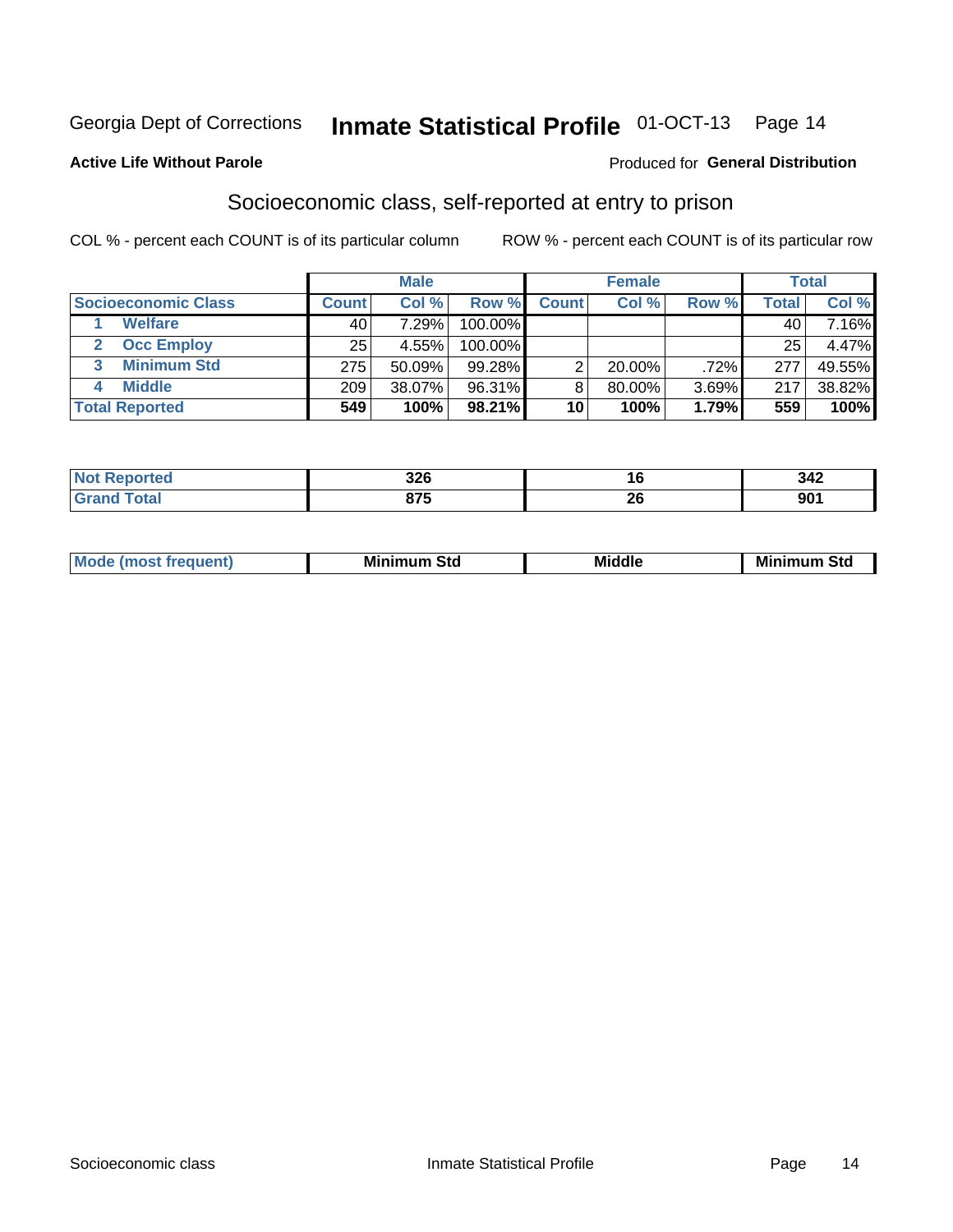## Inmate Statistical Profile 01-OCT-13 Page 15

### **Active Life Without Parole**

### **Produced for General Distribution**

## Environment to age 16, self-reported at entry to prison

COL % - percent each COUNT is of its particular column

|                                      |                 | <b>Male</b> |         |                | <b>Female</b> |        |              | <b>Total</b> |
|--------------------------------------|-----------------|-------------|---------|----------------|---------------|--------|--------------|--------------|
| <b>Environment to age 16</b>         | <b>Count</b>    | Col %       | Row %   | <b>Count</b>   | Col %         | Row %  | <b>Total</b> | Col %        |
| <b>Rural/Farm</b>                    | 11              | 1.97%       | 100.00% |                |               |        |              | 1.93%        |
| <b>Rural/Nfarm</b><br>$\overline{2}$ | 22 <sub>1</sub> | $3.94\%$    | 88.00%  | 3 <sub>1</sub> | 27.27%        | 12.00% | 25           | 4.39%        |
| 3 S.M.S.A                            | 234             | 41.94%      | 99.57%  |                | $9.09\%$      | .43%   | 235          | 41.30%       |
| <b>Urban</b><br>4                    | 123             | 22.04%      | 96.09%  | 5              | 45.45%        | 3.91%  | 128          | 22.50%       |
| <b>Small Town</b><br>5               | 168             | 30.11%      | 98.82%  | ົ              | 18.18%        | 1.18%  | 170          | 29.88%       |
| <b>Total Reported</b>                | 558             | 100%        | 98.07%  | 11             | 100%          | 1.93%  | 569          | 100%         |

| 247<br>.                        | יי       | ົ້<br>⊾טט  |
|---------------------------------|----------|------------|
| 0.7 <sub>F</sub><br>. .<br>$ -$ | ∽•<br>ΔU | <b>001</b> |

| Mo | M      | ----- | M |
|----|--------|-------|---|
|    | ______ | _____ |   |
|    |        |       |   |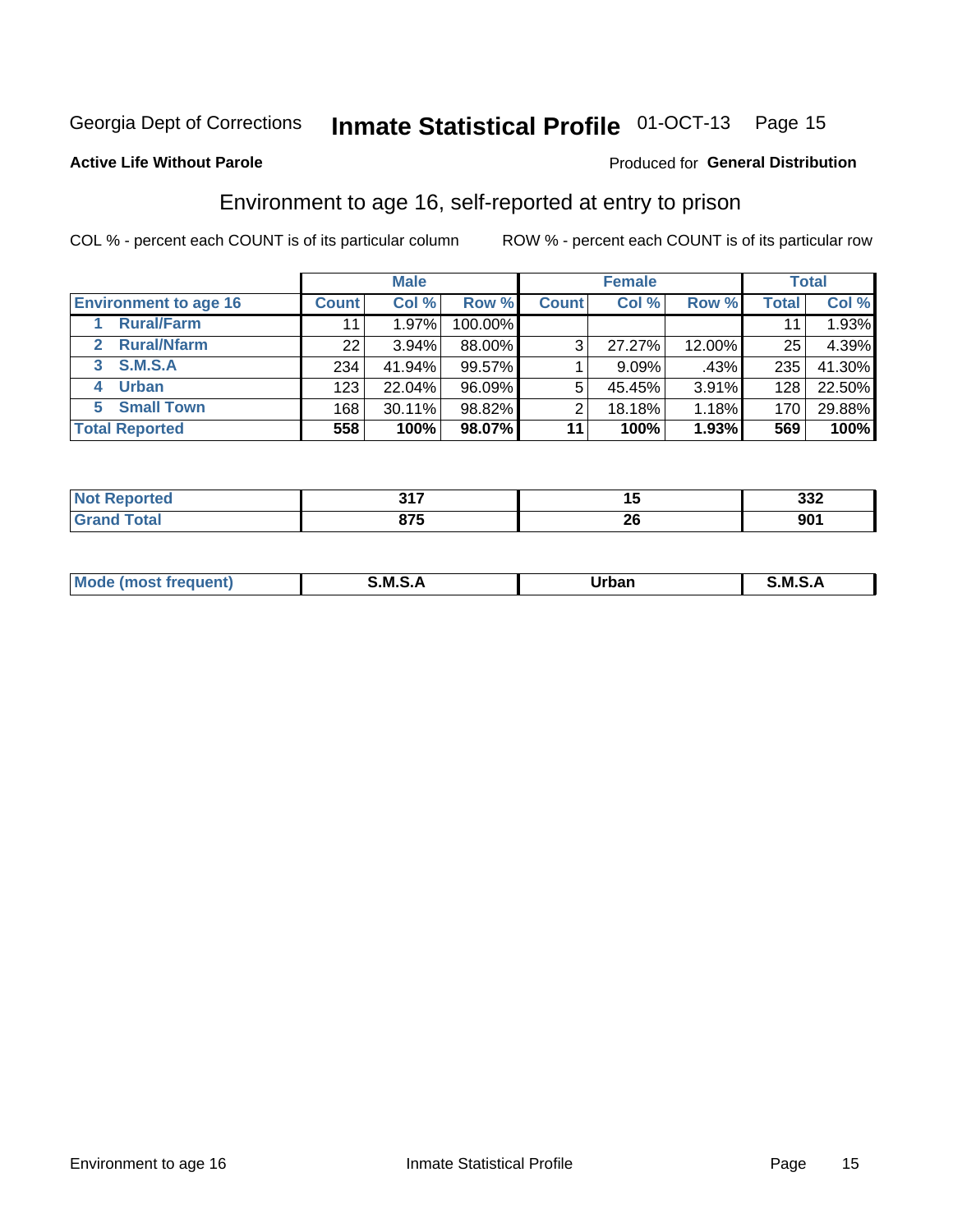## Inmate Statistical Profile 01-OCT-13 Page 16

### **Active Life Without Parole**

#### Produced for General Distribution

## Guardian status to age 16, self-reported at entry to prison

COL % - percent each COUNT is of its particular column

|                                  |                  | <b>Male</b> |         |              | <b>Female</b> |       |                 | <b>Total</b> |
|----------------------------------|------------------|-------------|---------|--------------|---------------|-------|-----------------|--------------|
| <b>Guardian Status To Age 16</b> | <b>Count</b>     | Col %       | Row %   | <b>Count</b> | Col %         | Row % | <b>Total</b>    | Col %        |
| 2 Father Only                    | 11               | 2.25%       | 100.00% |              |               |       | 11              | 2.22%        |
| <b>3 Both Parents</b>            | 200              | 40.98%      | 98.04%  | 4            | 57.14%        | 1.96% | 204             | 41.21%       |
| <b>4 Mother Only</b>             | 197              | 40.37%      | 98.99%  | 2            | 28.57%        | 1.01% | 199             | 40.20%       |
| <b>6 Oth Female</b>              | 15 <sub>15</sub> | 3.07%       | 100.00% |              |               |       | 15 <sub>1</sub> | 3.03%        |
| <b>7 Oth Male</b>                | 4                | .82%        | 100.00% |              |               |       | 4               | .81%         |
| 8 Step-Parents                   | 11               | 2.25%       | 100.00% |              |               |       | 11              | 2.22%        |
| 9 Foster Home                    | 9                | 1.84%       | 100.00% |              |               |       | 9               | 1.82%        |
| <b>10 Grand Parents</b>          | 41               | 8.40%       | 97.62%  |              | 14.29%        | 2.38% | 42              | 8.48%        |
| <b>Total Reported</b>            | 488              | 100%        | 98.59%  |              | 100%          | 1.41% | 495             | 100%         |

| 'ted        | 207<br>. טע | ت ا | 406 |
|-------------|-------------|-----|-----|
| <b>otal</b> | $\sim$      | oc. | nn/ |
|             | ช เ ซ       | ZU  | JV. |

| <b>Mode (most frequent)</b> | <b>Both Parents</b> | <b>Both Parents</b> | <b>Both Parents</b> |
|-----------------------------|---------------------|---------------------|---------------------|
|                             |                     |                     |                     |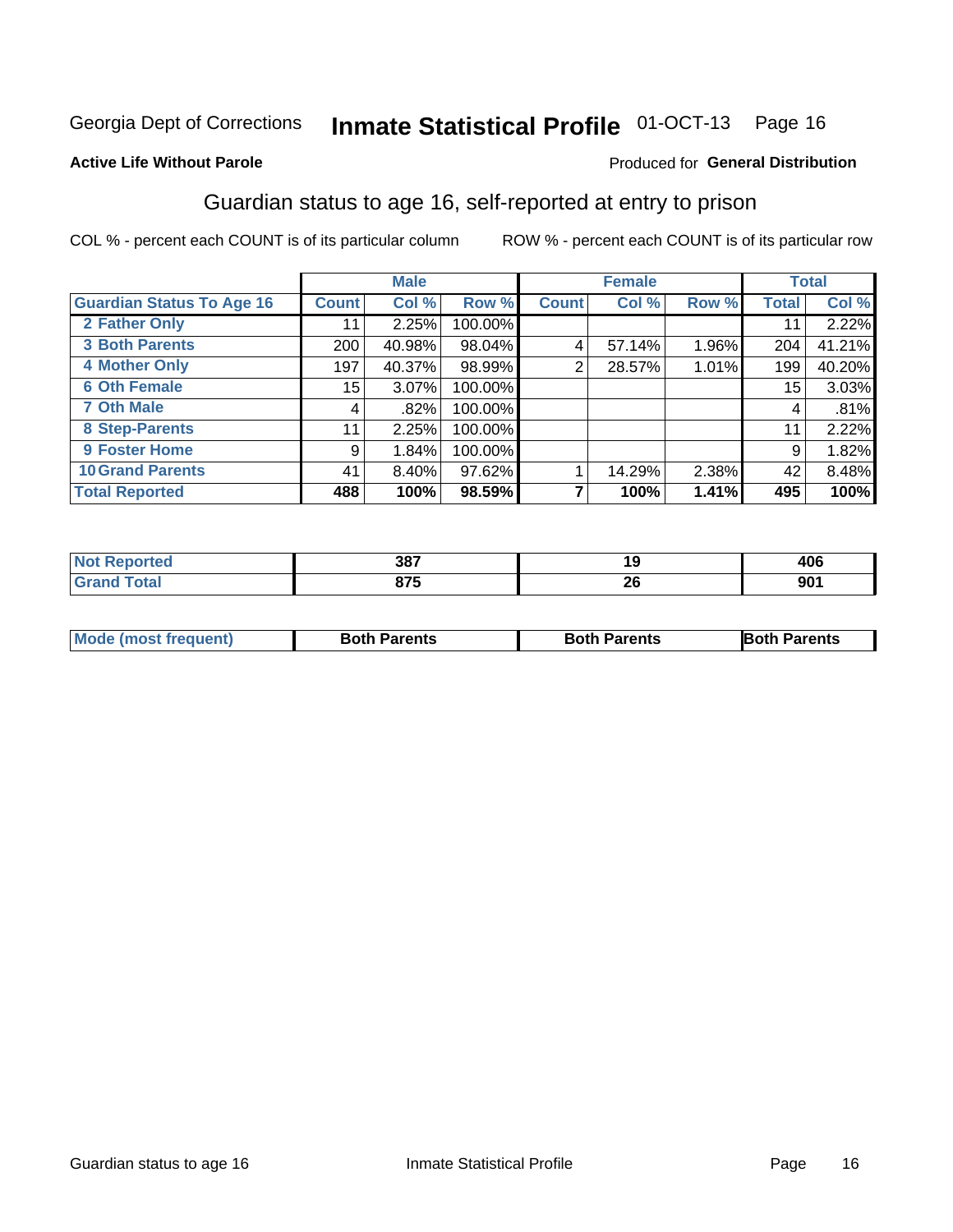#### Inmate Statistical Profile 01-OCT-13 Page 17

### **Active Life Without Parole**

#### Produced for General Distribution

## Employment status before prison, self-reported at entry to prison

COL % - percent each COUNT is of its particular column

|              |                          |              | <b>Male</b> |         |              | <b>Female</b> |       |              | <b>Total</b> |
|--------------|--------------------------|--------------|-------------|---------|--------------|---------------|-------|--------------|--------------|
|              | <b>Employment Status</b> | <b>Count</b> | Col %       | Row %   | <b>Count</b> | Col %         | Row % | <b>Total</b> | Col %        |
|              | <b>Full Time</b>         | 370          | 51.10%      | 97.11%  | 11           | 55.00%        | 2.89% | 381          | 51.21%       |
| $\mathbf{2}$ | <b>Part Time</b>         | 51           | 7.04%       | 100.00% |              |               |       | 51           | 6.85%        |
| 3            | Unempl $<$ 6m            | 69           | 9.53%       | 98.57%  |              | 5.00%         | 1.43% | 70           | 9.41%        |
| 4            | $U$ nempl > 6m           | 124          | 17.13%      | 94.66%  |              | 35.00%        | 5.34% | 131          | 17.61%       |
| 5            | <b>Never Workd</b>       | 62           | 8.56%       | 100.00% |              |               |       | 62           | 8.33%        |
| 6            | <b>Student</b>           | 18           | 2.49%       | 100.00% |              |               |       | 18           | 2.42%        |
| 7            | <b>Incapable</b>         | 30           | 4.14%       | 96.77%  |              | 5.00%         | 3.23% | 31           | 4.17%        |
|              | <b>Total Reported</b>    | 724          | 100%        | 97.31%  | 20           | 100%          | 2.69% | 744          | 100%         |

| тес. | -<br>. .<br>1 J I |          | .<br>1 J I |
|------|-------------------|----------|------------|
|      | $\sim$<br>. . J   | 06<br>ZV | 901        |

| Mc | ∴ull | ----<br>ıme<br>w |
|----|------|------------------|
|    |      |                  |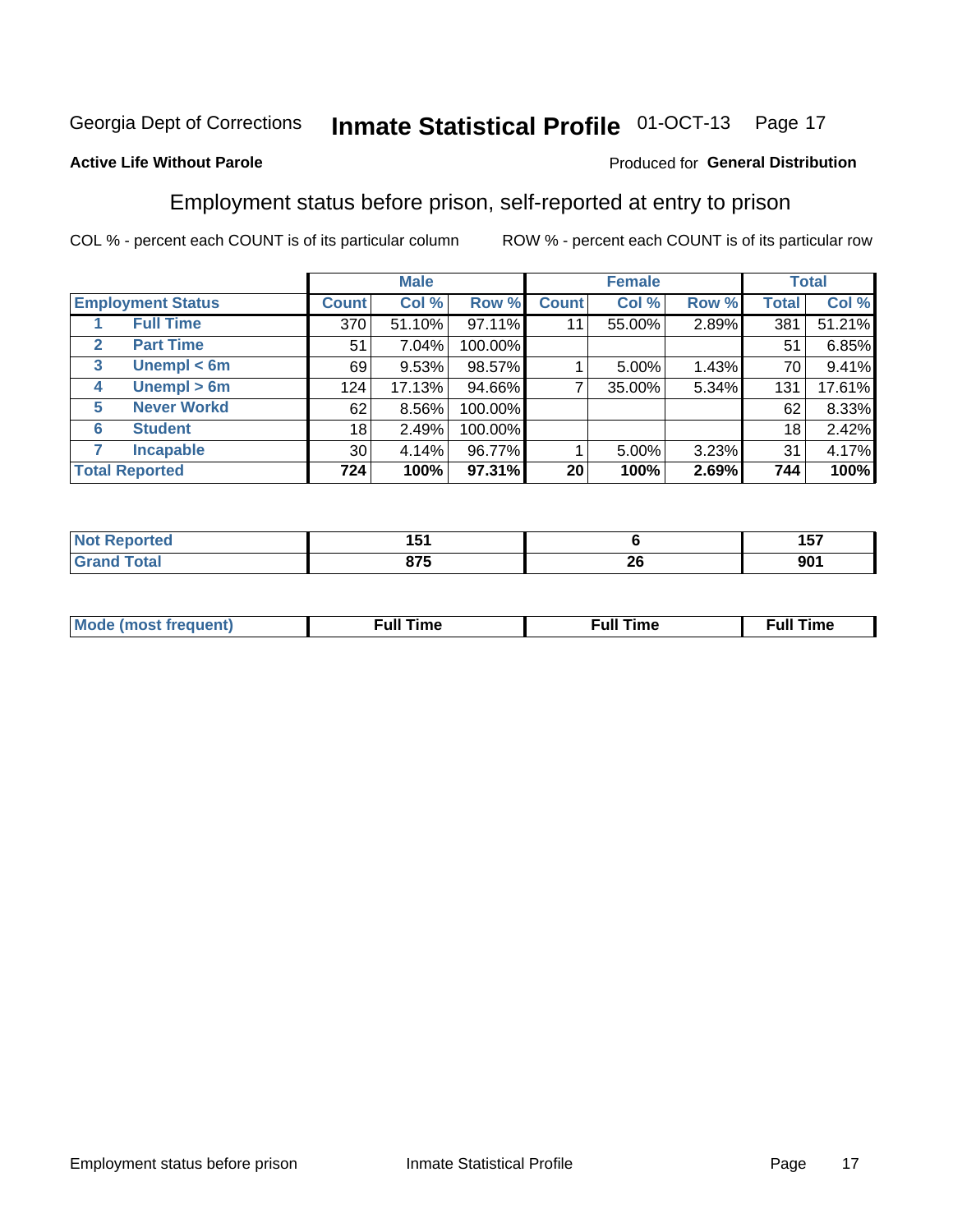## Inmate Statistical Profile 01-OCT-13 Page 18

### **Active Life Without Parole**

Produced for General Distribution

## Age at admission

COL % - percent each COUNT is of its particular column

|                         |                 | <b>Male</b> |         |                | <b>Female</b> |        |                | <b>Total</b> |
|-------------------------|-----------------|-------------|---------|----------------|---------------|--------|----------------|--------------|
| <b>Age At Admission</b> | <b>Count</b>    | Col %       | Row %   | <b>Count</b>   | Col %         | Row %  | <b>Total</b>   | Col %        |
| 15                      | 2               | 0.23%       | 100.00% |                |               |        | 2              | 0.22%        |
| 16                      | $\overline{2}$  | 0.23%       | 100.00% |                |               |        | $\overline{2}$ | 0.22%        |
| $\overline{17}$         | 4               | 0.46%       | 100.00% |                |               |        | 4              | 0.44%        |
| 18                      | 14              | 1.60%       | 100.00% |                |               |        | 14             | 1.55%        |
| 19                      | 19              | 2.17%       | 100.00% |                |               |        | 19             | 2.11%        |
| $\overline{20}$         | 21              | 2.40%       | 95.45%  | 1              | 3.85%         | 4.55%  | 22             | 2.44%        |
| 21                      | 25              | 2.86%       | 100.00% |                |               |        | 25             | 2.77%        |
| 22                      | 40              | 4.57%       | 100.00% |                |               |        | 40             | 4.44%        |
| 23                      | 27              | 3.09%       | 93.10%  | $\overline{2}$ | 7.69%         | 6.90%  | 29             | 3.22%        |
| 24                      | 33              | 3.77%       | 97.06%  | 1              | 3.85%         | 2.94%  | 34             | 3.77%        |
| $\overline{25}$         | 30              | 3.43%       | 93.75%  | $\overline{2}$ | 7.69%         | 6.25%  | 32             | 3.55%        |
| 26                      | 32              | 3.66%       | 100.00% |                |               |        | 32             | 3.55%        |
| $\overline{27}$         | 28              | 3.20%       | 93.33%  | $\overline{2}$ | 7.69%         | 6.67%  | 30             | 3.33%        |
| 28                      | 40              | 4.57%       | 97.56%  | 1              | 3.85%         | 2.44%  | 41             | 4.55%        |
| 29                      | 40              | 4.57%       | 100.00% |                |               |        | 40             | 4.44%        |
| 30                      | 30              | 3.43%       | 100.00% |                |               |        | 30             | 3.33%        |
| 31                      | 36              | 4.11%       | 100.00% |                |               |        | 36             | 4.00%        |
| 32                      | 35              | 4.00%       | 92.11%  | 3              | 11.54%        | 7.89%  | 38             | 4.22%        |
| 33                      | 21              | 2.40%       | 100.00% |                |               |        | 21             | 2.33%        |
| 34                      | 20              | 2.29%       | 95.24%  | 1              | 3.85%         | 4.76%  | 21             | 2.33%        |
| 35                      | 24              | 2.74%       | 96.00%  | 1              | 3.85%         | 4.00%  | 25             | 2.77%        |
| 36                      | 36              | 4.11%       | 100.00% |                |               |        | 36             | 4.00%        |
| $\overline{37}$         | 22              | 2.51%       | 100.00% |                |               |        | 22             | 2.44%        |
| 38                      | 23              | 2.63%       | 100.00% |                |               |        | 23             | 2.55%        |
| 39                      | 21              | 2.40%       | 95.45%  | 1              | 3.85%         | 4.55%  | 22             | 2.44%        |
| 40                      | 18              | 2.06%       | 94.74%  | 1              | 3.85%         | 5.26%  | 19             | 2.11%        |
| 41                      | 30              | 3.43%       | 96.77%  | 1              | 3.85%         | 3.23%  | 31             | 3.44%        |
| 42                      | 24              | 2.74%       | 100.00% |                |               |        | 24             | 2.66%        |
| 43                      | 17              | 1.94%       | 94.44%  | 1              | 3.85%         | 5.56%  | 18             | 2.00%        |
| 44                      | 15              | 1.71%       | 88.24%  | $\overline{2}$ | 7.69%         | 11.76% | 17             | 1.89%        |
| 45                      | 22              | 2.51%       | 100.00% |                |               |        | 22             | 2.44%        |
| 46                      | 19              | 2.17%       | 90.48%  | $\overline{2}$ | 7.69%         | 9.52%  | 21             | 2.33%        |
| 47                      | 13              | 1.49%       | 100.00% |                |               |        | 13             | 1.44%        |
| 48                      | 12              | 1.37%       | 80.00%  | 3              | 11.54%        | 20.00% | 15             | 1.66%        |
| 49                      | 14              | 1.60%       | 100.00% |                |               |        | 14             | 1.55%        |
| 50                      | 9               | 1.03%       | 100.00% |                |               |        | 9              | 1.00%        |
| $\overline{51}$         | $\overline{7}$  | 0.80%       | 100.00% |                |               |        | 7              | 0.78%        |
| 52                      | 8               | 0.91%       | 100.00% |                |               |        | 8              | 0.89%        |
| 53                      | $6\phantom{1}6$ | 0.69%       | 100.00% |                |               |        | 6              | 0.67%        |
| 54                      | 3               | 0.34%       | 100.00% |                |               |        | 3              | 0.33%        |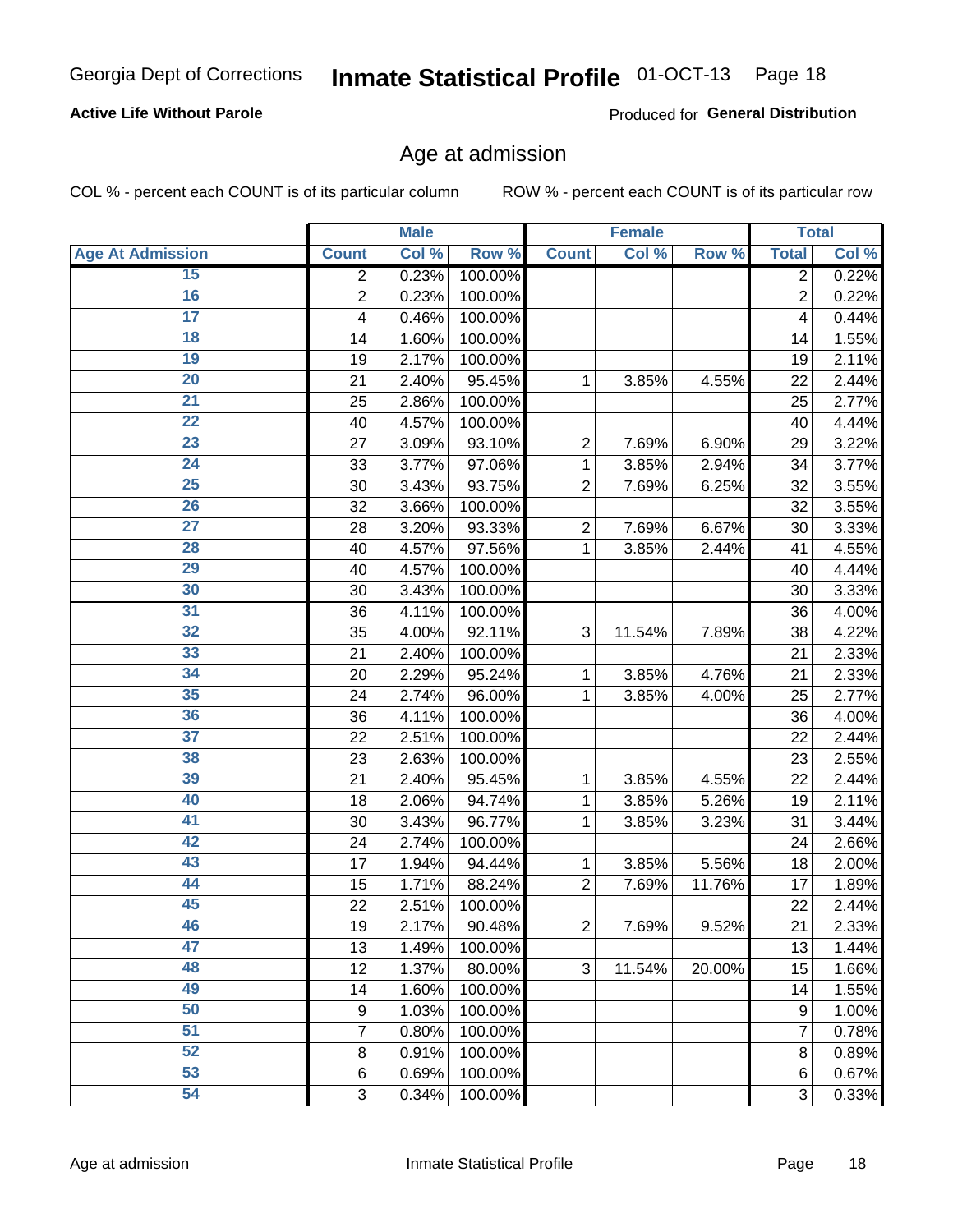## Inmate Statistical Profile 01-OCT-13 Page 19

### **Active Life Without Parole**

Produced for General Distribution

## Age at admission

COL % - percent each COUNT is of its particular column

|                         |              | <b>Male</b> |         |              | <b>Female</b> |        |                | <b>Total</b> |
|-------------------------|--------------|-------------|---------|--------------|---------------|--------|----------------|--------------|
| <b>Age At Admission</b> | <b>Count</b> | Col %       | Row %   | <b>Count</b> | Col %         | Row %  | Total          | Col %        |
| 55                      | 4            | 0.46%       | 80.00%  |              | 3.85%         | 20.00% | 5              | 0.55%        |
| 56                      |              | 0.80%       | 100.00% |              |               |        | 7              | 0.78%        |
| 57                      | 5            | 0.57%       | 100.00% |              |               |        | 5              | 0.55%        |
| 58                      | 5            | 0.57%       | 100.00% |              |               |        | 5              | 0.55%        |
| 60                      | 2            | 0.23%       | 100.00% |              |               |        | 2              | 0.22%        |
| 62                      |              | 0.11%       | 100.00% |              |               |        |                | 0.11%        |
| 64                      | 3            | 0.34%       | 100.00% |              |               |        | 3              | 0.33%        |
| 65                      | 2            | 0.23%       | 100.00% |              |               |        | $\overline{2}$ | 0.22%        |
| 66                      |              | 0.11%       | 100.00% |              |               |        |                | 0.11%        |
| 69                      | 2            | 0.23%       | 100.00% |              |               |        | 2              | 0.22%        |
| 71                      |              | 0.11%       | 100.00% |              |               |        |                | 0.11%        |
| <b>Total Reported</b>   | 875          | 100%        | 97.11%  | 26           | 100%          | 2.89%  | 901            | 100%         |

| prtedi |        |     |     |
|--------|--------|-----|-----|
|        | $\sim$ | . . | nn4 |
|        | U I J  | Zu  | JV. |

| <b>Mean</b><br>(average)       | 33.72    | 35.73    | 33.78    |
|--------------------------------|----------|----------|----------|
| Median (middle)                | ົ<br>JŁ  | 34.5     | ົາ<br>⊾ت |
| <b>Mode</b><br>(most frequent) | ^^<br>-- | ^^<br>ЭZ | 28       |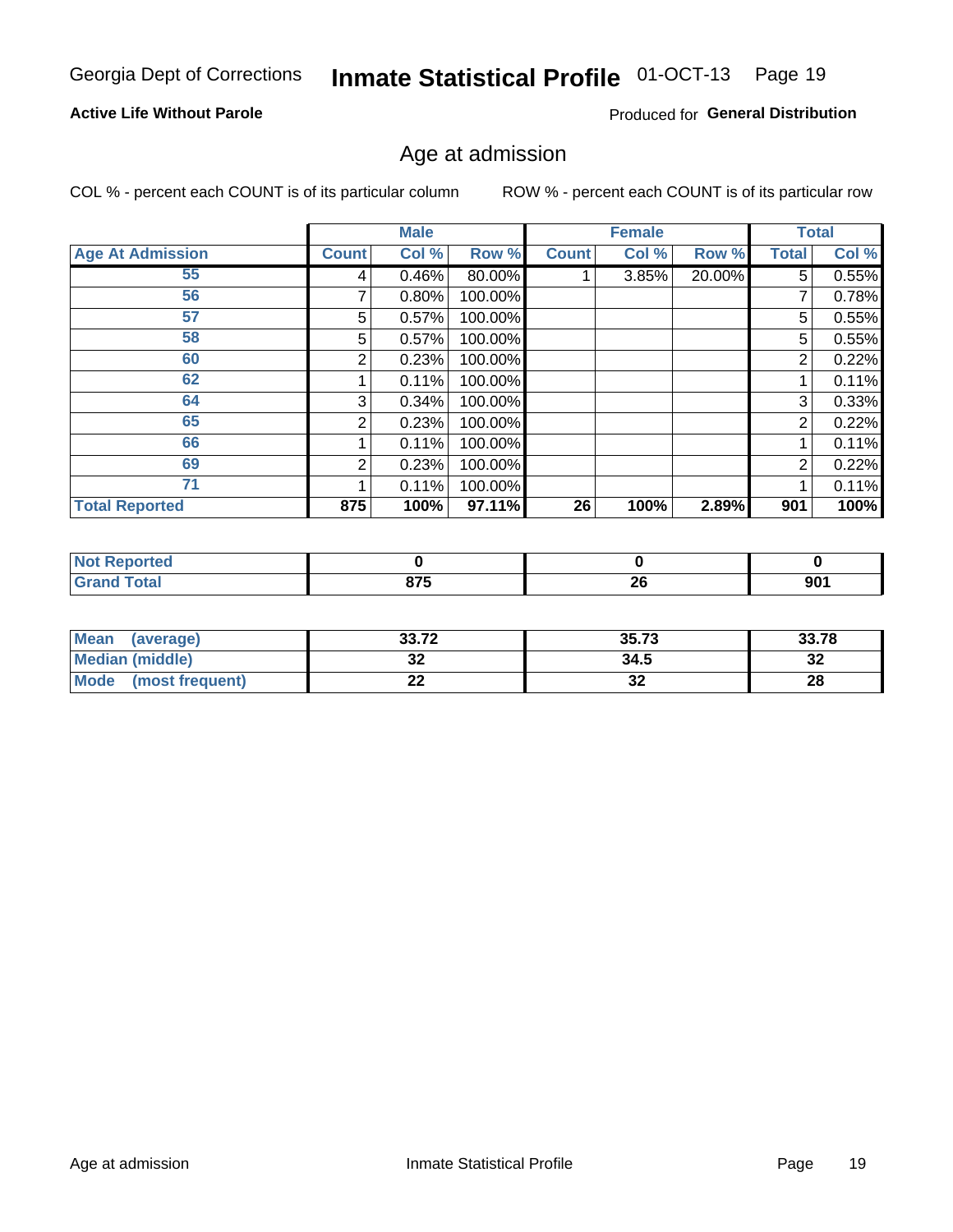## Inmate Statistical Profile 01-OCT-13 Page 20

### **Active Life Without Parole**

### Produced for General Distribution

## Height, measured at entry to prison

COL % - percent each COUNT is of its particular column

|                       |              | <b>Male</b> |         |              | <b>Female</b> |         |       | Total      |
|-----------------------|--------------|-------------|---------|--------------|---------------|---------|-------|------------|
| <b>Height</b>         | <b>Count</b> | Col %       | Row %   | <b>Count</b> | Col %         | Row %   | Total | Col %      |
| 4'10"                 |              |             |         |              | 100.00%       | 100.00% |       | 0.45%      |
| 5'10"                 | 113          | $51.60\%$   | 100.00% |              |               |         |       | 113 51.36% |
| 5'11''                | 106          | 48.40%      | 100.00% |              |               |         |       | 106 48.18% |
| <b>Total Reported</b> | 219          | 100%        | 99.55%  |              | 100%          | 0.45%   | 220   | 100%       |

| <b>Not</b><br><b>orted</b><br>eno | 656   | <b>TIL</b><br>~~<br>$\sim$ | CO4        |
|-----------------------------------|-------|----------------------------|------------|
| <b>Total</b>                      | 07E   | oc                         | <b>004</b> |
| ' Grand                           | U I J | 44                         | JV.        |

| <b>Mean</b><br>(average)       | 5'10"  | 4'10" | 5'10"  |
|--------------------------------|--------|-------|--------|
| <b>Median (middle)</b>         | 5'10"  | 4'10" | 5'10"  |
| <b>Mode</b><br>(most frequent) | 5'10'' | 4'10" | 5'10'' |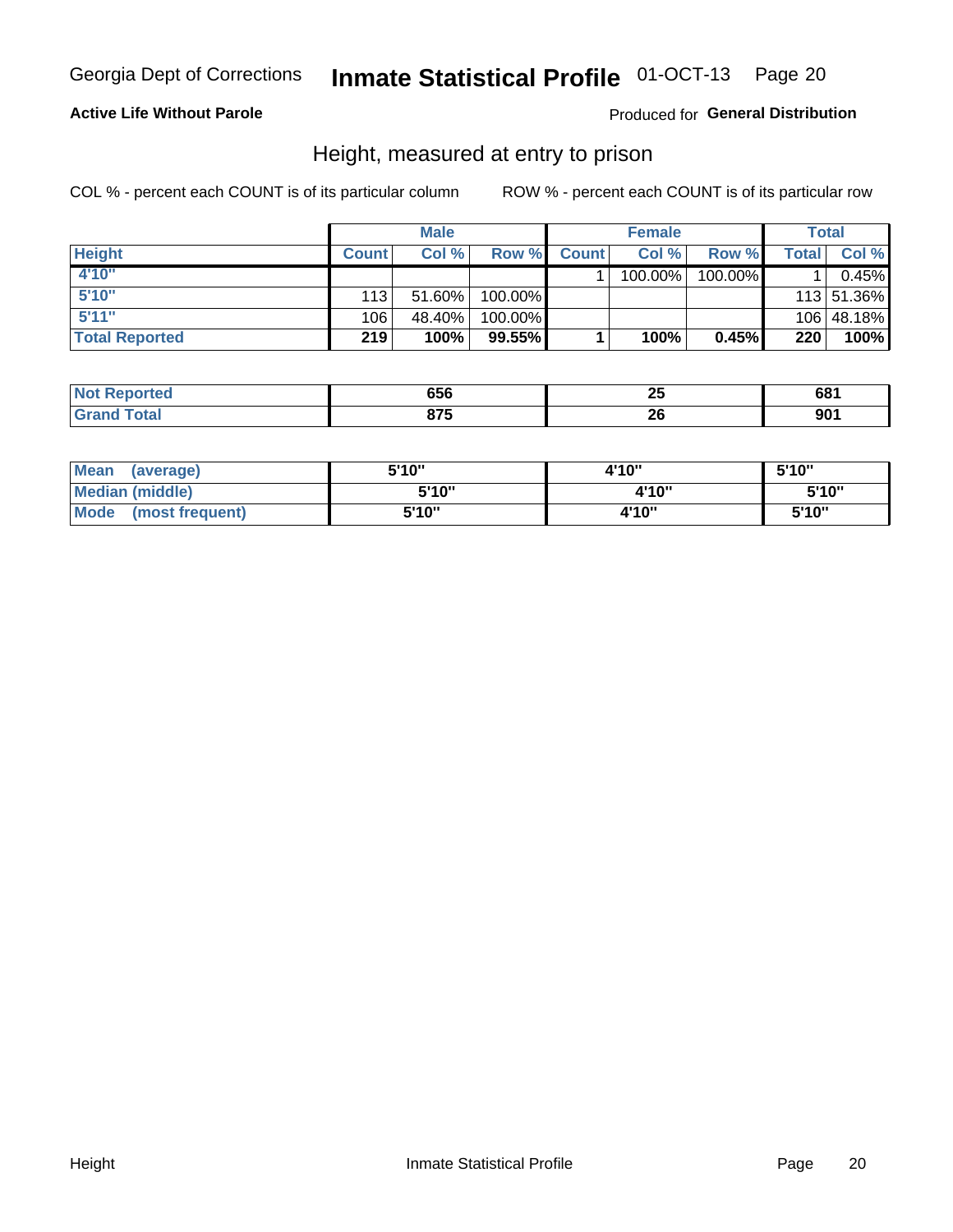## Inmate Statistical Profile 01-OCT-13 Page 21

### **Active Life Without Parole**

Produced for General Distribution

## Weight, measured at entry to prison

COL % - percent each COUNT is of its particular column

|                       |                | <b>Male</b> |         |                | <b>Female</b> |         | <b>Total</b>   |        |
|-----------------------|----------------|-------------|---------|----------------|---------------|---------|----------------|--------|
| <b>Weight</b>         | <b>Count</b>   | Col %       | Row %   | <b>Count</b>   | Col %         | Row %   | <b>Total</b>   | Col %  |
| 90 - 99 pounds        |                |             |         | 1              | 3.85%         | 100.00% | $\mathbf{1}$   | 0.11%  |
| 110 - 119 pounds      |                |             |         | $\overline{2}$ | 7.69%         | 100.00% | $\overline{2}$ | 0.22%  |
| 120 - 129 pounds      | 5              | 0.57%       | 83.33%  | 1              | 3.85%         | 16.67%  | 6              | 0.67%  |
| 130 - 139 pounds      | 19             | 2.17%       | 86.36%  | 3              | 11.54%        | 13.64%  | 22             | 2.44%  |
| 140 - 149 pounds      | 53             | 6.06%       | 98.15%  | 1              | 3.85%         | 1.85%   | 54             | 6.00%  |
| 150 - 159 pounds      | 89             | 10.18%      | 100.00% |                |               |         | 89             | 9.89%  |
| 160 - 169 pounds      | 101            | 11.56%      | 96.19%  | 4              | 15.38%        | 3.81%   | 105            | 11.67% |
| 170 - 179 pounds      | 126            | 14.42%      | 98.44%  | $\overline{2}$ | 7.69%         | 1.56%   | 128            | 14.22% |
| 180 - 189 pounds      | 104            | 11.90%      | 98.11%  | $\overline{2}$ | 7.69%         | 1.89%   | 106            | 11.78% |
| 190 - 199 pounds      | 72             | 8.24%       | 100.00% |                |               |         | 72             | 8.00%  |
| 200 - 209 pounds      | 77             | 8.81%       | 97.47%  | $\overline{2}$ | 7.69%         | 2.53%   | 79             | 8.78%  |
| 210 - 219 pounds      | 57             | 6.52%       | 93.44%  | 4              | 15.38%        | 6.56%   | 61             | 6.78%  |
| 220 - 229 pounds      | 52             | 5.95%       | 98.11%  | 1              | 3.85%         | 1.89%   | 53             | 5.89%  |
| 230 - 239 pounds      | 33             | 3.78%       | 100.00% |                |               |         | 33             | 3.67%  |
| 240 - 249 pounds      | 25             | 2.86%       | 100.00% |                |               |         | 25             | 2.78%  |
| 250 - 259 pounds      | 18             | 2.06%       | 94.74%  | 1              | 3.85%         | 5.26%   | 19             | 2.11%  |
| 260 - 269 pounds      | 11             | 1.26%       | 100.00% |                |               |         | 11             | 1.22%  |
| 270 - 279 pounds      | 11             | 1.26%       | 100.00% |                |               |         | 11             | 1.22%  |
| 280 - 289 pounds      | 6              | 0.69%       | 85.71%  | 1              | 3.85%         | 14.29%  | $\overline{7}$ | 0.78%  |
| 290 - 299 pounds      | 4              | 0.46%       | 100.00% |                |               |         | 4              | 0.44%  |
| 300 - 309 pounds      | $\overline{2}$ | 0.23%       | 100.00% |                |               |         | $\overline{2}$ | 0.22%  |
| 310 - 319 pounds      | 1              | 0.11%       | 100.00% |                |               |         | $\mathbf{1}$   | 0.11%  |
| 320 - 329 pounds      | 4              | 0.46%       | 80.00%  | 1              | 3.85%         | 20.00%  | 5              | 0.56%  |
| 330 - 339 pounds      | 3              | 0.34%       | 100.00% |                |               |         | 3              | 0.33%  |
| 400 pounds and over   | 1              | 0.11%       | 100.00% |                |               |         | $\mathbf 1$    | 0.11%  |
| <b>Total Reported</b> | 874            | 100%        | 97.11%  | 26             | 100%          | 2.89%   | 900            | 100%   |

| <b>Not Reported</b> |            |    |     |
|---------------------|------------|----|-----|
| Total               | ~--<br>பா. | ΔU | 901 |

| <b>Mean</b><br>(average) | 190   | 180 | 189 |
|--------------------------|-------|-----|-----|
| <b>Median (middle)</b>   | 180.5 | 170 | 180 |
| Mode<br>(most frequent)  | 170   | 210 | 170 |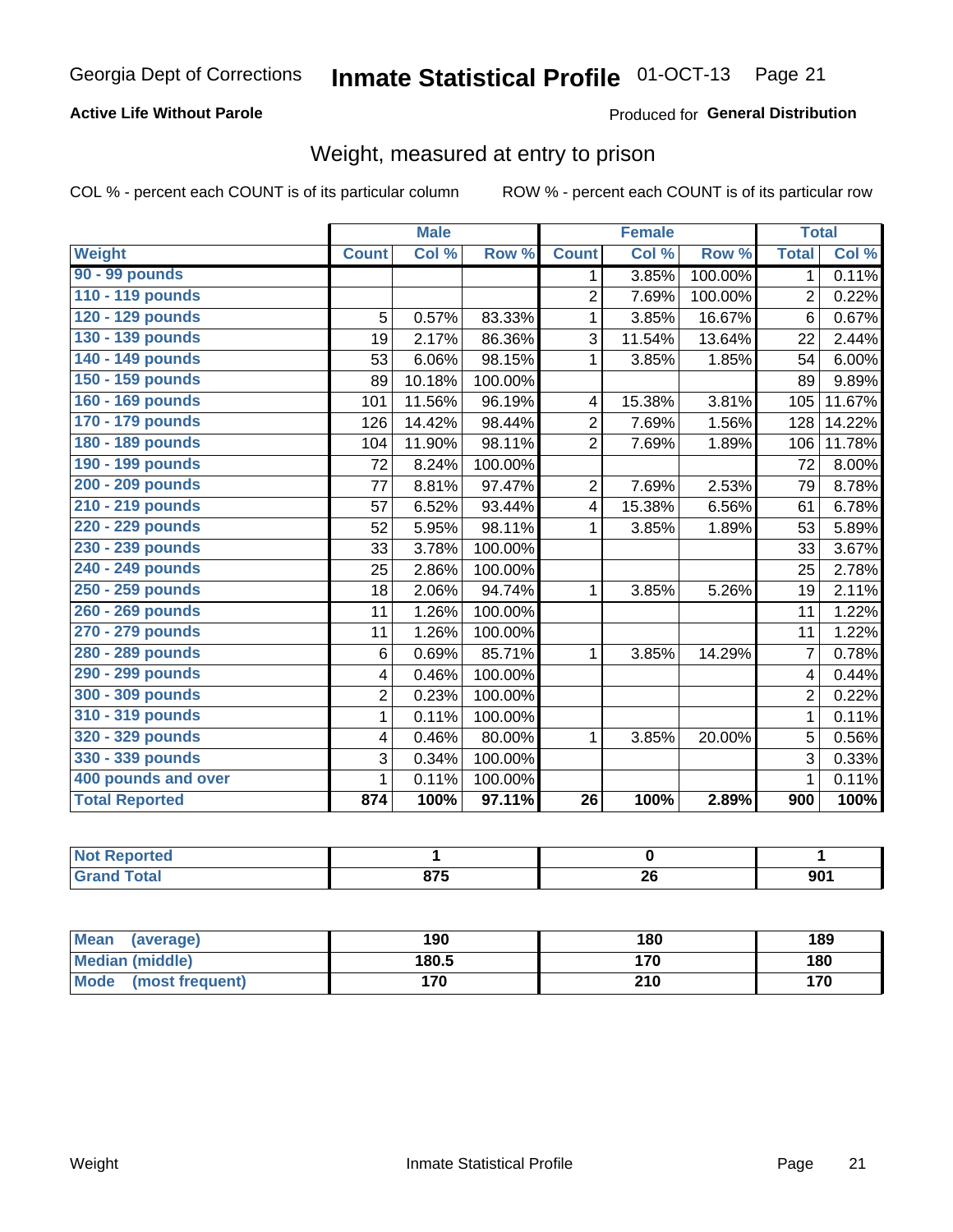#### **Inmate Statistical Profile 01-OCT-13** Page 22

**Active Life Without Parole** 

Produced for General Distribution

## Military service

COL % - percent each COUNT is of its particular column

|                         |              | <b>Male</b> |                    | <b>Female</b> |        |       | <b>Total</b> |
|-------------------------|--------------|-------------|--------------------|---------------|--------|-------|--------------|
| <b>Military service</b> | <b>Count</b> | Col%        | <b>Row % Count</b> | Col %         | Row %  | Total | Col %        |
| <b>Air Force</b>        | 46           | 74.19%      | 100.00%            |               |        | 46    | 74.19%       |
| <b>Army</b>             |              | $9.68\%$    | 100.00%            |               |        | 6     | 9.68%        |
| <b>Navy</b>             |              | 6.45%       | 100.00%            |               |        |       | 6.45%        |
| <b>Coast Guard</b>      |              | $9.68\%$    | 100.00%            |               |        | 6     | 9.68%        |
| <b>Total Reported</b>   | 62           | 100%        | 100.00%            |               | .00% l | 62    | 100%         |

|         | <b>042</b><br>. וי | ኅረ<br>ZU | 839  |
|---------|--------------------|----------|------|
| المقمار | $- - -$            | ኅረ       | nn.  |
| .       | $\cdot$ . $\cdot$  | ZU       | JV I |

|  | <b>Mode (most frequent)</b> | Force<br><b>NU</b> | <b>Null</b> | ™orce<br>۹۱. |
|--|-----------------------------|--------------------|-------------|--------------|
|--|-----------------------------|--------------------|-------------|--------------|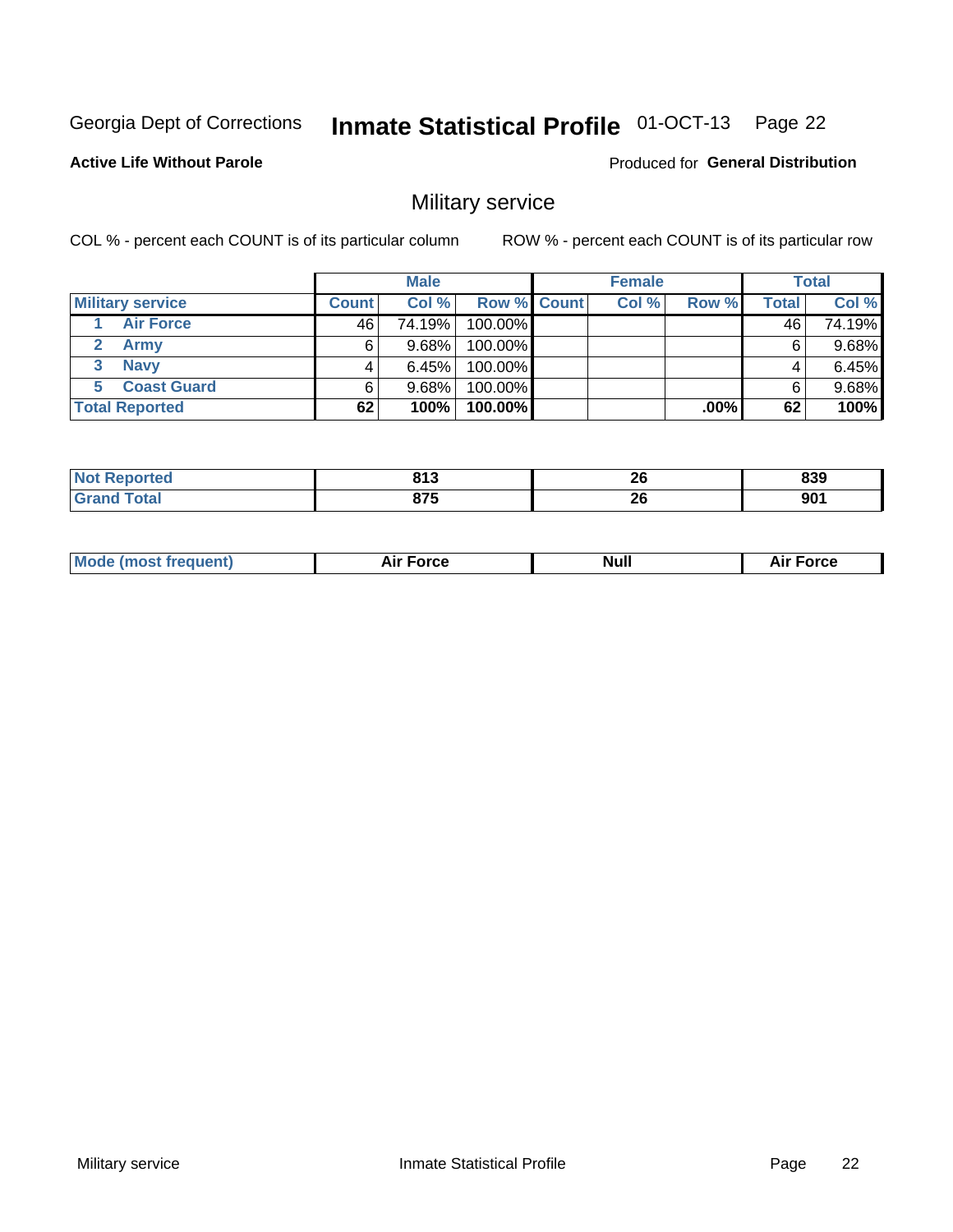## Inmate Statistical Profile 01-OCT-13 Page 23

#### **Active Life Without Parole**

#### Produced for General Distribution

## Type of admission to prison

COL % - percent each COUNT is of its particular column

|                                      |         | <b>Male</b> |                    |    | <b>Female</b> |       |              | <b>Total</b> |
|--------------------------------------|---------|-------------|--------------------|----|---------------|-------|--------------|--------------|
| <b>Type of Admission</b>             | Count l | Col %       | <b>Row % Count</b> |    | Col %         | Row % | <b>Total</b> | Col %        |
| <b>New Sentence</b><br>52            | 842     | 96.23%      | 97.00%             | 26 | 100.00%       | 3.00% | 868          | 96.34%       |
| <b>Probation Rev Partial</b><br>53   |         | .11%        | 100.00%            |    |               |       |              | .11%         |
| <b>Probation Rev Remainder</b><br>54 | 5       | .57%        | 100.00%            |    |               |       | 5            | .55%         |
| <b>Parole Rev New Sentence</b><br>55 | 9       | 1.03%       | 100.00%            |    |               |       | 9            | 1.00%        |
| <b>Parole Rev No New</b><br>56       | 6       | .69%        | 100.00%            |    |               |       | 6            | .67%         |
| <b>Sentence</b>                      |         |             |                    |    |               |       |              |              |
| <b>Life W/O Parole</b><br>70         | 12      | 1.37%       | 100.00%            |    |               |       | 12           | 1.33%        |
| <b>Total Reported</b>                | 875     | 100%        | 97.11%             | 26 | 100%          | 2.89% | 901          | 100%         |

| ported<br><b>NOT</b><br>nel |      |     |            |
|-----------------------------|------|-----|------------|
| <b>otal</b>                 | ---  | nr. | <b>004</b> |
| -                           | 91 J | ~   | JV.        |

| <b>Mode (most frequent)</b> | <b>New Sentence</b> | <b>New Sentence</b> | <b>New Sentence</b> |
|-----------------------------|---------------------|---------------------|---------------------|
|                             |                     |                     |                     |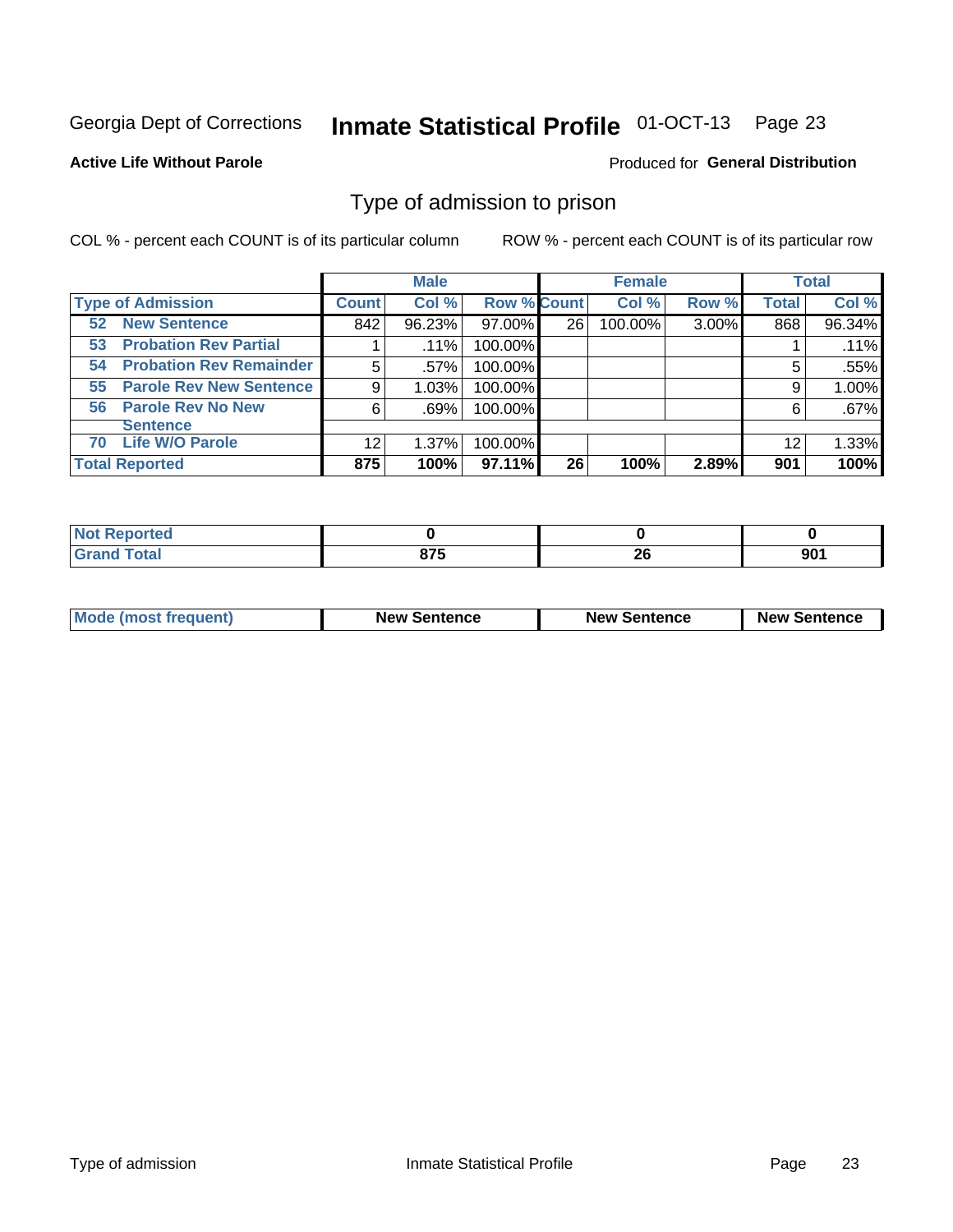## Inmate Statistical Profile 01-OCT-13 Page 24

**Active Life Without Parole** 

#### Produced for General Distribution

## Current / last security status

COL % - percent each COUNT is of its particular column

|                        |              | <b>Male</b> |                    |                 | <b>Female</b> |           |       | <b>Total</b> |
|------------------------|--------------|-------------|--------------------|-----------------|---------------|-----------|-------|--------------|
| <b>Security Status</b> | <b>Count</b> | Col %       | <b>Row % Count</b> |                 | Col %         | Row %     | Total | Col %        |
| 4 Medium               | 481          | 5.55%       | $85.71\%$          | 8               | 33.33%        | $14.29\%$ | 56    | 6.30%        |
| 5 Close                | 815          | 94.22%      | 98.07%             | 16              | 66.67%        | 1.93%     | 831   | 93.48%       |
| <b>6 Maximum</b>       |              | .23%        | 100.00%            |                 | .00%          |           |       | .22%         |
| <b>Total Reported</b>  | 865          | 100%        | 97.3%              | 24 <sub>1</sub> | 100%          | 2.7%      | 889   | 100%         |

| <b>Still being diagnosed</b> |     |    |     |
|------------------------------|-----|----|-----|
| <b>Not Reported</b>          |     |    |     |
| <b>Grand Total</b>           | 875 | 26 | 901 |

| Mode (most frequent) | Close | Close | <b>Close</b> |
|----------------------|-------|-------|--------------|
|                      |       |       |              |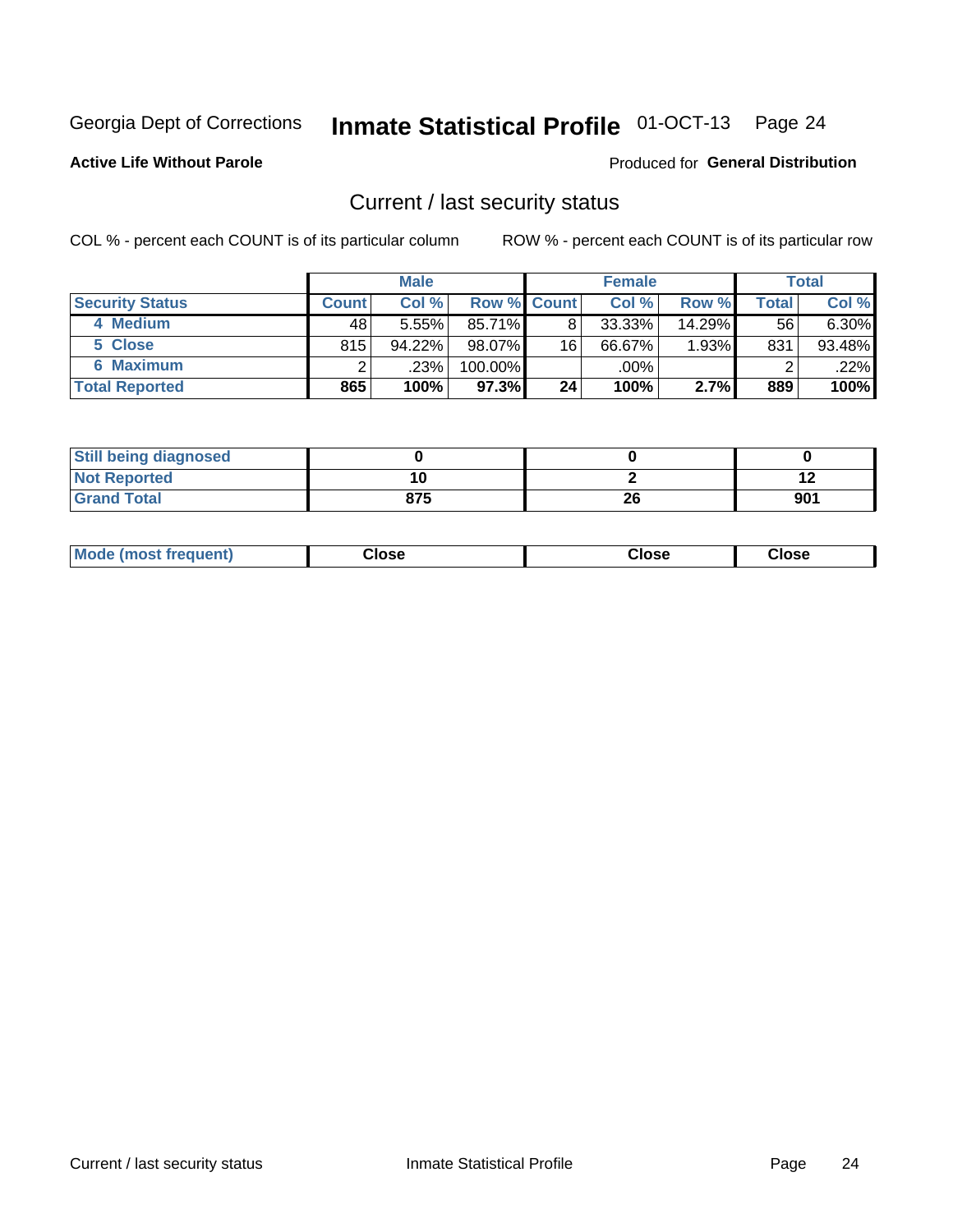## Inmate Statistical Profile 01-OCT-13 Page 25

**Active Life Without Parole** 

Produced for General Distribution

## Current / last type of institution

COL % - percent each COUNT is of its particular column

|                            |              | <b>Male</b> |                    |    | <b>Female</b> |          |       | <b>Total</b> |
|----------------------------|--------------|-------------|--------------------|----|---------------|----------|-------|--------------|
| <b>Type of Institution</b> | <b>Count</b> | Col %       | <b>Row % Count</b> |    | Col %         | Row %    | Total | Col %        |
| <b>State Prison</b>        | 870          | 99.43%      | $97.10\%$          | 26 | 100.00%       | $2.90\%$ | 896   | 99.45%       |
| <b>Private Prison</b>      |              | .57%        | 100.00%            |    |               |          |       | .55% l       |
| <b>Total Reported</b>      | 875          | 100%        | $97.11\%$          | 26 | 100%          | 2.89%    | 901   | 100%         |

| ام د ۱۰۰<br>τeα |     |     |            |
|-----------------|-----|-----|------------|
| <b>otal</b>     | 07E | oc. | <b>001</b> |
|                 | ,   | ΖV  | JU         |

| <b>Mode (most frequent)</b> | <b>State Prison</b> | <b>State Prison</b> | <b>State Prison</b> |
|-----------------------------|---------------------|---------------------|---------------------|
|                             |                     |                     |                     |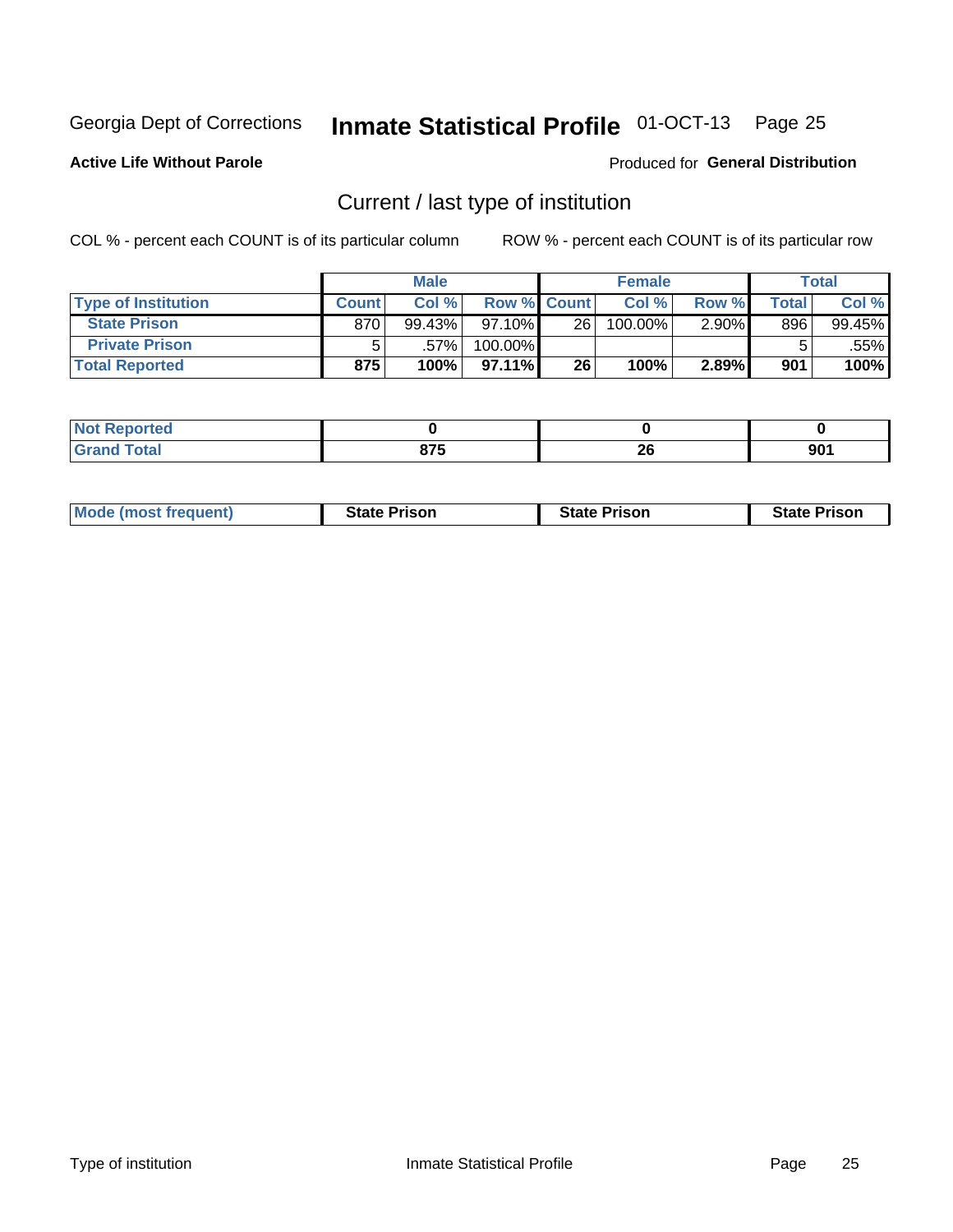## Inmate Statistical Profile 01-OCT-13 Page 26

#### **Active Life Without Parole**

#### Produced for General Distribution

## Institution type - transitional centers

COL % - percent each COUNT is of its particular column

|                                                | Male  |                    | <b>Female</b> |                   | Total |
|------------------------------------------------|-------|--------------------|---------------|-------------------|-------|
| <b>Institution Type - Trans. Centers Count</b> | Col % | <b>Row % Count</b> |               | Col % Row % Total | Col % |
| <b>Total Reported</b>                          |       |                    |               |                   |       |

| <b>Reported</b><br><b>NOT</b><br>$\sim$            |  |  |
|----------------------------------------------------|--|--|
| $f$ $f \circ f \circ f$<br>$C = 1$<br><b>TULAI</b> |  |  |

| Mode (most frequent) | <b>Null</b> | <b>Null</b> | <b>Null</b> |
|----------------------|-------------|-------------|-------------|
|                      |             |             |             |
|                      |             |             |             |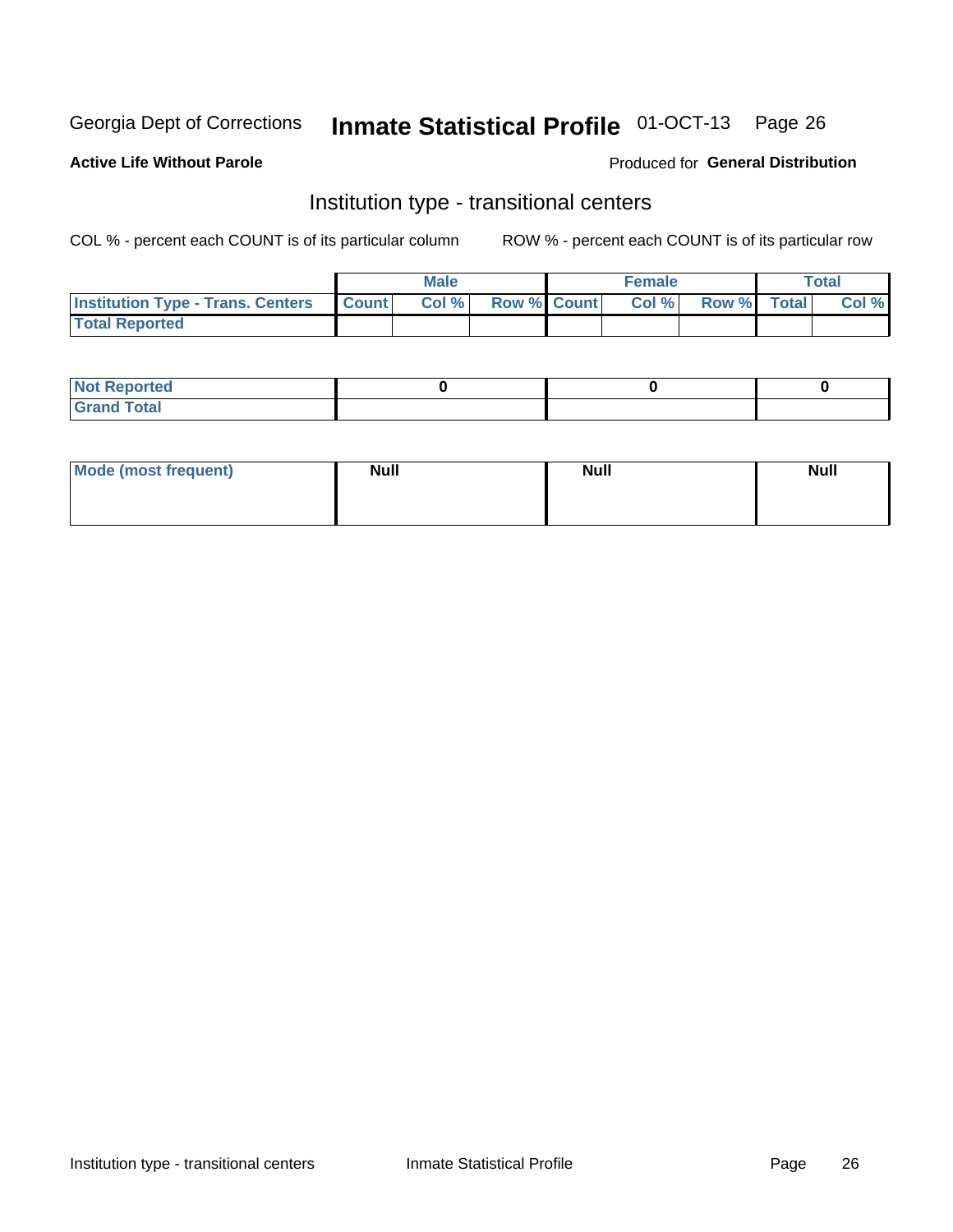## Inmate Statistical Profile 01-OCT-13 Page 27

**Active Life Without Parole** 

Produced for General Distribution

## Institution type - county prisons

COL % - percent each COUNT is of its particular column

|                                                    | <b>Male</b> |       |                          | <b>Female</b> |  |             | <b>Total</b> |       |
|----------------------------------------------------|-------------|-------|--------------------------|---------------|--|-------------|--------------|-------|
| <b>Institution Type - County Prisons   Count  </b> |             | Col % | <b>Row % Count Col %</b> |               |  | Row % Total |              | Col % |
| <b>Total Reported</b>                              |             |       |                          |               |  |             |              |       |

| <b>Not Reported</b>   |  |  |
|-----------------------|--|--|
| <b>Total</b><br>Granc |  |  |

| Mode (most<br>frequent) | <b>Modl</b><br>1uı. | <b>Null</b> | <b>Null</b> |
|-------------------------|---------------------|-------------|-------------|
|                         |                     |             |             |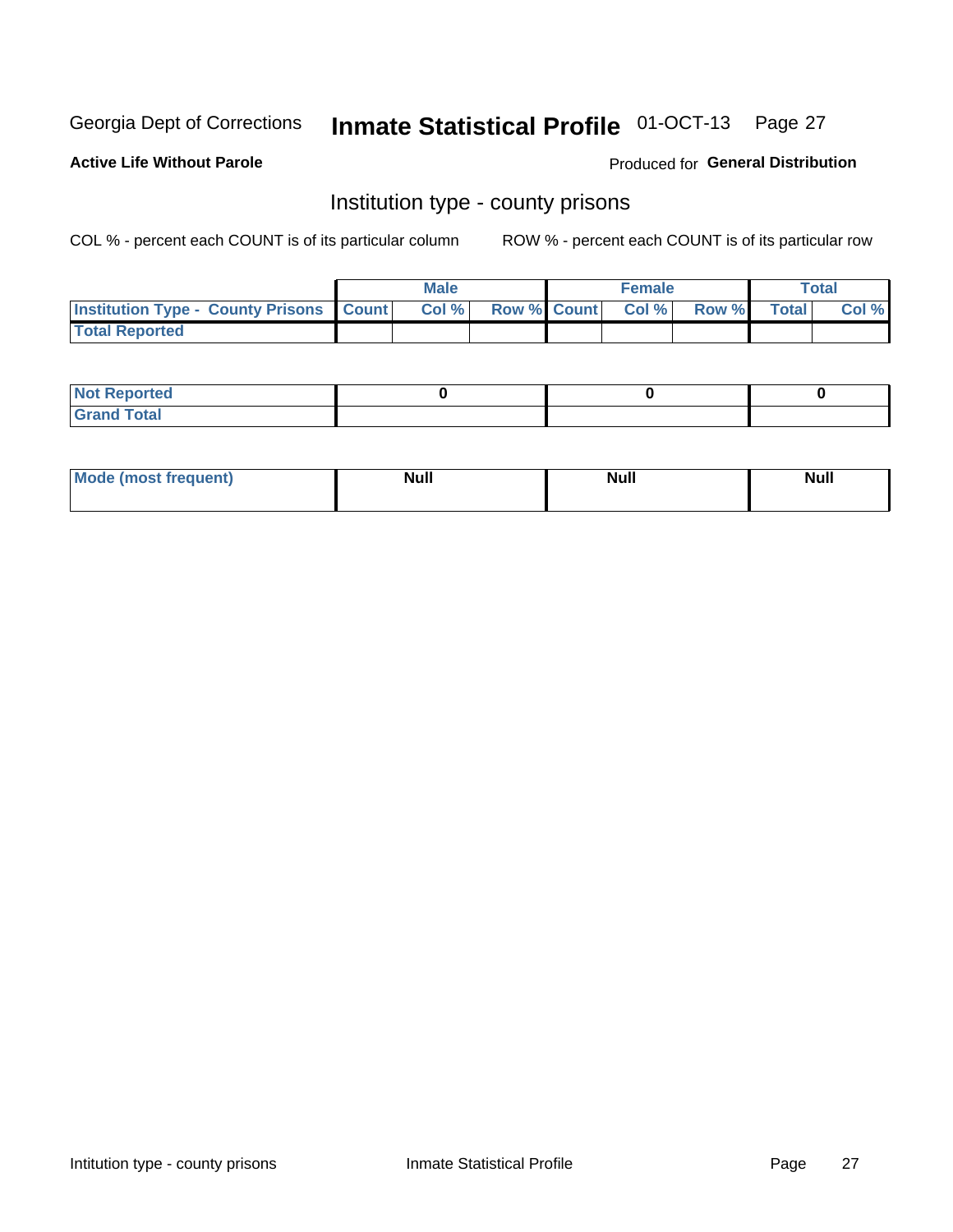## Inmate Statistical Profile 01-OCT-13 Page 28

#### **Active Life Without Parole**

### **Produced for General Distribution**

## Institution type - state prisons

COL % - percent each COUNT is of its particular column

|                                         | <b>Male</b>               |             |         |                               | <b>Female</b> |         |                                     | <b>Total</b> |  |
|-----------------------------------------|---------------------------|-------------|---------|-------------------------------|---------------|---------|-------------------------------------|--------------|--|
| <b>Institution Type - State Prisons</b> | <b>Count</b>              | Col%        | Row %   | <b>Count</b>                  | Col %         | Row %   | <b>Total</b>                        | Col %        |  |
| <b>Arrendale State Prison</b>           |                           |             |         | 14                            | 53.85%        | 100.00% | 14                                  | 1.56%        |  |
| <b>Augusta State Med. Prison</b>        | 66                        | 7.59%       | 100.00% |                               |               |         | 66                                  | 7.37%        |  |
| <b>Autry State Prison</b>               | $\overline{2}$            | .23%        | 100.00% |                               |               |         | $\overline{2}$                      | .22%         |  |
| <b>Baldwin State Prison</b>             | 47                        | 5.40%       | 100.00% |                               |               |         | 47                                  | 5.25%        |  |
| <b>Burrus Corr Trn Cntr</b>             | 1                         | .11%        | 100.00% |                               |               |         | 1                                   | .11%         |  |
| <b>Calhoun State Prison</b>             | $\overline{2}$            | .23%        | 100.00% |                               |               |         | $\overline{2}$                      | .22%         |  |
| <b>Central State Prison</b>             | 5                         | .57%        | 100.00% |                               |               |         | 5                                   | .56%         |  |
| <b>Coastal State Prison</b>             | 1                         | .11%        | 100.00% |                               |               |         | 1                                   | .11%         |  |
| <b>Dooly State Prison</b>               | 4                         | .46%        | 100.00% |                               |               |         | $\overline{4}$                      | .45%         |  |
| <b>Ga Diag Class Prison</b>             | 54                        | 6.21%       | 100.00% |                               |               |         | 54                                  | 6.03%        |  |
| <b>Ga State Prison</b>                  | 25                        | 2.87%       | 100.00% |                               |               |         | 25                                  | 2.79%        |  |
| <b>Hancock State Prison</b>             | 83                        | 9.54%       | 100.00% |                               |               |         | 83                                  | 9.26%        |  |
| <b>Hays State Prison</b>                | 87                        | 10.00%      | 100.00% |                               |               |         | 87                                  | 9.71%        |  |
| <b>Johnson State Prison</b>             | 1                         | .11%        | 100.00% |                               |               |         | 1                                   | .11%         |  |
| <b>Lee State Prison</b>                 | 1                         | .11%        | 100.00% |                               |               |         | 1                                   | .11%         |  |
| <b>Macon State Prison</b>               | 128                       | 14.71%      | 100.00% |                               |               |         | 128                                 | 14.29%       |  |
| <b>Phillips State Prison</b>            | 13                        | 1.49%       | 100.00% |                               |               |         | 13                                  | 1.45%        |  |
| <b>Pulaski State Prison</b>             |                           |             |         | 12                            | 46.15%        | 100.00% | 12                                  | 1.34%        |  |
| <b>Rogers State Prison</b>              | 1                         | .11%        | 100.00% |                               |               |         | 1                                   | .11%         |  |
| <b>Smith State Prison</b>               | 88                        | 10.11%      | 100.00% |                               |               |         | 88                                  | 9.82%        |  |
| <b>Telfair State Prison</b>             | 89                        | 10.23%      | 100.00% |                               |               |         | 89                                  | 9.93%        |  |
| <b>Valdosta Sp</b>                      | 96                        | 11.03%      | 100.00% |                               |               |         | 96                                  | 10.71%       |  |
| <b>Ware State Prison</b>                | 75                        | 8.62%       | 100.00% |                               |               |         | 75                                  | 8.37%        |  |
| <b>Wilcox State Prison</b>              | 1                         | .11%        | 100.00% |                               |               |         | 1                                   | .11%         |  |
| <b>Total Reported</b>                   | 870                       | 100%        | 97.1%   | $\overline{26}$               | 100%          | 2.9%    | 896                                 | 100%         |  |
| <b>Not Reported</b>                     |                           | $\mathbf 0$ |         |                               | $\mathbf 0$   |         |                                     | $\bf{0}$     |  |
| <b>Grand Total</b>                      |                           | 870         |         | $\overline{26}$               |               |         |                                     | 896          |  |
| <b>Mode (most frequent)</b>             | <b>Macon State Prison</b> |             |         | <b>Arrendale State Prison</b> |               |         | <b>Macon State</b><br><b>Prison</b> |              |  |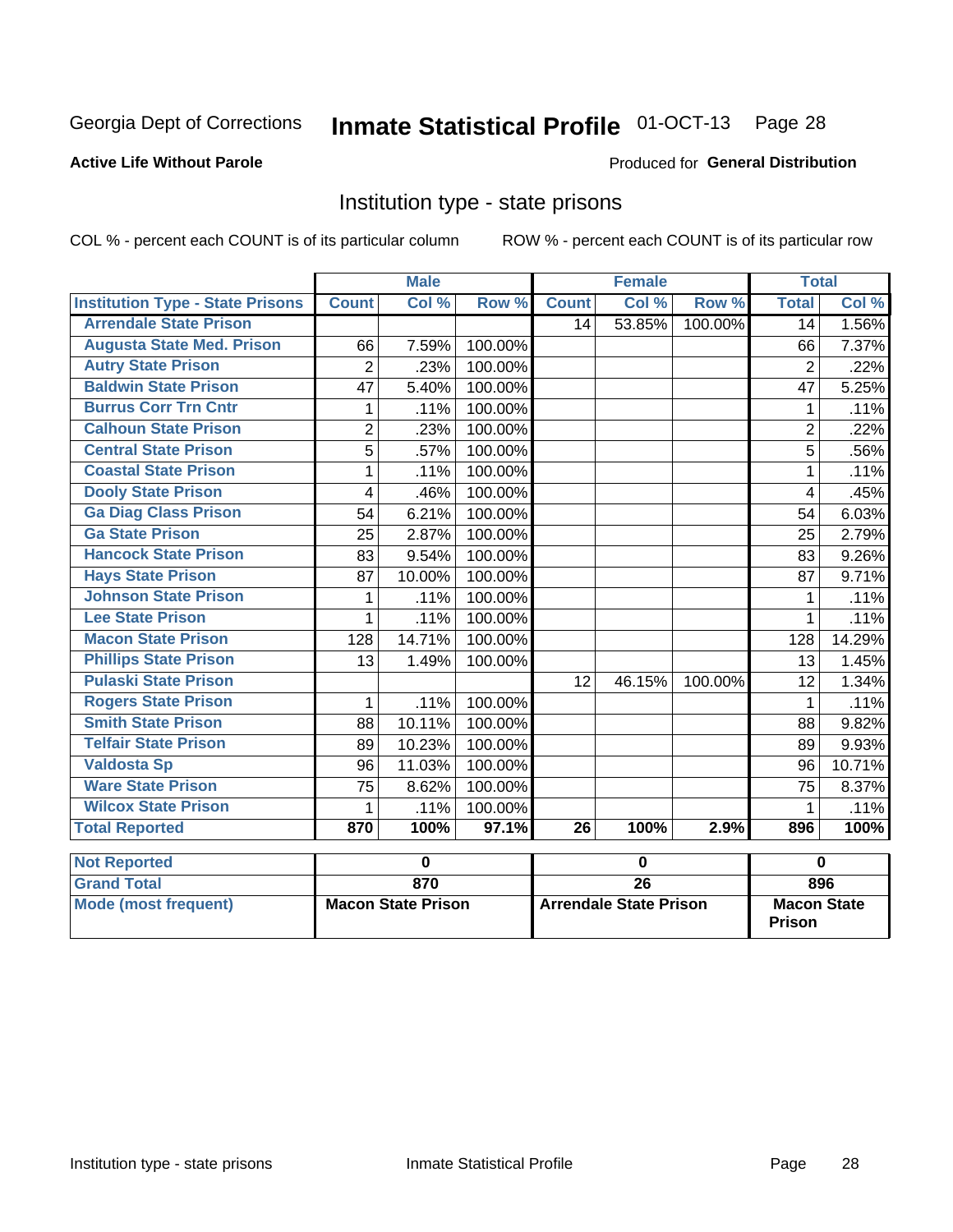## Inmate Statistical Profile 01-OCT-13 Page 29

**Active Life Without Parole** 

#### Produced for General Distribution

## Institution type - private prisons

COL % - percent each COUNT is of its particular column

|                                           | <b>Male</b>  |           |                    | <b>Female</b> |      |       |       | <b>Total</b> |
|-------------------------------------------|--------------|-----------|--------------------|---------------|------|-------|-------|--------------|
| <b>Institution Type - Private Prisons</b> | <b>Count</b> | Col %     | <b>Row % Count</b> |               | Col% | Row % | Total | Col %        |
| <b>Coffee Corr Facility</b>               |              | $60.00\%$ | $100.00\%$         |               |      |       |       | 60.00%       |
| <b>Wheeler Corr Facility</b>              |              | 40.00%    | $100.00\%$         |               |      |       |       | 40.00%       |
| <b>Total Reported</b>                     |              | 100%      | 100%               |               |      | %     |       | 100%         |

| <b>Not Reported</b>    |  |  |
|------------------------|--|--|
| <u>i Utal</u><br>_____ |  |  |

| Mode (most frequent) | <b>Coffee Corr Facility</b> | <b>Null</b> | <b>Coffee Corr</b><br><b>Facility</b> |
|----------------------|-----------------------------|-------------|---------------------------------------|
|----------------------|-----------------------------|-------------|---------------------------------------|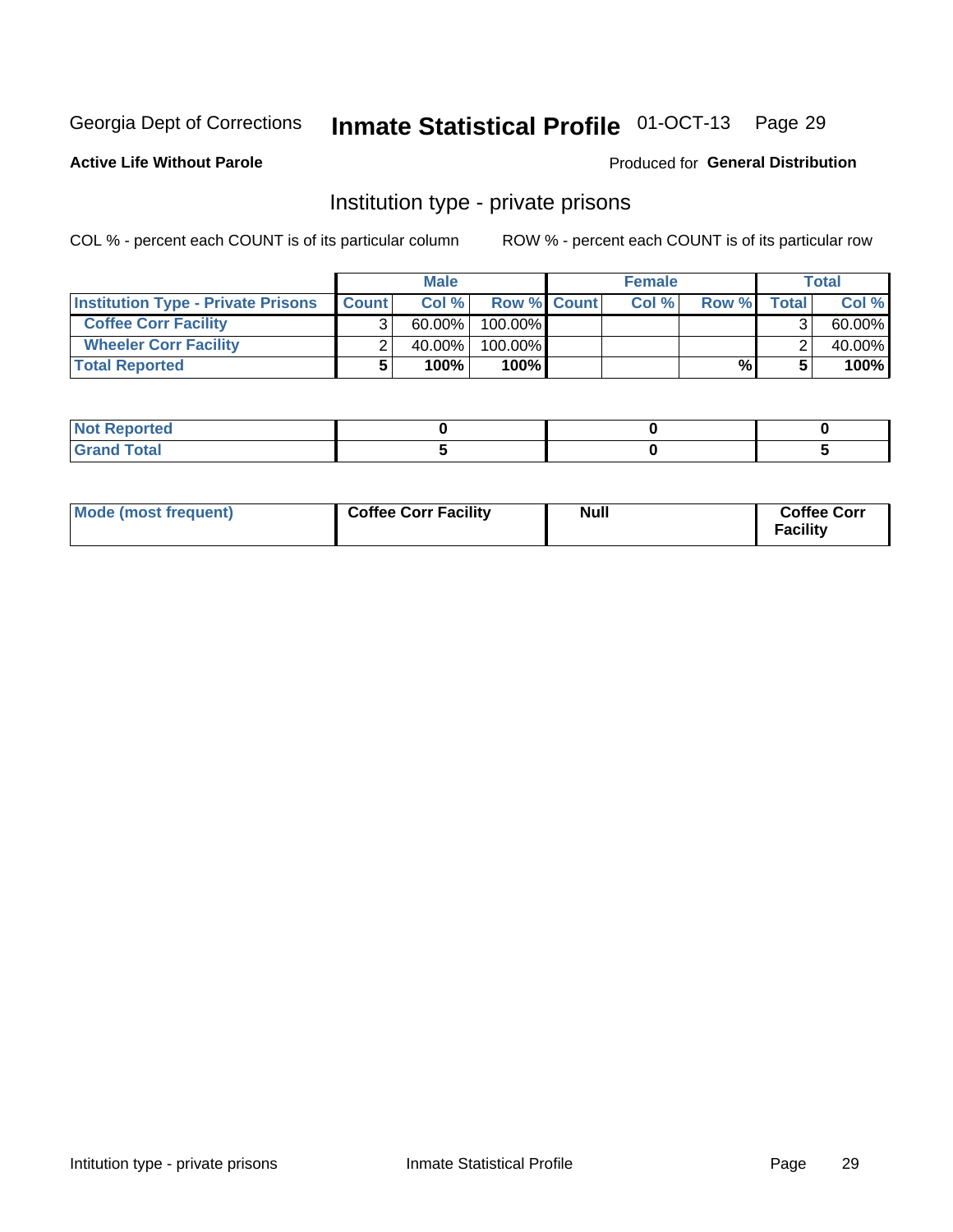## Inmate Statistical Profile 01-OCT-13 Page 30

**Active Life Without Parole** 

Produced for General Distribution

## Institution type - pre-release centers

COL % - percent each COUNT is of its particular column

|                                                   | <b>Male</b> |       |              |       | <b>Female</b> | <b>Total</b>       |  |       |
|---------------------------------------------------|-------------|-------|--------------|-------|---------------|--------------------|--|-------|
| <b>Institution Type - Prison Annexe   Count  </b> |             | Col % | <b>Row %</b> | Count | Col %         | <b>Row %</b> Total |  | Col % |
| <b>Total Reported</b>                             |             |       |              |       |               |                    |  |       |

| <b>Reported</b><br>I NOT |  |  |
|--------------------------|--|--|
| <b>Total</b><br>$C$ ren  |  |  |

| <b>Mo</b><br>frequent)<br>(most | <b>Null</b> | <b>Null</b> | <b>Null</b> |
|---------------------------------|-------------|-------------|-------------|
|                                 |             |             |             |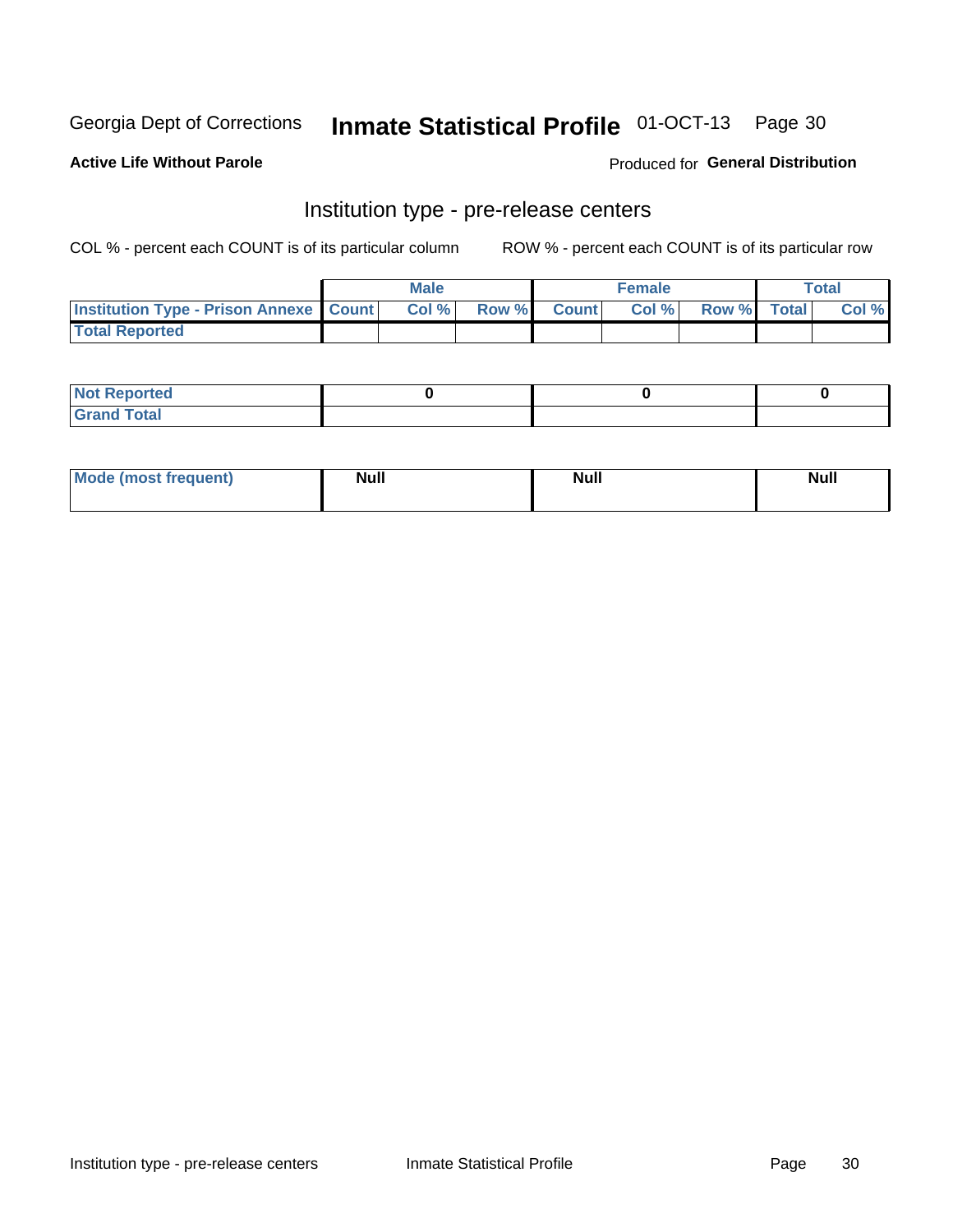## Inmate Statistical Profile 01-OCT-13 Page 31

### **Active Life Without Parole**

### Produced for General Distribution

## Institution type - inmate boot camp

COL % - percent each COUNT is of its particular column

|                                      | <b>Male</b>  |       |               | <b>Female</b> |       |             | <b>Total</b> |       |
|--------------------------------------|--------------|-------|---------------|---------------|-------|-------------|--------------|-------|
| <b>Institution Type - Boot Camps</b> | <b>Count</b> | Col % | <b>Row %I</b> | <b>Count</b>  | Col % | Row % Total |              | Col % |
| <b>Total Rported</b>                 |              |       |               |               |       |             |              |       |

| <b>Not Reported</b> |  |  |
|---------------------|--|--|
| <b>Total</b><br>Cro |  |  |

| Mode (most<br>Treauent) | <b>Null</b> | . .<br><b>Nu</b> |  |
|-------------------------|-------------|------------------|--|
|                         |             |                  |  |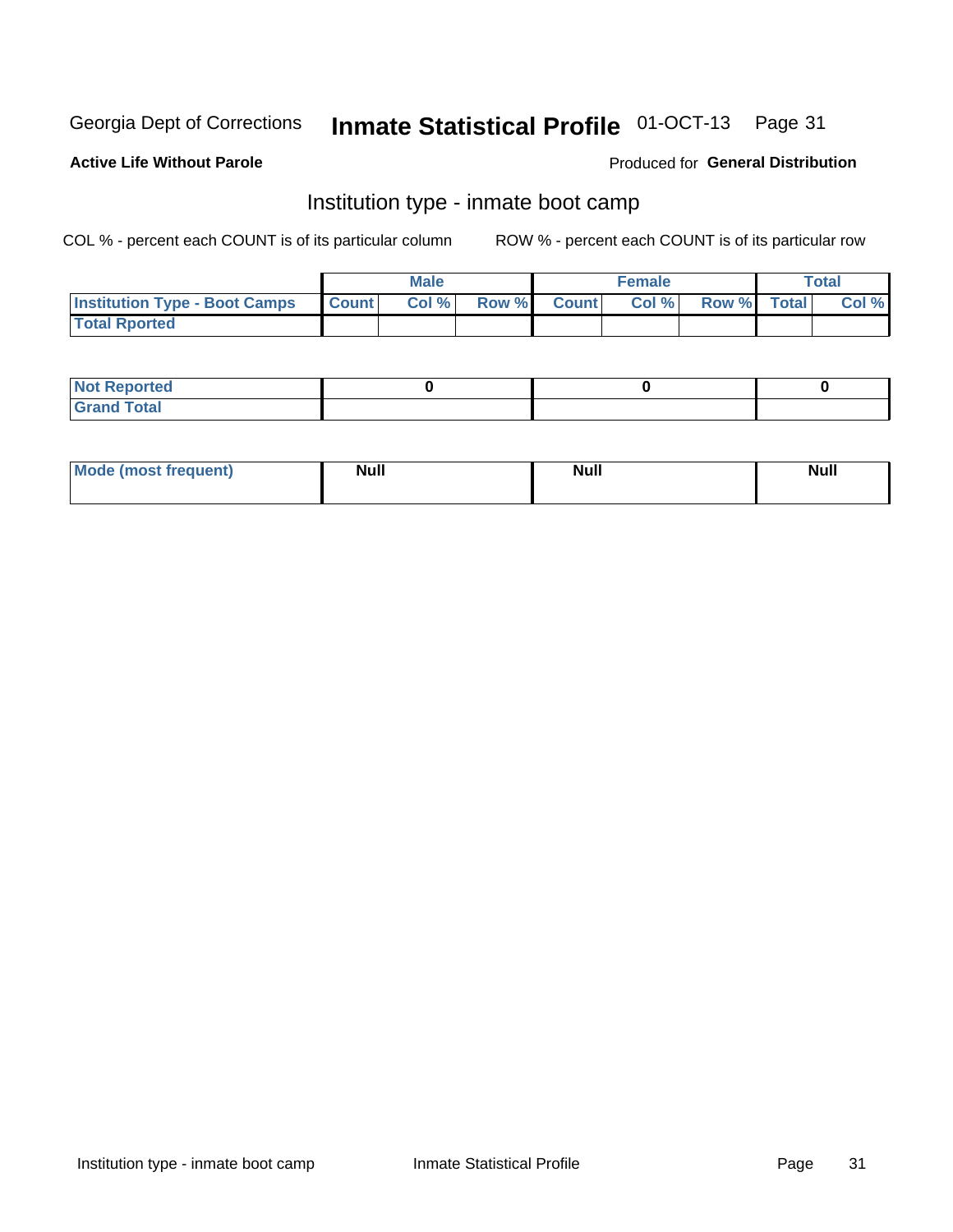## Inmate Statistical Profile 01-OCT-13 Page 32

### **Active Life Without Parole**

#### Produced for General Distribution

## Number of disciplinary reports

COL % - percent each COUNT is of its particular column

|                                       |              | <b>Male</b> |             |                 | <b>Female</b> |       |              | <b>Total</b> |
|---------------------------------------|--------------|-------------|-------------|-----------------|---------------|-------|--------------|--------------|
| <b>Number of Disciplinary Reports</b> | <b>Count</b> | Col %       | Row % Count |                 | Col %         | Row % | <b>Total</b> | Col %        |
|                                       | 245          | 28.00%      | 95.33%      | 12 <sub>2</sub> | 46.15%        | 4.67% | 257          | 28.52%       |
|                                       | 120          | 13.71%      | 96.77%      | 4               | 15.38%        | 3.23% | 124          | 13.76%       |
|                                       | 68           | 7.77%       | 97.14%      | 2               | 7.69%         | 2.86% | 70           | 7.77%        |
| 3                                     | 42           | 4.80%       | 95.45%      | 2               | 7.69%         | 4.55% | 44           | 4.88%        |
|                                       | 53           | $6.06\%$    | 98.15%      |                 | 3.85%         | 1.85% | 54           | 5.99%        |
| 5                                     | 43           | 4.91%       | 100.00%     |                 |               |       | 43'          | 4.77%        |
| <b>More Than 5</b>                    | 304          | 34.74%      | 98.38%      | 5               | 19.23%        | 1.62% | 309          | 34.30%       |
| <b>Total Reported</b>                 | 875          | 100%        | 97.11%      | 26              | 100%          | 2.89% | 901          | 100%         |

| N<br>ueo |            |          |     |
|----------|------------|----------|-----|
| Total    | ~~~<br>u . | ^^<br>ZU | 901 |

| Mean (average)       | 8.08 | 4.65 | 7.98 |
|----------------------|------|------|------|
| Median (middle)      |      |      |      |
| Mode (most frequent) |      |      |      |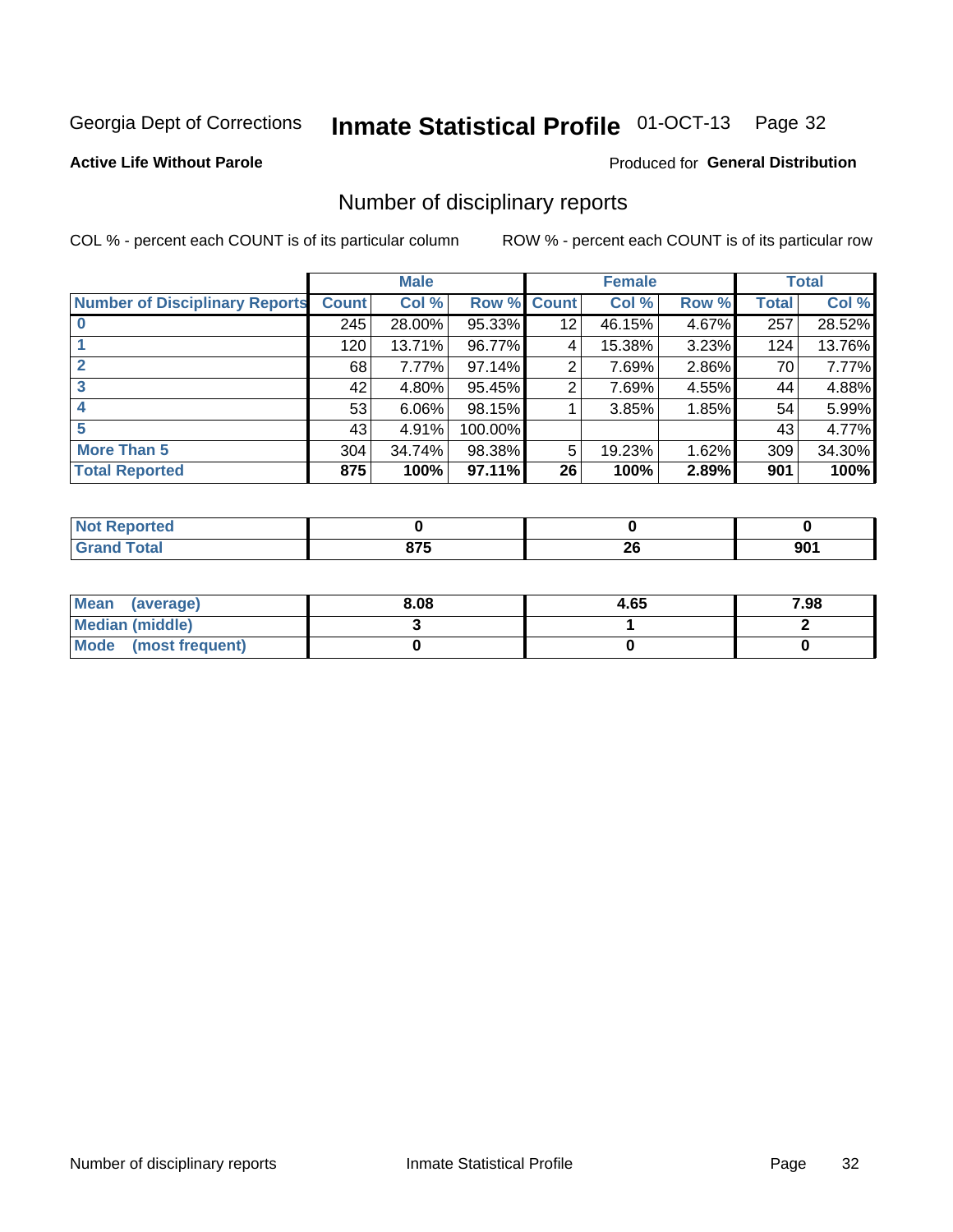## Inmate Statistical Profile 01-OCT-13 Page 33

### **Active Life Without Parole**

### **Produced for General Distribution**

## Number of transfers

COL % - percent each COUNT is of its particular column

|                            |         | <b>Male</b> |         |              | <b>Female</b> |        |              | <b>Total</b> |
|----------------------------|---------|-------------|---------|--------------|---------------|--------|--------------|--------------|
| <b>Number of Transfers</b> | Count l | Col %       | Row %   | <b>Count</b> | Col %         | Row %  | <b>Total</b> | Col %        |
|                            | 40 l    | 4.57%       | 86.96%  | 6            | 23.08%        | 13.04% | 46           | 5.11%        |
|                            | 15      | 1.71%       | 100.00% |              |               |        | 15           | 1.66%        |
|                            | 170     | 19.43%      | 92.90%  | 13           | 50.00%        | 7.10%  | 183          | 20.31%       |
| 3                          | 64      | 7.31%       | 100.00% |              |               |        | 64           | 7.10%        |
|                            | 91      | 10.40%      | 98.91%  |              | 3.85%         | 1.09%  | 92           | 10.21%       |
| 5                          | 56      | $6.40\%$    | 98.25%  |              | 3.85%         | 1.75%  | 57           | 6.33%        |
| <b>More Than 5</b>         | 439     | 50.17%      | 98.87%  | 5            | 19.23%        | 1.13%  | 444          | 49.28%       |
| <b>Total Reported</b>      | 875     | 100%        | 97.11%  | 26           | 100.0%        | 2.89%  | 901          | 100%         |

| <b>prted</b><br>NO |     |                 |                 |
|--------------------|-----|-----------------|-----------------|
| <sup>-</sup> otal  | ~~~ | nr.<br>ZV<br>__ | 90 <sub>1</sub> |

| Mean (average)       | 7.86 | 2.85 | ファヘ |
|----------------------|------|------|-----|
| Median (middle)      |      |      |     |
| Mode (most frequent) |      |      |     |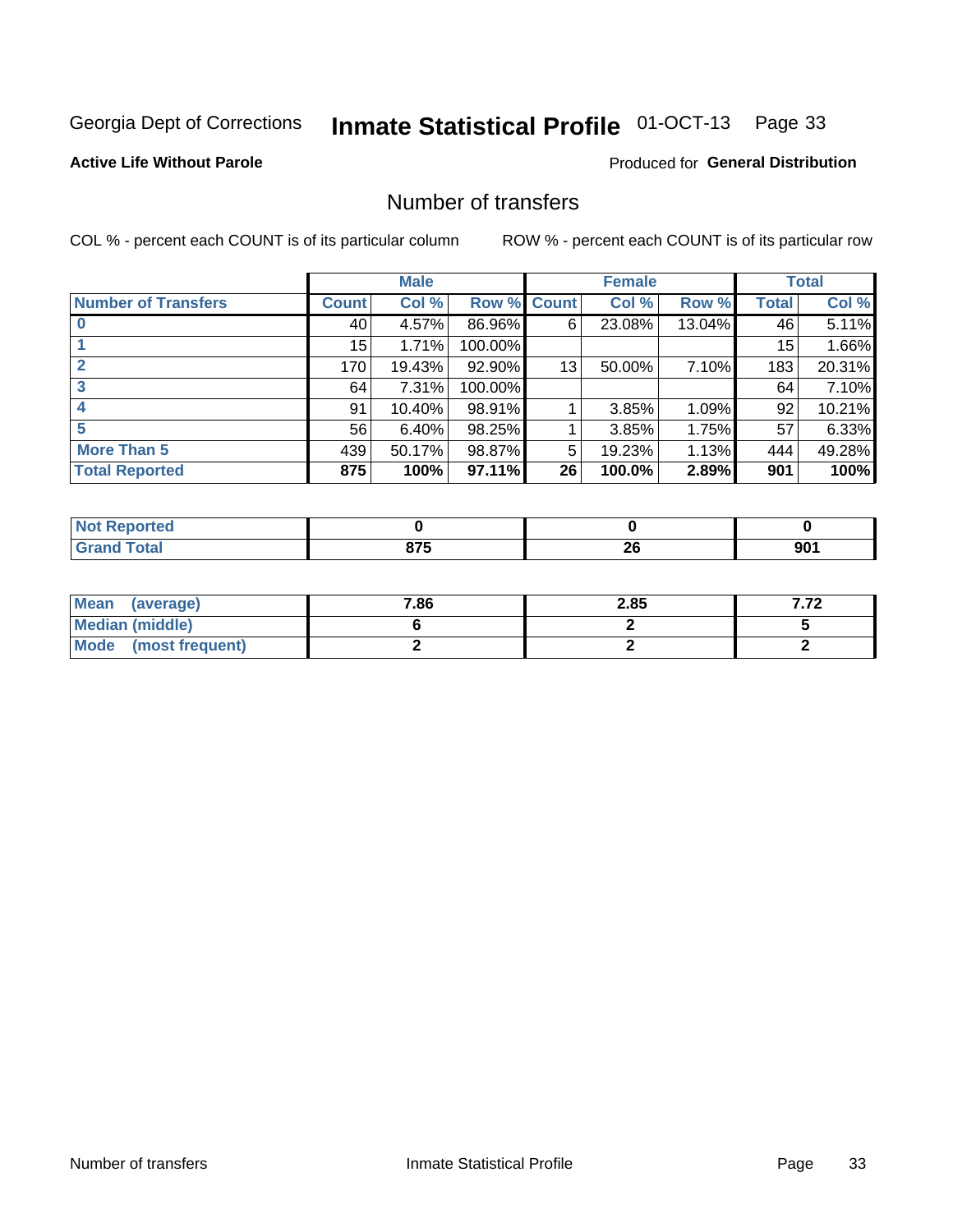## Inmate Statistical Profile 01-OCT-13 Page 34

**Active Life Without Parole** 

Produced for General Distribution

## Number of escapes

COL % - percent each COUNT is of its particular column

|                          |              | <b>Male</b> |                    |    | <b>Female</b> |          |       | Total  |
|--------------------------|--------------|-------------|--------------------|----|---------------|----------|-------|--------|
| <b>Number of Escapes</b> | <b>Count</b> | Col%        | <b>Row % Count</b> |    | Col %         | Row %    | Total | Col %  |
|                          | 869          | $99.31\%$   | $97.09\%$          | 26 | $100.00\%$    | $2.91\%$ | 895   | 99.33% |
|                          |              | 0.34%       | 100.00%            |    |               |          |       | 0.33%  |
|                          |              | 0.34%       | 100.00%            |    |               |          |       | 0.33%  |
| <b>Total Reported</b>    | 875          | 100%        | $97.11\%$          | 26 | 100%          | 2.89%    | 901   | 100%   |

| Reported<br><b>NOT</b><br> |       |     |     |
|----------------------------|-------|-----|-----|
| <b>Total</b>               | 07F   | oc. | nn/ |
| Grand                      | u 1 J | ZU  | ັບເ |

| Mean (average)       |  | .01 |
|----------------------|--|-----|
| Median (middle)      |  |     |
| Mode (most frequent) |  |     |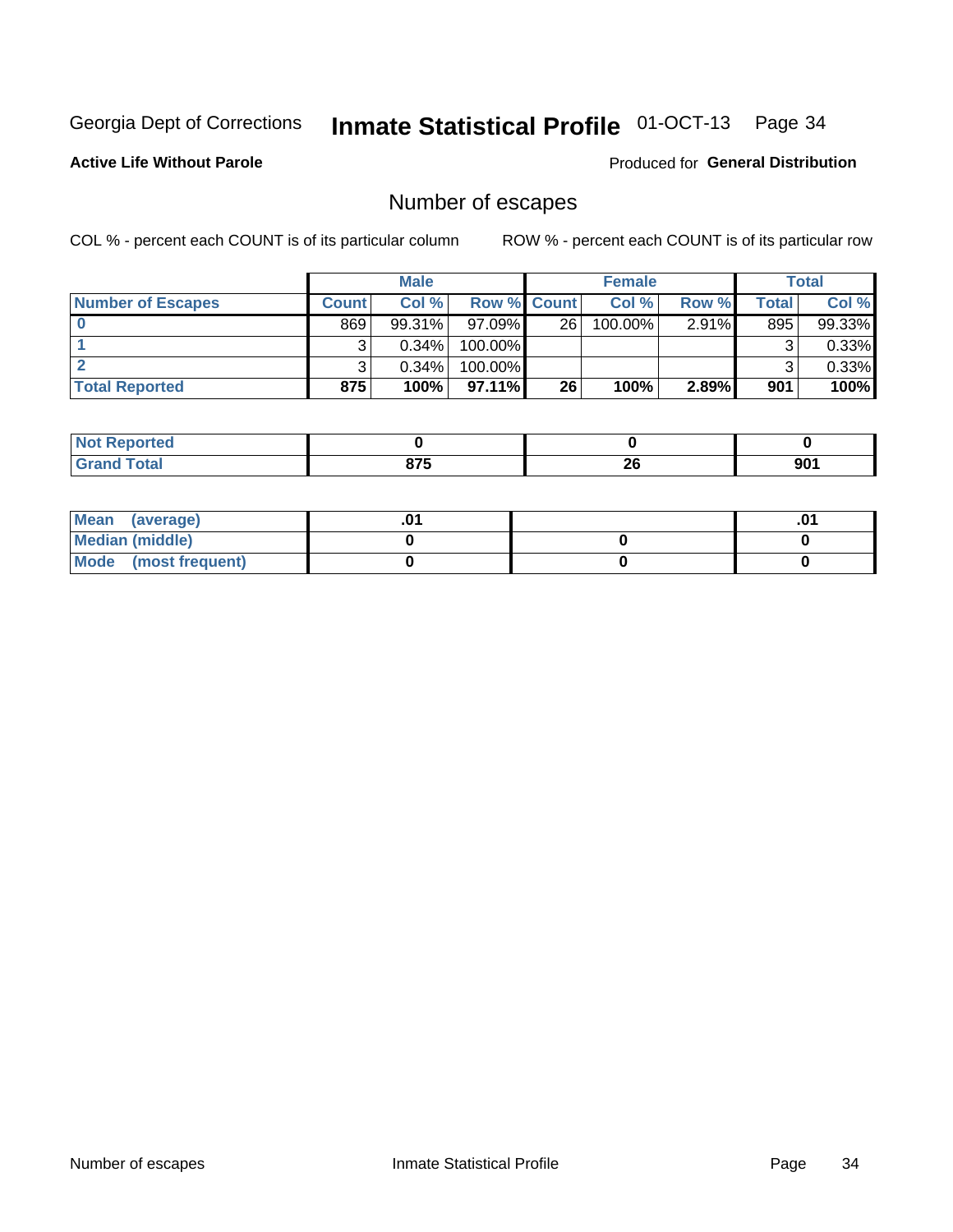#### Inmate Statistical Profile 01-OCT-13 Page 35

### **Active Life Without Parole**

### Produced for General Distribution

## Time served in current (or last) institution

COL % - percent each COUNT is of its particular column

|                            |              | <b>Male</b> |         |                 | <b>Female</b> |       |              | <b>Total</b> |
|----------------------------|--------------|-------------|---------|-----------------|---------------|-------|--------------|--------------|
| <b>Time In Institution</b> | <b>Count</b> | Col %       | Row %   | <b>Count</b>    | Col %         | Row % | <b>Total</b> | Col %        |
| 0 to 3 months              | 116          | 13.26%      | 95.87%  | 5               | 19.23%        | 4.13% | 121          | 13.43%       |
| <b>3.01 to 6 months</b>    | 101          | 11.54%      | 98.06%  | 2               | 7.69%         | 1.94% | 103          | 11.43%       |
| 6.01 to 9 months           | 74           | 8.46%       | 92.50%  | 6               | 23.08%        | 7.50% | 80           | 8.88%        |
| 9.01 to 12 months          | 48           | 5.49%       | 100.00% |                 |               |       | 48           | 5.33%        |
| 12.01 to 18 months         | 96           | 10.97%      | 98.97%  | 1               | 3.85%         | 1.03% | 97           | 10.77%       |
| <b>18.01 to 24 months</b>  | 71           | 8.11%       | 100.00% |                 |               |       | 71           | 7.88%        |
| $2.01$ to 3 years          | 105          | 12.00%      | 91.30%  | 10 <sup>1</sup> | 38.46%        | 8.70% | 115          | 12.76%       |
| $3.01$ to 4 years          | 72           | 8.23%       | 100.00% |                 |               |       | 72           | 7.99%        |
| 4.01 to 5 years            | 52           | 5.94%       | 100.00% |                 |               |       | 52           | 5.77%        |
| 5.01 to 6 years            | 35           | 4.00%       | 100.00% |                 |               |       | 35           | 3.88%        |
| 6.01 to 7 years            | 17           | 1.94%       | 100.00% |                 |               |       | 17           | 1.89%        |
| 7.01 to 8 years            | 22           | 2.51%       | 100.00% |                 |               |       | 22           | 2.44%        |
| 8.01 to 9 years            | 19           | 2.17%       | 95.00%  | 1               | 3.85%         | 5.00% | 20           | 2.22%        |
| 9.01 to 10 years           | 10           | 1.14%       | 90.91%  | 1               | 3.85%         | 9.09% | 11           | 1.22%        |
| Over 10 years              | 37           | 4.23%       | 100.00% |                 |               |       | 37           | 4.11%        |
| <b>Total Reported</b>      | 875          | 100%        | 97.11%  | 26              | 100%          | 2.89% | 901          | 100%         |

| <b>orted</b><br><b>NOT</b> |                    |               |     |
|----------------------------|--------------------|---------------|-----|
| $T0$ tal                   | <b>Q75</b><br>ט וט | 4 V<br>$\sim$ | 901 |

| <b>Mean</b><br>(average) | 31 months | 22 months | 31 months |  |
|--------------------------|-----------|-----------|-----------|--|
| Median (middle)          | 18 months | 12 months | 18 months |  |
| Mode (most frequent)     | 0 months  | 1 months  | 1 months  |  |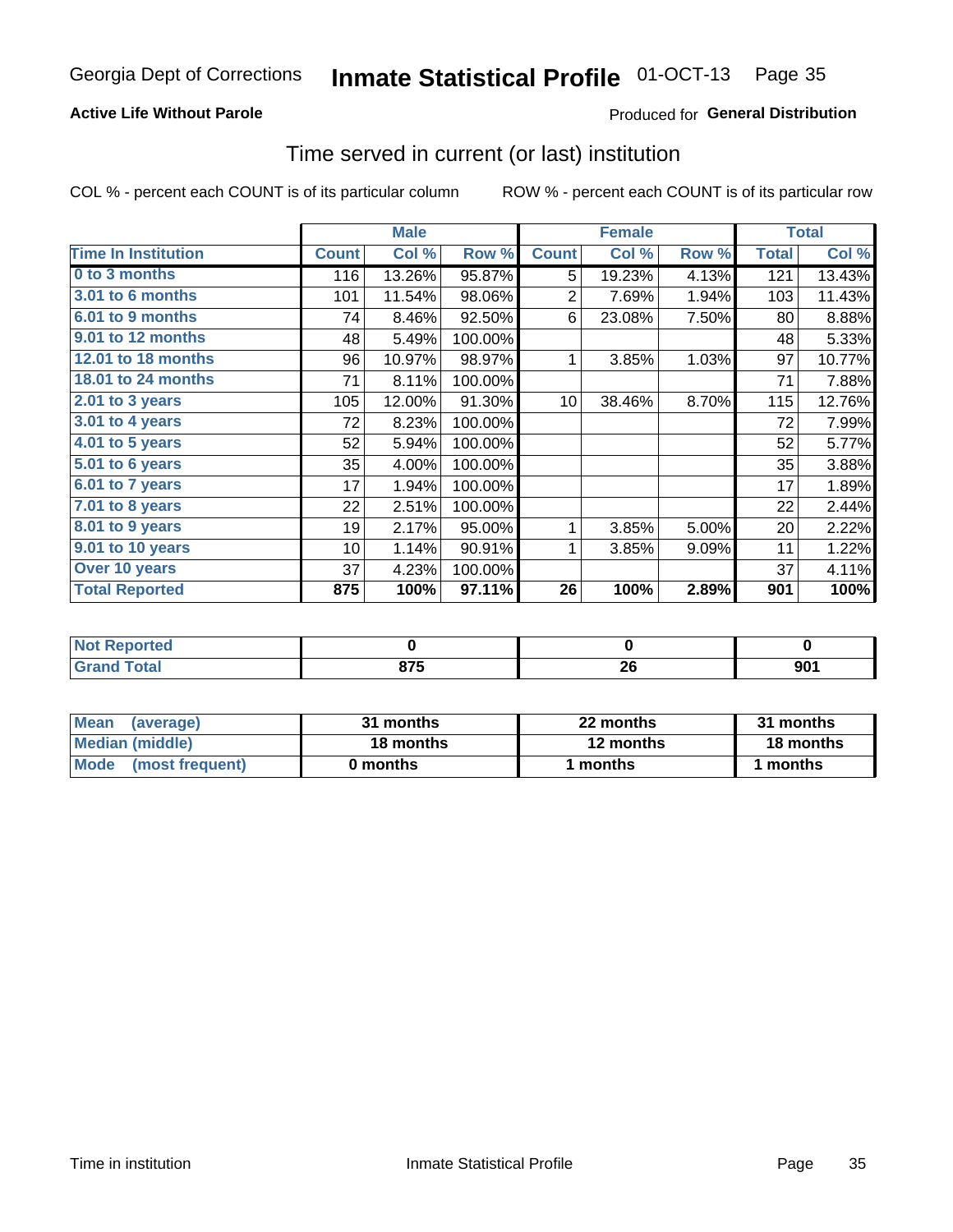#### Inmate Statistical Profile 01-OCT-13 Page 36

#### **Active Life Without Parole**

#### Produced for General Distribution

## Highest grade level attained

COL % - percent each COUNT is of its particular column

|                              |                | <b>Male</b> |         |                 | <b>Female</b> |        |                | <b>Total</b> |
|------------------------------|----------------|-------------|---------|-----------------|---------------|--------|----------------|--------------|
| <b>Grade Level</b>           | <b>Count</b>   | Col %       | Row %   | <b>Count</b>    | Col %         | Row %  | <b>Total</b>   | Col %        |
| No school at all             | 1              | 0.12%       | 100.00% |                 |               |        | 1              | 0.12%        |
| Grade 1                      | $\overline{2}$ | 0.24%       | 100.00% |                 |               |        | $\overline{c}$ | 0.23%        |
| <b>Grade 2</b>               | 1              | 0.12%       | 100.00% |                 |               |        | 1              | 0.12%        |
| Grade 3                      | $\overline{2}$ | 0.24%       | 100.00% |                 |               |        | $\overline{c}$ | 0.23%        |
| Grade 4                      | 5              | 0.60%       | 100.00% |                 |               |        | 5              | 0.58%        |
| Grade 5                      | $\overline{2}$ | 0.24%       | 100.00% |                 |               |        | $\overline{c}$ | 0.23%        |
| Grade 6                      | $\overline{7}$ | 0.83%       | 100.00% |                 |               |        | $\overline{7}$ | 0.81%        |
| Grade 7                      | 26             | 3.10%       | 100.00% |                 |               |        | 26             | 3.01%        |
| Grade 8                      | 53             | 6.32%       | 100.00% |                 |               |        | 53             | 6.13%        |
| Grade 9                      | 101            | 12.04%      | 97.12%  | 3               | 12.00%        | 2.88%  | 104            | 12.04%       |
| Grade 10                     | 140            | 16.69%      | 98.59%  | $\overline{c}$  | 8.00%         | 1.41%  | 142            | 16.44%       |
| Grade 11                     | 122            | 14.54%      | 98.39%  | $\overline{2}$  | 8.00%         | 1.61%  | 124            | 14.35%       |
| <b>Grade 12 or GED</b>       | 252            | 30.04%      | 96.18%  | 10              | 40.00%        | 3.82%  | 262            | 30.32%       |
| <b>Some tech school</b>      | 7              | 0.83%       | 87.50%  | 1               | 4.00%         | 12.50% | 8              | 0.93%        |
| <b>Completed tech school</b> | 9              | 1.07%       | 90.00%  | 1               | 4.00%         | 10.00% | 10             | 1.16%        |
| College, 1 year              | 26             | 3.10%       | 96.30%  | 1               | 4.00%         | 3.70%  | 27             | 3.13%        |
| College, 2 year              | 44             | 5.24%       | 93.62%  | 3               | 12.00%        | 6.38%  | 47             | 5.44%        |
| College, 3 year              | 12             | 1.43%       | 100.00% |                 |               |        | 12             | 1.39%        |
| <b>Bachelor's degree</b>     | 16             | 1.91%       | 94.12%  | 1               | 4.00%         | 5.88%  | 17             | 1.97%        |
| <b>Master's degree</b>       | $\overline{7}$ | 0.83%       | 100.00% |                 |               |        | $\overline{7}$ | 0.81%        |
| Ph.D. degree                 | 1              | 0.12%       | 50.00%  | 1               | 4.00%         | 50.00% | $\overline{2}$ | 0.23%        |
| Law degree                   | $\overline{2}$ | 0.24%       | 100.00% |                 |               |        | $\overline{2}$ | 0.23%        |
| <b>Medical degree</b>        |                | 0.12%       | 100.00% |                 |               |        |                | 0.12%        |
| <b>Total Reported</b>        | 839            | 100%        | 97.11%  | $\overline{25}$ | 100%          | 2.89%  | 864            | 100.0%       |

| ola (etol   | n,<br>ან                      |            | $\sim$<br>v, |
|-------------|-------------------------------|------------|--------------|
| <b>otal</b> | $\sim$ $\sim$ $\sim$<br>u 1 J | - 20<br>ZU | 901          |

| <b>Mean</b><br>(average)       | 10.94           | 12.28           | 10.98             |
|--------------------------------|-----------------|-----------------|-------------------|
| Median (middle)                | Grade 11        | Grade 12 or GED | Grade 11          |
| <b>Mode</b><br>(most frequent) | Grade 12 or GED | Grade 12 or GED | I Grade 12 or GED |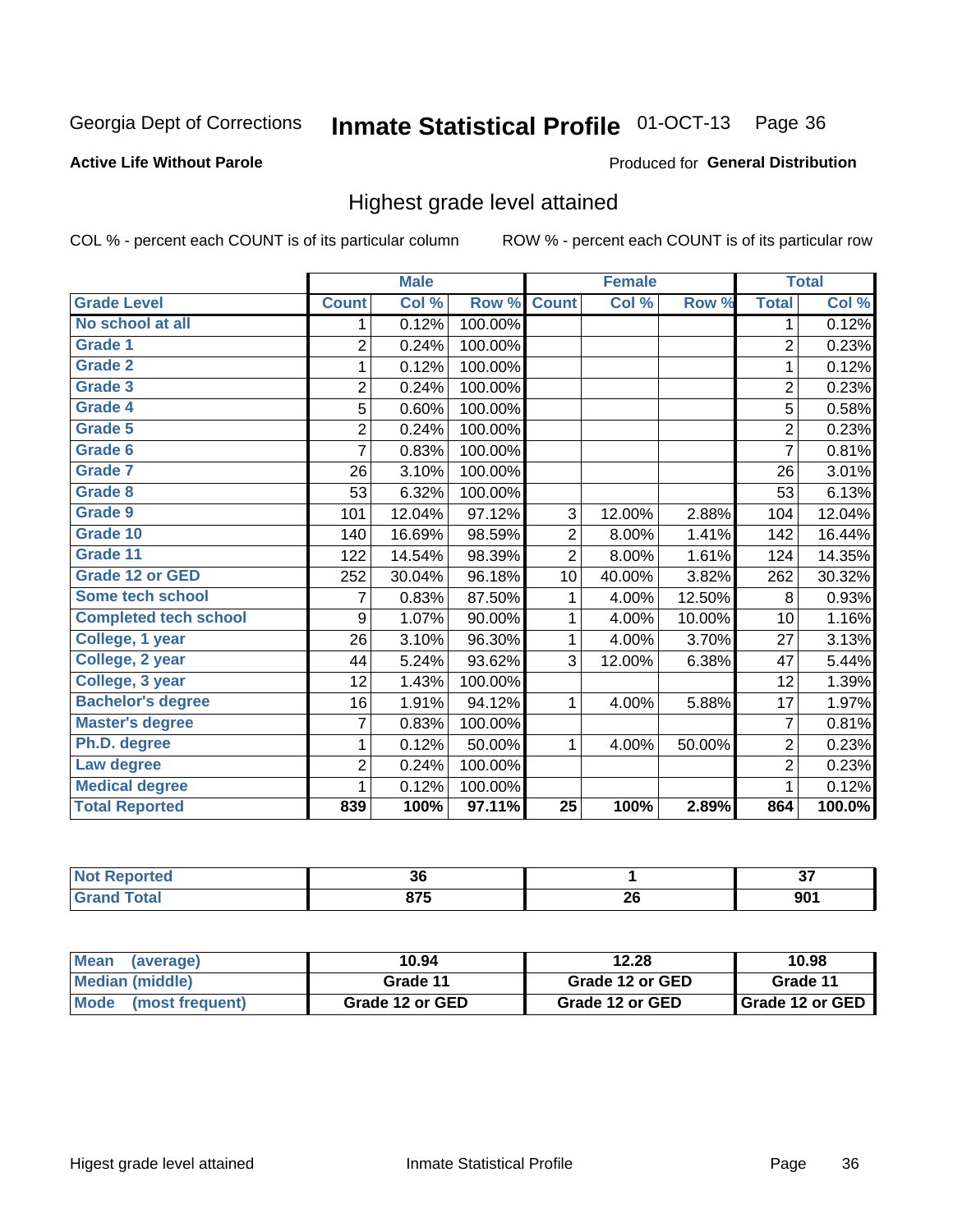# Inmate Statistical Profile 01-OCT-13 Page 37

## **Active Life Without Parole**

### **Produced for General Distribution**

# Culture fair IQ scores

COL % - percent each COUNT is of its particular column

|                       |              | <b>Male</b> |                    |                 | <b>Female</b> |       |              | <b>Total</b> |
|-----------------------|--------------|-------------|--------------------|-----------------|---------------|-------|--------------|--------------|
| <b>IQ Scores</b>      | <b>Count</b> | Col %       | <b>Row % Count</b> |                 | Col %         | Row % | <b>Total</b> | Col %        |
| $60 - 69$             | 32           | 4.04%       | 100.00%            |                 |               |       | 32           | 3.93%        |
| $70 - 79$             | 58           | 7.31%       | 100.00%            |                 |               |       | 58           | 7.12%        |
| $80 - 89$             | 112          | 14.12%      | 97.39%             | 3               | 13.64%        | 2.61% | 115          | 14.11%       |
| $90 - 99$             | 180          | 22.70%      | 94.74%             | 10 <sup>1</sup> | 45.45%        | 5.26% | 190          | 23.31%       |
| $100 - 109$           | 216          | 27.24%      | 98.63%             | 3               | 13.64%        | 1.37% | 219          | 26.87%       |
| $110 - 119$           | 161          | 20.30%      | 98.17%             | 3               | 13.64%        | 1.83% | 164          | 20.12%       |
| $120 - 129$           | 34           | 4.29%       | 91.89%             | 3               | 13.64%        | 8.11% | 37           | 4.54%        |
| <b>Total Reported</b> | 793          | 100%        | 97.30%             | 22              | 100.0%        | 2.70% | 815          | 100%         |

| <b>Not Reported</b>         |     |    | 75  |
|-----------------------------|-----|----|-----|
| <b>Not Valid (under 60)</b> |     |    |     |
| <b>Grand Total</b>          | 875 | 26 | 901 |

| Mean (average)       | 98  | 102  | 98  |
|----------------------|-----|------|-----|
| Median (middle)      | 101 | 97.5 | 101 |
| Mode (most frequent) | 110 | 96   | 110 |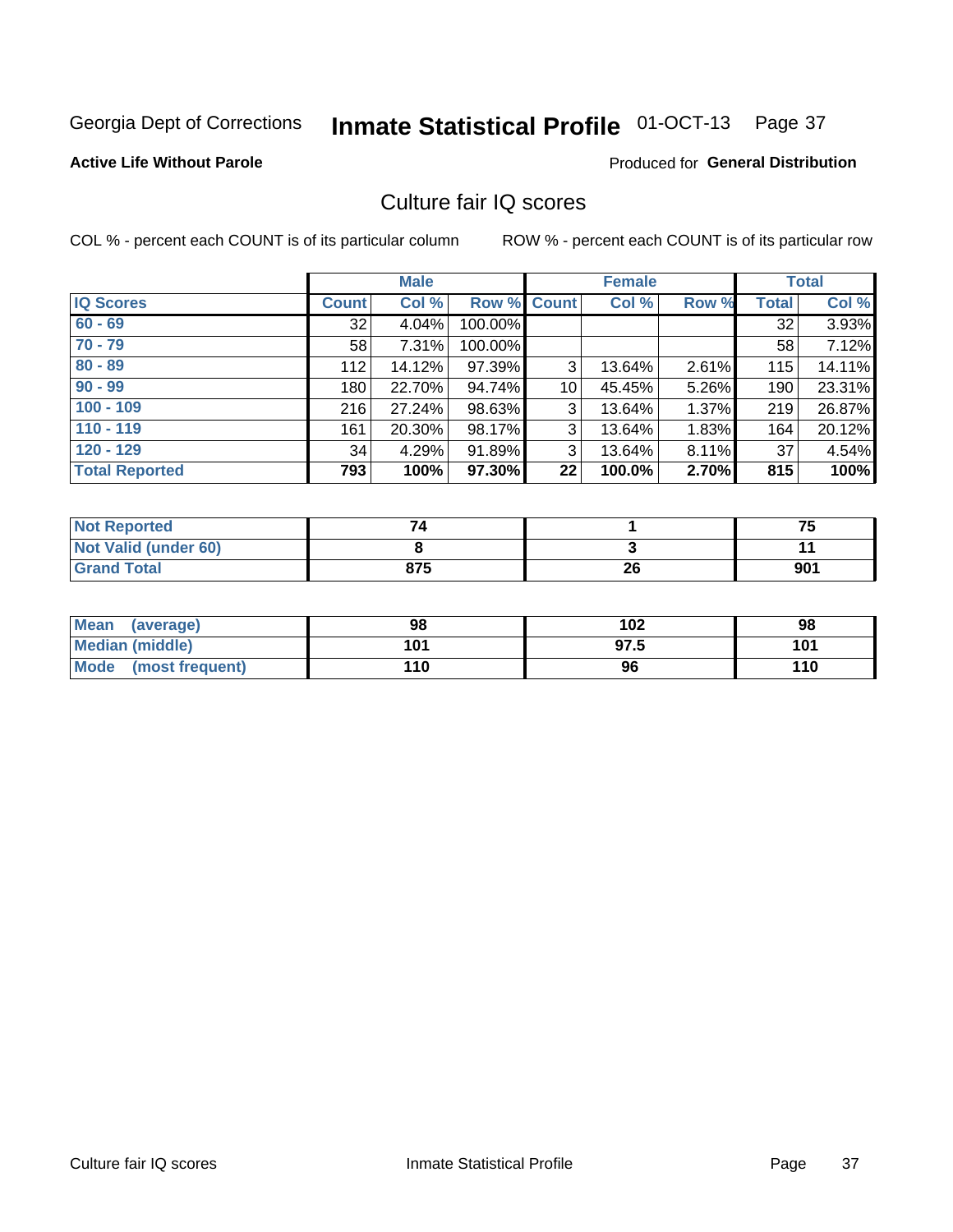#### **Inmate Statistical Profile 01-OCT-13** Page 38

#### **Active Life Without Parole**

# Produced for General Distribution

# Wide Range Achievement Test (WRAT) reading score

COL % - percent each COUNT is of its particular column

ROW % - percent each COUNT is of its particular row

 $\overline{26}$ 

 $\overline{13}$ 

|                           |              | <b>Male</b> |         |                | <b>Female</b> |       |              | <b>Total</b> |
|---------------------------|--------------|-------------|---------|----------------|---------------|-------|--------------|--------------|
| <b>WRAT Reading Score</b> | <b>Count</b> | Col %       | Row %   | <b>Count</b>   | Col %         | Row % | <b>Total</b> | Col %        |
| 0.1 to 0.9                | 13           | 2.27%       | 100.00% |                |               |       | 13           | 2.23%        |
| 1.0 to 1.9                | 14           | 2.45%       | 100.00% |                |               |       | 14           | 2.40%        |
| 2.0 to 2.9                | 32           | 5.59%       | 96.97%  | 1              | 9.09%         | 3.03% | 33           | 5.66%        |
| 3.0 to 3.9                | 33           | 5.77%       | 100.00% |                |               |       | 33           | 5.66%        |
| 4.0 to 4.9                | 44           | 7.69%       | 97.78%  | 1              | 9.09%         | 2.22% | 45           | 7.72%        |
| 5.0 to 5.9                | 50           | 8.74%       | 98.04%  | 1              | 9.09%         | 1.96% | 51           | 8.75%        |
| 6.0 to 6.9                | 49           | 8.57%       | 100.00% |                |               |       | 49           | 8.40%        |
| 7.0 to 7.9                | 22           | 3.85%       | 100.00% |                |               |       | 22           | 3.77%        |
| 8.0 to 8.9                | 45           | 7.87%       | 100.00% |                |               |       | 45           | 7.72%        |
| 9.0 to 9.9                | 46           | 8.04%       | 97.87%  | 1              | 9.09%         | 2.13% | 47           | 8.06%        |
| 10.0 to 10.9              | 11           | 1.92%       | 91.67%  | 1              | 9.09%         | 8.33% | 12           | 2.06%        |
| 11.0 to 11.9              | 35           | 6.12%       | 94.59%  | $\overline{2}$ | 18.18%        | 5.41% | 37           | 6.35%        |
| 12.0 to 12.9              | 119          | 20.80%      | 99.17%  | 1              | 9.09%         | 0.83% | 120          | 20.58%       |
| 13                        | 59           | 10.31%      | 95.16%  | $\mathbf{3}$   | 27.27%        | 4.84% | 62           | 10.63%       |
| <b>Total Reported</b>     | 572          | 100%        | 98.11%  | 11             | 100%          | 1.89% | 583          | 100%         |
|                           |              |             |         |                |               |       |              |              |
| <b>Not Reported</b>       |              | 303         |         |                | 15            |       |              | 318          |

|                   |      | 0. 72        |      |
|-------------------|------|--------------|------|
| Mean<br>(average) | 8.36 | J.I 4        | 8.39 |
| Median (middle)   |      | 11 J         |      |
|                   | 0.J  | $\mathbf{L}$ | o.u  |

 $\overline{875}$ 

 $\overline{13}$ 

**Grand Total** 

**Mode** 

(most frequent)

 $901$ 

 $\overline{13}$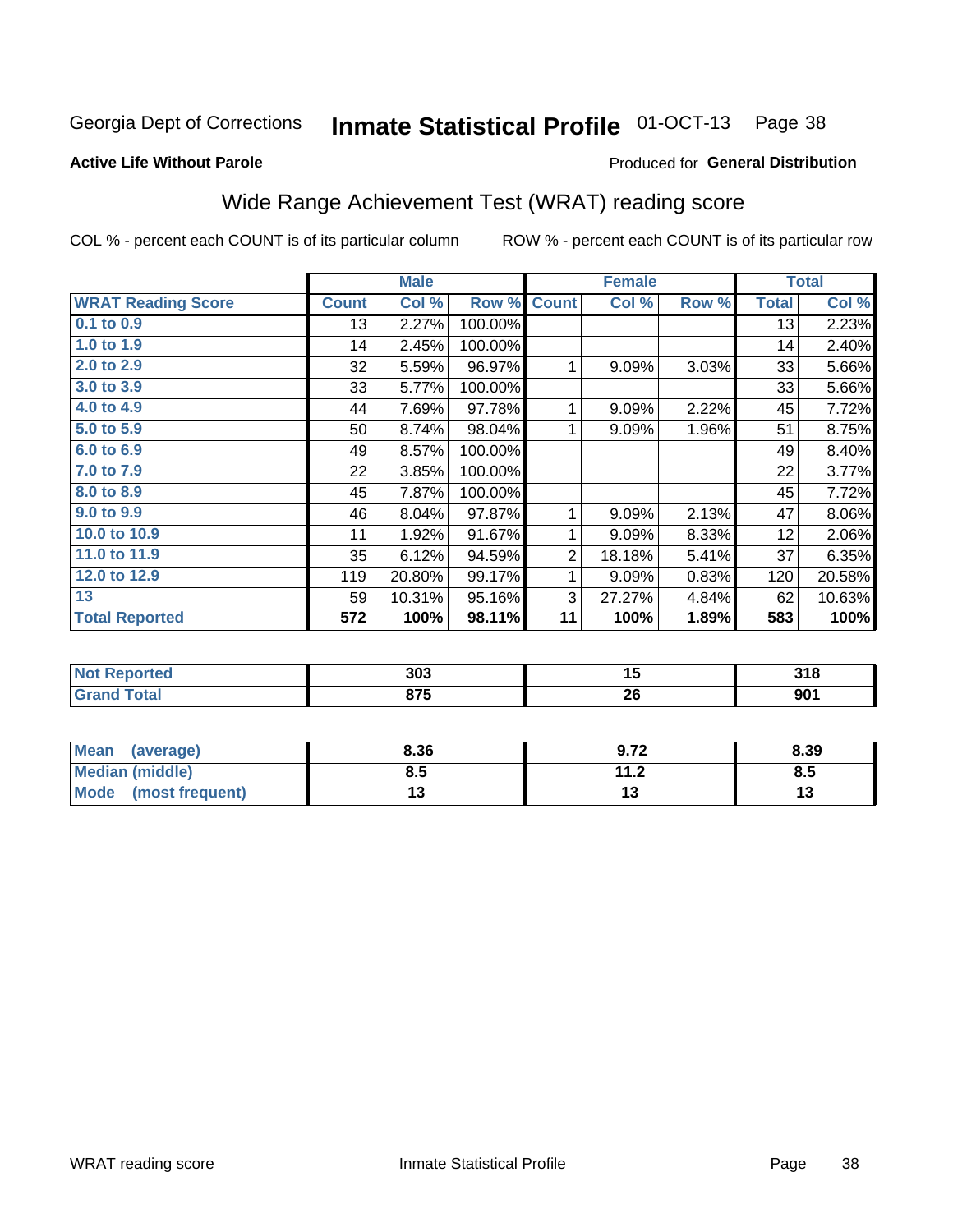#### Inmate Statistical Profile 01-OCT-13 Page 39

#### **Active Life Without Parole**

### Produced for General Distribution

# Wide Range Achievement Test (WRAT) math score

COL % - percent each COUNT is of its particular column

|                              |                 | <b>Male</b> |         |                | <b>Female</b> |       |              | <b>Total</b> |
|------------------------------|-----------------|-------------|---------|----------------|---------------|-------|--------------|--------------|
| <b>WRAT Mathematic Score</b> | <b>Count</b>    | Col %       | Row %   | <b>Count</b>   | Col %         | Row % | <b>Total</b> | Col %        |
| $0.1$ to $0.9$               | 1               | 0.18%       | 100.00% |                |               |       | 1            | 0.17%        |
| 1.0 to 1.9                   | 3               | 0.53%       | 100.00% |                |               |       | 3            | 0.52%        |
| 2.0 to 2.9                   | 17              | 2.99%       | 100.00% |                |               |       | 17           | 2.94%        |
| 3.0 to 3.9                   | 38              | 6.68%       | 100.00% |                |               |       | 38           | 6.56%        |
| 4.0 to 4.9                   | 59              | 10.37%      | 98.33%  | 1              | 10.00%        | 1.67% | 60           | 10.36%       |
| 5.0 to 5.9                   | 71              | 12.48%      | 98.61%  | $\mathbf{1}$   | 10.00%        | 1.39% | 72           | 12.44%       |
| 6.0 to 6.9                   | 116             | 20.39%      | 99.15%  | 1              | 10.00%        | 0.85% | 117          | 20.21%       |
| 7.0 to 7.9                   | 74              | 13.01%      | 98.67%  | 1              | 10.00%        | 1.33% | 75           | 12.95%       |
| 8.0 to 8.9                   | 44              | 7.73%       | 95.65%  | $\overline{2}$ | 20.00%        | 4.35% | 46           | 7.94%        |
| 9.0 to 9.9                   | 57              | 10.02%      | 96.61%  | $\overline{2}$ | 20.00%        | 3.39% | 59           | 10.19%       |
| 10.0 to 10.9                 | 26              | 4.57%       | 100.00% |                |               |       | 26           | 4.49%        |
| 11.0 to 11.9                 | 17              | 2.99%       | 100.00% |                |               |       | 17           | 2.94%        |
| 12.0 to 12.9                 | 36              | 6.33%       | 97.30%  | $\mathbf{1}$   | 10.00%        | 2.70% | 37           | 6.39%        |
| 13                           | 10 <sup>1</sup> | 1.76%       | 90.91%  | 1              | 10.00%        | 9.09% | 11           | 1.90%        |
| <b>Total Reported</b>        | 569             | 100%        | 98.27%  | 10             | 100%          | 1.73% | 579          | 100%         |
|                              |                 |             |         |                |               |       |              |              |

| <b>Not Reported</b> | 306  | 1 V | 322 |
|---------------------|------|-----|-----|
| <b>Total</b>        | 875  | oc. | 901 |
| 'Grand              | 01 J | ZO  |     |

| Mean<br>(average)    | 7.25 | o.o  | .   |
|----------------------|------|------|-----|
| Median (middle)      | 6.9  | 8.45 | 6.9 |
| Mode (most frequent) | 6.9  | 7. O | 6.9 |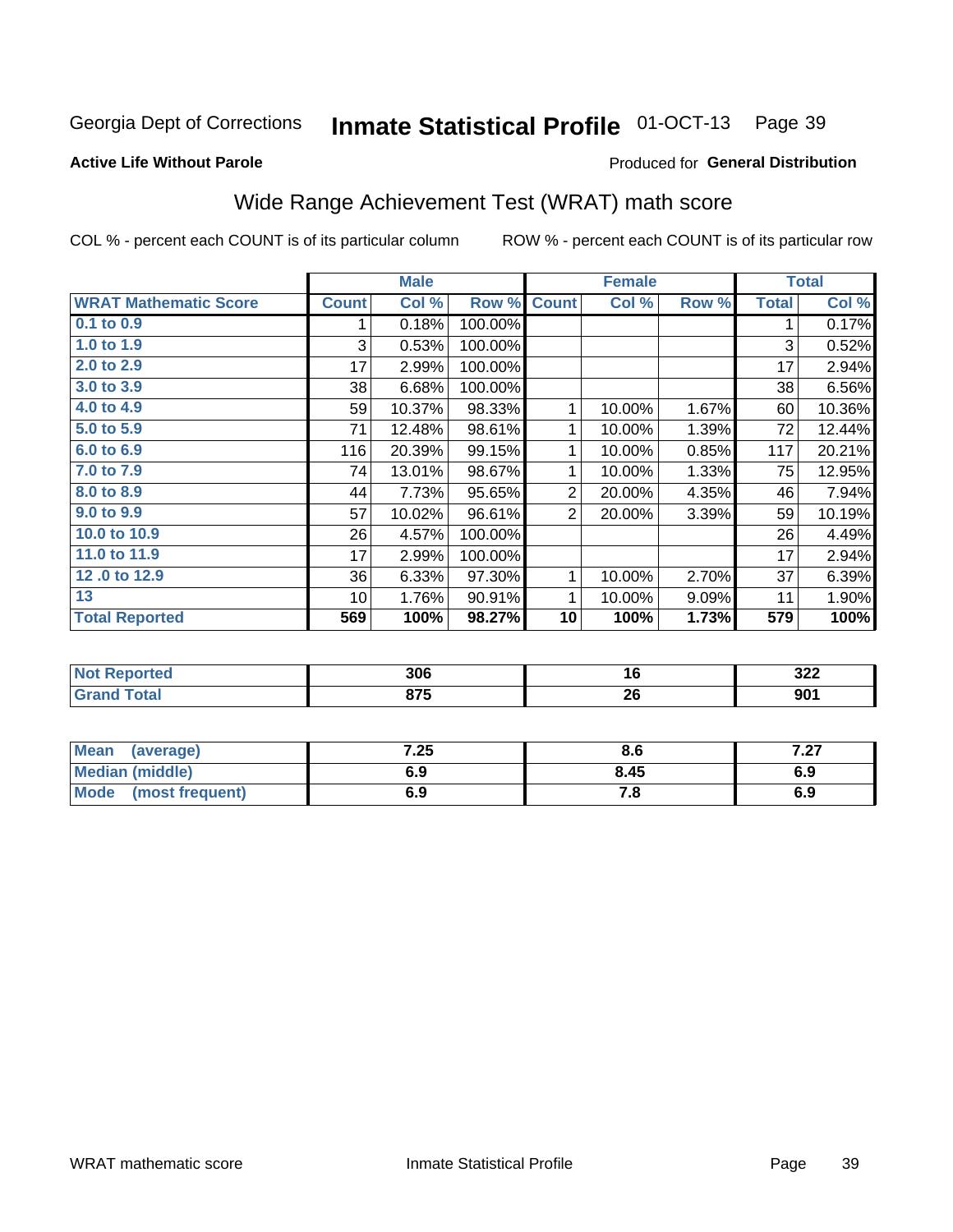#### **Inmate Statistical Profile 01-OCT-13** Page 40

#### **Active Life Without Parole**

### Produced for General Distribution

# Wide Range Achievement Test (WRAT) spelling score

COL % - percent each COUNT is of its particular column

| <b>WRAT Spelling Score</b><br>$0.1$ to $0.9$<br>1.0 to 1.9 | <b>Count</b><br>6 | Col %  | Row %   |              |        |       |              |        |
|------------------------------------------------------------|-------------------|--------|---------|--------------|--------|-------|--------------|--------|
|                                                            |                   |        |         | <b>Count</b> | Col %  | Row % | <b>Total</b> | Col %  |
|                                                            |                   | 1.05%  | 100.00% |              |        |       | 6            | 1.04%  |
|                                                            | 25                | 4.39%  | 100.00% |              |        |       | 25           | 4.32%  |
| 2.0 to 2.9                                                 | 38                | 6.68%  | 100.00% |              |        |       | 38           | 6.56%  |
| 3.0 to 3.9                                                 | 32                | 5.62%  | 100.00% |              |        |       | 32           | 5.53%  |
| 4.0 to 4.9                                                 | 48                | 8.44%  | 97.96%  | 1            | 10.00% | 2.04% | 49           | 8.46%  |
| 5.0 to 5.9                                                 | 57                | 10.02% | 100.00% |              |        |       | 57           | 9.84%  |
| 6.0 to 6.9                                                 | 64                | 11.25% | 98.46%  | 1            | 10.00% | 1.54% | 65           | 11.23% |
| 7.0 to 7.9                                                 | 47                | 8.26%  | 100.00% |              |        |       | 47           | 8.12%  |
| 8.0 to 8.9                                                 | 44                | 7.73%  | 97.78%  | $\mathbf{1}$ | 10.00% | 2.22% | 45           | 7.77%  |
| 9.0 to 9.9                                                 | 43                | 7.56%  | 100.00% |              |        |       | 43           | 7.43%  |
| 10.0 to 10.9                                               | 37                | 6.50%  | 100.00% |              |        |       | 37           | 6.39%  |
| 11.0 to 11.9                                               | 37                | 6.50%  | 92.50%  | 3            | 30.00% | 7.50% | 40           | 6.91%  |
| 12.0 to 12.9                                               | 63                | 11.07% | 95.45%  | 3            | 30.00% | 4.55% | 66           | 11.40% |
| 13                                                         | 28                | 4.92%  | 96.55%  | 1            | 10.00% | 3.45% | 29           | 5.01%  |
| <b>Total Reported</b>                                      | 569               | 100%   | 98.27%  | 10           | 100%   | 1.73% | 579          | 100.0% |

| <b>Not Reported</b> | 306  | י  | 322  |
|---------------------|------|----|------|
| <b>Total</b>        | 07E  | 26 | nn1  |
| <b>Grand</b>        | ט וס |    | JU I |

| <b>Mean</b><br>(average)       | 7.54 | 10.38        | 7.59 |
|--------------------------------|------|--------------|------|
| Median (middle)                | ن. ا | 11.45        | ن. ا |
| <b>Mode</b><br>(most frequent) | 8.5  | 122<br>1 Z.J | Ծ.J  |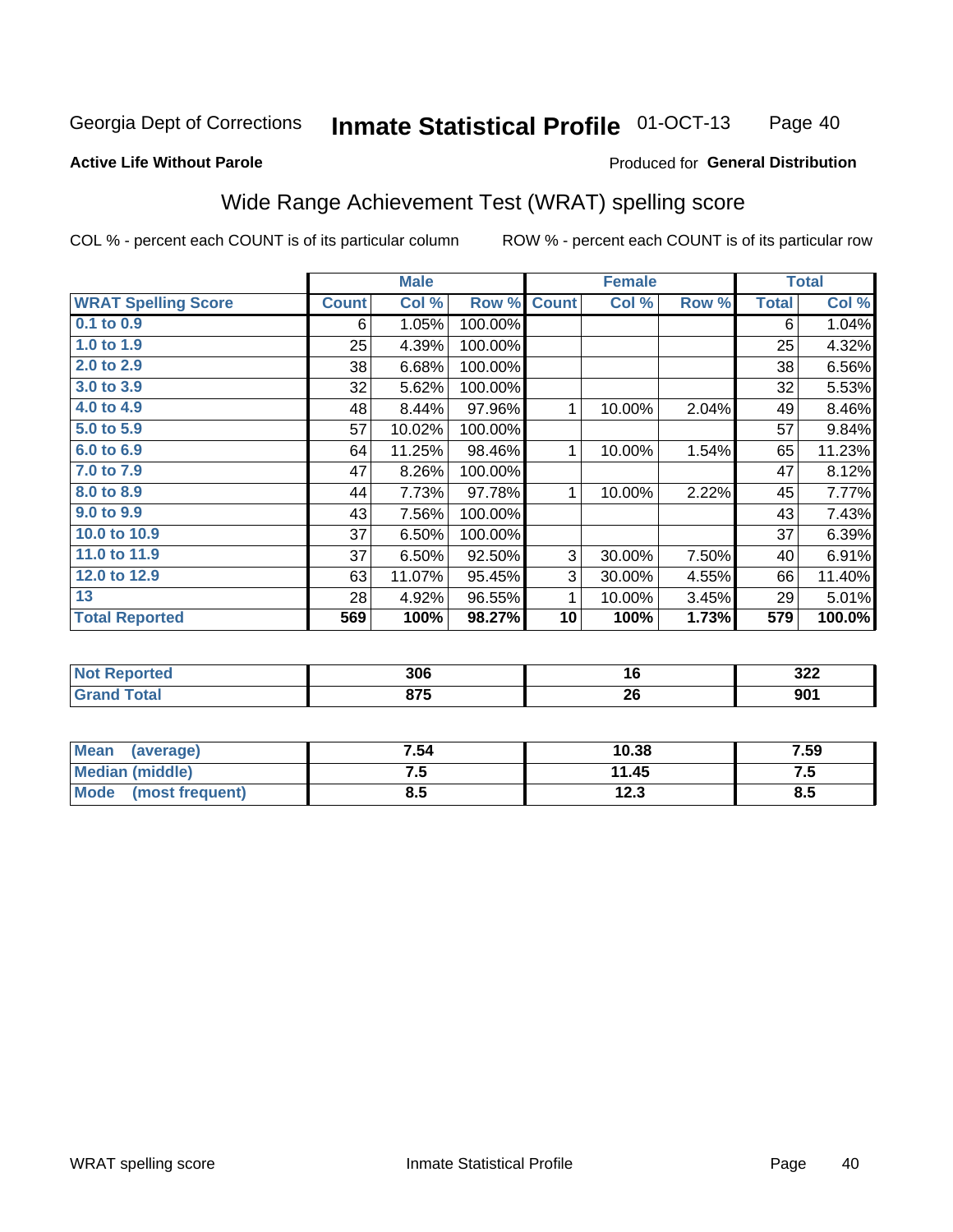# **Active Life Without Parole**

# Produced for General Distribution

# Scope of substance abuse - summary

COL % - percent each COUNT is of its particular column

|                        |              | <b>Male</b> |           |              | <b>Female</b> |       |              | <b>Total</b> |
|------------------------|--------------|-------------|-----------|--------------|---------------|-------|--------------|--------------|
| <b>Substance Abuse</b> | <b>Count</b> | Col %       | Row %     | <b>Count</b> | Col %         | Row % | <b>Total</b> | Col %        |
| <b>None</b>            | 499          | 57.03%      | 96.15%    | 20           | 76.92%        | 3.85% | 519          | 57.60%       |
| Drugs only             | 212          | 24.23%      | 98.60%    |              | 11.54%        | 1.40% | 215          | 23.86%       |
| <b>Alcohol only</b>    | 39           | 4.46%       | 100.00%   |              |               |       | 39           | 4.33%        |
| Drugs and alcohol      | 125          | 14.29%      | $97.66\%$ |              | 11.54%        | 2.34% | 128          | 14.21%       |
| <b>Total Reported</b>  | 875          | 100%        | $97.11\%$ | 26           | 100%          | 2.89% | 901          | 100%         |

| ' Not<br>rtea<br>æoo    |     |    |           |
|-------------------------|-----|----|-----------|
| <b>Total</b><br>' Grand | --- | ZU | nn.<br>Ju |

| Mode<br>None<br>None<br>None<br>quenu |
|---------------------------------------|
|---------------------------------------|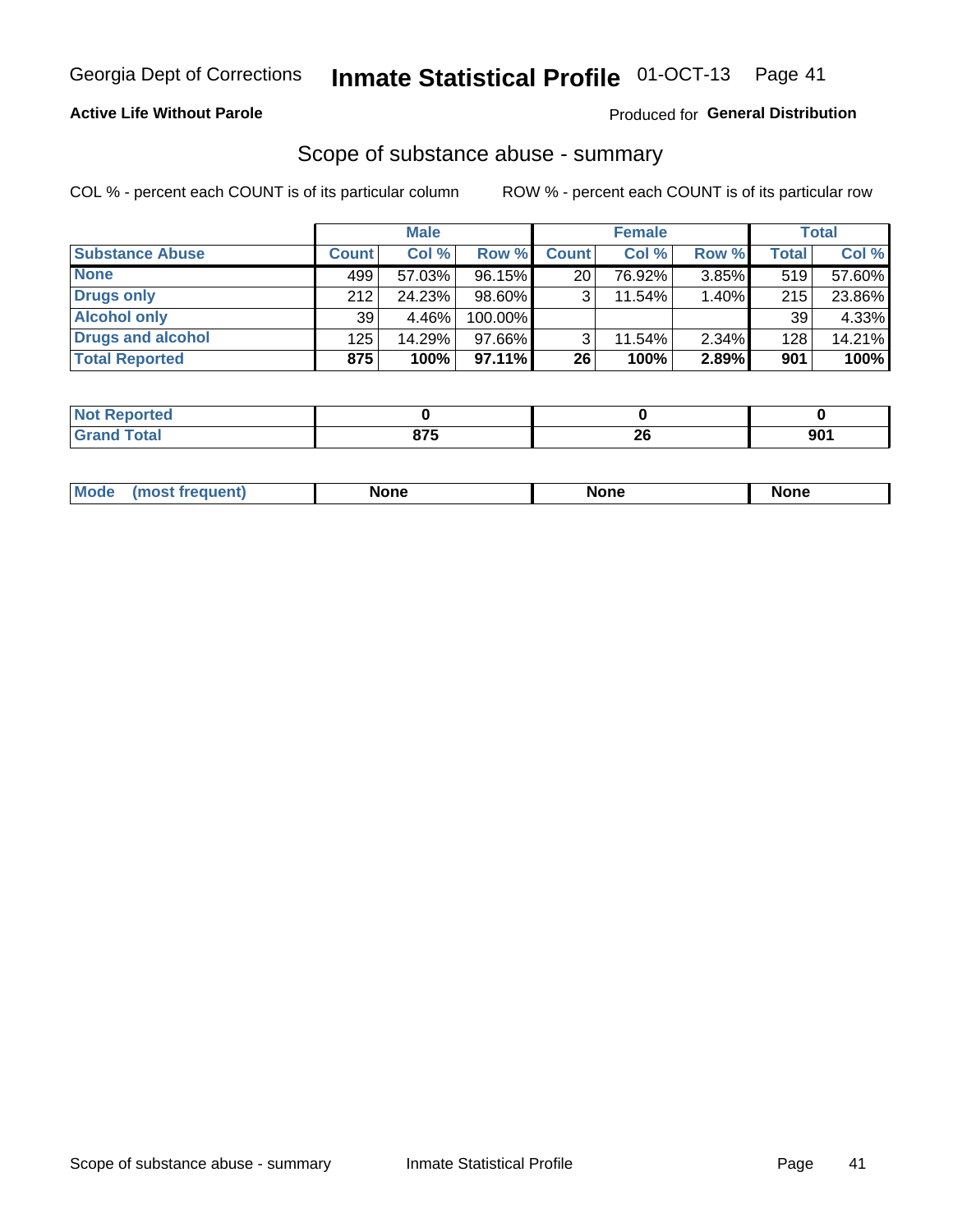# **Active Life Without Parole**

# Produced for General Distribution

# Scope of substance abuse - detail

COL % - percent each COUNT is of its particular column

|                                         |              | <b>Male</b> |         |              | <b>Female</b> |        |              | <b>Total</b> |
|-----------------------------------------|--------------|-------------|---------|--------------|---------------|--------|--------------|--------------|
| <b>Substance Abuse</b>                  | <b>Count</b> | Col %       | Row %   | <b>Count</b> | Col %         | Row %  | <b>Total</b> | Col %        |
| No drug or alcohol problems             | 499          | 57.03%      | 96.15%  | 20           | 76.92%        | 3.85%  | 519          | 57.60%       |
| Drug addiction but no alcohol           | 3            | 0.34%       | 100.00% |              |               |        | 3            | 0.33%        |
| <b>Drug addiction and alcohol</b>       | 3            | 0.34%       | 100.00% |              |               |        | 3            | 0.33%        |
| <b>labuse</b>                           |              |             |         |              |               |        |              |              |
| <b>Drug addiction and alcoholism</b>    |              | 0.11%       | 100.00% |              |               |        |              | 0.11%        |
| No drug problem but alcohol             | 34           | 3.89%       | 100.00% |              |               |        | 34           | 3.77%        |
| abuse                                   |              |             |         |              |               |        |              |              |
| No drug problem but alcoholism          | 5            | 0.57%       | 100.00% |              |               |        | 5            | 0.55%        |
| Drug experiment but no alcohol          | 121          | 13.83%      | 99.18%  |              | 3.85%         | 0.82%  | 122          | 13.54%       |
| <b>Drug experiment &amp; alcohol</b>    | 14           | 1.60%       | 100.00% |              |               |        | 14           | 1.55%        |
| abuse                                   |              |             |         |              |               |        |              |              |
| <b>Drug experiment &amp; alcoholism</b> | 13           | 1.49%       | 100.00% |              |               |        | 13           | 1.44%        |
| Drug abuse but no alcohol               | 88           | 10.06%      | 97.78%  | 2            | 7.69%         | 2.22%  | 90           | 9.99%        |
| Drug abuse and alcohol abuse            | 80           | 9.14%       | 98.77%  |              | 3.85%         | 1.23%  | 81           | 8.99%        |
| <b>Drug abuse and alcoholism</b>        | 14           | 1.60%       | 87.50%  | 2            | 7.69%         | 12.50% | 16           | 1.78%        |
| <b>Total Reported</b>                   | 875          | 100%        | 97.11%  | 26           | 100%          | 2.89%  | 901          | 100%         |

| ported<br><b>NA</b>    |                     |          |                    |
|------------------------|---------------------|----------|--------------------|
| $\sim$ $\sim$<br>_____ | 07E<br>. . J<br>$-$ | ኅር<br>ZU | <b>001</b><br>ו טכ |

| Mode (most frequent) | No drug or alcohol problems No drug or alcohol problems No drug or alcohol |          |
|----------------------|----------------------------------------------------------------------------|----------|
|                      |                                                                            | problems |
|                      |                                                                            |          |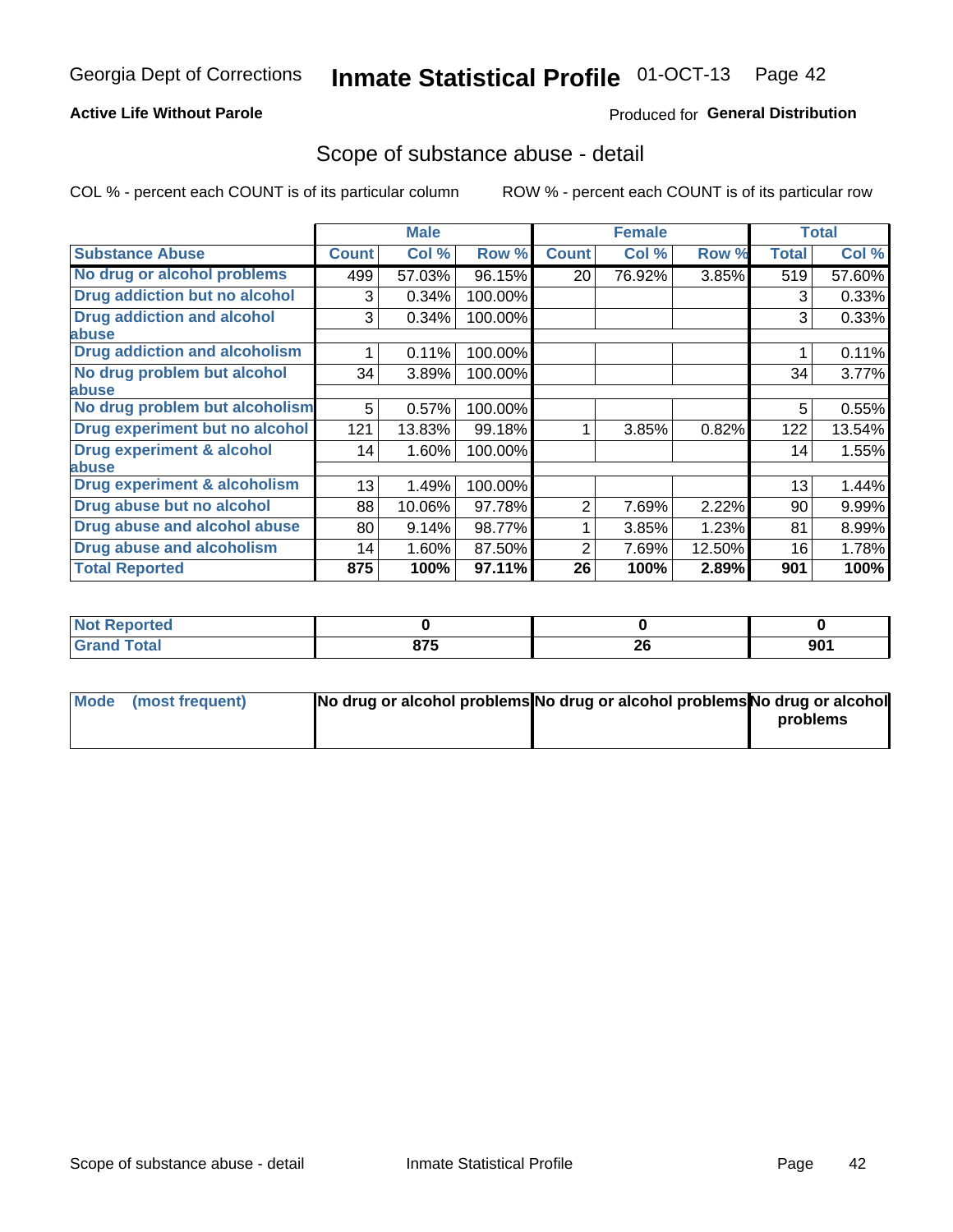# Inmate Statistical Profile 01-OCT-13 Page 43

#### **Active Life Without Parole**

### **Produced for General Distribution**

# Current / last mental health treatment level

COL % - percent each COUNT is of its particular column

|                                    |                 | <b>Male</b> |         |              | <b>Female</b> |       |                 | <b>Total</b> |
|------------------------------------|-----------------|-------------|---------|--------------|---------------|-------|-----------------|--------------|
| <b>Mental Health Treatment Lev</b> | <b>Count</b>    | Col %       | Row %   | <b>Count</b> | Col%          | Row % | <b>Total</b>    | Col %        |
| 1 No problem at current time       | 168             | 43.86%      | 97.11%  | 5            | 25.00%        | 2.89% | 173             | 42.93%       |
| 2 Receiving outpatient             | 144             | 37.60%      | 91.14%  | 14           | 70.00%        | 8.86% | 158             | 39.21%       |
| <b>Treatment</b>                   |                 |             |         |              |               |       |                 |              |
| 3 Inpatient, moderate              | 59              | 15.40%      | 98.33%  |              | 5.00%         | 1.67% | 60              | 14.89%       |
| <b>Treatment</b>                   |                 |             |         |              |               |       |                 |              |
| 4 Inpatient, intensive             | 12 <sub>2</sub> | 3.13%       | 100.00% |              |               |       | 12 <sup>2</sup> | 2.98%        |
| <b>Treatment</b>                   |                 |             |         |              |               |       |                 |              |
| <b>Total Evaluated</b>             | 383             | 100%        | 95.04%  | 20           | 100%          | 4.96% | 403             | 100.0%       |

| Never had MH evaluation | 492          |    | ៸៰៰<br>190      |
|-------------------------|--------------|----|-----------------|
| Total                   | 875<br>0 I J | ∠∪ | 90 <sup>′</sup> |

| <b>Median (middle)</b> | <b>Receiving outpatient</b><br>treatment | <b>Receiving outpatient</b><br>treatment | <b>Receiving</b><br>outpatient<br>treatment |  |  |
|------------------------|------------------------------------------|------------------------------------------|---------------------------------------------|--|--|
| <b>Mode</b>            | No problem at current time               | <b>Receiving outpatient</b>              | No problem at                               |  |  |
| (most frequent)        |                                          | treatment                                | current time                                |  |  |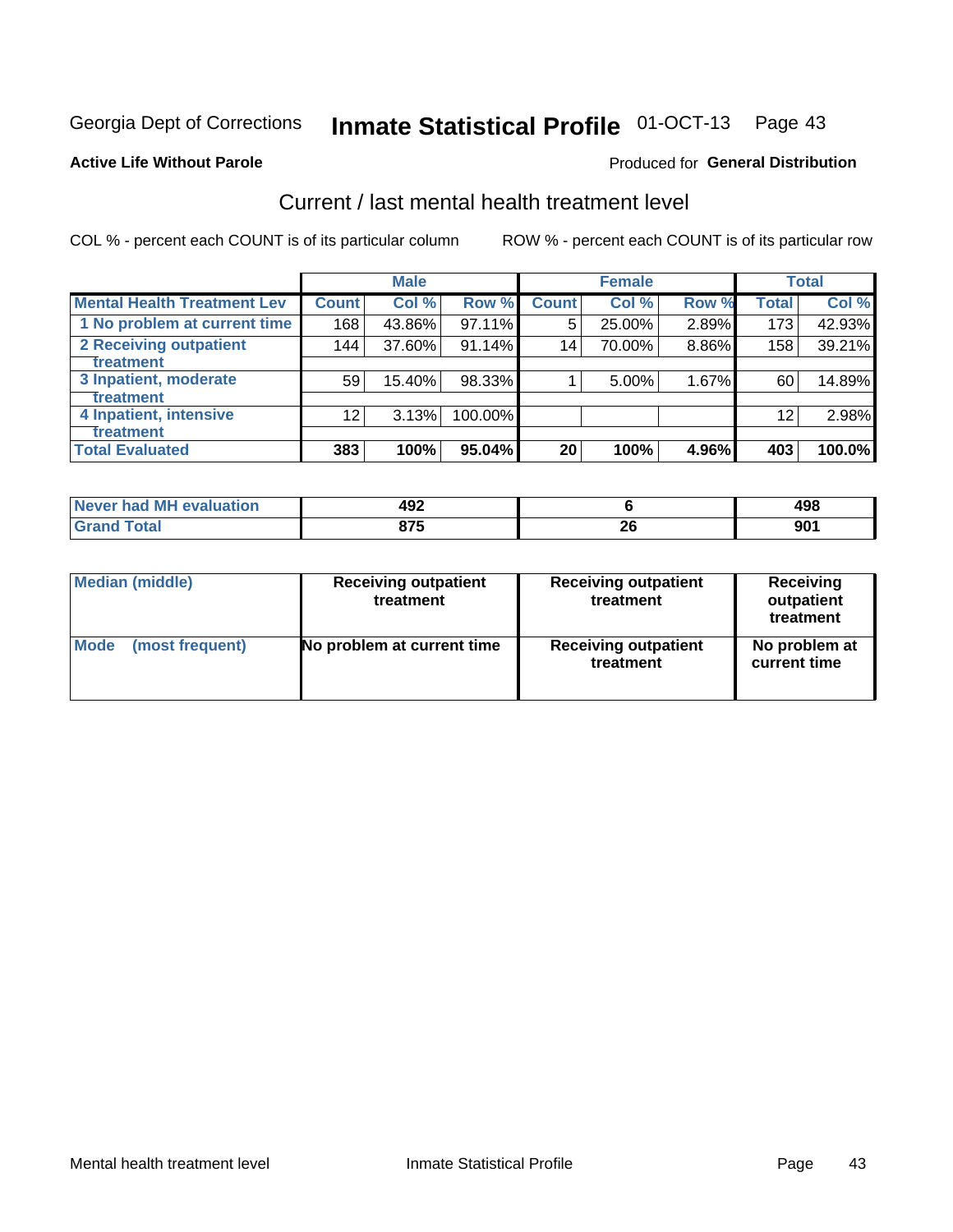#### **Inmate Statistical Profile 01-OCT-13** Page 44

# **Active Life Without Parole**

# Produced for General Distribution

# PULHESDWIT medical scale - 'P' overall condition ('P'hysical)

COL % - percent each COUNT is of its particular column

|                                  |         | <b>Male</b> |             |    | <b>Female</b> |       |              | <b>Total</b> |
|----------------------------------|---------|-------------|-------------|----|---------------|-------|--------------|--------------|
| 'P' Overall Condition            | Count l | Col %       | Row % Count |    | Col %         | Row % | <b>Total</b> | Col %        |
| 1 No medical illness             | 584     | 72.82%      | 98.15%      | 11 | 44.00%        | 1.85% | 595          | 71.95%       |
| 2 Well-controlled chronic        | 195     | 24.31%      | 93.30%      | 14 | 56.00%        | 6.70% | 209          | 25.27%       |
| <b>illness</b>                   |         |             |             |    |               |       |              |              |
| 3 Poorly-controlled chronic      | 19      | $2.37\%$    | 100.00%     |    |               |       | 19           | 2.30%        |
| <b>illness</b>                   |         |             |             |    |               |       |              |              |
| 4 Significant problems requiring | 4       | 0.50%       | 100.00%     |    |               |       | 4            | 0.48%        |
| special housing                  |         |             |             |    |               |       |              |              |
| <b>Total Reported</b>            | 802     | 100%        | 96.98%      | 25 | 100%          | 3.02% | 827          | 100%         |

| $\rightarrow$ |                                 |     |
|---------------|---------------------------------|-----|
| $\sim$        | - -<br>$\overline{\phantom{0}}$ | --- |

| Mode | (most frequent) | No medical illness | 2 Well-controlled chronic<br>illness | 1 No medical<br>illness |
|------|-----------------|--------------------|--------------------------------------|-------------------------|
|------|-----------------|--------------------|--------------------------------------|-------------------------|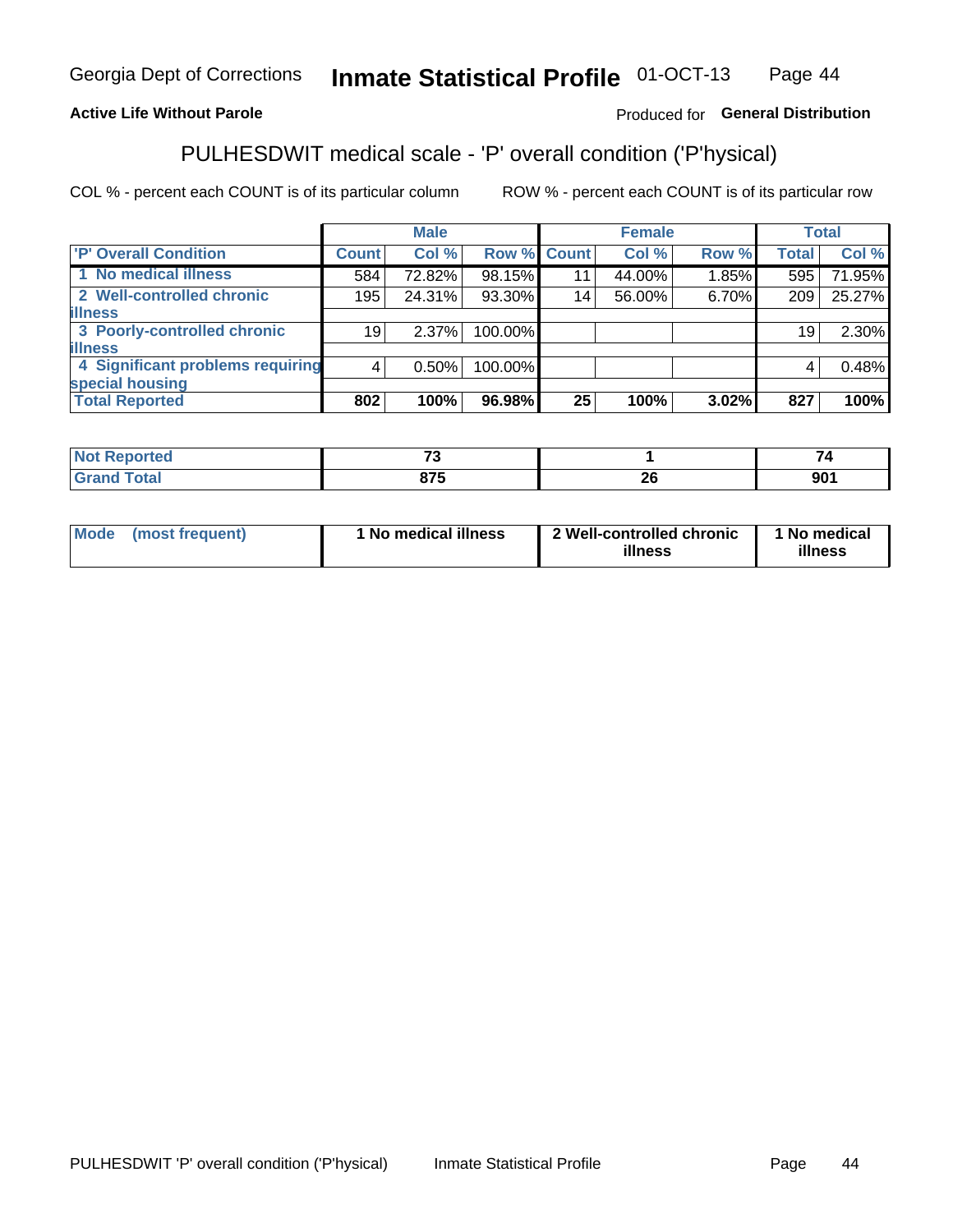## **Active Life Without Parole**

# Produced for General Distribution

# PULHESDWIT medical scale - 'U' upper body

COL % - percent each COUNT is of its particular column

|                              |              | <b>Male</b> |         |              | <b>Female</b> |       |              | <b>Total</b> |
|------------------------------|--------------|-------------|---------|--------------|---------------|-------|--------------|--------------|
| <b>'U' Upper Body</b>        | <b>Count</b> | Col %       | Row %   | <b>Count</b> | Col %         | Row % | <b>Total</b> | Col %        |
| 1 Upper bones, joints,       | 763          | 95.49%      | 97.20%  | 22           | 88.00%        | 2.80% | 785          | 95.27%       |
| muscles all OK               |              |             |         |              |               |       |              |              |
| 2 One or both arms minimally | 30           | 3.75%       | 90.91%  | 3            | 12.00%        | 9.09% | 33           | 4.00%        |
| limited                      |              |             |         |              |               |       |              |              |
| 3 One or both arms           | 5            | 0.63%       | 100.00% |              |               |       | 5            | 0.61%        |
| <b>moderately limited</b>    |              |             |         |              |               |       |              |              |
| 4 One arm disabled,          |              | 0.13%       | 100.00% |              |               |       |              | 0.12%        |
| paralyzed, or amputated      |              |             |         |              |               |       |              |              |
| <b>Total Reported</b>        | 799          | 100%        | 96.97%  | 25           | 100%          | 3.03% | 824          | 100%         |

| <b>Not Reported</b>              | $-$                |         | --  |
|----------------------------------|--------------------|---------|-----|
| <b>Total</b><br>Grar<br>UI di Iu | <b>Q75</b><br>נו נ | ^^<br>£ | 901 |

| <b>Mode</b> | (most frequent) | l Upper bones, joints,<br>muscles all OK | 1 Upper bones, joints,<br>muscles all OK | 1 Upper bones,<br>ljoints, muscles all |
|-------------|-----------------|------------------------------------------|------------------------------------------|----------------------------------------|
|-------------|-----------------|------------------------------------------|------------------------------------------|----------------------------------------|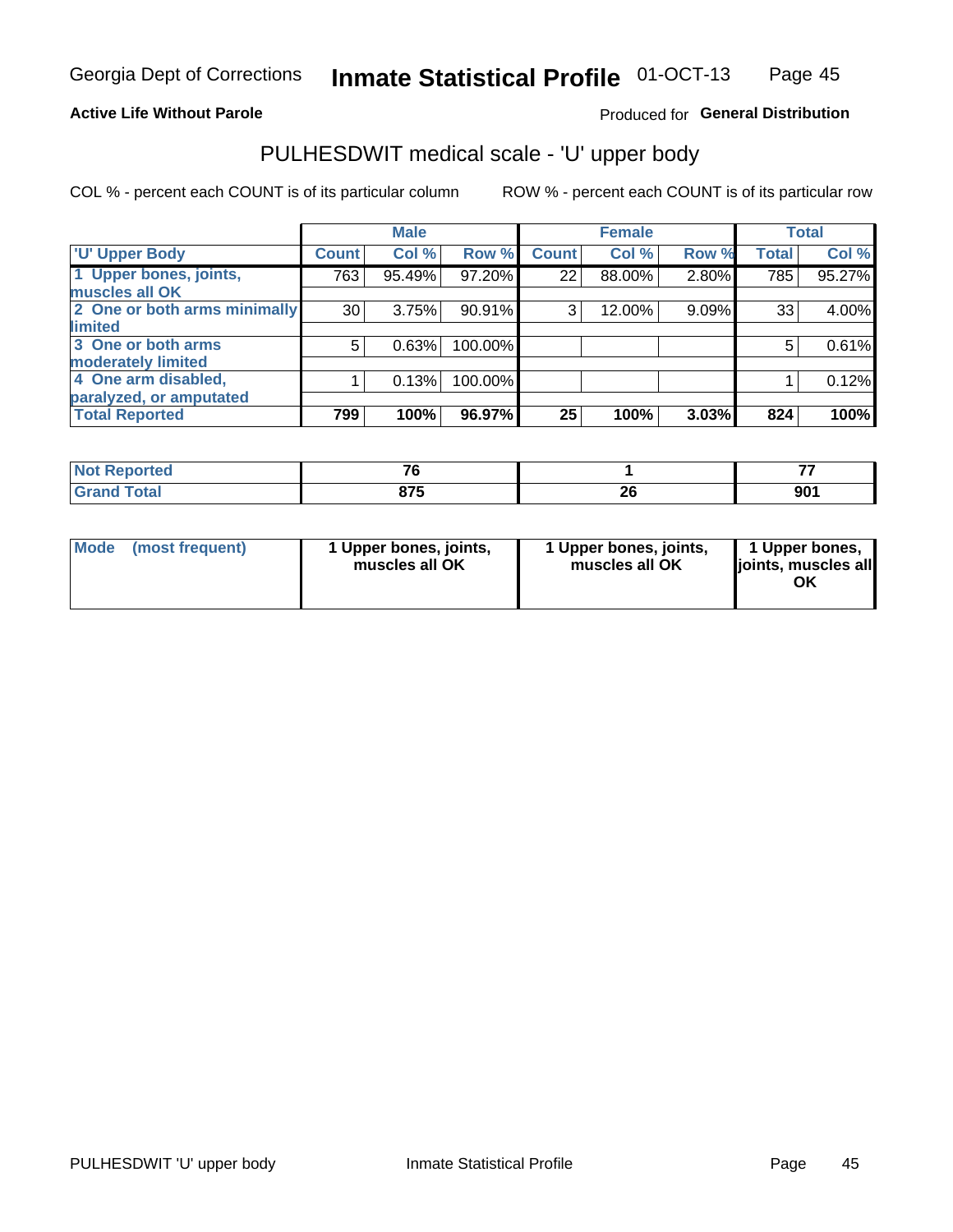## **Active Life Without Parole**

Produced for General Distribution

# PULHESDWIT medical scale - 'L' lower body

COL % - percent each COUNT is of its particular column

|                                             |              | <b>Male</b> |         |              | <b>Female</b> |          |              | Total  |
|---------------------------------------------|--------------|-------------|---------|--------------|---------------|----------|--------------|--------|
| 'L' Lower Body                              | <b>Count</b> | Col %       | Row %   | <b>Count</b> | Col %         | Row %    | <b>Total</b> | Col %  |
| 1 Lower bones, joints,<br>muscles all OK    | 690          | 86.47%      | 96.91%  | 22           | 88.00%        | 3.09%    | 712          | 86.51% |
| 2 One or both legs minimally<br>limited     | 95           | 11.90%      | 96.94%  | 3            | 12.00%        | $3.06\%$ | 98           | 11.91% |
| 3 One or both legs                          | 13           | 1.63%       | 100.00% |              |               |          | 13           | 1.58%  |
| moderately limited<br><b>Total Reported</b> | 798          | 100%        | 96.96%  | 25           | 100%          | 3.04%    | 823          | 100%   |

| тес | --  |                   | 70       |
|-----|-----|-------------------|----------|
|     | 07F | ^^<br>20.<br>$ -$ | nn<br>JU |

| <b>Mode</b> | (most frequent) | 1 Lower bones, joints,<br>muscles all OK | l Lower bones, joints,<br>muscles all OK | <b>1 Lower bones,</b><br>joints, muscles all<br>ΟK |
|-------------|-----------------|------------------------------------------|------------------------------------------|----------------------------------------------------|
|-------------|-----------------|------------------------------------------|------------------------------------------|----------------------------------------------------|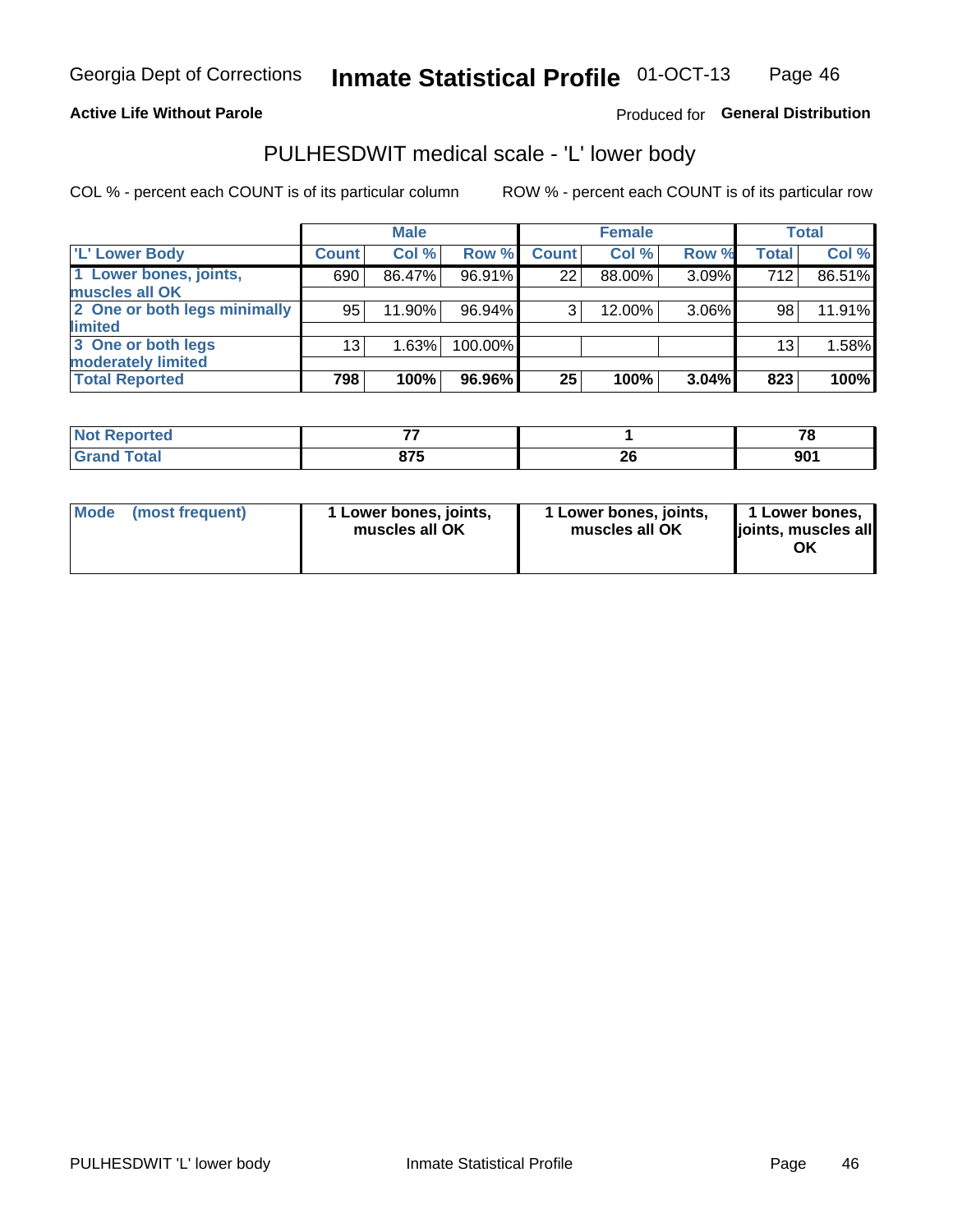### **Active Life Without Parole**

# Produced for General Distribution

# PULHESDWIT medical scale - 'H' hearing

COL % - percent each COUNT is of its particular column

|                                |                 | <b>Male</b> |                    |                 | <b>Female</b> |          | <b>Total</b> |        |
|--------------------------------|-----------------|-------------|--------------------|-----------------|---------------|----------|--------------|--------|
| <b>H' Hearing</b>              | <b>Count</b>    | Col %       | <b>Row % Count</b> |                 | Col %         | Row %    | <b>Total</b> | Col %  |
| 1 Normal hearing both ears     | 780             | 97.99%      | 96.89%             | 25              | 100.00%       | $3.11\%$ | 805          | 98.05% |
| 2 Some loss in one ear with    | 13 <sub>1</sub> | 1.63%       | 100.00%            |                 |               |          | 13           | 1.58%  |
| other OK, or mild loss in both |                 |             |                    |                 |               |          |              |        |
| 3 Total loss in one ear with   | 2               | 0.25%       | 100.00%            |                 |               |          | 2            | 0.24%  |
| mild loss in other             |                 |             |                    |                 |               |          |              |        |
| 4 Severe loss in both ears     |                 | 0.13%       | 100.00%            |                 |               |          |              | 0.12%  |
| <b>Total Reported</b>          | 796             | 100%        | 96.95%             | 25 <sub>1</sub> | 100%          | 3.05%    | 821          | 100%   |

|       | $\mathbf{r}$ |    | 80              |
|-------|--------------|----|-----------------|
| _____ | ---          | ״  | 00 <sub>1</sub> |
|       | . .          | ZU | JU .            |

| Mode (most frequent) | 1 Normal hearing both ears 1 Normal hearing both ears 1 Normal hearing | both ears |
|----------------------|------------------------------------------------------------------------|-----------|
|                      |                                                                        |           |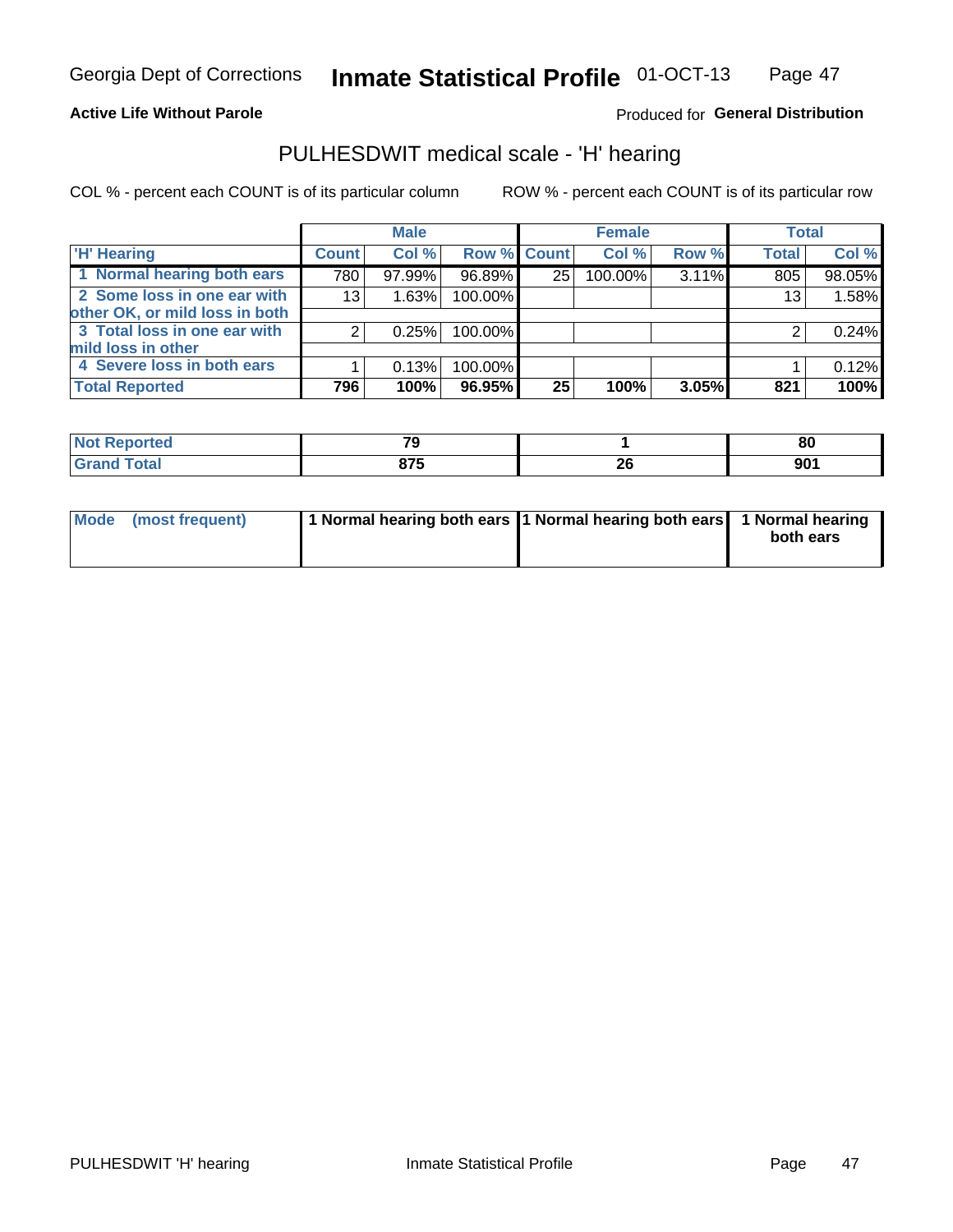### **Active Life Without Parole**

# Produced for General Distribution

# PULHESDWIT medical scale - 'E' vision

COL % - percent each COUNT is of its particular column

|                                |              | <b>Male</b> |        |              | <b>Female</b> |        |              | <b>Total</b> |
|--------------------------------|--------------|-------------|--------|--------------|---------------|--------|--------------|--------------|
| <b>E' Vision</b>               | <b>Count</b> | Col %       | Row %  | <b>Count</b> | Col %         | Row %  | <b>Total</b> | Col %        |
| 1 Correctable to 20/40 in both | 562          | 74.73%      | 98.25% | 10           | 40.00%        | 1.75%  | 572          | 73.62%       |
| eyes                           |              |             |        |              |               |        |              |              |
| 2 Correctable to 20/70 in one  | 164          | 21.81%      | 94.25% | 10           | 40.00%        | 5.75%  | 174          | 22.39%       |
| eye, may be blind in other     |              |             |        |              |               |        |              |              |
| 3 Correctable to 20/200 in one | 22           | 2.93%       | 84.62% |              | 16.00%        | 15.38% | 26           | 3.35%        |
| eye, may be blind in other     |              |             |        |              |               |        |              |              |
| 4 One eye not correctable to   | 4            | 0.53%       | 80.00% |              | 4.00%         | 20.00% | 5            | 0.64%        |
| 20/200, other may be blind     |              |             |        |              |               |        |              |              |
| <b>Total Reported</b>          | 752          | 100%        | 96.78% | 25           | 100%          | 3.22%  | 777          | 100%         |

| ాorted                 | د م<br>12J |     | .<br>144 |
|------------------------|------------|-----|----------|
| $f \wedge f \wedge f'$ | <b>07E</b> | oc. | 901      |
| υιαι                   | ט ו ט      | ZU  |          |

| Mode (most frequent) | 1 Correctable to 20/40 in both 1 Correctable to 20/40 in 1 Correctable to<br>eves | both eyes | 20/40 in both eyes |  |
|----------------------|-----------------------------------------------------------------------------------|-----------|--------------------|--|
|                      |                                                                                   |           |                    |  |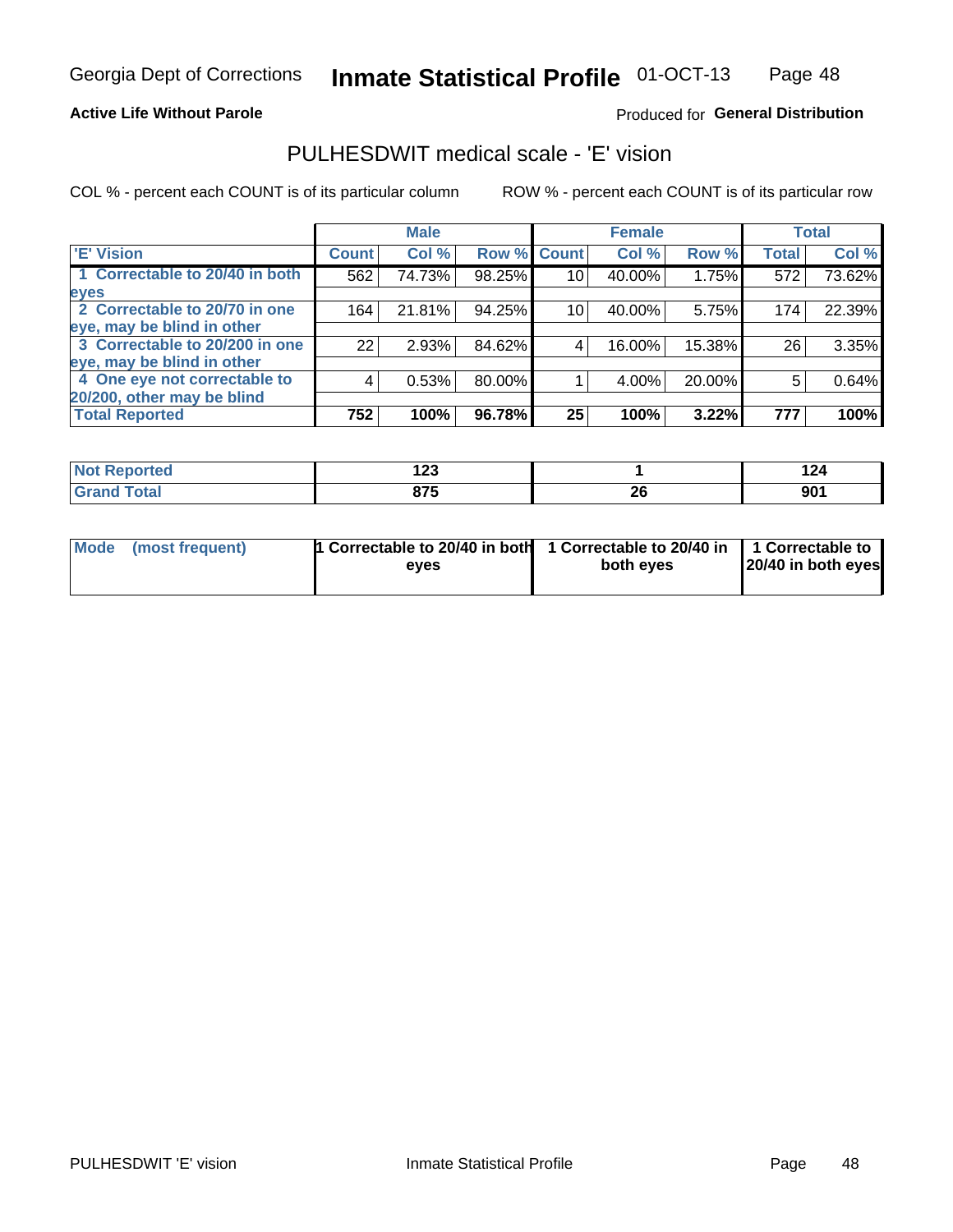## **Active Life Without Parole**

# Produced for General Distribution

# PULHESDWIT medical scale - 'S' pSychiatric

COL % - percent each COUNT is of its particular column

|                                        |              | <b>Male</b> |         |             | <b>Female</b> |       |              | <b>Total</b> |
|----------------------------------------|--------------|-------------|---------|-------------|---------------|-------|--------------|--------------|
| 'S' pSychiatric                        | <b>Count</b> | Col %       |         | Row % Count | Col %         | Row % | <b>Total</b> | Col %        |
| 1 No impairment or disorders           | 629          | 80.54%      | 98.44%  | 10          | 50.00%        | 1.56% | 639          | 79.78%       |
| 2 Stable, or in remission, or          | 106          | 13.57%      | 92.17%  | 9           | 45.00%        | 7.83% | 115          | 14.36%       |
| mild impairment or retardation         |              |             |         |             |               |       |              |              |
| 3 Requires moderate inpatient          | 37           | 4.74%       | 97.37%  |             | 5.00%         | 2.63% | 38           | 4.74%        |
| treatment                              |              |             |         |             |               |       |              |              |
| 4 Requires intensive inpatient         | 8            | $1.02\%$    | 100.00% |             |               |       | 8            | 1.00%        |
| treatment                              |              |             |         |             |               |       |              |              |
| <b>5 Requires Crisis Stabilization</b> |              | 0.13%       | 100.00% |             |               |       |              | 0.12%        |
| Unit (CSU) inpatient care              |              |             |         |             |               |       |              |              |
| <b>Total Reported</b>                  | 781          | 100%        | 97.50%  | 20          | 100%          | 2.50% | 801          | 100%         |

| <b>Reported</b><br>NOT |       |    | 100        |
|------------------------|-------|----|------------|
| <b>Total</b>           | 07F   | ^^ | <b>001</b> |
|                        | 0 I J | ZV | <u>JU</u>  |

| Mode            | <b>1 No impairment or disorders</b> | 1 No impairment or | 1 No impairment or |
|-----------------|-------------------------------------|--------------------|--------------------|
| (most frequent) |                                     | disorders          | disorders          |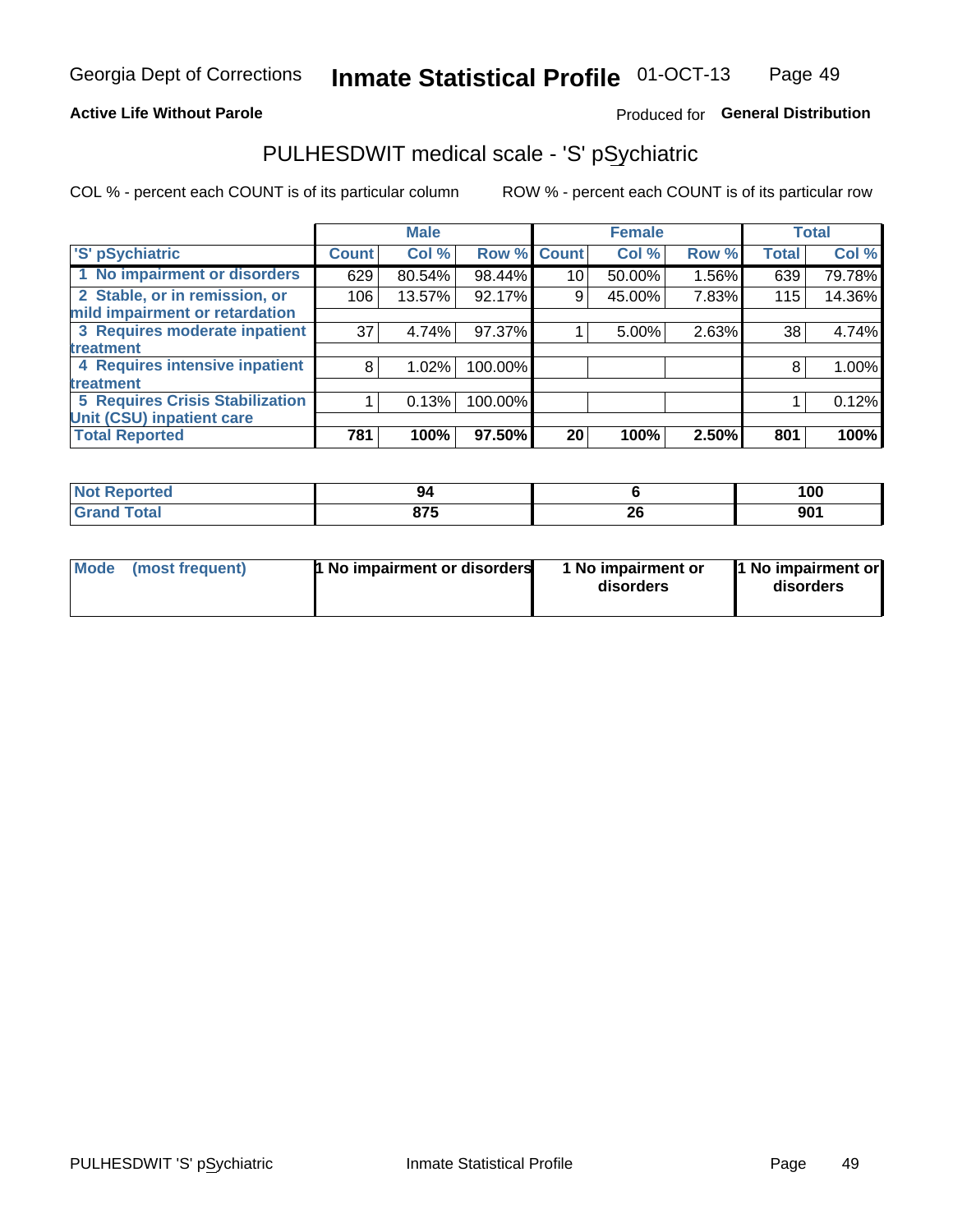# **Active Life Without Parole**

## Produced for General Distribution

# PULHESDWIT medical scale - 'D' dental

COL % - percent each COUNT is of its particular column

|                                 |              | <b>Male</b> |             |    | <b>Female</b> |       |              | Total  |
|---------------------------------|--------------|-------------|-------------|----|---------------|-------|--------------|--------|
| 'D' Dental                      | <b>Count</b> | Col %       | Row % Count |    | Col %         | Row % | <b>Total</b> | Col %  |
| 1 Minimal routine dental health | 552          | 73.70%      | 97.01%      | 17 | 80.95%        | 2.99% | 569          | 73.90% |
| <b>needs</b>                    |              |             |             |    |               |       |              |        |
| 2 Moderate cavities and/or gum  | 170          | 22.70%      | 97.70%      |    | 19.05%        | 2.30% | 174          | 22.60% |
| disease                         |              |             |             |    |               |       |              |        |
| 3 Extensive gum disease         | 27           | $3.60\%$    | 100.00%     |    |               |       | 27           | 3.51%  |
| and/or widespread decay         |              |             |             |    |               |       |              |        |
| <b>Total Reported</b>           | 749          | 100%        | $97.27\%$   | 21 | 100%          | 2.73% | 770          | 100.0% |

| <b>NOT Reported</b> | ላ ኅሮ<br>14 Y |          | . .<br>'' |
|---------------------|--------------|----------|-----------|
| <sup>-</sup> otal   | <b>Q75</b>   | ኅረ<br>ZQ | nn1<br>JL |

| Mode<br>(most frequent) | Minimal routine dental<br>health needs | <b>Minimal routine dental</b><br>health needs | 1 Minimal routine<br>dental health<br>needs |
|-------------------------|----------------------------------------|-----------------------------------------------|---------------------------------------------|
|-------------------------|----------------------------------------|-----------------------------------------------|---------------------------------------------|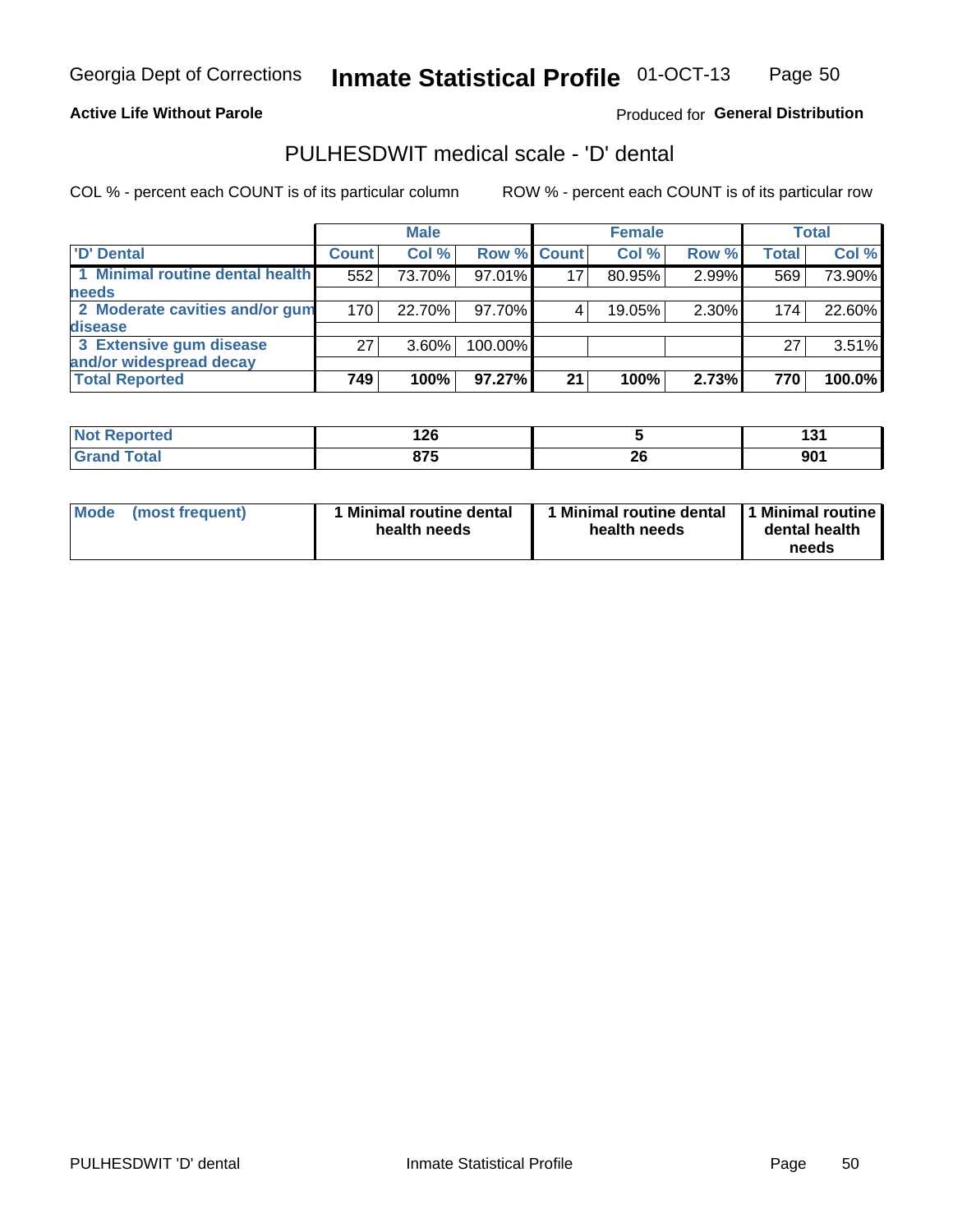## **Active Life Without Parole**

# Produced for General Distribution

# PULHESDWIT medical scale - 'W' work ability

COL % - percent each COUNT is of its particular column

|                                 |              | <b>Male</b> |         |             | <b>Female</b> |       |              | <b>Total</b> |
|---------------------------------|--------------|-------------|---------|-------------|---------------|-------|--------------|--------------|
| <b>W' work ability</b>          | <b>Count</b> | Col %       |         | Row % Count | Col %         | Row % | <b>Total</b> | Col %        |
| 1 Unrestricted work or activity | 649          | 81.33%      | 97.01%  | 20          | 80.00%        | 2.99% | 669          | 81.29%       |
| 2 Minor restrictions on type of | 114          | 14.29%      | 95.80%  | 5           | 20.00%        | 4.20% | 119          | 14.46%       |
| <b>work</b>                     |              |             |         |             |               |       |              |              |
| 3 Moderate restrictions on type | 22           | 2.76%       | 100.00% |             |               |       | 22           | 2.67%        |
| lof work                        |              |             |         |             |               |       |              |              |
| 4 Major restrictions on type of | 10           | 1.25%       | 100.00% |             |               |       | 10           | 1.22%        |
| <b>work</b>                     |              |             |         |             |               |       |              |              |
| 5 Cannot work under any         | 3            | 0.38%       | 100.00% |             |               |       | 3            | 0.36%        |
| <b>circumstances</b>            |              |             |         |             |               |       |              |              |
| <b>Total Reported</b>           | 798          | 100%        | 96.96%  | 25          | 100%          | 3.04% | 823          | 100%         |

| <b>Not Reported</b> | --         |         | $\rightarrow$ |
|---------------------|------------|---------|---------------|
| <b>Grand Total</b>  | 07E<br>, , | ሳሪ<br>∼ | 901           |

| Mode            | 1 Unrestricted work or | 1 Unrestricted work or | 1 Unrestricted   |
|-----------------|------------------------|------------------------|------------------|
| (most frequent) | activity               | activity               | work or activity |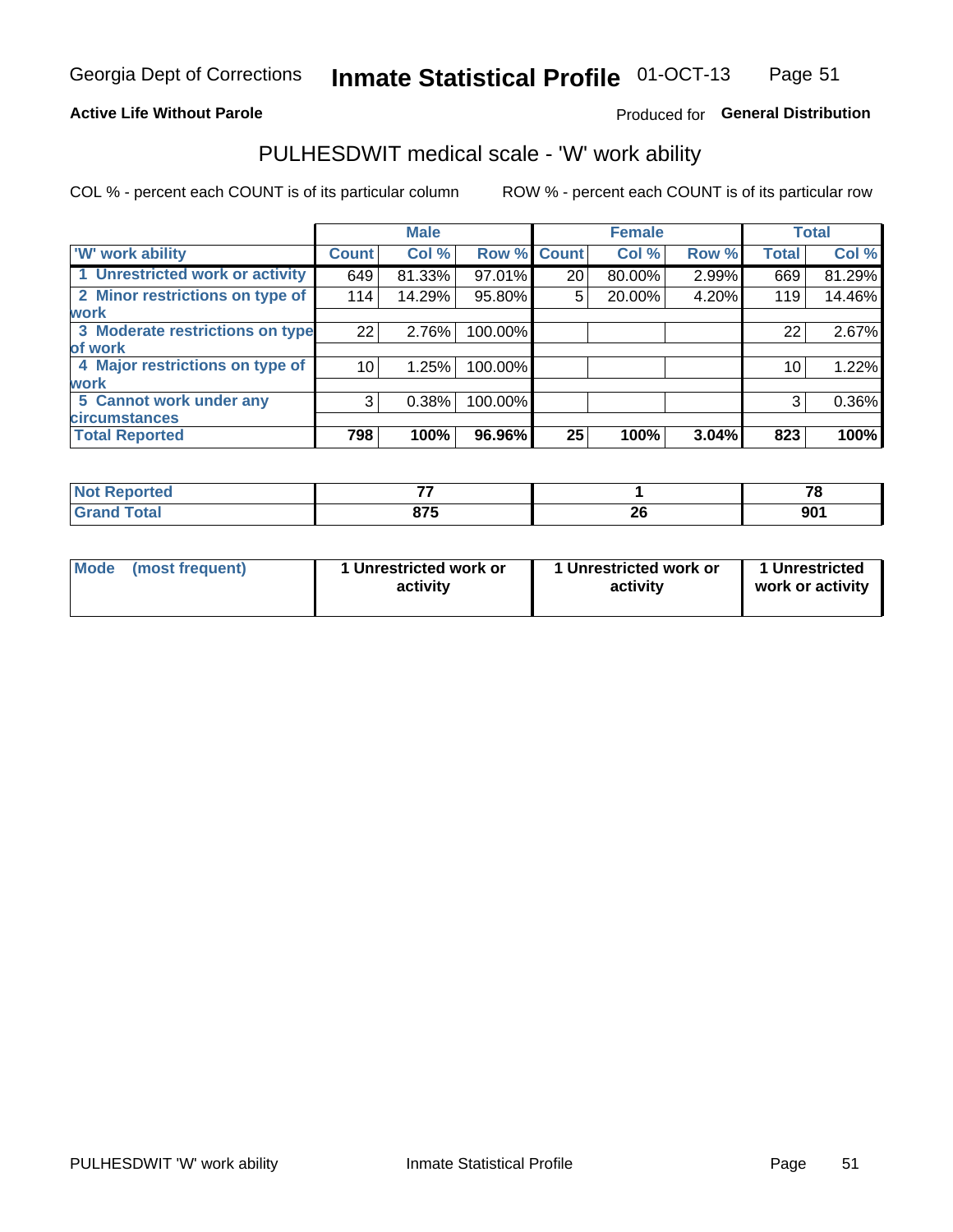# **Active Life Without Parole**

## Produced for General Distribution

# PULHESDWIT medical scale - 'I' impairment

|                                                              |              | <b>Male</b> |             |    | <b>Female</b> |       |              | <b>Total</b> |
|--------------------------------------------------------------|--------------|-------------|-------------|----|---------------|-------|--------------|--------------|
| <b>T' Impairment</b>                                         | <b>Count</b> | Col %       | Row % Count |    | Col %         | Row % | <b>Total</b> | Col %        |
| 1 No impairments or<br>disabilities                          | 789          | 98.87%      | 96.93%      | 25 | 100.00%       | 3.07% | 814          | 98.91%       |
| 2 Wheelchair-bound but                                       | 5            | 0.63%       | 100.00%     |    |               |       | 5            | 0.61%        |
| otherwise OK<br><b>3 Needs low-level Assisted</b>            | 2            | 0.25%       | 100.00%     |    |               |       | 2            | 0.24%        |
| Living (level I)<br>4 Needs moderate Assisted                |              | 0.13%       | 100.00%     |    |               |       |              | 0.12%        |
| <b>Living (level II)</b>                                     |              |             |             |    |               |       |              |              |
| <b>5 Needs maximal Assisted</b><br><b>Living (level III)</b> |              | 0.13%       | 100.00%     |    |               |       |              | 0.12%        |
| <b>Total Reported</b>                                        | 798          | 100%        | 96.96%      | 25 | 100%          | 3.04% | 823          | 100%         |

| د مقدم<br><b>eported</b><br>N | --                      |           | $\rightarrow$<br>. u |
|-------------------------------|-------------------------|-----------|----------------------|
| $\sim$<br>_____               | $\sim$<br>0 I J<br>$ -$ | oc.<br>ZU | 901                  |

| Mode | (most frequent) | 1 No impairments or<br>disabilities | 1 No impairments or<br>disabilities | 1 No impairments<br>or disabilities |
|------|-----------------|-------------------------------------|-------------------------------------|-------------------------------------|
|------|-----------------|-------------------------------------|-------------------------------------|-------------------------------------|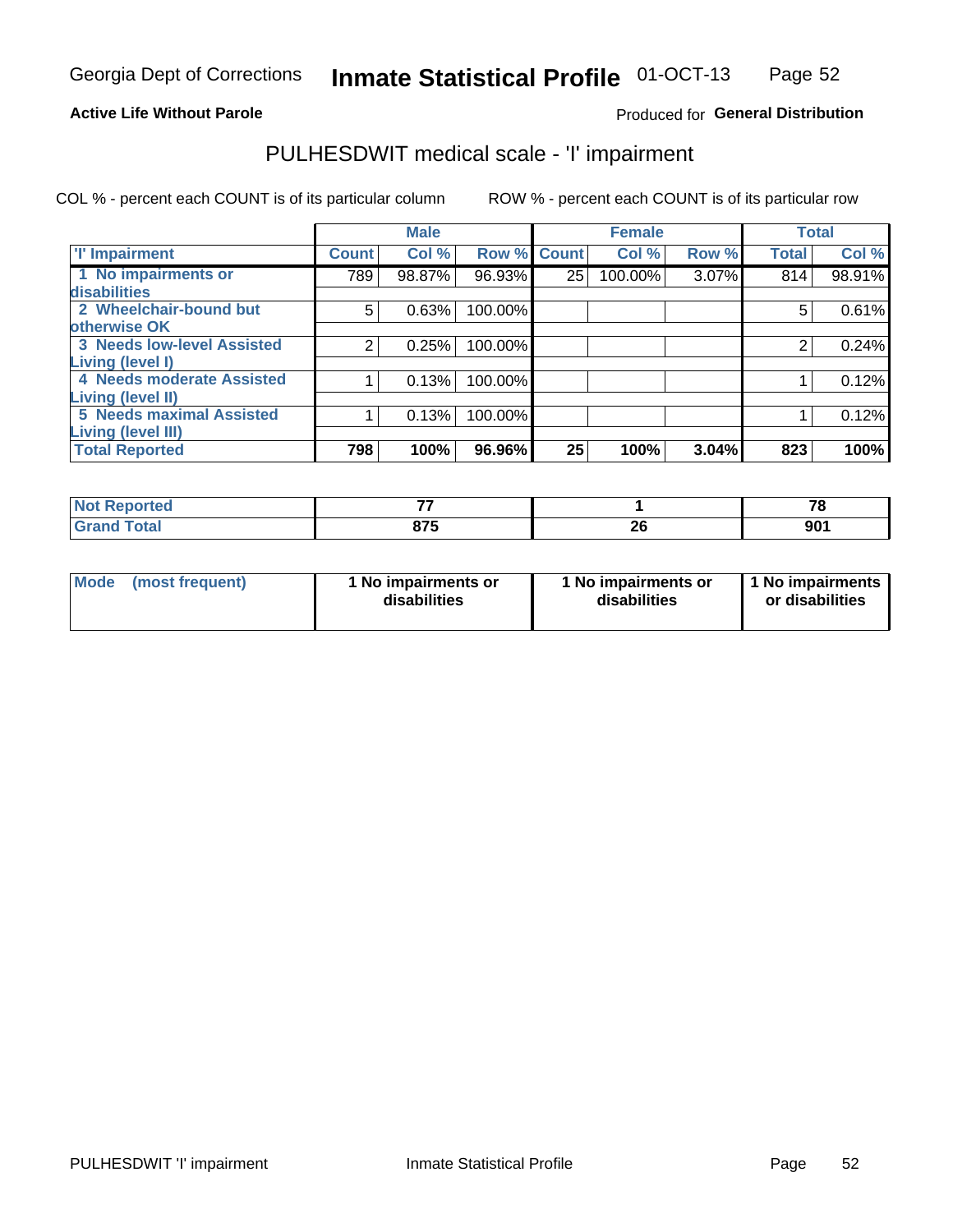### **Active Life Without Parole**

# Produced fo General Distribution

# PULHESDWIT medical scale - 'T' transportability

COL % - percent each COUNT is of its particular column

|                             |              | <b>Male</b> |             |    | <b>Female</b> |       |              | <b>Total</b> |
|-----------------------------|--------------|-------------|-------------|----|---------------|-------|--------------|--------------|
| <b>T' Transportability</b>  | <b>Count</b> | Col %       | Row % Count |    | Col %         | Row % | <b>Total</b> | Col %        |
| 1 Can be transported in any | 796          | 99.25%      | 96.95%      | 25 | 100.00%       | 3.05% | 821          | 99.27%       |
| ordinary approved vehicle   |              |             |             |    |               |       |              |              |
| 2 Wheelchair-bound, not     |              | 0.25%       | 100.00%     |    |               |       |              | 0.24%        |
| needing special vehicle     |              |             |             |    |               |       |              |              |
| 5 Requires ambulance        |              | 0.50%       | 100.00%     |    |               |       |              | 0.48%        |
| transport                   |              |             |             |    |               |       |              |              |
| <b>Total Reported</b>       | 802          | 100%        | 96.98%      | 25 | 100%          | 3.02% | 827          | 100%         |

| Reported    | --           |                | _       |
|-------------|--------------|----------------|---------|
| <b>otal</b> | ~~~<br>0 I J | ^^<br>ZU<br>__ | ົ<br>JV |

| Mode (most frequent) | 1 Can be transported in any 1 Can be transported in any | ordinary approved vehicle   ordinary approved vehicle   transported in any | 1 Can be<br>ordinary approved<br>vehicle |
|----------------------|---------------------------------------------------------|----------------------------------------------------------------------------|------------------------------------------|
|                      |                                                         |                                                                            |                                          |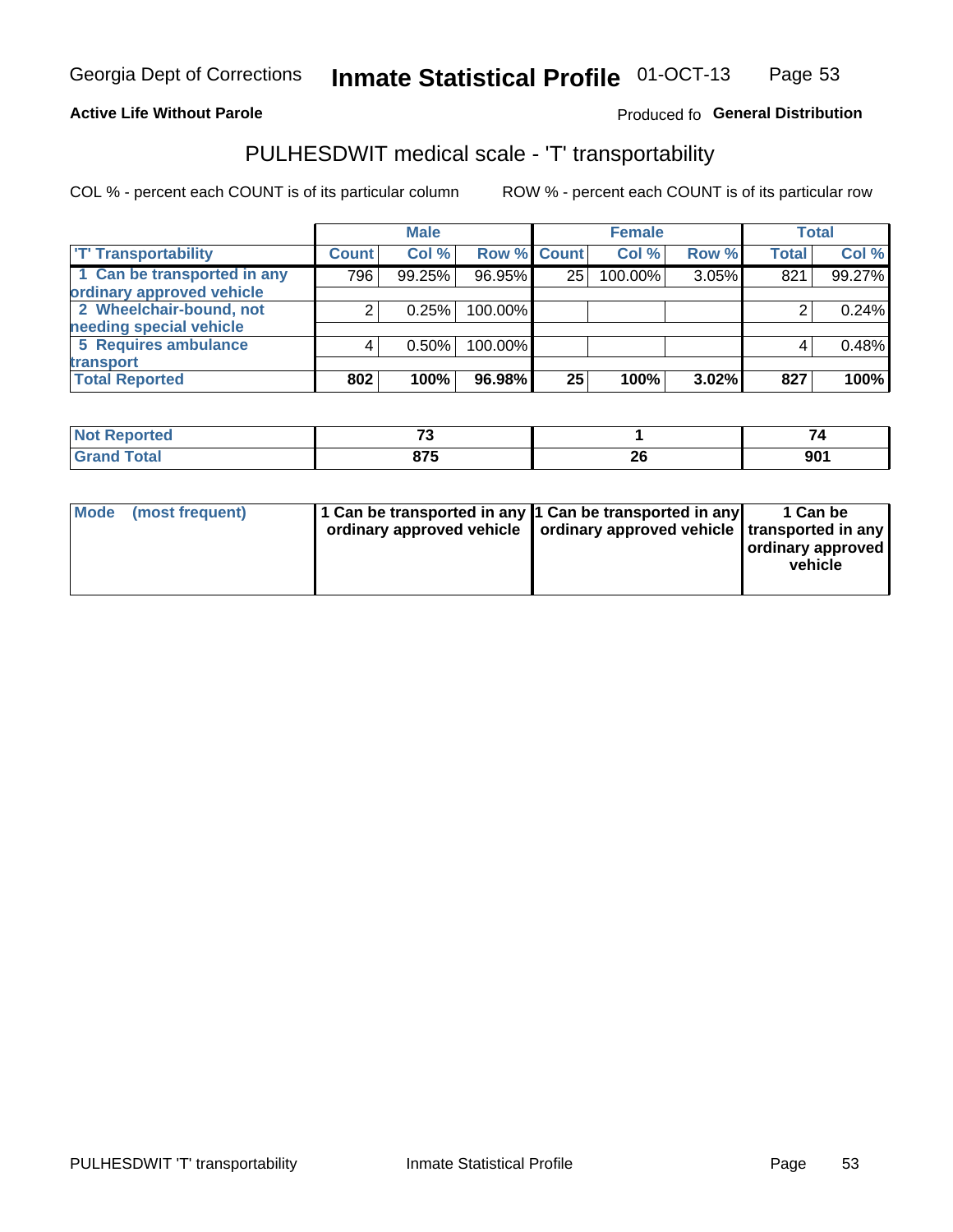# **Active Life Without Parole**

# Produced for General Distribution

# Criminality in family, self-reported

COL % - percent each COUNT is of its particular column

|                              | <b>Male</b>  |        | <b>Female</b> |              |           | Total    |       |        |
|------------------------------|--------------|--------|---------------|--------------|-----------|----------|-------|--------|
| <b>Criminality In Family</b> | <b>Count</b> | Col %  | Row %         | <b>Count</b> | Col %     | Row %    | Total | Col %  |
| Yes, criminality in family   | 164          | 28.32% | $97.04\%$     | 5            | 45.45%    | $2.96\%$ | 169   | 28.64% |
| No criminality in family     | 415'         | 71.68% | 98.57%        | 6            | $54.55\%$ | 1.43%    | 421   | 71.36% |
| <b>Total Reported</b>        | 579'         | 100%   | $98.14\%$     | 11           | 100%      | $1.86\%$ | 590   | 100%   |

| <b>Reported</b><br>NO | 296   |    | 54,<br>.        |
|-----------------------|-------|----|-----------------|
| <b>otal</b>           | 97F   | nr | nn <sub>1</sub> |
| ______                | U I J | ZU | JV I            |

|  | Mode (most frequent) | No criminality in family | No criminality in family | No criminality in<br>family |
|--|----------------------|--------------------------|--------------------------|-----------------------------|
|--|----------------------|--------------------------|--------------------------|-----------------------------|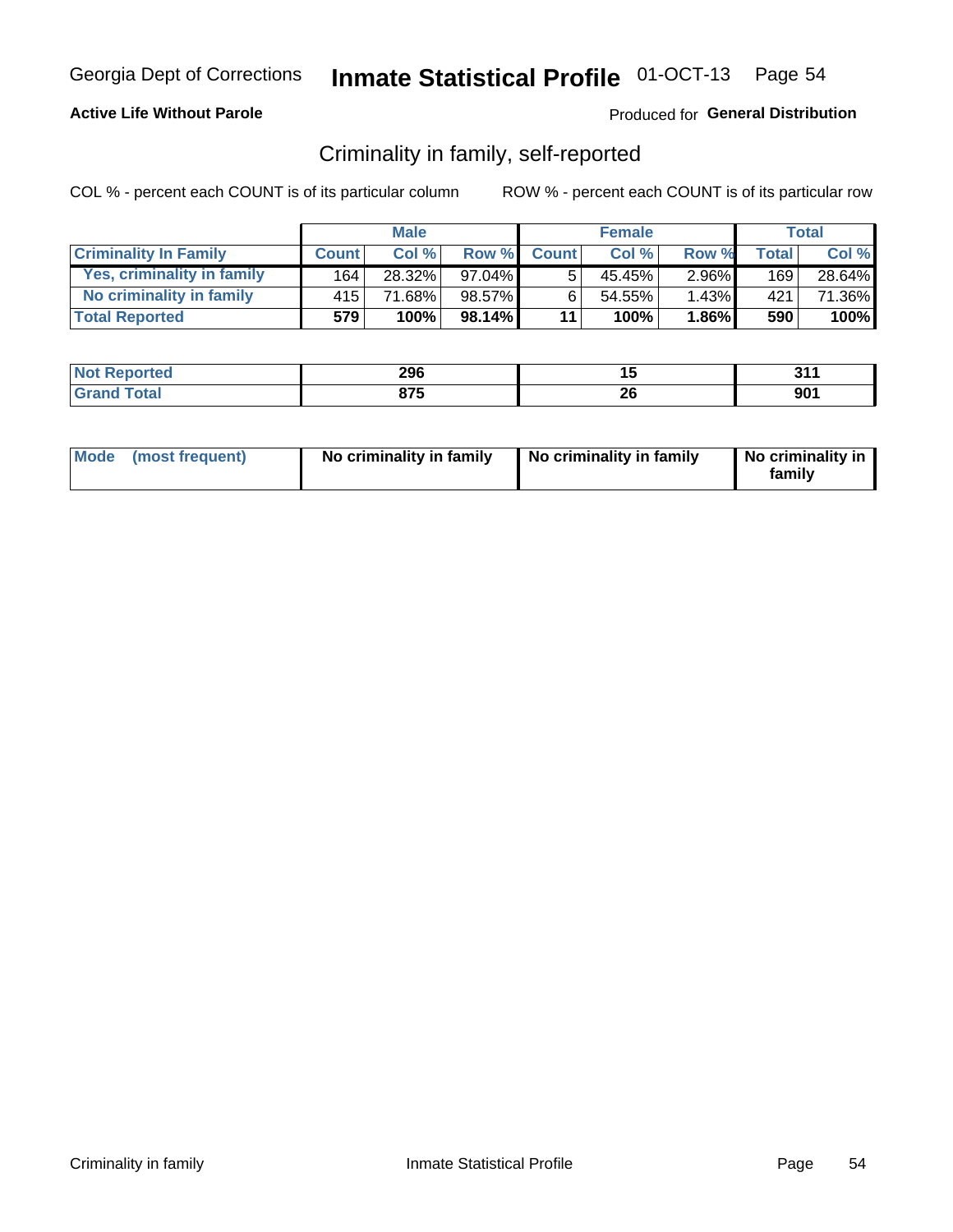# **Active Life Without Parole**

# Produced for General Distribution

# Alcoholism in family, self-reported

COL % - percent each COUNT is of its particular column

|                             | <b>Male</b>  |           | <b>Female</b> |                |        | Total    |              |        |
|-----------------------------|--------------|-----------|---------------|----------------|--------|----------|--------------|--------|
| <b>Alcoholism In Family</b> | <b>Count</b> | Col%      | Row %         | <b>Count</b>   | Col%   | Row %    | <b>Total</b> | Col %  |
| Yes, alcoholism in family   | 109          | $18.83\%$ | 97.32%        |                | 27.27% | $2.68\%$ | 112          | 18.98% |
| No alcoholism in family     | 470          | 81.17%    | 98.33%        | 8 <sub>1</sub> | 72.73% | $1.67\%$ | 478          | 81.02% |
| <b>Total Reported</b>       | 579          | 100%      | 98.14%        | 11             | 100%   | $1.86\%$ | 590          | 100%   |

| المصائحت<br><b>ceported</b><br>N. | 296          | . .<br>. .      | ົ<br>- -  |
|-----------------------------------|--------------|-----------------|-----------|
| <b>otal</b>                       | 875<br>0 I J | n,<br>ZV<br>___ | nr.<br>JU |

|  | Mode (most frequent) | No alcoholism in family | No alcoholism in family | No alcoholism in<br>family |
|--|----------------------|-------------------------|-------------------------|----------------------------|
|--|----------------------|-------------------------|-------------------------|----------------------------|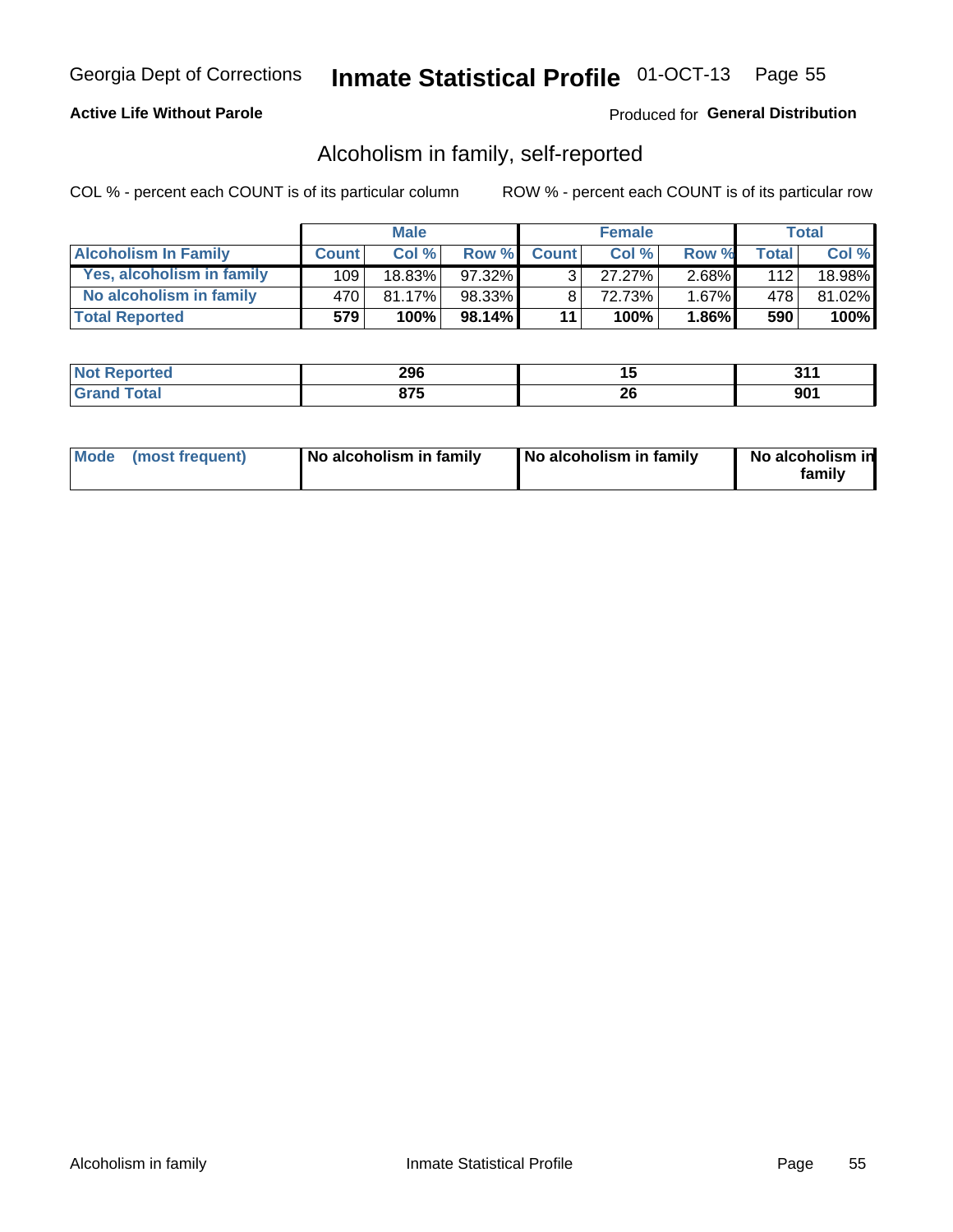# **Active Life Without Parole**

# Produced for General Distribution

# Drug abuse in family, self-reported

COL % - percent each COUNT is of its particular column

|                           | <b>Male</b>  |        | <b>Female</b> |                |        | Total    |              |        |
|---------------------------|--------------|--------|---------------|----------------|--------|----------|--------------|--------|
| Drug Abuse In Family      | <b>Count</b> | Col %  | Row %         | <b>Count</b>   | Col %  | Row %    | <b>Total</b> | Col %  |
| Yes, drug abuse in family | 62           | 10.71% | 95.38%        | 3 <sup>1</sup> | 27.27% | $4.62\%$ | 65           | 11.02% |
| No drug abuse in family   | 517          | 89.29% | 98.48%        | 8              | 72.73% | 1.52%    | 525          | 88.98% |
| <b>Total Reported</b>     | 579'         | 100%   | $98.14\%$     | 11             | 100%   | $1.86\%$ | 590          | 100%   |

| <b>Not Reported</b> | 296   | . . | 54  |
|---------------------|-------|-----|-----|
| <b>Total</b>        | 07E   | ZU  | nn. |
| <b>'Grand</b> `     | 0 I J |     | JU  |

|  | Mode (most frequent) | No drug abuse in family | No drug abuse in family | No drug abuse in<br>family |
|--|----------------------|-------------------------|-------------------------|----------------------------|
|--|----------------------|-------------------------|-------------------------|----------------------------|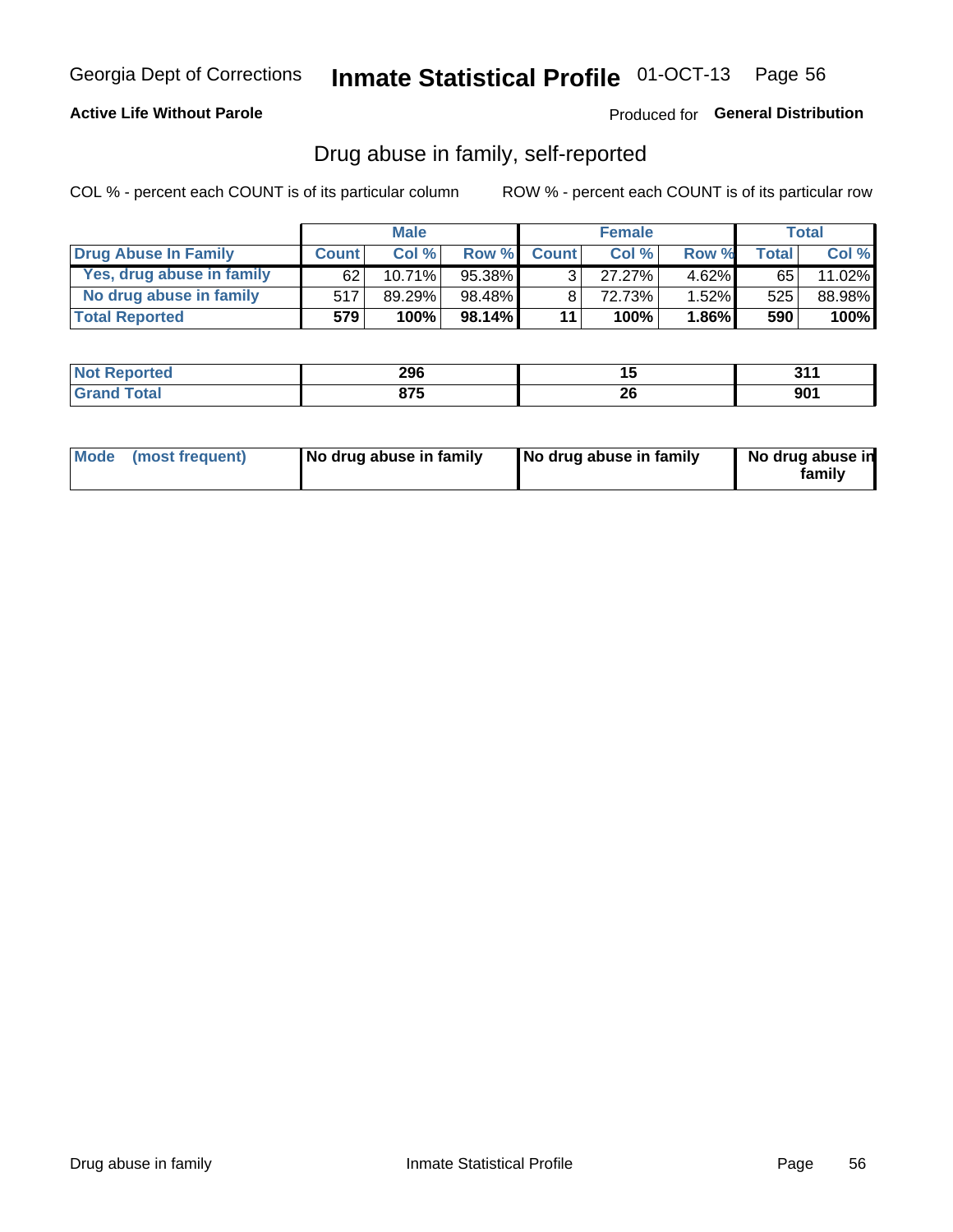# **Active Life Without Parole**

# Produced for General Distribution

# Subjected to frequent beatings, self-reported

COL % - percent each COUNT is of its particular column

|                            |              | <b>Male</b> |        |              | <b>Female</b> |       |       | Total  |
|----------------------------|--------------|-------------|--------|--------------|---------------|-------|-------|--------|
| <b>Frequent beatings</b>   | <b>Count</b> | Col %       | Row %  | <b>Count</b> | Col %         | Row % | Total | Col %  |
| Yes, subjected to frequent | 31           | 5.35%       | 96.88% |              | 9.09%         | 3.13% | 32    | 5.42%  |
| beatings                   |              |             |        |              |               |       |       |        |
| Not subjected to frequent  | 548          | 94.65%      | 98.21% | 10           | $90.91\%$     | 1.79% | 558   | 94.58% |
| beatings                   |              |             |        |              |               |       |       |        |
| <b>Total Reported</b>      | 579          | 100%        | 98.14% | 11           | 100%          | 1.86% | 590   | 100%   |

| <b>Not Reported</b> | 296                |          | 244 |
|---------------------|--------------------|----------|-----|
| <b>Total</b>        | <b>Q75</b><br>ט וס | ^^<br>20 | 901 |

| Mode (most frequent) | Not subjected to frequent<br>beatings | Not subjected to frequent<br>beatings | Not subjected to<br><b>frequent beatings</b> |
|----------------------|---------------------------------------|---------------------------------------|----------------------------------------------|
|                      |                                       |                                       |                                              |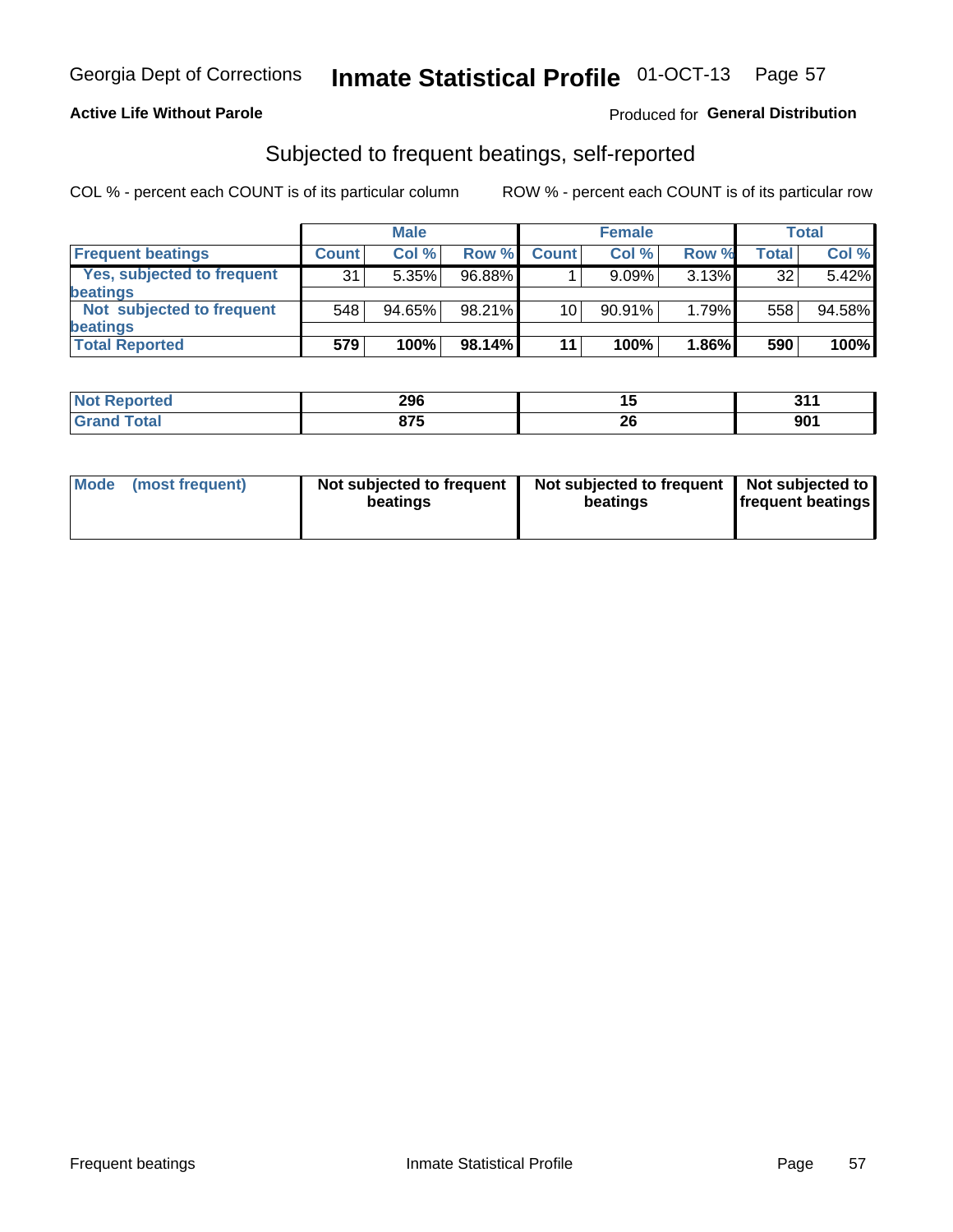# **Active Life Without Parole**

# Produced for General Distribution

# Father absent during inmate's childhood

COL % - percent each COUNT is of its particular column

|                           | <b>Male</b>  |        | <b>Female</b> |                |        | Total    |              |        |
|---------------------------|--------------|--------|---------------|----------------|--------|----------|--------------|--------|
| <b>Father Absent</b>      | <b>Count</b> | Col%   | Row %         | <b>Count</b>   | Col%   | Row %    | <b>Total</b> | Col %  |
| Yes, father was absent    | 288          | 49.74% | 98.97%        | 3 <sup>1</sup> | 27.27% | $1.03\%$ | 291          | 49.32% |
| No, father was not absent | 291          | 50.26% | 97.32%        | 8              | 72.73% | $2.68\%$ | 299          | 50.68% |
| <b>Total Reported</b>     | 579          | 100%   | $98.14\%$     | 11             | 100%   | $1.86\%$ | 590          | 100%   |

| <b>Not Reported</b> | 296   | w  | 244<br>. . |
|---------------------|-------|----|------------|
| <b>Total</b>        | 875   | ZU | 901        |
| <b>Grand</b>        | 0 I J | __ |            |

|  | Mode (most frequent) | No, father was not absent No, father was not absent |  | No, father was not<br>absent |
|--|----------------------|-----------------------------------------------------|--|------------------------------|
|--|----------------------|-----------------------------------------------------|--|------------------------------|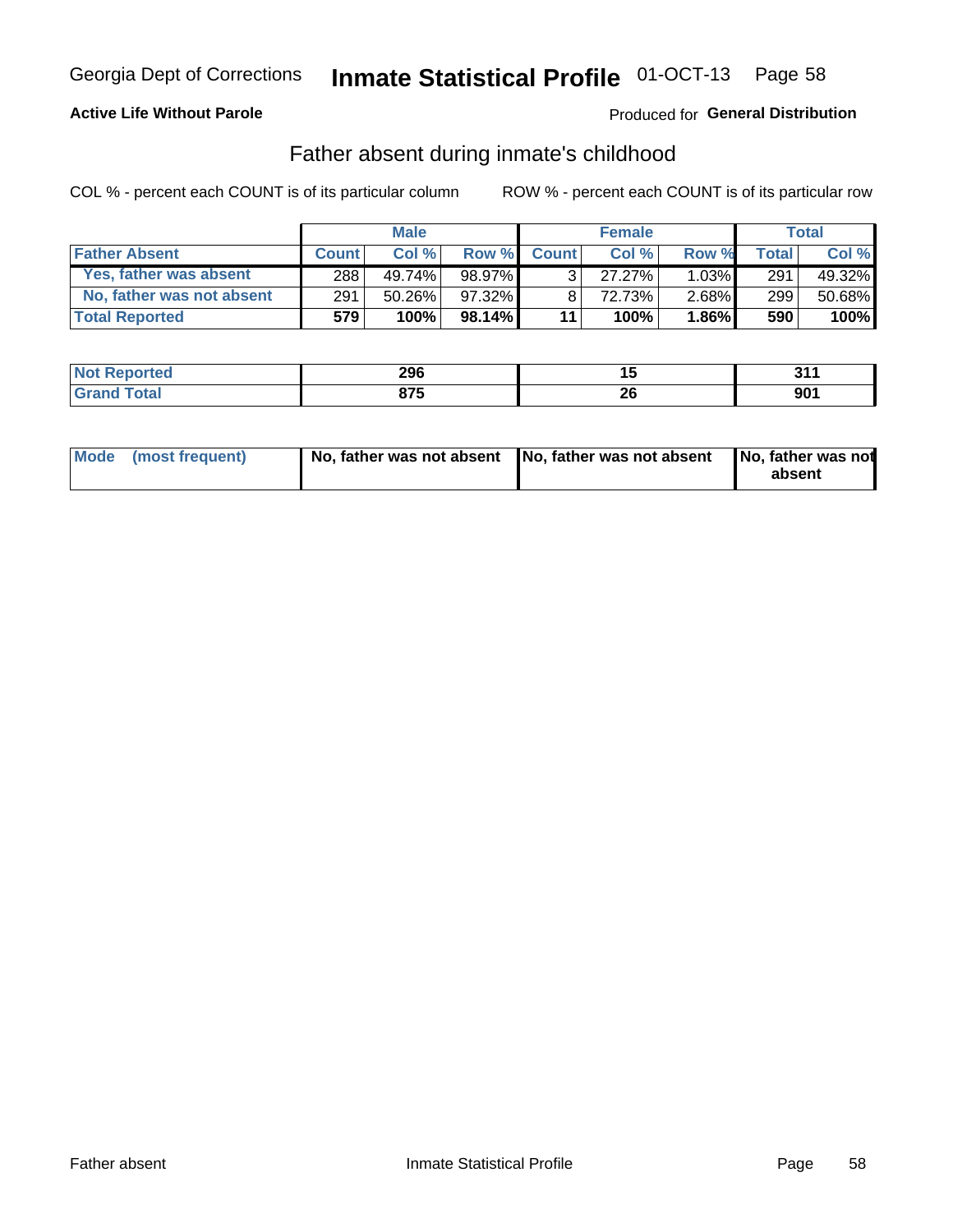# **Active Life Without Parole**

# Produced for General Distribution

# Mother absent during inmate's childhood

COL % - percent each COUNT is of its particular column

|                           | <b>Male</b>  |        | <b>Female</b> |              |        | Total    |       |        |
|---------------------------|--------------|--------|---------------|--------------|--------|----------|-------|--------|
| <b>Mother Absent</b>      | <b>Count</b> | Col%   | Row %         | <b>Count</b> | Col%   | Row %    | Total | Col %  |
| Yes, mother was absent    | 80           | 13.82% | $97.56\%$     | ◠            | 18.18% | $2.44\%$ | 82    | 13.90% |
| No, mother was not absent | 499          | 86.18% | 98.23%        | 9            | 81.82% | $1.77\%$ | 508   | 86.10% |
| <b>Total Reported</b>     | 579'         | 100%   | $98.14\%$     | 11           | 100%   | $1.86\%$ | 590   | 100%   |

| <b>Not Reported</b> | 296        |    | 244<br>JI. |
|---------------------|------------|----|------------|
| <b>Total</b>        | <b>875</b> | ኅር | nn-        |
|                     | 0 I J      | zo | JU L       |

| Mode (most frequent) | No, mother was not absent   No, mother was not absent   No, mother was | not absent |
|----------------------|------------------------------------------------------------------------|------------|
|----------------------|------------------------------------------------------------------------|------------|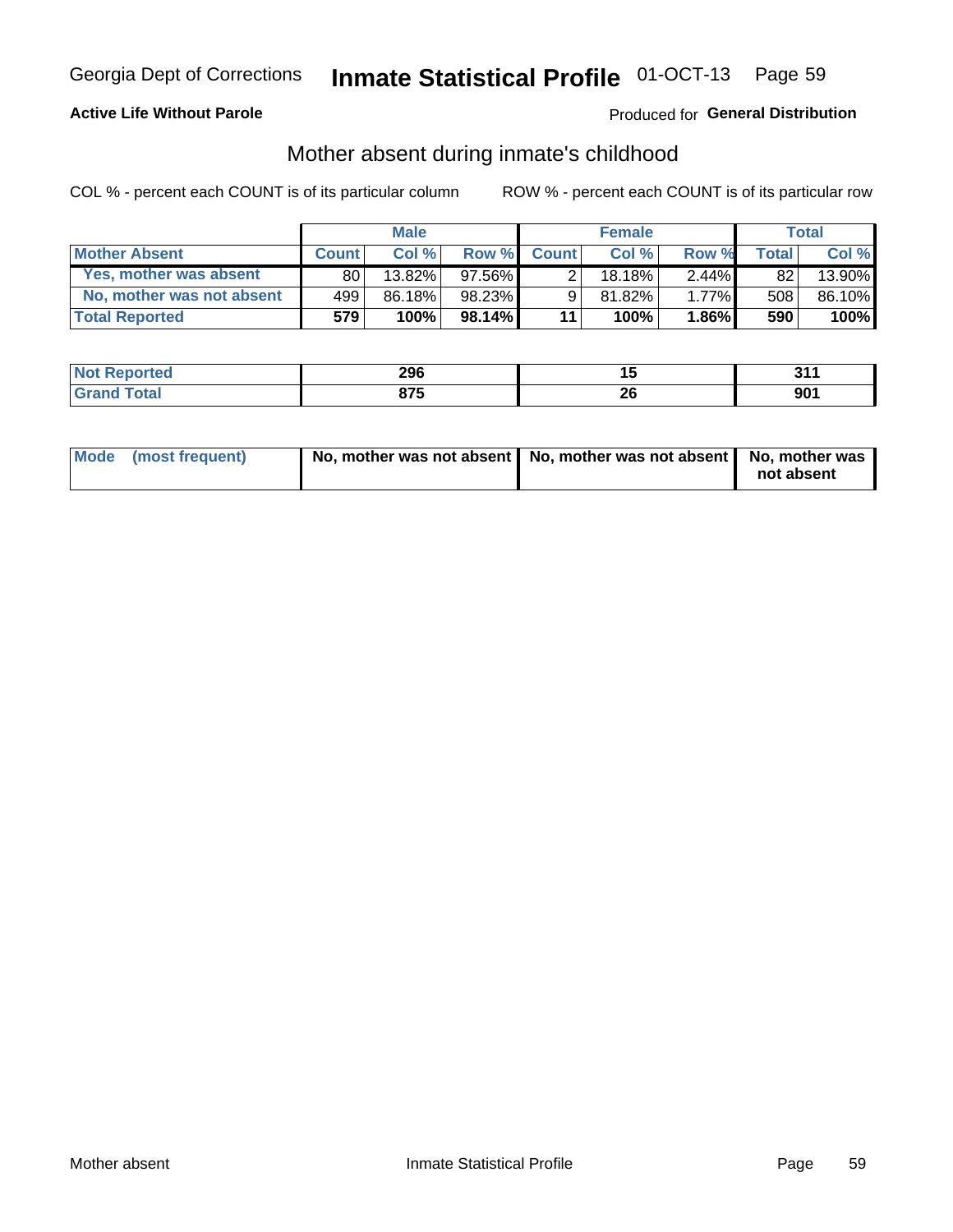# **Active Life Without Parole**

# Produced for General Distribution

# Inmate diagnosed as manipulative

COL % - percent each COUNT is of its particular column

|                          | <b>Male</b>  |        | <b>Female</b> |              |          | Total    |              |        |
|--------------------------|--------------|--------|---------------|--------------|----------|----------|--------------|--------|
| <b>Manipulative</b>      | <b>Count</b> | Col %  | Row %         | <b>Count</b> | Col %    | Row %    | <b>Total</b> | Col %  |
| <b>Yes, manipulative</b> | 134          | 23.39% | 99.26%        |              | $9.09\%$ | $0.74\%$ | 135          | 23.12% |
| No, not manipulative     | 439          | 76.61% | 97.77%I       | 10           | 90.91%   | 2.23%    | 449          | 76.88% |
| <b>Total Reported</b>    | 573          | 100%   | $98.12\%$     | 11           | 100%     | 1.88%    | 584          | 100%   |

| <b>Not</b><br><b>Reported</b> | 302  | יי  | 247<br> |
|-------------------------------|------|-----|---------|
| 'otal                         | 875  | ne. | nn4     |
| Gran                          | ט וט | ∠∪  | JU.     |

| <b>Mode</b><br>(most frequent) | No, not manipulative | No, not manipulative | No. not<br><b>I</b> manipulative |
|--------------------------------|----------------------|----------------------|----------------------------------|
|--------------------------------|----------------------|----------------------|----------------------------------|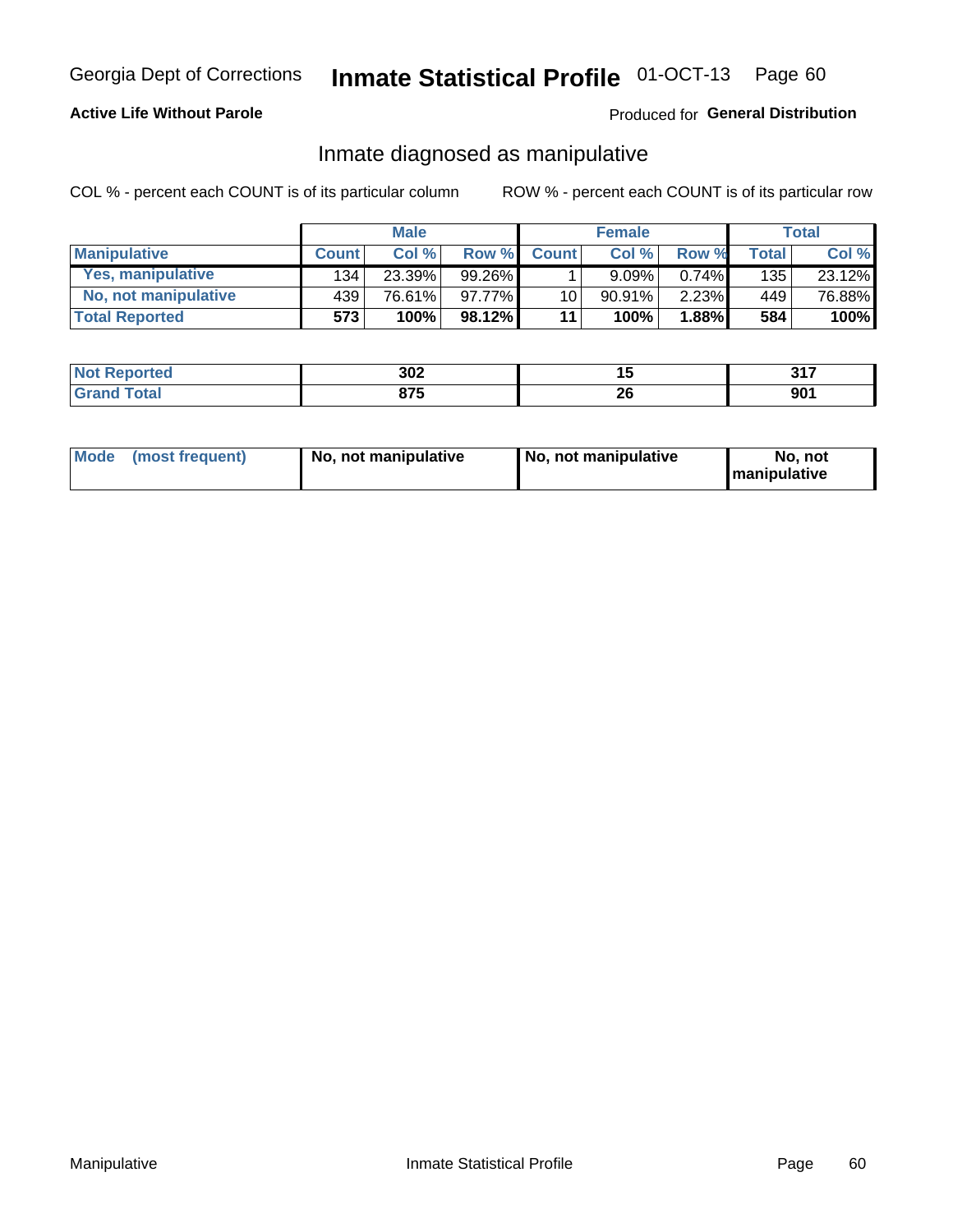# Inmate Statistical Profile 01-OCT-13 Page 61

# **Active Life Without Parole**

## Produced for General Distribution

# Inmate diagnosed as assaultive

COL % - percent each COUNT is of its particular column

|                       | <b>Male</b>  |        | <b>Female</b> |              |             | Total    |       |                 |
|-----------------------|--------------|--------|---------------|--------------|-------------|----------|-------|-----------------|
| <b>Assaultive</b>     | <b>Count</b> | Col%   | Row %         | <b>Count</b> | Col %       | Row %    | Total | Col %           |
| Yes, assaultive       | 442          | 77.14% | 98.00%        | 9            | 81.82%      | $2.00\%$ | 451   | 77.23% <b>I</b> |
| No, not assaultive    | 131          | 22.86% | 98.50%        | 2            | $18.18\%$ . | 1.50%    | 133   | 22.77%          |
| <b>Total Reported</b> | 573          | 100%   | 98.12%        | 11           | 100%        | 1.88%    | 584   | 100%            |

| <b>Not Reported</b> | 302   | 1 v | 247 |
|---------------------|-------|-----|-----|
| <b>Total</b>        | 975   | n,  | nn. |
|                     | 0 I J | 20  | JU  |

| Mode (most frequent)<br>Yes, assaultive | Yes, assaultive | <b>Yes, assaultive</b> |
|-----------------------------------------|-----------------|------------------------|
|-----------------------------------------|-----------------|------------------------|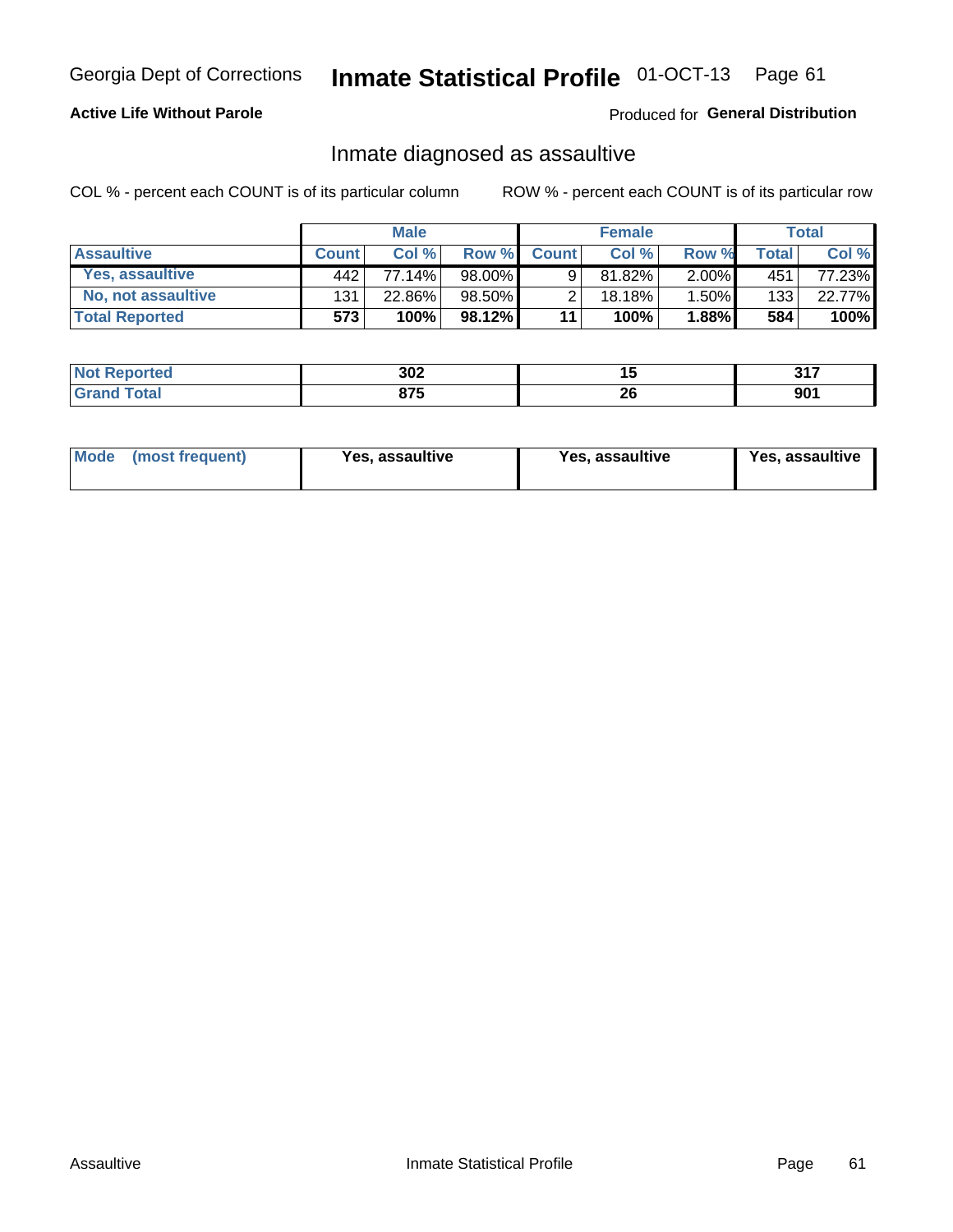#### Inmate Statistical Profile 01-OCT-13 Page 62

#### **Active Life Without Parole**

### Produced for General Distribution

# Number of prior Georgia incarcerations

COL % - percent each COUNT is of its particular column

|                                       |              | <b>Male</b> |           |                 | <b>Female</b> |       |       | <b>Total</b> |
|---------------------------------------|--------------|-------------|-----------|-----------------|---------------|-------|-------|--------------|
| <b>Num of Prior GA Incarcerations</b> | <b>Count</b> | Col %       | Row %     | <b>Count</b>    | Col %         | Row % | Total | Col %        |
|                                       | 440          | 50.29%      | 95.65%    | 20 <sub>1</sub> | 76.92%        | 4.35% | 460   | 51.05%       |
|                                       | 169          | 19.31%      | 99.41%    |                 | 3.85%         | 0.59% | 170   | 18.87%       |
|                                       | 102          | 11.66%      | 98.08%    | 2               | 7.69%         | 1.92% | 104   | 11.54%       |
| 3                                     | 74           | 8.46%       | $97.37\%$ | 2               | 7.69%         | 2.63% | 76    | 8.44%        |
|                                       | 44           | 5.03%       | 100.00%   |                 |               |       | 44    | 4.88%        |
|                                       | 26           | 2.97%       | 100.00%   |                 |               |       | 26    | 2.89%        |
| <b>More Than 5</b>                    | 20           | 2.29%       | $95.24\%$ |                 | 3.85%         | 4.76% | 21    | 2.33%        |
| <b>Total Reported</b>                 | 875          | 100%        | $97.11\%$ | 26              | 100%          | 2.89% | 901   | 100%         |

| orted<br>N       |     |    |            |
|------------------|-----|----|------------|
| <b>c</b> otal    | --- | ^^ | <b>001</b> |
| $\mathbf{v}$ and | о.  | -- | งบ         |

| Mean (average)       | l.18 | .69 | 1.16 |
|----------------------|------|-----|------|
| Median (middle)      |      |     |      |
| Mode (most frequent) |      |     |      |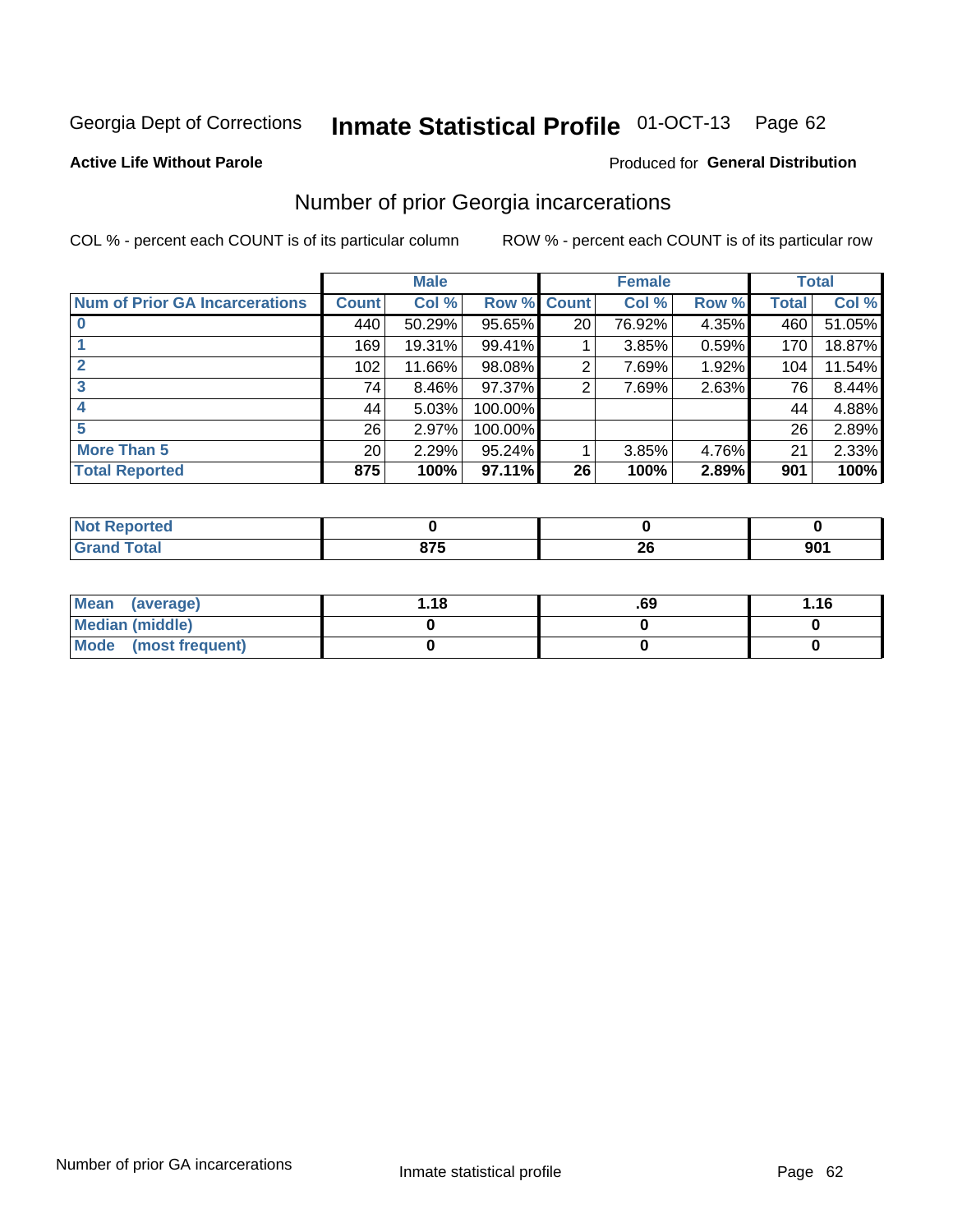#### Inmate Statistical Profile 01-OCT-13 Page 63

#### **Active Life Without Parole**

### Produced for General Distribution

# Prison sentence in years

COL % - percent each COUNT is of its particular column

ROW % - percent each COUNT is of its particular row

|                                 |              | <b>Male</b> |         |              | <b>Female</b> |       |                | <b>Total</b> |
|---------------------------------|--------------|-------------|---------|--------------|---------------|-------|----------------|--------------|
| <b>Prison Sentence In Years</b> | <b>Count</b> | Col %       | Row %   | <b>Count</b> | Col %         | Row % | <b>Total</b>   | Col %        |
| $0 - 1$                         | 478          | 54.63%      | 95.41%  | 23           | 88.46%        | 4.59% | 501            | 55.60%       |
| $3.1 - 4$                       |              | 0.11%       | 100.00% |              |               |       |                | 0.11%        |
| $4.1 - 5$                       |              | 0.11%       | 100.00% |              |               |       |                | 0.11%        |
| $6.1 - 7$                       | 2            | 0.23%       | 100.00% |              |               |       | 2              | 0.22%        |
| $15.1 - 20$                     |              | 0.11%       | 100.00% |              |               |       |                | 0.11%        |
| 20.1 - Over                     | 2            | 0.23%       | 100.00% |              |               |       | $\overline{2}$ | 0.22%        |
| <b>Life</b>                     | 25           | 2.86%       | 100.00% |              |               |       | 25             | 2.77%        |
| <b>Life Without Parole</b>      | 361          | 41.26%      | 99.18%  | 3            | 11.54%        | 0.82% | 364            | 40.40%       |
| <b>Death</b>                    | 4            | 0.46%       | 100.00% |              |               |       | 4              | 0.44%        |
| <b>Total Reported</b>           | 875          | 100%        | 97.11%  | 26           | 100%          | 2.89% | 901            | 100%         |

| m.<br>тео |                 |               |                        |
|-----------|-----------------|---------------|------------------------|
| $\sim$    | $\sim$<br>0 I J | ^^<br>~<br>__ | nn1<br>50 <sub>1</sub> |

### **Determinate (numeric) sentences only**

| <b>Mean</b> | <b>Arana</b> | .29<br>__ | ״<br>ە∡. |
|-------------|--------------|-----------|----------|

#### All sentences (including determinate), with life, life without parole, and death sentences figured at 45 years

| M | 30.88 | . പ. | 30.58 |
|---|-------|------|-------|
|   |       |      |       |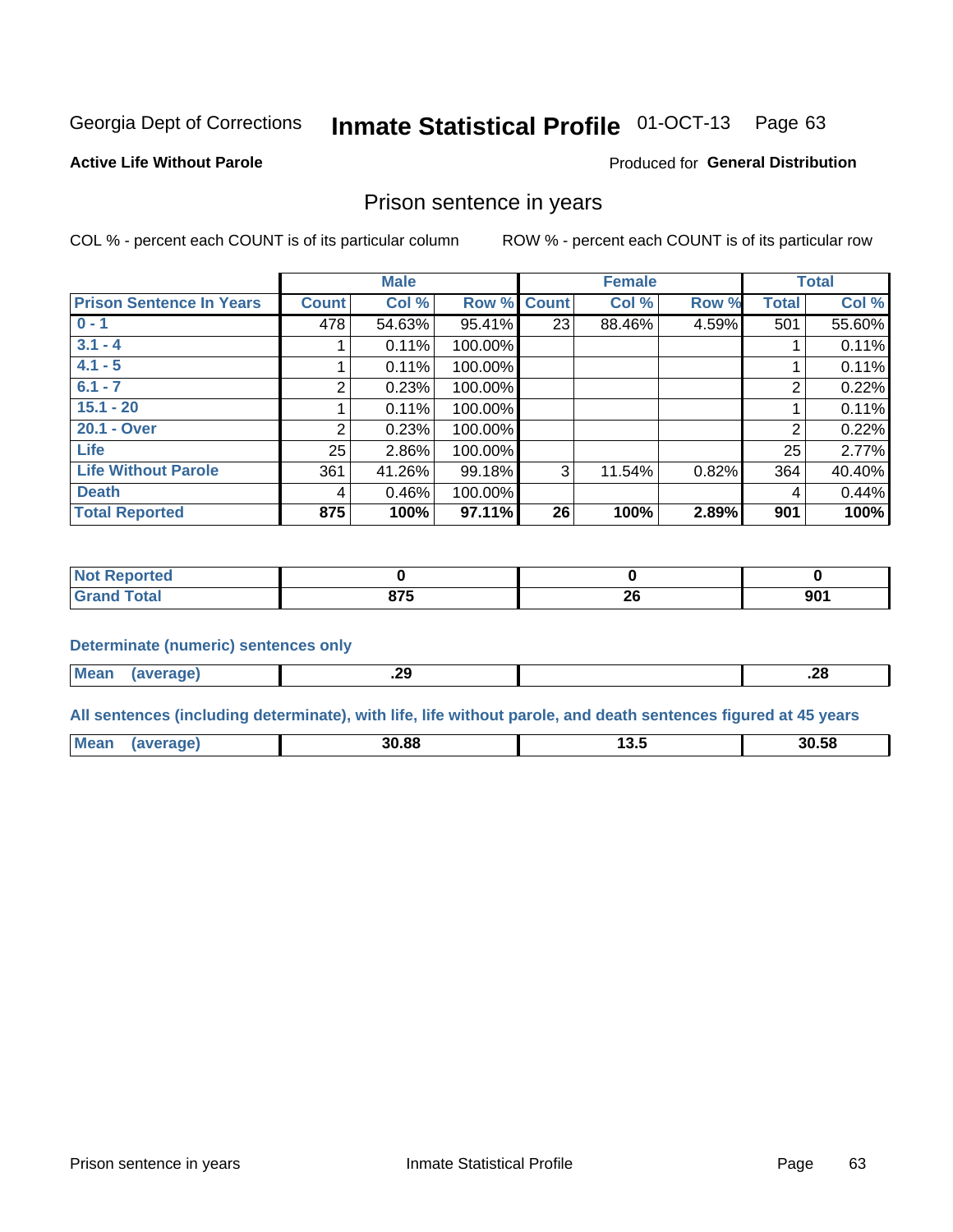#### **Active Life Without Parole**

### Produced for General Distribution

# Primary offense, broken out into felonies vs misdemeanors

COL % - percent each COUNT is of its particular column

|                                  |              | <b>Male</b> |                    |      | <b>Female</b> |       |              | Total   |
|----------------------------------|--------------|-------------|--------------------|------|---------------|-------|--------------|---------|
| <b>Felonies and Misdemeanors</b> | <b>Count</b> | Col%        | <b>Row % Count</b> |      | Col%          | Row % | <b>Total</b> | Col %   |
| <b>Felonies</b>                  | 875          | 100.00%     | $97.11\%$          | 26 l | 100.00%       | 2.89% | 901          | 100.00% |
| <b>Total Reported</b>            | 875          | $100\%$     | $97.11\%$          | 26   | 100%          | 2.89% | 901          | 100%    |

| <b>Not Reported</b>          |                 |            |     |
|------------------------------|-----------------|------------|-----|
| <b>Total</b><br>Grand<br>uuu | $- - -$<br>,, , | 07E<br>. . | 901 |

| $Mc$<br>equent)<br>нез<br>$\sim$<br>. | onies<br>. | <b>onies</b><br>. |
|---------------------------------------|------------|-------------------|
|---------------------------------------|------------|-------------------|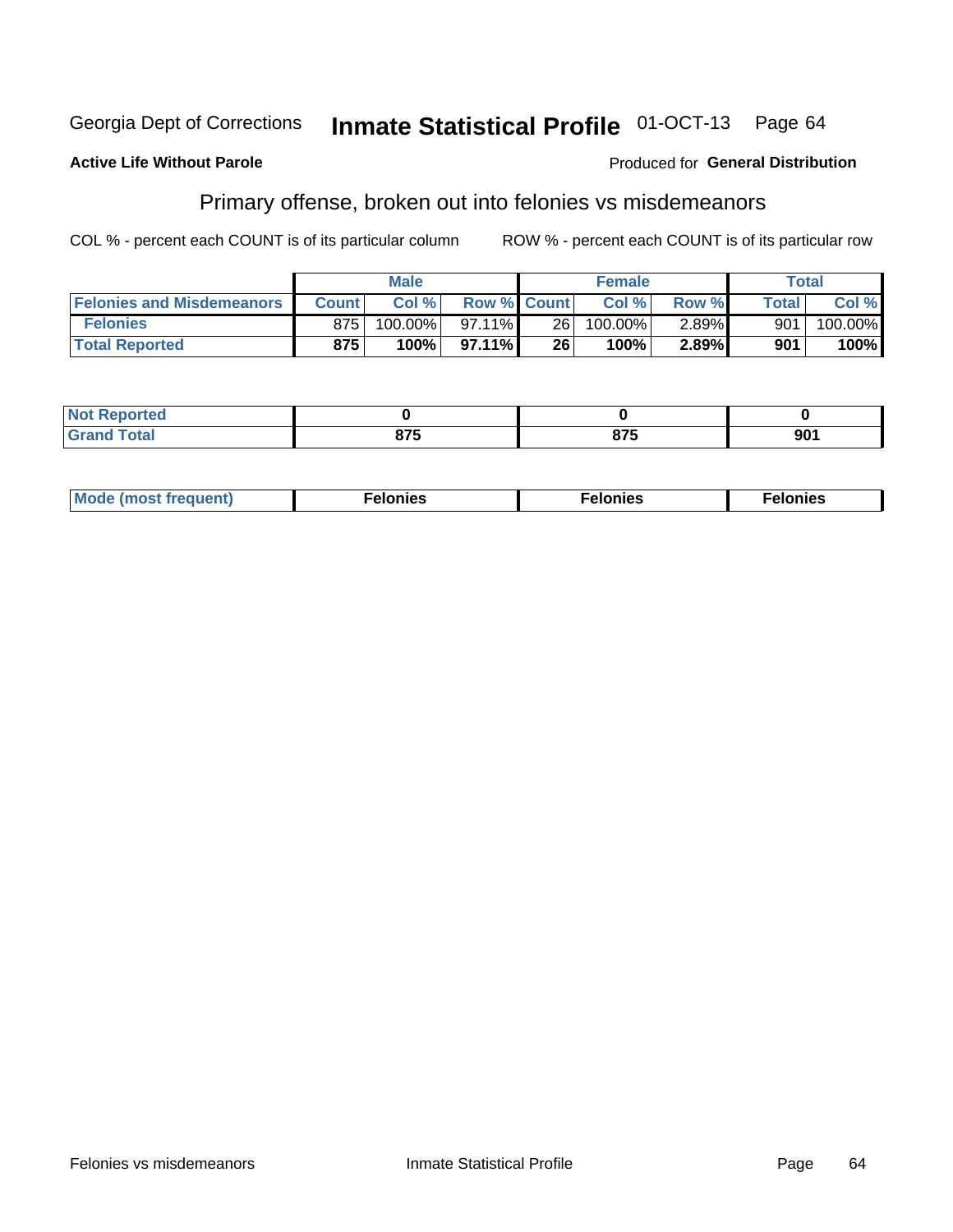#### Inmate Statistical Profile 01-OCT-13 Page 65

### **Active Life Without Parole**

### Produced for General Distribution

# Primary offense, broken out into six broad crime categories

COL % - percent each COUNT is of its particular column

|                         |                 | <b>Male</b> |           |                    | <b>Female</b> |       |                 | <b>Total</b> |
|-------------------------|-----------------|-------------|-----------|--------------------|---------------|-------|-----------------|--------------|
| <b>Crime Categories</b> | <b>Count</b>    | Col %       |           | <b>Row % Count</b> | Col %         | Row % | <b>Total</b>    | Col %        |
| <b>Violent</b>          | 739             | 84.46%      | $96.60\%$ | 26                 | 100.00%       | 3.40% | 765             | 84.91%       |
| <b>Sex Crime</b>        | 117             | 13.37%      | 100.00%   |                    | .00%          |       | 117             | 12.99%       |
| 3<br><b>Property</b>    | 3               | .34%        | 100.00%   |                    | .00%          |       | 3               | .33%         |
| <b>Drug</b><br>4        | 14 <sub>1</sub> | $.60\%$     | 100.00%   |                    | .00%          |       | 14 <sub>1</sub> | 1.55%        |
| <b>Other</b><br>6       | $\overline{2}$  | .23%        | 100.00%   |                    | .00%          |       | 2               | $.22\%$      |
| <b>Total Reported</b>   | 875             | 100%        | $97.11\%$ | 26                 | 100%          | 2.89% | 901             | 100%         |

| <b>Not Reported</b> |            |    |     |
|---------------------|------------|----|-----|
| Total               | 875<br>,,, | ZU | 901 |

| М | ,,, | - -- -<br>וחו | m |
|---|-----|---------------|---|
|   |     |               |   |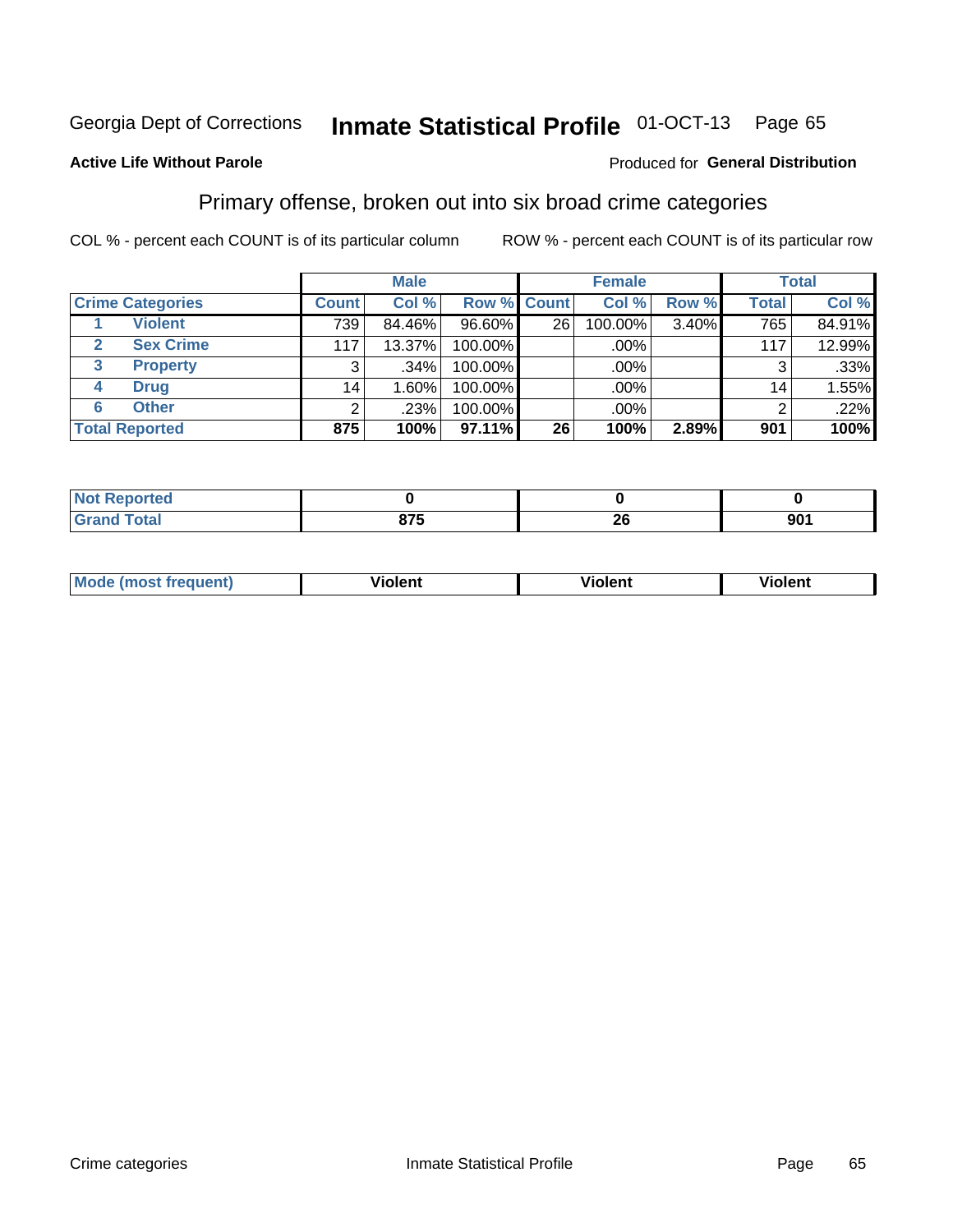# Inmate Statistical Profile 01-OCT-13 Page 66

### **Active Life Without Parole**

### Produced for General Distribution

# Primary offense, detailed offense code

COL % - percent each COUNT is of its particular column

|                      |                                            |                 | <b>Male</b> |         |                 | <b>Female</b> |         |                 | <b>Total</b> |
|----------------------|--------------------------------------------|-----------------|-------------|---------|-----------------|---------------|---------|-----------------|--------------|
|                      | <b>Primary Offense</b>                     | <b>Count</b>    | Col %       | Row %   | <b>Count</b>    | Col %         | Row %   | <b>Total</b>    | Col %        |
| F                    | <b>Aggrav Child Molestation</b>            | 16              | 1.83%       | 100.00% |                 |               |         | $\overline{16}$ | 1.78%        |
| F                    | <b>Aggrav Sexual Battery</b>               | 4               | .46%        | 100.00% |                 |               |         | 4               | .44%         |
| F                    | <b>Aggrav Sodomy</b>                       | 10              | 1.14%       | 100.00% |                 |               |         | 10              | 1.11%        |
| F                    | <b>Armed Robbery</b>                       | 131             | 14.97%      | 98.50%  | $\overline{2}$  | 7.69%         | 1.50%   | 133             | 14.76%       |
| F                    | <b>Att/Consprcy Commt</b><br>C/S/Of        | 1               | .11%        | 100.00% |                 |               |         | 1               | .11%         |
| F                    | <b>Burg Bef 7/1/12</b>                     | 3               | .34%        | 100.00% |                 |               |         | 3               | .33%         |
| F                    | <b>Child Molestation</b>                   | 4               | .46%        | 100.00% |                 |               |         | 4               | .44%         |
| F                    | <b>Cruelty To Children</b>                 | 1               | .11%        | 100.00% |                 |               |         | 1               | .11%         |
| F                    | <b>Feticide</b>                            |                 |             |         | 1               | 3.85%         | 100.00% | 1               | .11%         |
| F                    | <b>Hijacking Motor Vehicle</b>             | 1               | .11%        | 100.00% |                 |               |         | 1               | .11%         |
| F                    | <b>Kidnapping</b>                          | 64              | 7.31%       | 100.00% |                 |               |         | 64              | 7.10%        |
| F                    | <b>Murder</b>                              | 542             | 61.94%      | 95.93%  | 23              | 88.46%        | 4.07%   | 565             | 62.71%       |
| F                    | <b>Poss Firearm Convct</b><br><b>Felon</b> | 1               | .11%        | 100.00% |                 |               |         | 1               | .11%         |
| F                    | <b>Poss Of Certain</b><br><b>Weapons</b>   | 1               | .11%        | 100.00% |                 |               |         | 1               | .11%         |
| F                    | <b>Poss Of Cocaine</b>                     | 3               | .34%        | 100.00% |                 |               |         | 3               | .33%         |
| F                    | <b>Poss W Int Dist Cocaine</b>             | 1               | .11%        | 100.00% |                 |               |         | 1               | .11%         |
| F                    | <b>Rape</b>                                | $\overline{83}$ | 9.49%       | 100.00% |                 |               |         | 83              | 9.21%        |
| F                    | <b>S/D Cocaine</b>                         | 5               | .57%        | 100.00% |                 |               |         | 5               | .55%         |
| F                    | <b>Traf Cocaine 401+ Gm</b>                | 1               | .11%        | 100.00% |                 |               |         | 1               | .11%         |
| F                    | <b>Traf Cocaine Less 200</b><br>Gm         | $\overline{2}$  | .23%        | 100.00% |                 |               |         | $\overline{2}$  | .22%         |
| F                    | <b>Traf Methamph 28-199</b><br>Gm          | 1               | .11%        | 100.00% |                 |               |         | 1               | .11%         |
| <b>Total Rported</b> |                                            | 875             | 100%        | 97.11%  | $\overline{26}$ | 100%          | 2.89%   | 901             | 100%         |

| oorted<br>NI. |       |    |     |
|---------------|-------|----|-----|
| <b>otal</b>   | 07E   | 26 | nn- |
| _____         | 0 I J |    | ุฮบ |

| <b>Mode (most frequent)</b> | 1101 Murder | 1101 Murder | 1101 Murder |
|-----------------------------|-------------|-------------|-------------|
|                             |             |             |             |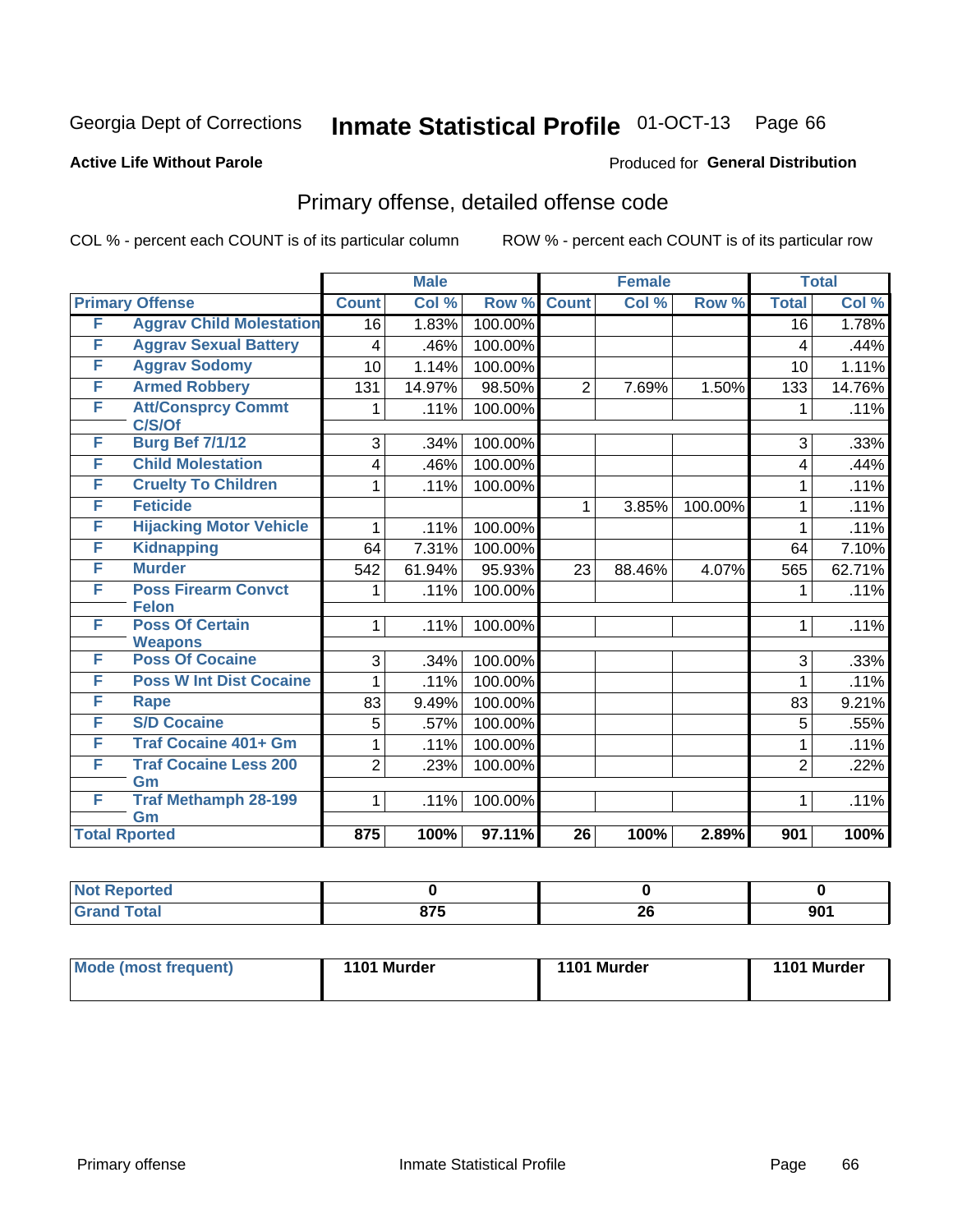### **Active Life Without Parole**

### Produced for **General Distribution**

# County of conviction of primary offense

|                                |                | <b>Male</b> |                  |                | <b>Female</b> |        |                | <b>Total</b> |
|--------------------------------|----------------|-------------|------------------|----------------|---------------|--------|----------------|--------------|
| <b>County of Conviction</b>    | <b>Count</b>   | Col %       | Row <sup>%</sup> | <b>Count</b>   | Col %         | Row %  | <b>Total</b>   | Col %        |
| <b>Appling County</b><br>001   | 3              | .34%        | 100.00%          |                |               |        | 3              | .33%         |
| <b>Atkinson County</b><br>002  | $\overline{2}$ | .23%        | 100.00%          |                |               |        | $\overline{2}$ | .22%         |
| <b>Bacon County</b><br>003     | 2              | .23%        | 100.00%          |                |               |        | 2              | .22%         |
| <b>Baldwin County</b><br>005   | $\overline{5}$ | .57%        | 100.00%          |                |               |        | $\overline{5}$ | .55%         |
| <b>Banks County</b><br>006     | 1              | .11%        | 100.00%          |                |               |        | $\mathbf{1}$   | .11%         |
| <b>Barrow County</b><br>007    | 6              | .69%        | 100.00%          |                |               |        | 6              | .67%         |
| <b>Bartow County</b><br>008    | 5              | .57%        | 100.00%          |                |               |        | 5              | .55%         |
| <b>Ben Hill County</b><br>009  | 4              | .46%        | 100.00%          |                |               |        | 4              | .44%         |
| <b>Berrien County</b><br>010   | $\overline{2}$ | .23%        | 100.00%          |                |               |        | $\overline{2}$ | .22%         |
| <b>Bibb County</b><br>011      | 26             | 2.97%       | 100.00%          |                |               |        | 26             | 2.89%        |
| <b>Bleckley County</b><br>012  | 1              | .11%        | 100.00%          |                |               |        | 1              | .11%         |
| <b>Brantley County</b><br>013  | $\overline{2}$ | .23%        | 100.00%          |                |               |        | $\overline{c}$ | .22%         |
| <b>Brooks County</b><br>014    | $\overline{2}$ | .23%        | 100.00%          |                |               |        | $\overline{2}$ | .22%         |
| <b>Bulloch County</b><br>016   | 5              | .57%        | 83.33%           | 1              | 3.85%         | 16.67% | 6              | .67%         |
| <b>Burke County</b><br>017     | $\overline{7}$ | .80%        | 100.00%          |                |               |        | $\overline{7}$ | .78%         |
| <b>Butts County</b><br>018     | 5              | .57%        | 100.00%          |                |               |        | 5              | .55%         |
| <b>Camden County</b><br>020    | 6              | .69%        | 100.00%          |                |               |        | 6              | .67%         |
| <b>Candler County</b><br>021   | 1              | .11%        | 100.00%          |                |               |        | 1              | .11%         |
| <b>Carroll County</b><br>022   | 3              | .34%        | 100.00%          |                |               |        | 3              | .33%         |
| <b>Catoosa County</b><br>023   | 4              | .46%        | 100.00%          |                |               |        | 4              | .44%         |
| <b>Charlton County</b><br>024  | 1              | .11%        | 100.00%          |                |               |        | 1              | .11%         |
| <b>Chatham County</b><br>025   | 30             | 3.43%       | 100.00%          |                |               |        | 30             | 3.33%        |
| <b>Chattooga County</b><br>027 | 1              | .11%        | 100.00%          |                |               |        | 1              | .11%         |
| <b>Cherokee County</b><br>028  | $\overline{2}$ | .23%        | 100.00%          |                |               |        | $\overline{2}$ | .22%         |
| <b>Clarke County</b><br>029    | 17             | 1.94%       | 100.00%          |                |               |        | 17             | 1.89%        |
| <b>Clay County</b><br>030      | 1              | .11%        | 100.00%          |                |               |        | 1              | .11%         |
| <b>Clayton County</b><br>031   | 41             | 4.69%       | 95.35%           | $\overline{2}$ | 7.69%         | 4.65%  | 43             | 4.77%        |
| <b>Clinch County</b><br>032    | 1              | .11%        | 100.00%          |                |               |        | 1              | .11%         |
| <b>Cobb County</b><br>033      | 35             | 4.00%       | 97.22%           | 1              | 3.85%         | 2.78%  | 36             | 4.00%        |
| <b>Coffee County</b><br>034    | 5              | .57%        | 100.00%          |                |               |        | 5              | .55%         |
| <b>Colquitt County</b><br>035  | 4              | .46%        | 100.00%          |                |               |        | 4              | .44%         |
| 036 Columbia County            | 7              | .80%        | 70.00%           | З              | 11.54%        | 30.00% | 10             | 1.11%        |
| <b>Cook County</b><br>037      | 4              | .46%        | 100.00%          |                |               |        | 4              | .44%         |
| 038<br><b>Coweta County</b>    | 6              | .69%        | 100.00%          |                |               |        | 6              | .67%         |
| <b>Crisp County</b><br>040     | 3              | .34%        | 100.00%          |                |               |        | 3              | .33%         |
| <b>Dade County</b><br>041      | 1              | .11%        | 100.00%          |                |               |        | $\mathbf{1}$   | .11%         |
| <b>Dawson County</b><br>042    | 1              | .11%        | 100.00%          |                |               |        | 1              | .11%         |
| <b>Decatur County</b><br>043   | $\overline{2}$ | .23%        | 100.00%          |                |               |        | $\overline{2}$ | .22%         |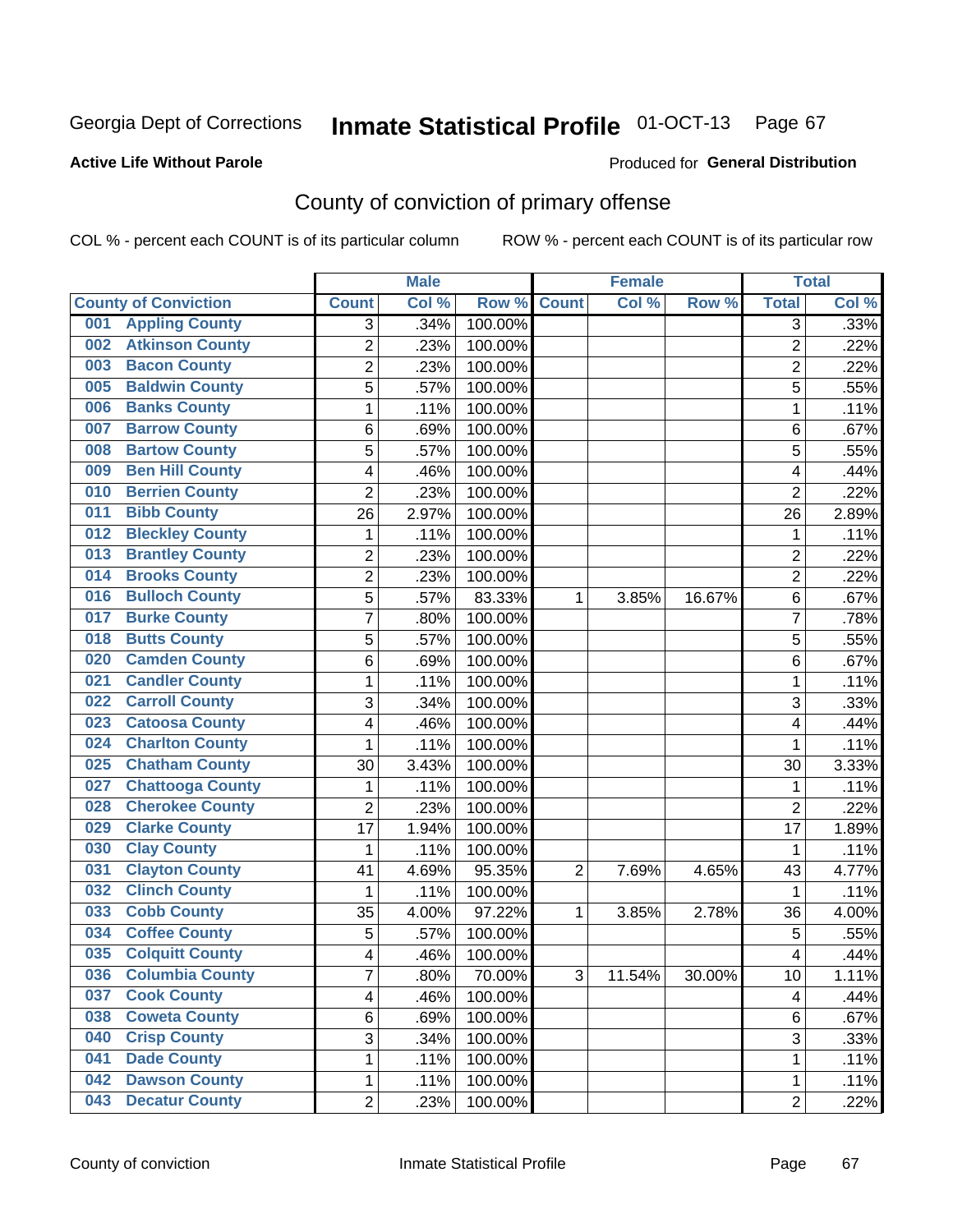#### **Active Life Without Parole**

# Produced for **General Distribution**

# County of conviction of primary offense

|     |                             |                 | <b>Male</b> |         |                | <b>Female</b> |        |                         | <b>Total</b> |
|-----|-----------------------------|-----------------|-------------|---------|----------------|---------------|--------|-------------------------|--------------|
|     | <b>County of Conviction</b> | <b>Count</b>    | Col %       | Row %   | <b>Count</b>   | Col %         | Row %  | <b>Total</b>            | Col %        |
| 044 | <b>Dekalb County</b>        | $\overline{71}$ | 8.11%       | 98.61%  | 1              | 3.85%         | 1.39%  | $\overline{72}$         | 7.99%        |
| 045 | <b>Dodge County</b>         | 1               | .11%        | 100.00% |                |               |        | 1                       | .11%         |
| 046 | <b>Dooly County</b>         | $\overline{c}$  | .23%        | 100.00% |                |               |        | $\overline{2}$          | .22%         |
| 047 | <b>Dougherty County</b>     | 26              | 2.97%       | 96.30%  | 1              | 3.85%         | 3.70%  | 27                      | 3.00%        |
| 048 | <b>Douglas County</b>       | 27              | 3.09%       | 96.43%  | $\mathbf{1}$   | 3.85%         | 3.57%  | 28                      | 3.11%        |
| 049 | <b>Early County</b>         | 1               | .11%        | 100.00% |                |               |        | 1                       | .11%         |
| 051 | <b>Effingham County</b>     | 4               | .46%        | 100.00% |                |               |        | 4                       | .44%         |
| 052 | <b>Elbert County</b>        | $\overline{3}$  | .34%        | 100.00% |                |               |        | $\sqrt{3}$              | .33%         |
| 053 | <b>Emanuel County</b>       | 7               | .80%        | 100.00% |                |               |        | 7                       | .78%         |
| 056 | <b>Fayette County</b>       | $\overline{5}$  | .57%        | 100.00% |                |               |        | 5                       | .55%         |
| 057 | <b>Floyd County</b>         | 11              | 1.26%       | 100.00% |                |               |        | 11                      | 1.22%        |
| 058 | <b>Forsyth County</b>       | 4               | .46%        | 100.00% |                |               |        | 4                       | .44%         |
| 059 | <b>Franklin County</b>      | 3               | .34%        | 75.00%  | $\mathbf{1}$   | 3.85%         | 25.00% | $\overline{\mathbf{4}}$ | .44%         |
| 060 | <b>Fulton County</b>        | 108             | 12.34%      | 98.18%  | $\overline{2}$ | 7.69%         | 1.82%  | 110                     | 12.21%       |
| 061 | <b>Gilmer County</b>        | $\overline{2}$  | .23%        | 100.00% |                |               |        | $\overline{2}$          | .22%         |
| 063 | <b>Glynn County</b>         | 15              | 1.71%       | 93.75%  | 1              | 3.85%         | 6.25%  | 16                      | 1.78%        |
| 064 | <b>Gordon County</b>        | 3               | .34%        | 100.00% |                |               |        | 3                       | .33%         |
| 066 | <b>Greene County</b>        | 1               | .11%        | 100.00% |                |               |        | 1                       | .11%         |
| 067 | <b>Gwinnett County</b>      | 13              | 1.49%       | 92.86%  | 1              | 3.85%         | 7.14%  | 14                      | 1.55%        |
| 068 | <b>Habersham County</b>     | 5               | .57%        | 100.00% |                |               |        | $\sqrt{5}$              | .55%         |
| 069 | <b>Hall County</b>          | 15              | 1.71%       | 88.24%  | $\overline{2}$ | 7.69%         | 11.76% | 17                      | 1.89%        |
| 070 | <b>Hancock County</b>       | 1               | .11%        | 100.00% |                |               |        | $\mathbf{1}$            | .11%         |
| 071 | <b>Haralson County</b>      | $\overline{2}$  | .23%        | 100.00% |                |               |        | $\overline{2}$          | .22%         |
| 072 | <b>Harris County</b>        | $\overline{2}$  | .23%        | 100.00% |                |               |        | $\overline{2}$          | .22%         |
| 073 | <b>Hart County</b>          | 3               | .34%        | 100.00% |                |               |        | 3                       | .33%         |
| 075 | <b>Henry County</b>         | 11              | 1.26%       | 100.00% |                |               |        | 11                      | 1.22%        |
| 076 | <b>Houston County</b>       | 16              | 1.83%       | 100.00% |                |               |        | 16                      | 1.78%        |
| 077 | <b>Irwin County</b>         | 1               | .11%        | 100.00% |                |               |        | 1                       | .11%         |
| 078 | <b>Jackson County</b>       | 11              | 1.26%       | 100.00% |                |               |        | 11                      | 1.22%        |
| 079 | <b>Jasper County</b>        | 1               | .11%        | 100.00% |                |               |        | $\mathbf{1}$            | .11%         |
| 080 | <b>Jeff Davis County</b>    | 1               | .11%        | 100.00% |                |               |        | 1                       | .11%         |
| 081 | <b>Jefferson County</b>     | 3               | .34%        | 100.00% |                |               |        | 3                       | .33%         |
| 082 | <b>Jenkins County</b>       | 1               | .11%        | 100.00% |                |               |        | 1                       | .11%         |
| 083 | <b>Johnson County</b>       | 1               | .11%        | 100.00% |                |               |        | 1                       | .11%         |
| 084 | <b>Jones County</b>         | $\overline{c}$  | .23%        | 66.67%  | 1              | 3.85%         | 33.33% | 3                       | .33%         |
| 087 | <b>Laurens County</b>       | 3               | .34%        | 100.00% |                |               |        | 3                       | .33%         |
| 088 | <b>Lee County</b>           | $\overline{2}$  | .23%        | 100.00% |                |               |        | $\overline{2}$          | .22%         |
| 089 | <b>Liberty County</b>       | 6               | .69%        | 85.71%  | 1              | 3.85%         | 14.29% | $\overline{7}$          | .78%         |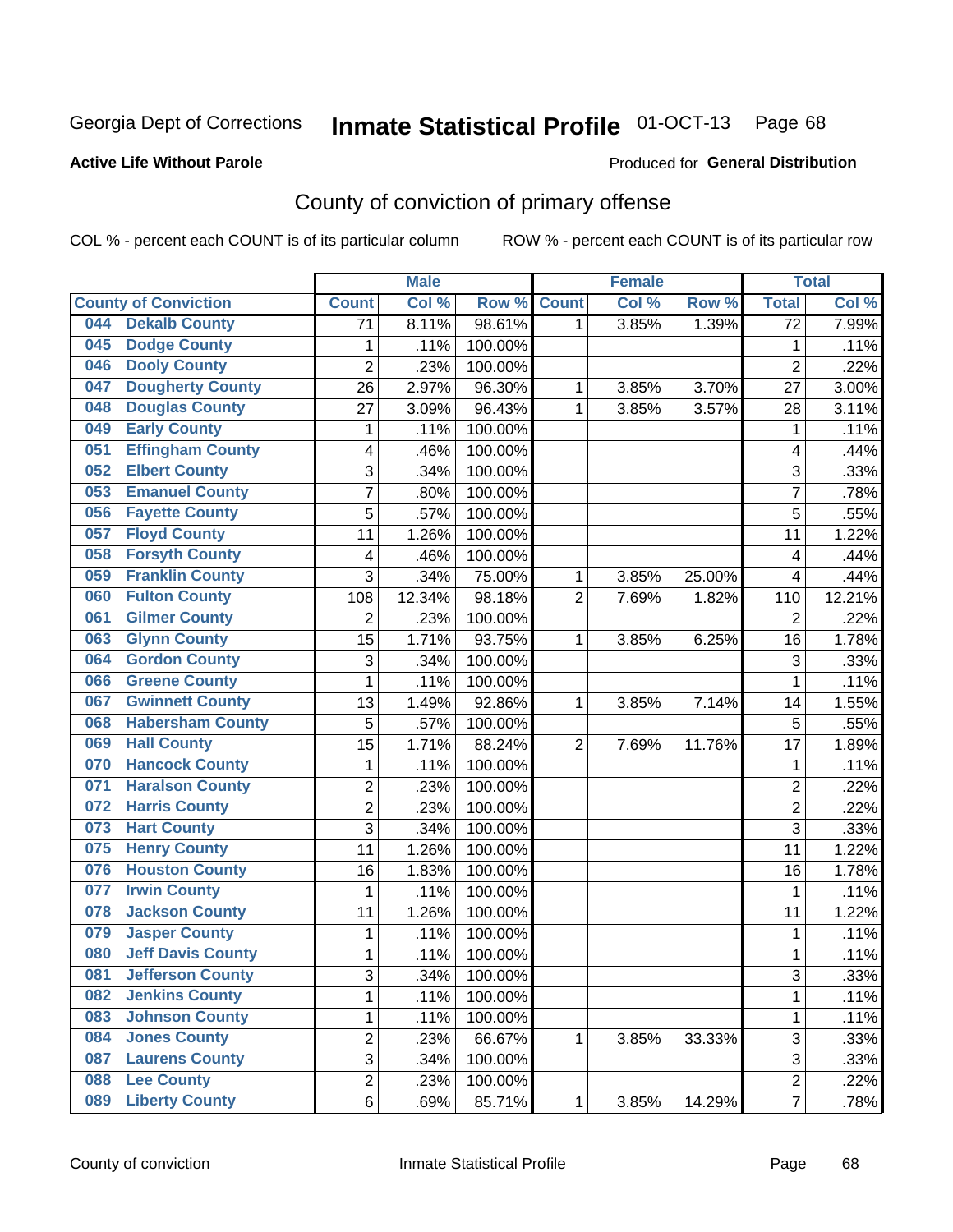#### **Active Life Without Parole**

# Produced for **General Distribution**

# County of conviction of primary offense

|                  |                             |                | <b>Male</b> |                  |                | <b>Female</b> |        |                | <b>Total</b> |
|------------------|-----------------------------|----------------|-------------|------------------|----------------|---------------|--------|----------------|--------------|
|                  | <b>County of Conviction</b> | <b>Count</b>   | Col %       | Row <sup>%</sup> | <b>Count</b>   | Col %         | Row %  | <b>Total</b>   | Col%         |
| 091              | <b>Long County</b>          | 5              | .57%        | 100.00%          |                |               |        | 5              | .55%         |
| 092              | <b>Lowndes County</b>       | 5              | .57%        | 100.00%          |                |               |        | 5              | .55%         |
| 095              | <b>Madison County</b>       | 1              | .11%        | 100.00%          |                |               |        | 1              | .11%         |
| 096              | <b>Marion County</b>        | 1              | .11%        | 100.00%          |                |               |        | 1              | .11%         |
| 097              | <b>Mcduffie County</b>      | 2              | .23%        | 100.00%          |                |               |        | $\overline{2}$ | .22%         |
| 098              | <b>Mcintosh County</b>      | 1              | .11%        | 100.00%          |                |               |        | $\mathbf{1}$   | .11%         |
| 100              | <b>Miller County</b>        | 1              | .11%        | 100.00%          |                |               |        | 1              | .11%         |
| 102              | <b>Monroe County</b>        | 5              | .57%        | 100.00%          |                |               |        | 5              | .55%         |
| 104              | <b>Morgan County</b>        | 1              | .11%        | 100.00%          |                |               |        | 1              | .11%         |
| 105              | <b>Murray County</b>        | 1              | .11%        | 100.00%          |                |               |        | 1              | .11%         |
| 106              | <b>Muscogee County</b>      | 29             | 3.31%       | 100.00%          |                |               |        | 29             | 3.22%        |
| 107              | <b>Newton County</b>        | 5              | .57%        | 83.33%           | 1              | 3.85%         | 16.67% | 6              | .67%         |
| 109              | <b>Oglethorpe County</b>    | 1              | .11%        | 100.00%          |                |               |        | 1              | .11%         |
| 110              | <b>Paulding County</b>      | 2              | .23%        | 100.00%          |                |               |        | $\overline{2}$ | .22%         |
| $\overline{113}$ | <b>Pierce County</b>        | 1              | .11%        | 100.00%          |                |               |        | $\mathbf{1}$   | .11%         |
| 114              | <b>Pike County</b>          | 4              | .46%        | 66.67%           | $\overline{2}$ | 7.69%         | 33.33% | 6              | .67%         |
| $\overline{115}$ | <b>Polk County</b>          | $\overline{2}$ | .23%        | 100.00%          |                |               |        | $\overline{2}$ | .22%         |
| $\overline{116}$ | <b>Pulaski County</b>       | 1              | .11%        | 100.00%          |                |               |        | 1              | .11%         |
| 117              | <b>Putnam County</b>        | $\overline{7}$ | .80%        | 100.00%          |                |               |        | $\overline{7}$ | .78%         |
| 119              | <b>Rabun County</b>         | 1              | .11%        | 100.00%          |                |               |        | $\mathbf{1}$   | .11%         |
| 120              | <b>Randolph County</b>      | 3              | .34%        | 100.00%          |                |               |        | 3              | .33%         |
| $\overline{121}$ | <b>Richmond County</b>      | 39             | 4.46%       | 97.50%           | 1              | 3.85%         | 2.50%  | 40             | 4.44%        |
| 122              | <b>Rockdale County</b>      | 9              | 1.03%       | 90.00%           | 1              | 3.85%         | 10.00% | 10             | 1.11%        |
| 125              | <b>Seminole County</b>      | 1              | .11%        | 100.00%          |                |               |        | 1              | .11%         |
| 126              | <b>Spalding County</b>      | 12             | 1.37%       | 100.00%          |                |               |        | 12             | 1.33%        |
| 127              | <b>Stephens County</b>      | 3              | .34%        | 100.00%          |                |               |        | 3              | .33%         |
| 129              | <b>Sumter County</b>        | 1              | .11%        | 100.00%          |                |               |        | 1              | .11%         |
| 131              | <b>Taliaferro County</b>    | 1              | .11%        | 100.00%          |                |               |        | $\mathbf{1}$   | .11%         |
| 132              | <b>Tattnall County</b>      | 2              | .23%        | 100.00%          |                |               |        | 2              | .22%         |
| 135              | <b>Terrell County</b>       | 1              | .11%        | 100.00%          |                |               |        | $\mathbf{1}$   | .11%         |
| 136              | <b>Thomas County</b>        | 5              | .57%        | 100.00%          |                |               |        | 5              | .55%         |
|                  | 137 Tift County             | 7              | .80%        | 100.00%          |                |               |        | $\prime$       | .78%         |
| 138              | <b>Toombs County</b>        | 8              | .91%        | 100.00%          |                |               |        | 8              | .89%         |
| 139              | <b>Towns County</b>         | 1              | .11%        | 100.00%          |                |               |        | $\mathbf{1}$   | .11%         |
| 140              | <b>Treutlen County</b>      | 3              | .34%        | 100.00%          |                |               |        | 3              | .33%         |
| 141              | <b>Troup County</b>         | $\overline{2}$ | .23%        | 66.67%           | 1              | 3.85%         | 33.33% | $\overline{3}$ | .33%         |
| 142              | <b>Turner County</b>        | $\overline{2}$ | .23%        | 100.00%          |                |               |        | $\overline{2}$ | .22%         |
| 143              | <b>Twiggs County</b>        | $\mathbf{1}$   | .11%        | 100.00%          |                |               |        | 1              | .11%         |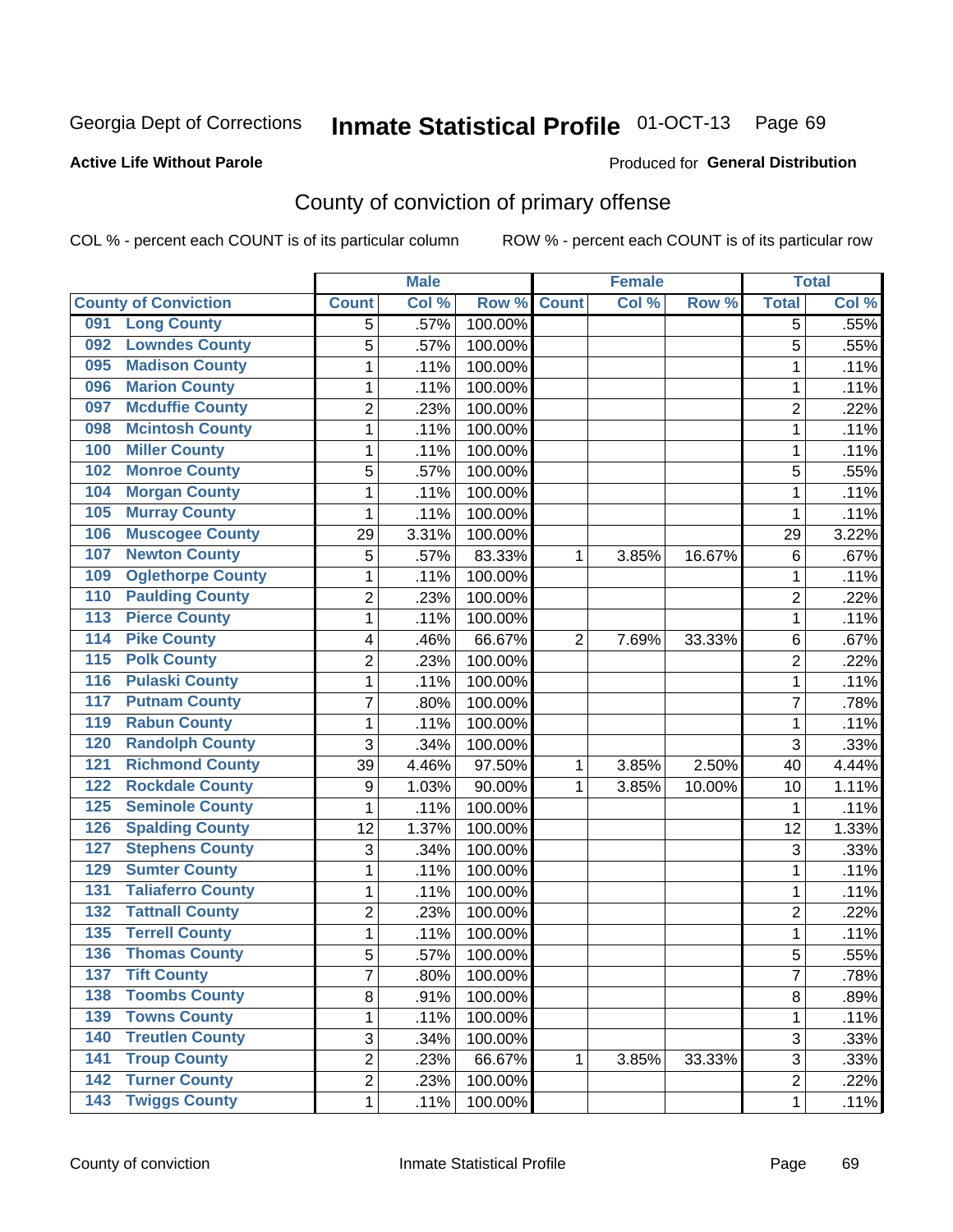#### **Active Life Without Parole**

### Produced for **General Distribution**

# County of conviction of primary offense

|                                 |              | <b>Male</b> |             |    | <b>Female</b> |        |              | <b>Total</b> |
|---------------------------------|--------------|-------------|-------------|----|---------------|--------|--------------|--------------|
| <b>County of Conviction</b>     | <b>Count</b> | Col %       | Row % Count |    | Col %         | Row %  | <b>Total</b> | Col %        |
| <b>Upson County</b><br>145      | 4            | .46%        | 100.00%     |    |               |        | 4            | $.44\%$      |
| <b>Walker County</b><br>146     | 4            | .46%        | 80.00%      |    | 3.85%         | 20.00% | 5            | .55%         |
| <b>Walton County</b><br>147     | 9            | 1.03%       | 100.00%     |    |               |        | 9            | 1.00%        |
| <b>Ware County</b><br>148       | 11           | 1.26%       | 100.00%     |    |               |        | 11           | 1.22%        |
| <b>Warren County</b><br>149     |              | .11%        | 100.00%     |    |               |        |              | .11%         |
| <b>Washington County</b><br>150 | 4            | .46%        | 100.00%     |    |               |        | 4            | .44%         |
| <b>Wayne County</b><br>151      | 6            | .69%        | 100.00%     |    |               |        | 6            | .67%         |
| <b>Whitfield County</b><br>155  | 8            | .91%        | 100.00%     |    |               |        | 8            | .89%         |
| <b>Wilkes County</b><br>157     |              | .11%        | 100.00%     |    |               |        |              | .11%         |
| <b>Worth County</b><br>159      | 2            | .23%        | 100.00%     |    |               |        | 2            | .22%         |
| <b>Total Rported</b>            | 875          | 100%        | 97.11%      | 26 | 100%          | 2.89%  | 901          | 100%         |

| rted<br><b>NOT</b> |       |    |    |
|--------------------|-------|----|----|
| <b>otal</b>        | 07E   | Zu | ΩΩ |
| $\sim$             | 0 I J |    | Ju |

| <b>Mode (most frequent)</b><br><b>Fulton County</b> | <b>Columbia County</b> | <b>Fulton County</b> |
|-----------------------------------------------------|------------------------|----------------------|
|-----------------------------------------------------|------------------------|----------------------|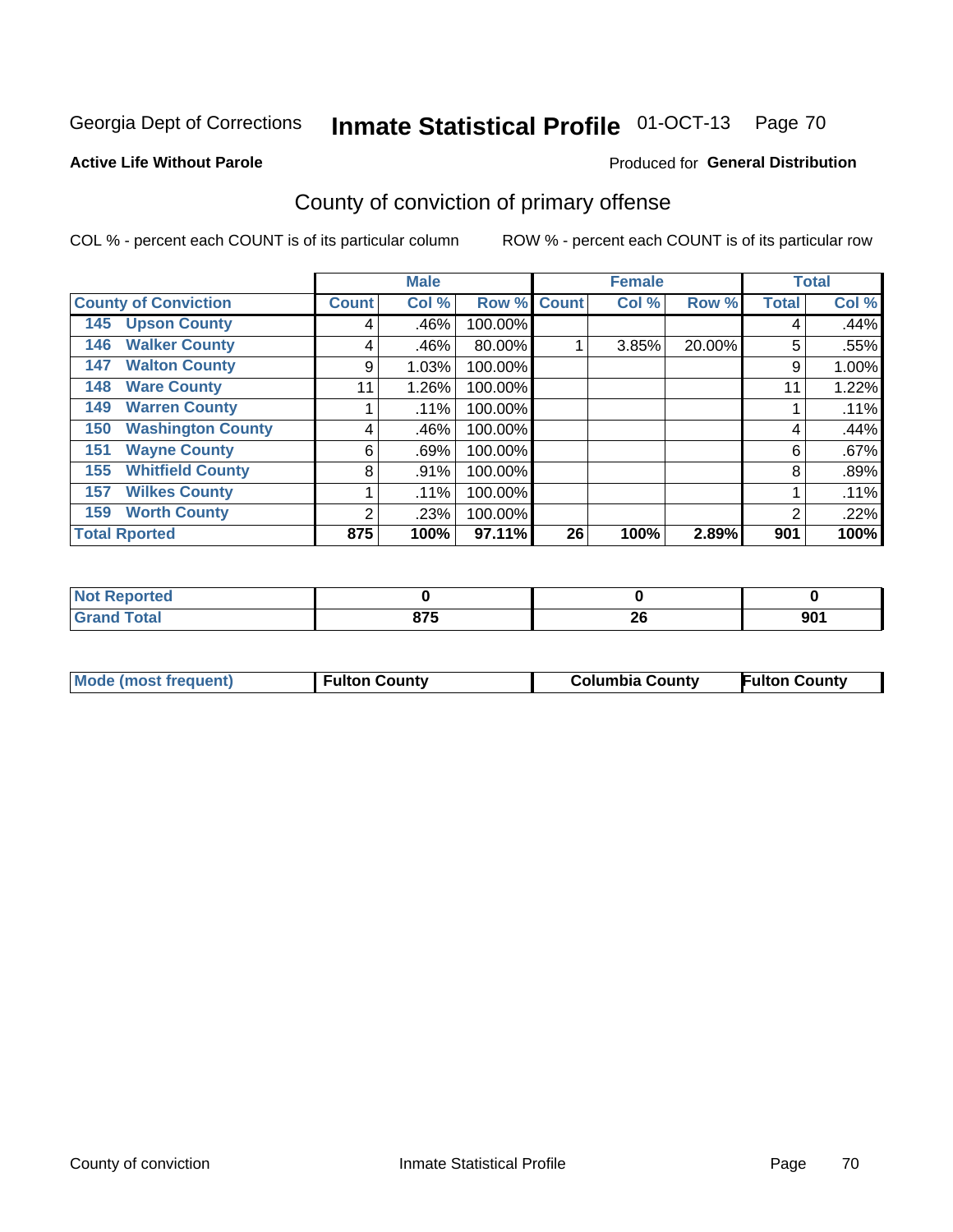### **Active Life Without Parole**

# Produced for **General Distribution**

# Circuit of conviction of primary offense

|                         |                                 |                  | <b>Male</b> |         |                | <b>Female</b> |        |                | <b>Total</b> |
|-------------------------|---------------------------------|------------------|-------------|---------|----------------|---------------|--------|----------------|--------------|
|                         | <b>Circuit of Conviction</b>    | <b>Count</b>     | Col %       | Row %   | <b>Count</b>   | Col %         | Row %  | <b>Total</b>   | Col %        |
| 1                       | <b>Alapaha Circuit</b>          | 9                | 1.03%       | 100.00% |                |               |        | $\overline{9}$ | 1.00%        |
| $\overline{2}$          | <b>Alcovy Circuit</b>           | 14               | 1.60%       | 93.33%  | 1              | 3.85%         | 6.67%  | 15             | 1.66%        |
| $\overline{\mathbf{3}}$ | <b>Atlanta Circuit</b>          | 108              | 12.34%      | 98.18%  | $\overline{2}$ | 7.69%         | 1.82%  | 110            | 12.21%       |
| 4                       | <b>Atlantic Circuit</b>         | 14               | 1.60%       | 93.33%  | $\mathbf{1}$   | 3.85%         | 6.67%  | 15             | 1.66%        |
| $\overline{5}$          | <b>Augusta Circuit</b>          | 53               | 6.06%       | 92.98%  | 4              | 15.38%        | 7.02%  | 57             | 6.33%        |
| $\overline{6}$          | <b>Blue Ridge Circuit</b>       | $\overline{2}$   | .23%        | 100.00% |                |               |        | $\overline{2}$ | .22%         |
| 7                       | <b>Brunswick Circuit</b>        | 31               | 3.54%       | 96.88%  | 1              | 3.85%         | 3.13%  | 32             | 3.55%        |
| 8                       | <b>Chattahoochee Circuit</b>    | 32               | 3.66%       | 100.00% |                |               |        | 32             | 3.55%        |
| $\overline{9}$          | <b>Cherokee Circuit</b>         | 8                | .91%        | 100.00% |                |               |        | 8              | .89%         |
| 10                      | <b>Clayton Circuit</b>          | 41               | 4.69%       | 95.35%  | $\overline{2}$ | 7.69%         | 4.65%  | 43             | 4.77%        |
| $\overline{11}$         | <b>Cobb Circuit</b>             | 35               | 4.00%       | 97.22%  | $\mathbf{1}$   | 3.85%         | 2.78%  | 36             | 4.00%        |
| $\overline{12}$         | <b>Conasauga Circuit</b>        | 9                | 1.03%       | 100.00% |                |               |        | 9              | 1.00%        |
| $\overline{13}$         | <b>Cordele Circuit</b>          | 9                | 1.03%       | 100.00% |                |               |        | 9              | 1.00%        |
| $\overline{14}$         | <b>Coweta Circuit</b>           | 11               | 1.26%       | 91.67%  | $\mathbf{1}$   | 3.85%         | 8.33%  | 12             | 1.33%        |
| $\overline{15}$         | <b>Dougherty Circuit</b>        | 26               | 2.97%       | 96.30%  | 1              | 3.85%         | 3.70%  | 27             | 3.00%        |
| 16                      | <b>Dublin Circuit</b>           | 8                | .91%        | 100.00% |                |               |        | 8              | .89%         |
| $\overline{17}$         | <b>Eastern Circuit</b>          | 30               | 3.43%       | 100.00% |                |               |        | 30             | 3.33%        |
| 18                      | <b>Flint Circuit</b>            | 11               | 1.26%       | 100.00% |                |               |        | 11             | 1.22%        |
| 19                      | <b>Griffin Circuit</b>          | 25               | 2.86%       | 92.59%  | $\overline{c}$ | 7.69%         | 7.41%  | 27             | 3.00%        |
| 20                      | <b>Gwinnett Circuit</b>         | 13               | 1.49%       | 92.86%  | 1              | 3.85%         | 7.14%  | 14             | 1.55%        |
| $\overline{21}$         | <b>Houston Circuit</b>          | 16               | 1.83%       | 100.00% |                |               |        | 16             | 1.78%        |
| $\overline{22}$         | <b>Lookout Mountain Circuit</b> | 10               | 1.14%       | 90.91%  | $\mathbf{1}$   | 3.85%         | 9.09%  | 11             | 1.22%        |
| 23                      | <b>Macon Circuit</b>            | 26               | 2.97%       | 100.00% |                |               |        | 26             | 2.89%        |
| $\overline{24}$         | <b>Middle Circuit</b>           | 23               | 2.63%       | 100.00% |                |               |        | 23             | 2.55%        |
| $\overline{25}$         | <b>Mountain Circuit</b>         | 9                | 1.03%       | 100.00% |                |               |        | 9              | 1.00%        |
| 26                      | <b>Northeastern Circuit</b>     | 16               | 1.83%       | 88.89%  | 2              | 7.69%         | 11.11% | 18             | 2.00%        |
| $\overline{27}$         | <b>Northern Circuit</b>         | 11               | 1.26%       | 91.67%  | $\mathbf{1}$   | 3.85%         | 8.33%  | 12             | 1.33%        |
| 28                      | <b>Ocmulgee Circuit</b>         | 18               | 2.06%       | 94.74%  | 1              | 3.85%         | 5.26%  | 19             | 2.11%        |
| 29                      | <b>Oconee Circuit</b>           | 3                | .34%        | 100.00% |                |               |        | $\mathfrak{S}$ | .33%         |
| 30                      | <b>Ogeechee Circuit</b>         | 10               | 1.14%       | 90.91%  | 1              | 3.85%         | 9.09%  | 11             | 1.22%        |
| $\overline{31}$         | <b>Pataula Circuit</b>          | 8                | .91%        | 100.00% |                |               |        | 8              | .89%         |
| 32                      | <b>Piedmont Circuit</b>         | 18               | 2.06%       | 100.00% |                |               |        | 18             | 2.00%        |
| 33                      | <b>Rome Circuit</b>             | 11               | 1.26%       | 100.00% |                |               |        | 11             | 1.22%        |
| 34                      | <b>South Georgia Circuit</b>    | $\boldsymbol{2}$ | .23%        | 100.00% |                |               |        | $\overline{2}$ | .22%         |
| 35                      | <b>Southern Circuit</b>         | 16               | 1.83%       | 100.00% |                |               |        | 16             | 1.78%        |
| 36                      | <b>Southwestern Circuit</b>     | 3                | .34%        | 100.00% |                |               |        | 3              | .33%         |
| 37                      | <b>Stone Mountain Circuit</b>   | 71               | 8.11%       | 98.61%  | 1              | 3.85%         | 1.39%  | 72             | 7.99%        |
| 38                      | <b>Tallapoosa Circuit</b>       | 4                | .46%        | 100.00% |                |               |        | $\overline{4}$ | .44%         |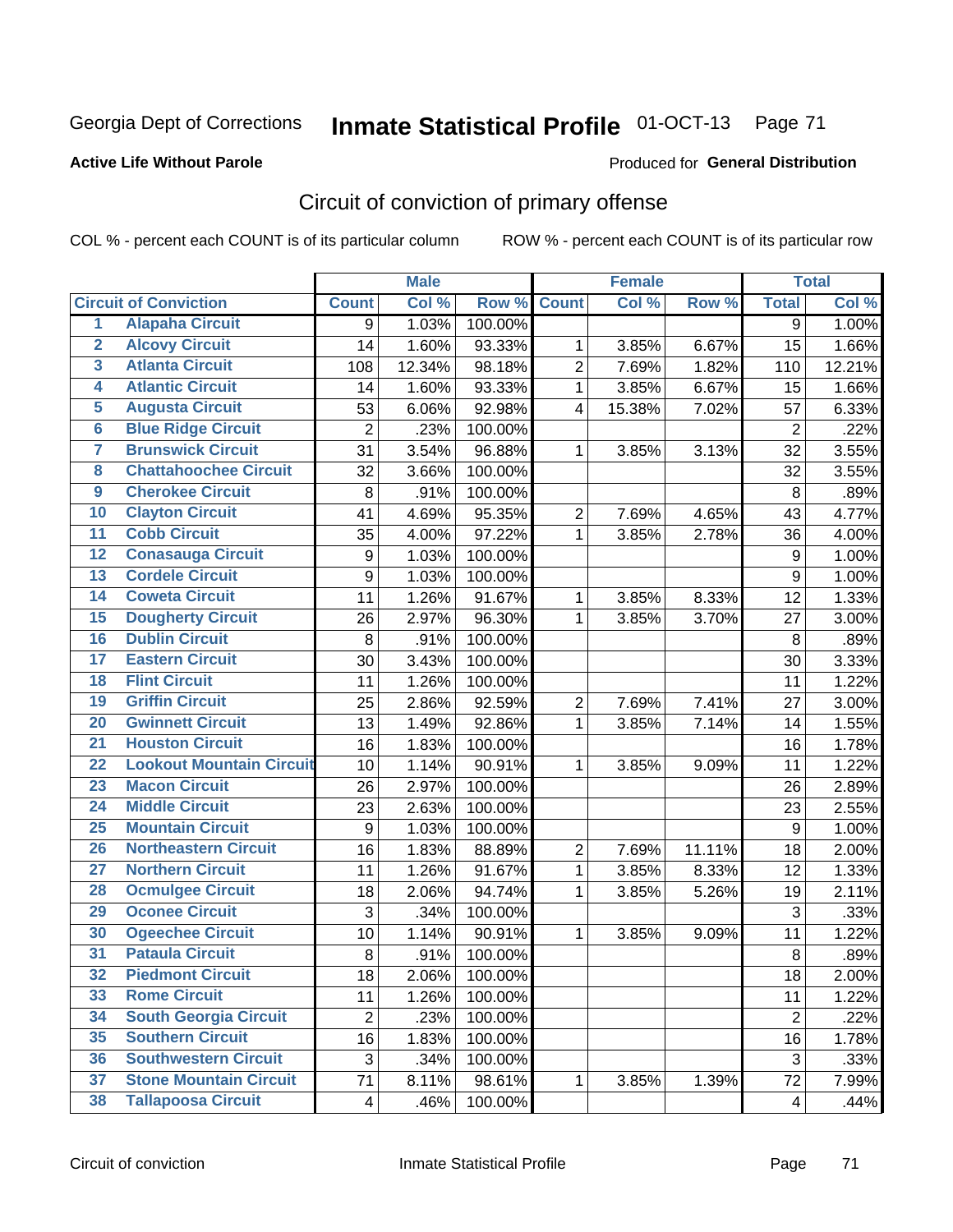#### **Active Life Without Parole**

### Produced for **General Distribution**

# Circuit of conviction of primary offense

|    |                              |              | <b>Male</b> |         |              | <b>Female</b> |        |              | <b>Total</b> |
|----|------------------------------|--------------|-------------|---------|--------------|---------------|--------|--------------|--------------|
|    | <b>Circuit of Conviction</b> | <b>Count</b> | Col %       | Row %   | <b>Count</b> | Col %         | Row %  | <b>Total</b> | Col %        |
| 39 | <b>Tifton Circuit</b>        | 12           | 1.37%       | 100.00% |              |               |        | 12           | 1.33%        |
| 40 | <b>Toombs Circuit</b>        | 5            | .57%        | 100.00% |              |               |        | 5            | .55%         |
| 41 | <b>Waycross Circuit</b>      | 22           | 2.51%       | 100.00% |              |               |        | 22           | 2.44%        |
| 42 | <b>Western Circuit</b>       | 17           | 1.94%       | 100.00% |              |               |        | 17           | 1.89%        |
| 43 | <b>Rockdale Circuit</b>      | 9            | 1.03%       | 90.00%  |              | 3.85%         | 10.00% | 10           | 1.11%        |
| 44 | <b>Douglas Circuit</b>       | 27           | 3.09%       | 96.43%  |              | 3.85%         | 3.57%  | 28           | 3.11%        |
| 45 | <b>Appalachian Circuit</b>   | 2            | .23%        | 100.00% |              |               |        | 2            | .22%         |
| 46 | <b>Enotah Circuit</b>        |              | .11%        | 100.00% |              |               |        |              | .11%         |
| 47 | <b>Bell-Forsyth Circuit</b>  | 4            | .46%        | 100.00% |              |               |        | 4            | .44%         |
| 48 | <b>Towaliga Circuit</b>      | 10           | 1.14%       | 100.00% |              |               |        | 10           | 1.11%        |
| 49 | <b>Paulding Circuit</b>      | 2            | .23%        | 100.00% |              |               |        | 2            | .22%         |
|    | <b>Total Rported</b>         | 875          | 100%        | 97.11%  | 26           | 100%          | 2.89%  | 901          | 100%         |

| .<br>eportea |                  |    |            |
|--------------|------------------|----|------------|
| <b>otal</b>  | 0.7 <sub>F</sub> | ሳሪ | <b>001</b> |
| $\sim$       | ,, ,,            | ZU | JU         |

| М<br>. In n tr<br>.<br>.<br>wanta<br>Πū<br>31.<br>$\sim$ $\sim$ $\sim$ |
|------------------------------------------------------------------------|
|------------------------------------------------------------------------|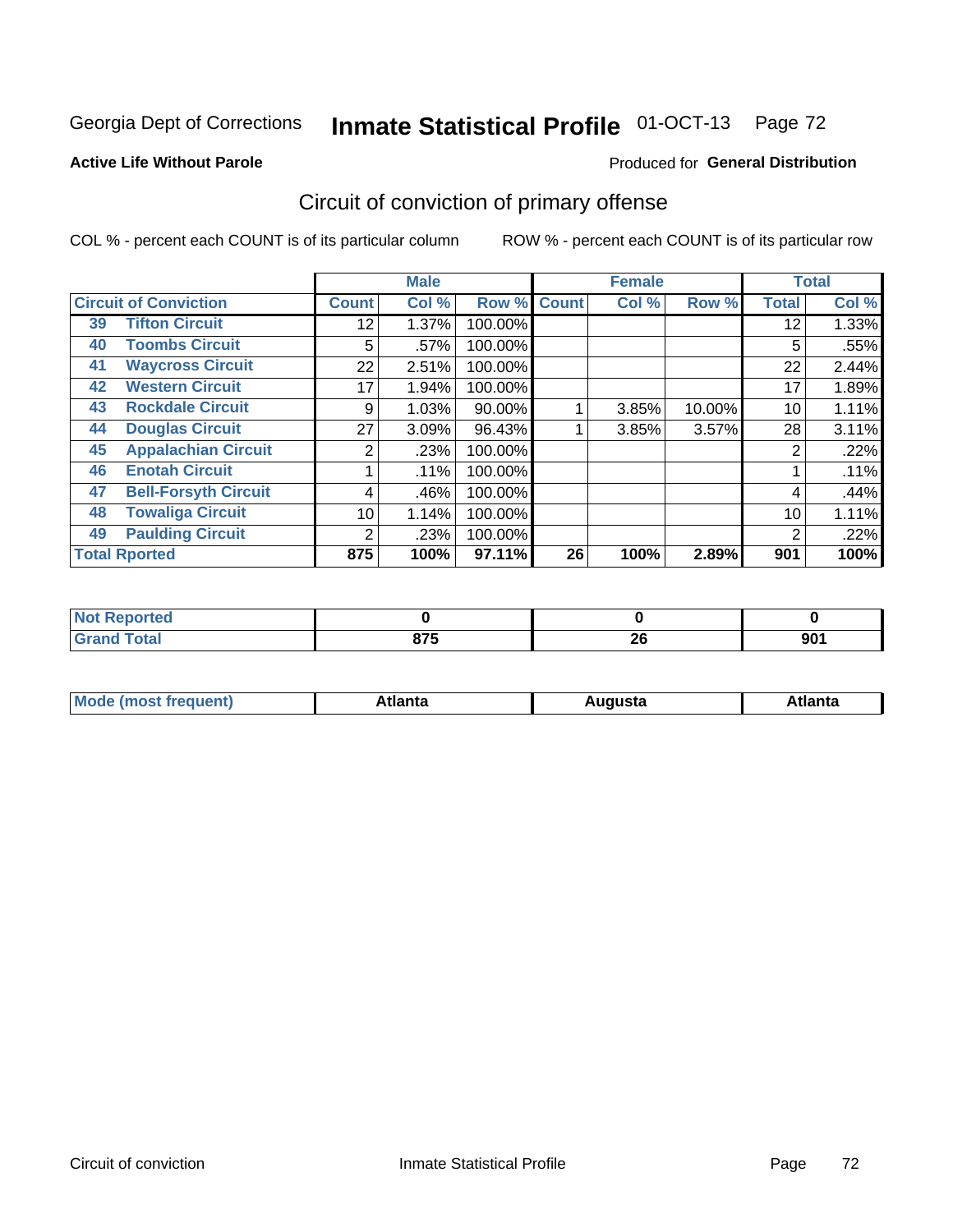#### **Active Life Without Parole**

### Produced for **General Distribution**

## Years served (jail + prison) in this incarceration

|                        |                         | <b>Male</b> |         |                 | <b>Female</b> |        |                         | <b>Total</b> |
|------------------------|-------------------------|-------------|---------|-----------------|---------------|--------|-------------------------|--------------|
| <b>Years Served</b>    | <b>Count</b>            | Col %       | Row %   | <b>Count</b>    | Col %         | Row %  | <b>Total</b>            | Col %        |
| Less than one year     | 29                      | 3.31%       | 96.67%  | $\mathbf{1}$    | 3.85%         | 3.33%  | 30                      | 3.33%        |
| 1 to 1.99 years        | 56                      | 6.40%       | 91.80%  | 5               | 19.23%        | 8.20%  | 61                      | 6.77%        |
| 2 to 2.99 years        | 77                      | 8.80%       | 96.25%  | 3               | 11.54%        | 3.75%  | 80                      | 8.88%        |
| 3 to 3.99 years        | 54                      | 6.17%       | 93.10%  | 4               | 15.38%        | 6.90%  | 58                      | 6.44%        |
| 4 to 4.99 years        | 45                      | 5.14%       | 95.74%  | $\overline{2}$  | 7.69%         | 4.26%  | 47                      | 5.22%        |
| 5 to 5.99 years        | 43                      | 4.91%       | 100.00% |                 |               |        | 43                      | 4.77%        |
| 6 to 6.99 years        | 45                      | 5.14%       | 97.83%  | $\mathbf 1$     | 3.85%         | 2.17%  | 46                      | 5.11%        |
| 7 to 7.99 years        | 26                      | 2.97%       | 89.66%  | 3               | 11.54%        | 10.34% | 29                      | 3.22%        |
| <b>8 to 8.99 years</b> | 34                      | 3.89%       | 100.00% |                 |               |        | 34                      | 3.77%        |
| 9 to 9.99 years        | 40                      | 4.57%       | 100.00% |                 |               |        | 40                      | 4.44%        |
| 10 to 10.99 years      | 30                      | 3.43%       | 93.75%  | $\overline{2}$  | 7.69%         | 6.25%  | 32                      | 3.55%        |
| 11 to 11.99 years      | 44                      | 5.03%       | 93.62%  | 3               | 11.54%        | 6.38%  | 47                      | 5.22%        |
| 12 to 12.99 years      | 42                      | 4.80%       | 100.00% |                 |               |        | 42                      | 4.66%        |
| 13 to 13.99 years      | 50                      | 5.71%       | 100.00% |                 |               |        | 50                      | 5.55%        |
| 14 to 14.99 years      | 28                      | 3.20%       | 96.55%  | $\mathbf 1$     | 3.85%         | 3.45%  | 29                      | 3.22%        |
| 15 to 15.99 years      | 45                      | 5.14%       | 100.00% |                 |               |        | 45                      | 4.99%        |
| 16 to 16.99 years      | 48                      | 5.49%       | 97.96%  | $\mathbf{1}$    | 3.85%         | 2.04%  | 49                      | 5.44%        |
| 17 to 17.99 years      | 35                      | 4.00%       | 100.00% |                 |               |        | 35                      | 3.88%        |
| 18 to 18.99 years      | 32                      | 3.66%       | 100.00% |                 |               |        | 32                      | 3.55%        |
| 19 to 19.99 years      | 24                      | 2.74%       | 100.00% |                 |               |        | 24                      | 2.66%        |
| 20 to 20.99 years      | 11                      | 1.26%       | 100.00% |                 |               |        | 11                      | 1.22%        |
| 21 to 21.99 years      | 4                       | 0.46%       | 100.00% |                 |               |        | $\overline{\mathbf{4}}$ | 0.44%        |
| 22 to 22.99 years      | 5                       | 0.57%       | 100.00% |                 |               |        | 5                       | 0.55%        |
| 23 to 23.99 years      | $\mathbf 1$             | 0.11%       | 100.00% |                 |               |        | $\mathbf{1}$            | 0.11%        |
| 24 to 24.99 years      | 5                       | 0.57%       | 100.00% |                 |               |        | 5                       | 0.55%        |
| 25 to 25.99 years      | 4                       | 0.46%       | 100.00% |                 |               |        | $\overline{\mathbf{4}}$ | 0.44%        |
| 26 to 26.99 years      | $\overline{\mathbf{4}}$ | 0.46%       | 100.00% |                 |               |        | 4                       | 0.44%        |
| 27 to 27.99 years      | $\mathbf 1$             | 0.11%       | 100.00% |                 |               |        | $\mathbf 1$             | 0.11%        |
| 29 to 29.99 years      | 3                       | 0.34%       | 100.00% |                 |               |        | 3                       | 0.33%        |
| Thirty + years         | 10                      | 1.14%       | 100.00% |                 |               |        | 10                      | 1.11%        |
| <b>Total Reported</b>  | 875                     | 100%        | 97.11%  | $\overline{26}$ | 100%          | 2.89%  | 901                     | 100%         |

| <b>Not Reported</b>      |                 |                 |                 |
|--------------------------|-----------------|-----------------|-----------------|
| <b>Grand Total</b>       | 875             | 26              | 901             |
|                          |                 |                 |                 |
| <b>Mean</b><br>(average) | 10.22           | 5.89            | 10.09           |
| <b>Median (middle)</b>   | 9.57            | 3.88            | 9.52            |
| Mode (most frequent)     | 1 to 1.99 years | 3 to 3.99 years | 1 to 1.99 years |
|                          |                 |                 |                 |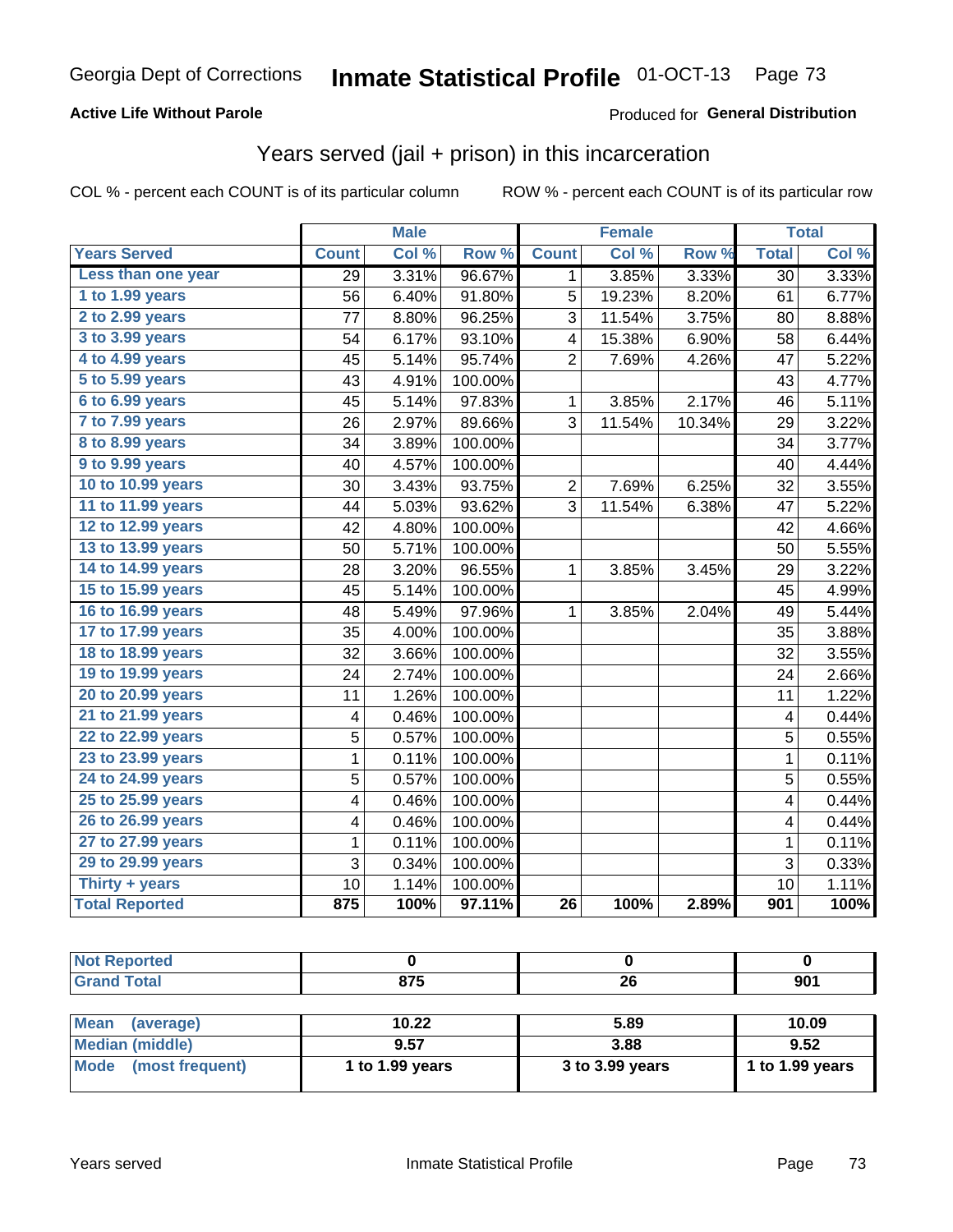#### **Active Life Without Parole**

Produced for **General Distribution**

## Results of most recent HIV tests

|                         |              | <b>Male</b> |        |              | <b>Female</b> |          |             | Total    |
|-------------------------|--------------|-------------|--------|--------------|---------------|----------|-------------|----------|
| <b>HIV Test Results</b> | <b>Count</b> | Col%        | Row %I | <b>Count</b> | Col %         | Row %    | $\tau$ otal | Col %    |
| <b>Positive</b>         |              | 0.81%       | 87.50% |              | 3.85%         | 12.50%   |             | $0.90\%$ |
| <b>Negative</b>         | 854          | 99.19%      | 97.16% | 25           | 96.15%        | $2.84\%$ | 879         | 99.10%   |
| <b>Total Reported</b>   | 861          | 100%        | 97.07% | 26           | 100%          | 2.93%    | 887         | 100%     |

| <b>Not Reported</b> | ,,,   |    | z   |
|---------------------|-------|----|-----|
| int                 | 97F   | ጎር | 901 |
| . c2emm             | o / J | ZO |     |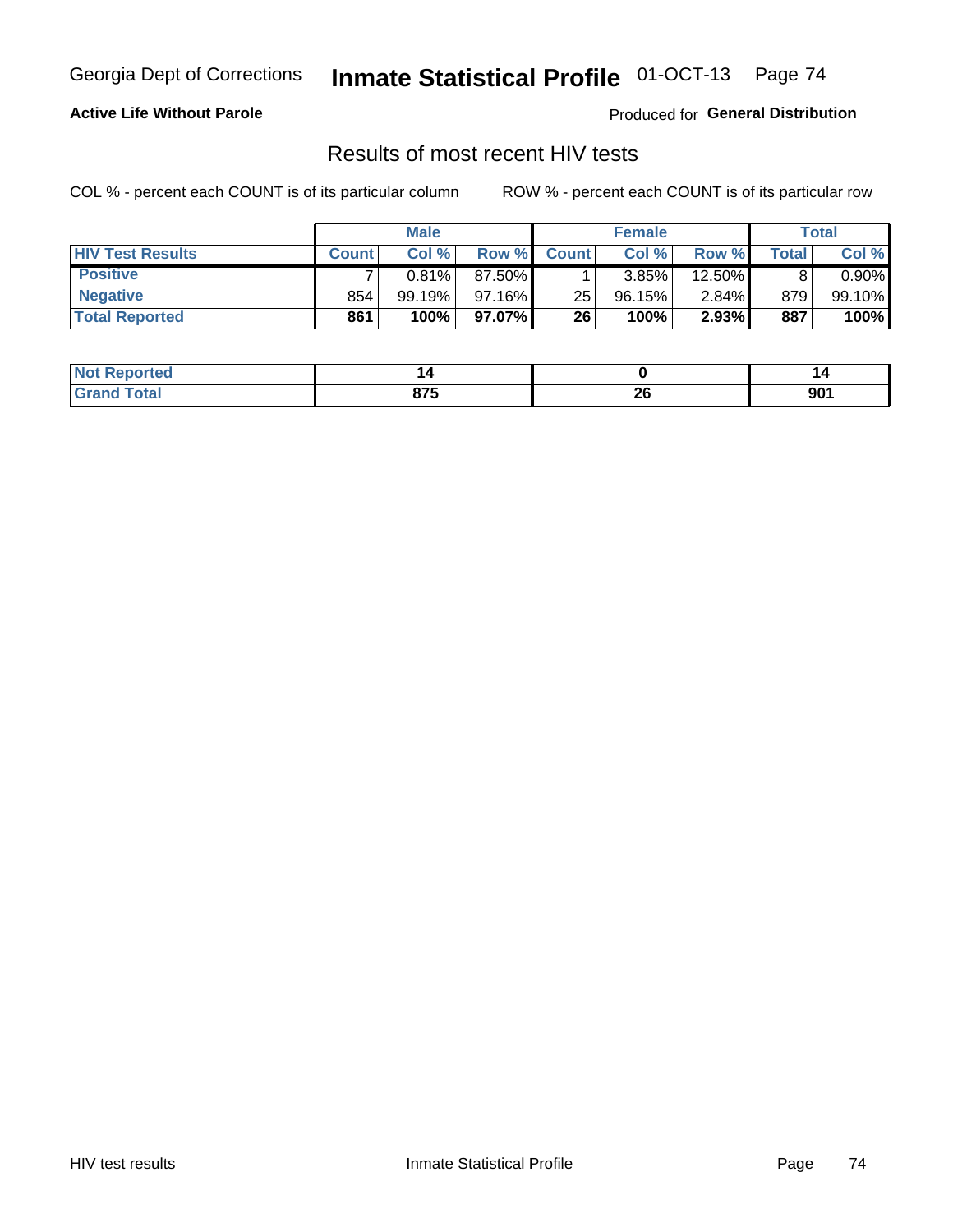#### **Active Life Without Parole**

Produced for **General Distribution**

### Results of most recent tuberculosis test

|                                  |              | <b>Male</b> |         |              | <b>Female</b> |       |       | Total  |
|----------------------------------|--------------|-------------|---------|--------------|---------------|-------|-------|--------|
| <b>Tuberculosis Test Results</b> | <b>Count</b> | Col%        | Row %I  | <b>Count</b> | Col%          | Row % | Total | Col %  |
| <b>Positive on current test</b>  | 216          | 25.15%      | 98.63%  |              | 11.54%        | 1.37% | 219   | 24.75% |
| <b>Negative</b>                  | 643          | 74.85%      | 96.55%  | 23           | 88.46%        | 3.45% | 666   | 75.25% |
| <b>Total Reported</b>            | 859          | 100%        | 97.06%1 | 26           | 100%          | 2.94% | 885   | 100%   |

| <b>Not Reported</b> |       |    |      |
|---------------------|-------|----|------|
| <b>Total</b>        | ヘラビ   | ^^ | nn.  |
|                     | 0 I J | ZU | ו טכ |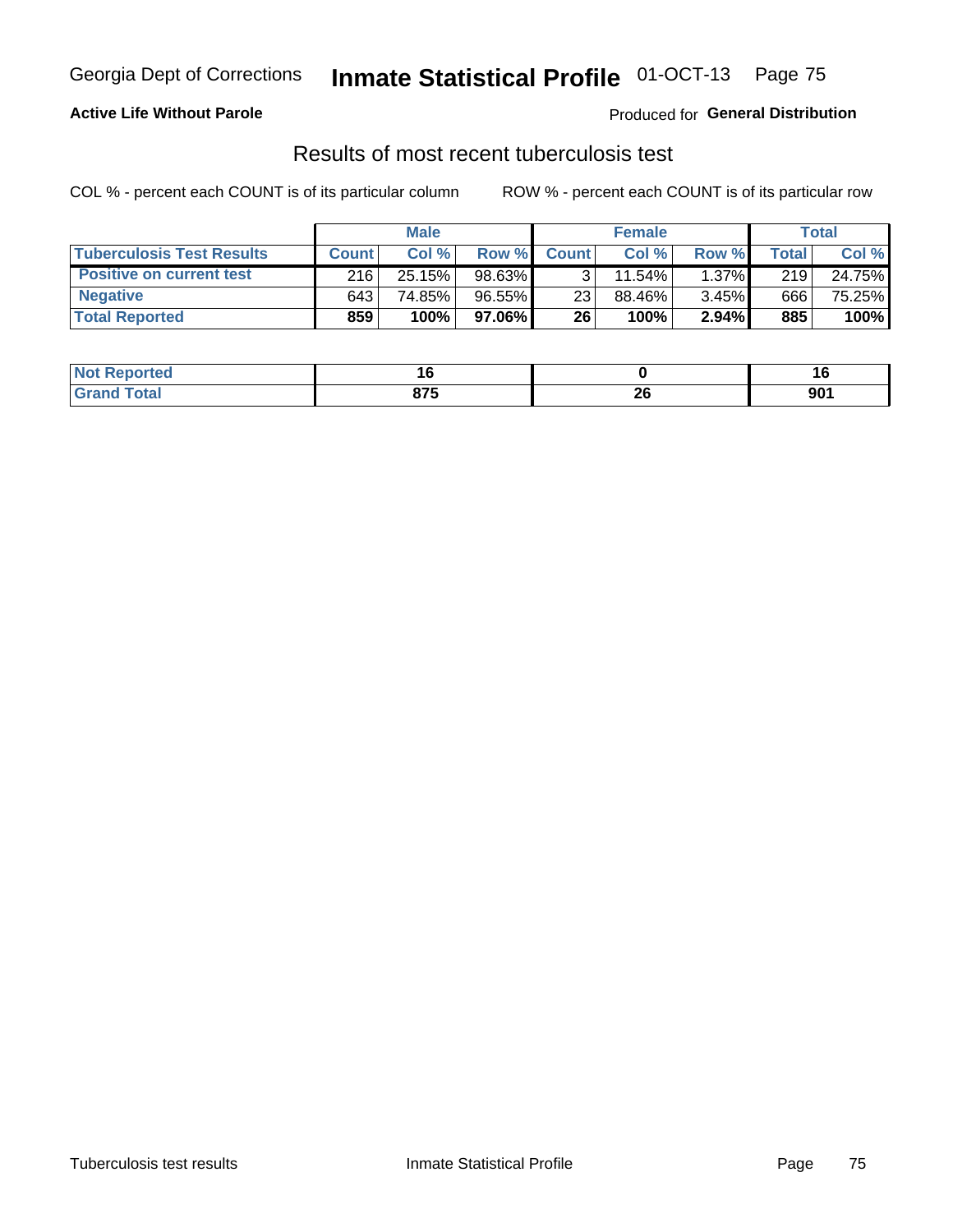#### **Active Life Without Parole**

Produced for **General Distribution**

### Results of most recent syphilis test

|                                 |              | <b>Male</b> |           |                 | <b>Female</b> |          |         | Total  |
|---------------------------------|--------------|-------------|-----------|-----------------|---------------|----------|---------|--------|
| <b>Syphilis Test Results</b>    | <b>Count</b> | Col%        | Row %     | <b>Count</b>    | Col %         | Row %    | Total i | Col %  |
| <b>Positive on current test</b> |              | 2.74%       | $94.44\%$ |                 | 9.09%         | 5.56%    | 18      | 2.85%  |
| <b>Negative</b>                 | 604          | $97.26\%$   | 98.37%    | 10 <sup>1</sup> | $90.91\%$     | $1.63\%$ | 614     | 97.15% |
| <b>Total Reported</b>           | 621          | $100\%$     | 98.26%    | 11              | 100%          | 1.74%    | 632     | 100%   |

| <b>Not Reported</b> | 254          |           | 269 |
|---------------------|--------------|-----------|-----|
| <b>Total</b>        | 07E<br>o / J | nr.<br>ZU | 901 |